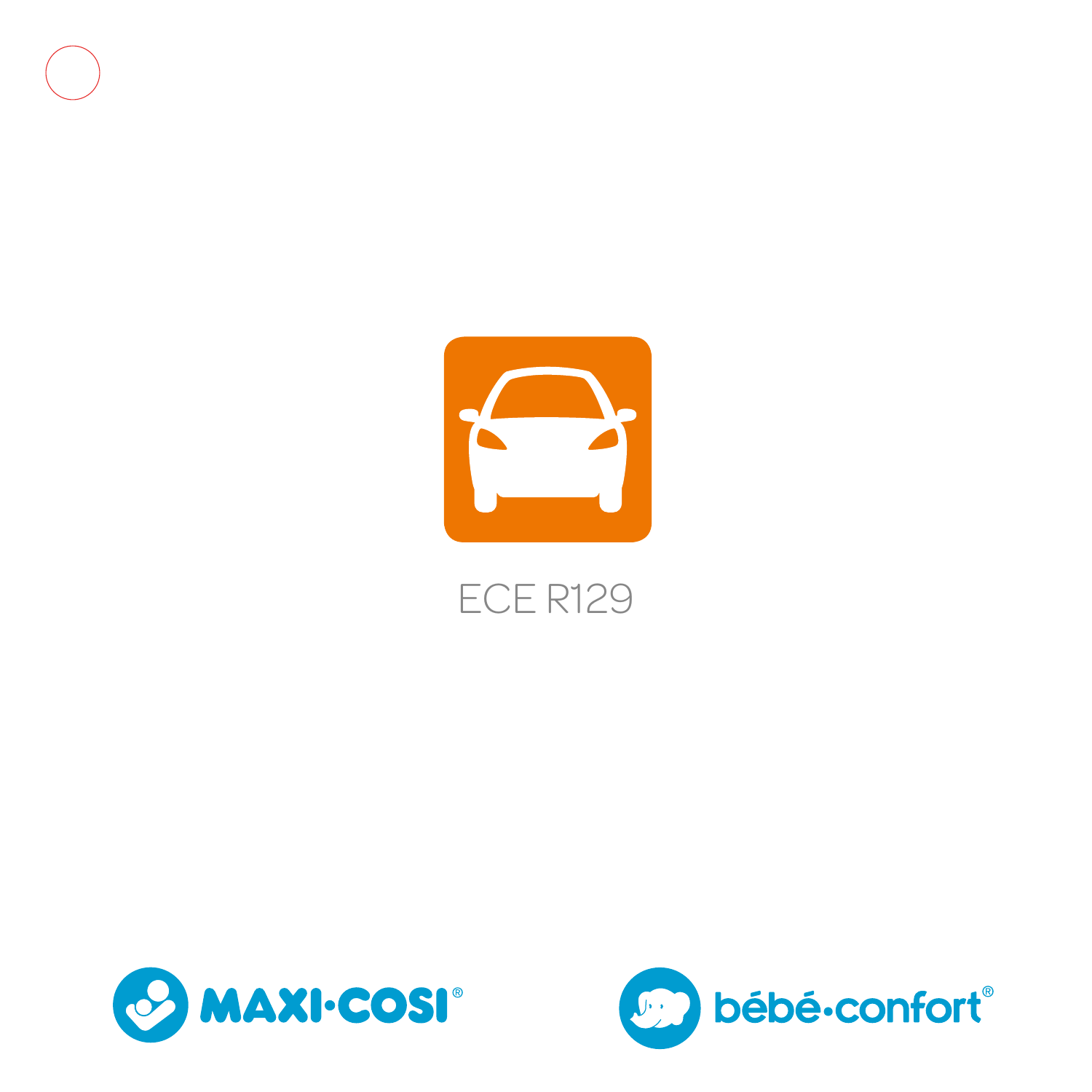

EN IMPORTANT Keep these instructions for future reference.

FR IMPORTANT Conserver ces instructions pour consultation ultérieure.

DE WICHTIG Bewahren sie diese gebrauchsanweisung für späteres nachlesen gut auf.

NL BELANGRIJK Bewaar de gebruiksaanwijzing als referentie voor een later gebruik.

ES IMPORTANTE Conservar para futuras consultas.

IT IMPORTANTE Conservare queste istruzioni per consultazione futura.

PT IMPORTANTE Guardar este manual para consulta posterior.

PL WAŻNE Zachowaj instrukcję w celu skorzystania z niej w przyszłości.

RU RAWHO Сохраните это руководство для последующего использования.

EL ΣΗΜΑΝΤΙΚΟΦυλαξτε τις οδηγιες αυτες για μελλοντικη αναφορα.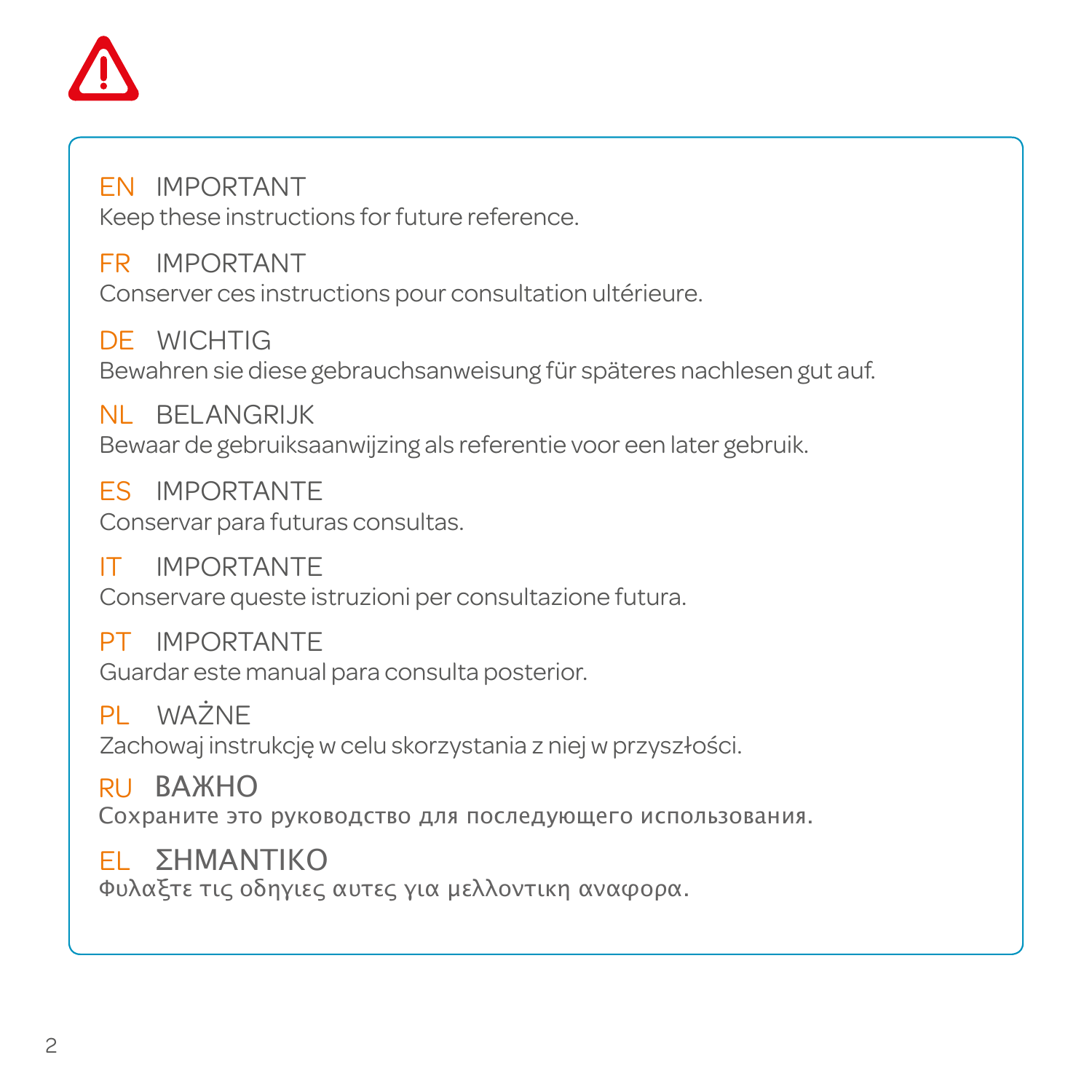

TR ÖNEMLİ Bu talimatlari gelecekte başvurmak için saklayin.

RO IMPORTANT Păstrați aceste instrucțiuni pentru referințe ulterioare.

BG ВАЖНО Запазете тези инструкции за бъдеща справка.

UK ВАЖЛИВА Інформація збережіть ці інструкції для звернення у майбутньому.

SL POMEMBNO Shranite ta navodila za poznejšo uporabo.

Hoidke need juhised edaspidiseks kasutamiseks alles. ET OLULINE

CZ DŮLEŽITÉ Upozornění uschovejte pro další použití.

HU FONTOS Őrizze meg az alábbi útmutatót jövőbeli hivatkozás céljából.

HE חשובשמור את ההוראות לעיון בעתיד.

احتفظ بهذه التعليمات لإلطالع عليها مستقبال. هام AR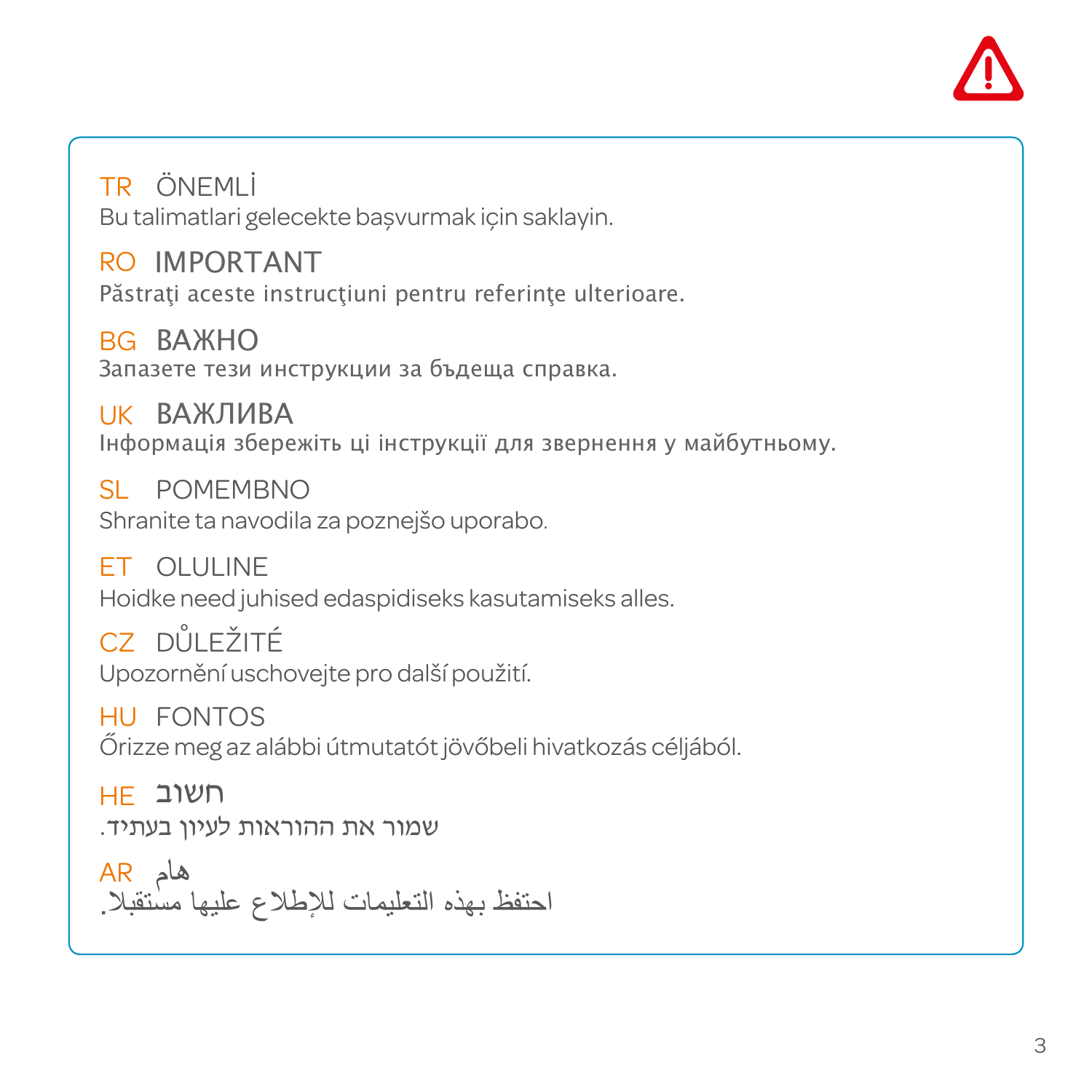

HR VAŽNO SAČUVATI ZA SLUČAJ POTREBE.

SK DÔLEŽITÉ USCHOVAJTE PRE PRÍPADNÚ POTREBU KONZULTÁCIE.

SV VIKTIGT Spara dessa anvisningar för framtida bruk.

DA VIGTIGT Gem disse anvisninger til senere brug.

FI TÄRKEÄÄ Säilytä nämä ohjeet tulevaa käyttöä varten.

NO VIKTIG Ta vare på disse anvisningene for Å kunne Henvise til dem senere.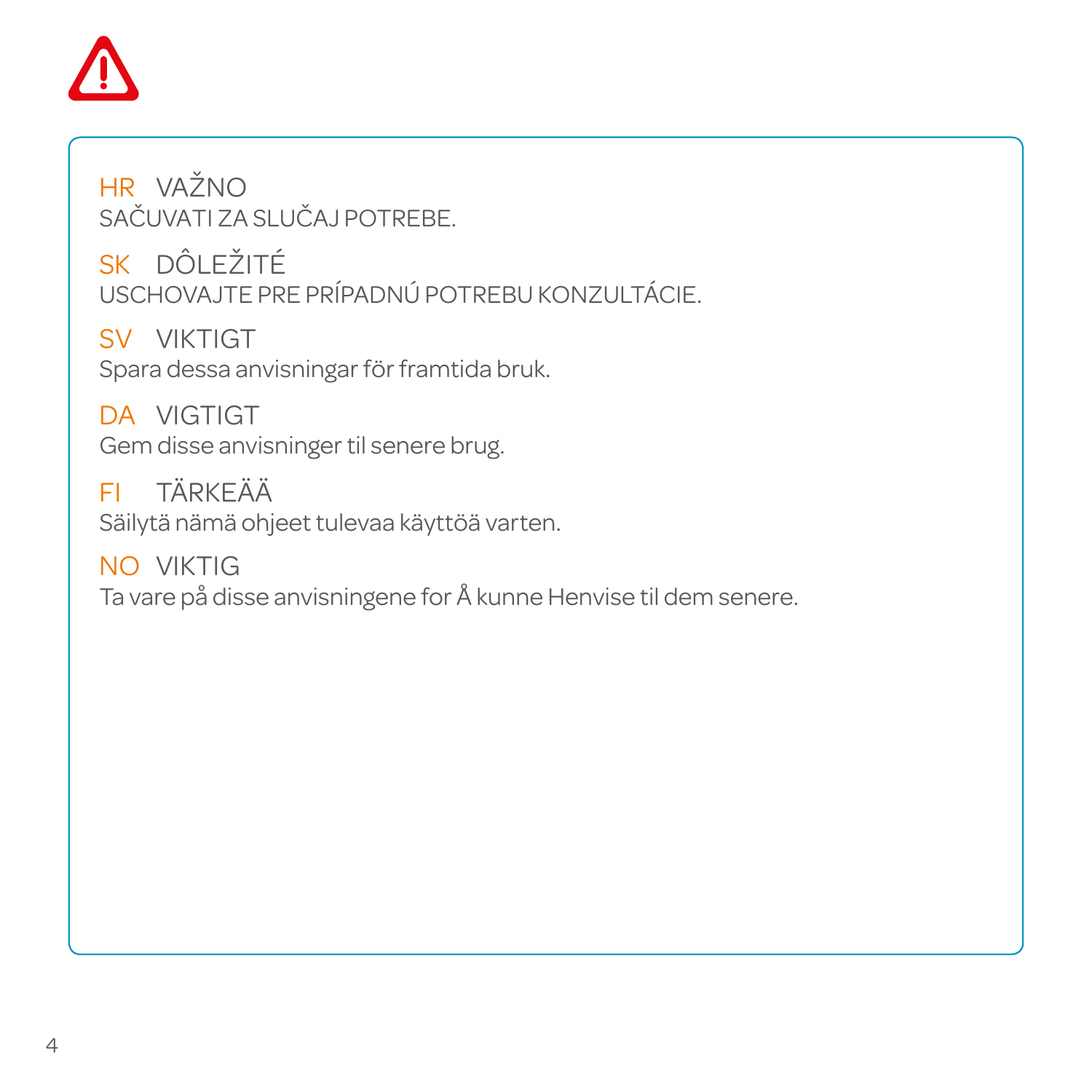- EN ECE R129 / Warranty
- FR ECE R129 / Garantie
- DE ECE R129 / Garantie
- NL ECE R129 / Garantie
- ES ECE R129 / Garantía
- IT ECE R129 / Garanzia
- PT ECE R129 / Garantia
- PL ECE R129 / Gwarancja
- RU ECE R129 / Гарантия
- EL ECE R129 / Εγγύηση
- TR ECE R129 / Garantii
- RO<sub>1</sub> ECE R129 / Garantie
- **BG** ECE R129 / Гаранция
- UK ECE R129 / Гарантія
- SL<sub>3</sub> ECE R129 / Garancija
- ET ECE R129 / Garantii
- CZ. ECE R129 / Záruka
- HU<sub>1</sub> ECE R129 / Garancia
- HE אחריות / ECE R129
- AR ضمان / ECE R129
- HR ECE R129 / Jamstvo
- SK ECE R129 / Záruka
- SV ECE R129 / Garanti
- $\overline{D}A$ ECE R129 / Garanti
- FI<sub>11</sub> ECE R129 / Takuu
- $N<sub>O</sub>$ ECE R129 / Garanti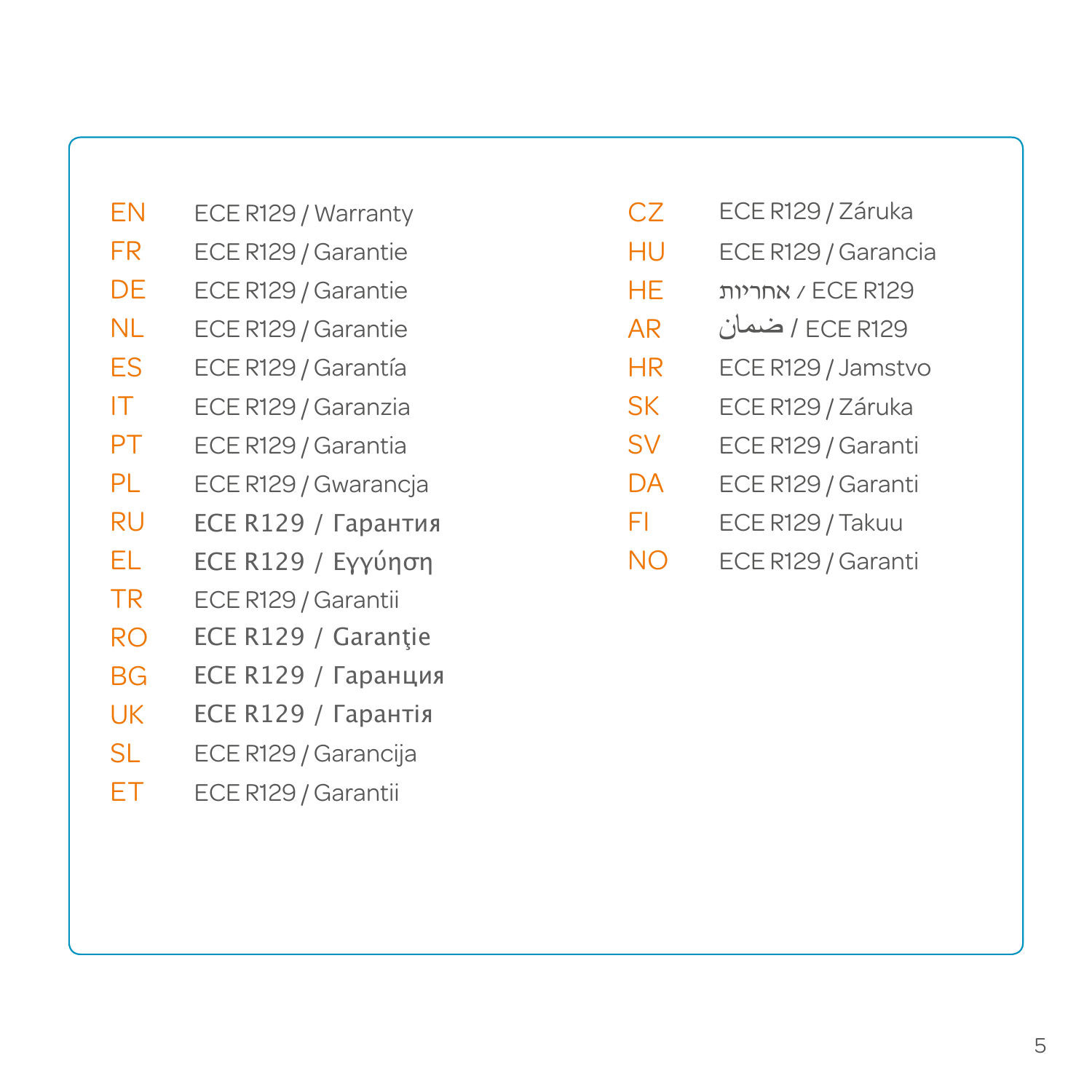# Index

| <b>EN</b> | $\overline{\phantom{a}}$   | <b>RO</b> | 53     | <b>SV</b> | 96  |  |
|-----------|----------------------------|-----------|--------|-----------|-----|--|
| <b>FR</b> | $\left\vert \right\rangle$ | <b>BG</b> | 57     | DA        | 100 |  |
| DE        | 15                         | <b>UK</b> | 61     | FI        | 104 |  |
| NL        | $10$                       | <b>SL</b> | 65     | <b>NO</b> | 108 |  |
| <b>ES</b> | 23                         | ET        | 69     |           |     |  |
| IT        | 27                         | CZ        | 73     |           |     |  |
| PT        | 31                         | HU        | $77\,$ |           |     |  |
| PL        | 35                         | HE        | 81     |           |     |  |
| <b>RU</b> | 39                         | <b>AR</b> | 84     |           |     |  |
| <b>EL</b> | 44                         | <b>HR</b> | 88     |           |     |  |
| <b>TR</b> | 49                         | <b>SK</b> | 92     |           |     |  |
|           |                            |           |        |           |     |  |
|           |                            |           |        |           |     |  |
|           |                            |           |        |           |     |  |
|           |                            |           |        |           |     |  |
|           |                            |           |        |           |     |  |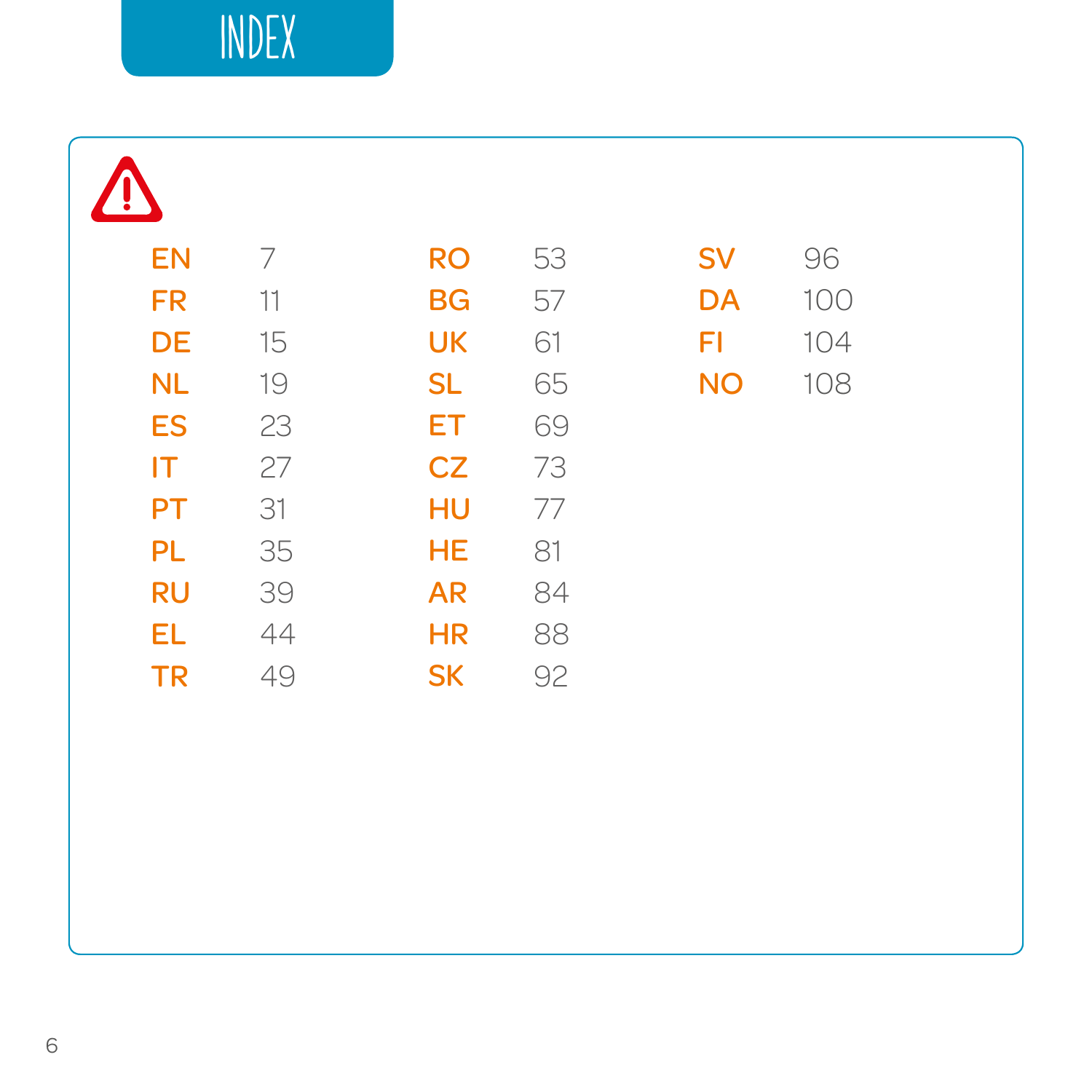

## **SAFFTY**

• All products have been carefully designed and tested for your child's safety and comfort. Use only accessories sold or approved by our company. Using other accessories may prove to be dangerous.

• You are personally responsible for the safety of your child at all times, please read these instructions carefully and make yourself familiar with the product before using it.

• Always keep the instructions for future reference; there is a storage compartment specifically provided on the child seat.

• The car seat is intended for car use only.

• Do not use second-hand products whose history is unknown. Some parts could be broken, torn or missing. • Replace the car seat when it has been subject of violent stresses in an accident: it is not optimal safety for your child.

#### WARNING:

Do not make any changes to the car seat whatsoever and do not remove the rear plastic cover on the back of the seat, as this could lead to unsafe situations. The car seat in the car:

• Before buying this product make sure the car seat is compatible with the vehicle it is to be used in. Notice: This is an i-Size (R 129) Child Restraint System. It is approved to Regulation No. 129 and will fit in most vehicles equipped with ISOFIX, and on all i-Size compatible vehicle seating positions. Please consult the last version of the "car fitting list" that can be found on our website.

If in doubt, consult either the child restraint manufacturer or the retailer.

- Never leave your child unattended.
- Before using the ISOFIX anchorage system, you must

IMPERATIVELY read the instruction manual of the vehicle, before installing your child car seat. This manual will indicate the places compatible with the class size of the car seat, i-Size Universal ISOFIX approved.

• i-Size Universal ISOFIX in rearward facing position, class size D.

• i-Size Universal ISOFIX in forward facing position, class size B1.

• Make sure the fold-down rear seat is locked into position.

• Always secure your child with the 5 point harness. Ensure that the lap straps is worm low down, so that the pelvis is firmly engaged, shall be stressed.

• After putting the child in the car seat, ensure that the harness is sufficiently tight y pulling the belt. Before every use, make sure the harness is not damaged or twisted.

• Always cover the car seat when exposed to direct sunlight in the car. Otherwise, the cover, metal and plastic parts could become too hot for your child's skin. • Make sure the straps holding the carseat to the vehicle are tight.

### WARNING:

When the car seat is installed on the front passenger seat, you must switch off the front passenger airbag if your child is sitting in a rearward-facing position.

### WARNING:

Never combine two ISOFIX anchorage and car seat belt systems to install your child car seat.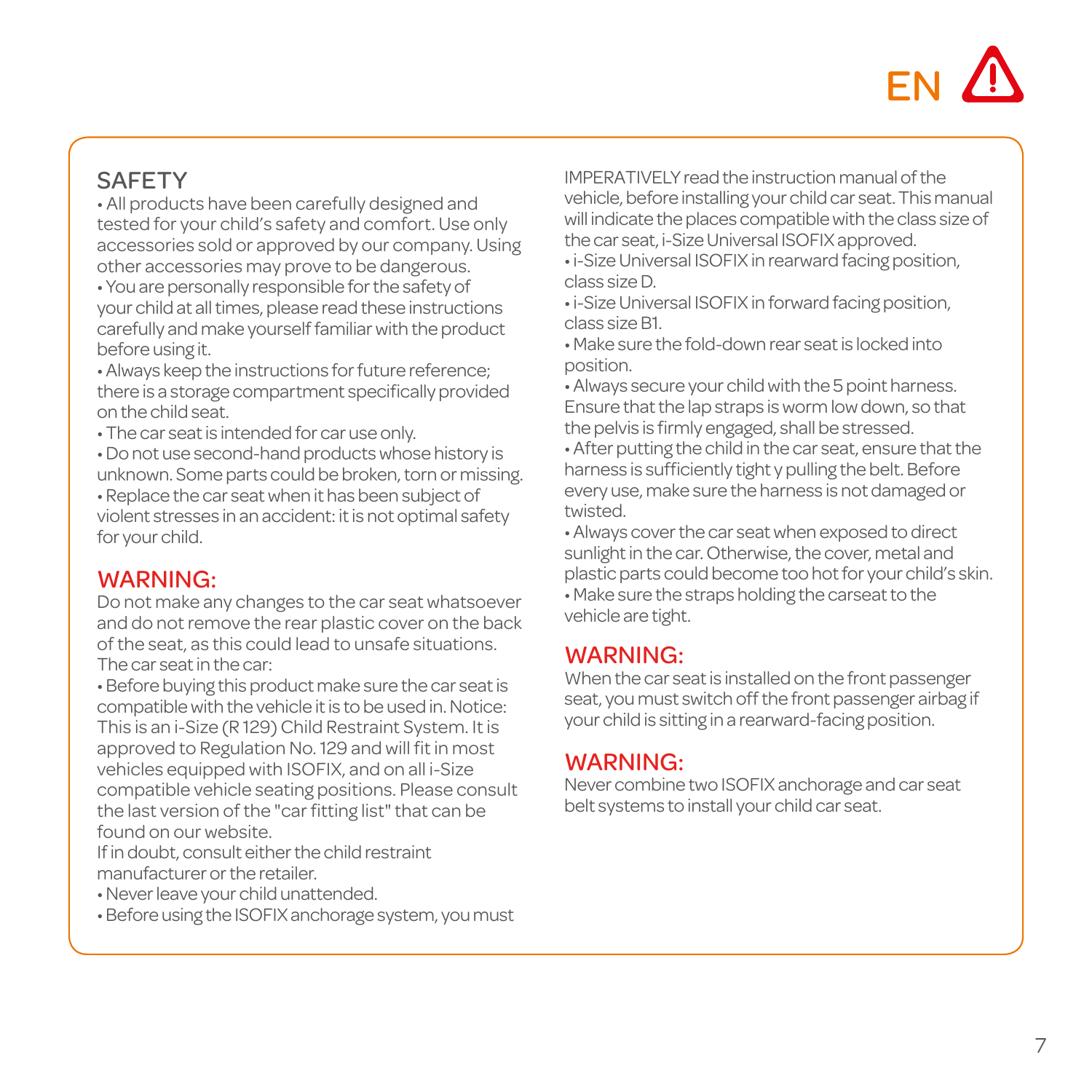# EN

## ATTENTION:

In ISOFIX use the fitting clips for lower anchorage to the vehicle are not sufficient. It is essential to fix the "TOP TETHER" to the upper anchorage point recommended by the car manufacturer. Fitting the car seat with additional tethers using the vehicle's ISOFIX additional anchorage points.

The ISOFIX anchors have been developed to obtain a safe and easy fixation of the child safety systems inside the car. Not all cars are equipped with these anchors although they are standard on more recent models. Consult the attached list of cars for which the car seat can be installed correctly (you can also consult additional updates of this list on the website www.maxi-cosi.com or www.bebeconfort.com). • When installing the seat in the rear-facing position, the belt of the "TOP TETHER" can turn one quarter turn according to the position of the anchorage point. This does not impair the proper operation of the product. • When installing the car seat, it is necessary to remove the headrest in order to put the "TOP TETHER" through correctly.

• Warning: when installing the car seat, spaces between the base of the car seat and the vehicle seat are possible depending on the position of the anchorage points within the vehicle.

• It is essential that the car seat be replaced after an accident.

• The user must always check that any luggage or other objects liable to cause injuries in the event of a collision shall be properly secured.

• The rigid parts and the plastic sections of a child restraint device should be positioned and installed in such a way that they cannot, when the vehicle is being used under normal conditions, become trapped under a moving seat or in the vehicle door.

• Never modify the construction or the materials of the car seat and the seat belt without consulting the manufacturer.

• Do not use the child restraint device without the cover. Do not replace the seat cover with a cover other than that recommended by the manufacturer, because it will have a direct effect on the functioning of the child restraint.

• This child restraint is effective only if the instructions for use are respected.

• Always fasten the child restraint even when the child is not sitting in it.

• Never place heavy objects on the rear parcel shelf, to avoid the danger of projectiles in the event of an accident.

• Always check that no part of the seat or the harness is trapped under a seat or in the vehicle door.

• Folding seats must always be locked in place.

• If in any doubt about the correct installation or use of the system, the user is advised to contact the distributor or the manufacturer of the child restraining device system.

### Environment

Keep plastic covering away from children to avoid suffocation.

For environmental reasons, when you have stopped using this product, we ask that you dispose of the product in the proper waste facilities in accordance with local legislation.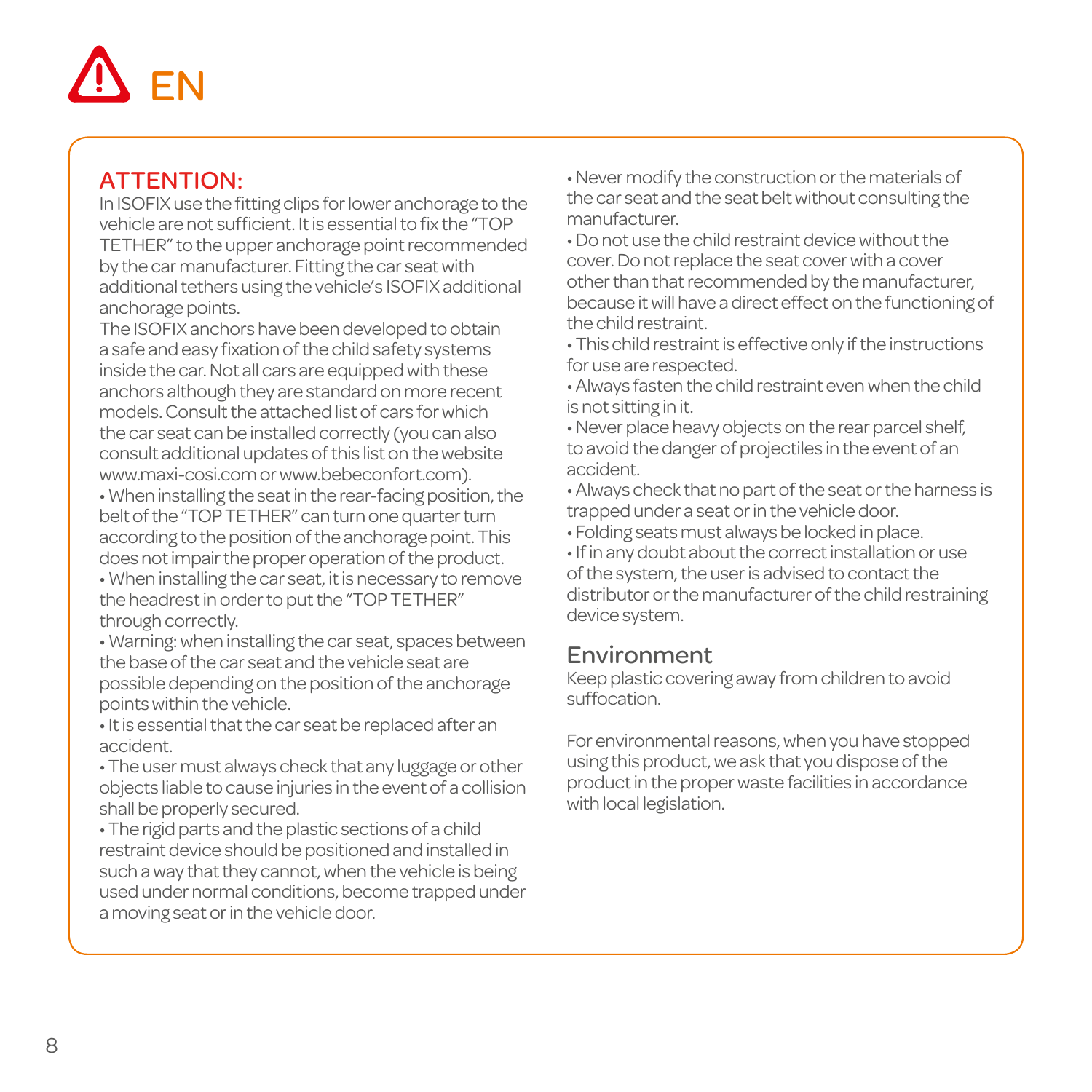

#### Questions

Please contact your local distributor or on our website, www.maxi-cosi.com or www.bebeconfort.com in the part "Our services". When doing so please have the following information at hand:

- Serial number;

- Make and type of car and seat on which the car seat is used;

- Age, height and weight of your child.

#### **Warranty**

Our 24 months warranty reflects our confidence in the high quality of our design, engineering, production and product performance. We confirm that this product was manufactured in accordance with the current European safety requirements and quality standards which are applicable to this product, and that this product is free from defects on materials and workmanship at the time of purchase. Under the conditions mentioned herein, this warranty may be invoked by consumers in the countries where this product has been sold by a subsidiary of the Dorel Group or by an authorized dealer or retailer.

Our 24 months warranty covers all manufacturing defects in materials and workmanship when used in normal conditions and in accordance with our user manual for a period of 24 months from the date of the original retail purchase by the first end-user customer. To request repairs or spare parts under our warranty for defects in materials and workmanship you must present your proof of purchase, made within the 24 months preceding the service request.

Our 24 months warranty does not apply to defects caused by normal wear and tear, damage caused

by accidents, abusive use, negligence, fire, liquid contact or other external cause, damage which is the consequence of failing to comply with the user manual, damage caused by use with another product damage caused by service by anyone who is not authorized by us, or if the product is stolen or if any label or identification number has been removed from the product or has been changed. Examples of normal wear and tear include fabric worn down by regular use and the natural breakdown of colors and materials due to normal aging of the product.

#### **What to do in case of defects:**

Should problems or defects arise, your first point of contact is the authorized dealer or retailer recognized by us. Our 24 months warranty is recognized by them(1). You must present your proof of purchase, made within the 24 months preceding the service request. It is easiest if you get your service request pre-approved by us. If you submit a valid claim under this warranty, we may request that you return your product to the authorized dealer or retailer recognized by us or that you ship the product to us in accordance with our instructions. We will pay for shipment and for return freight if all instructions are followed. Damage and/or defects neither covered by our warranty nor by the legal rights of the consumer and/or damage and/or defects with respect to products that are not covered by our warranty can be handled at a reasonable fee.

#### **Rights of the consumer:**

A consumer has legal rights pursuant to applicable consumer legislation, which may vary from country to country. The rights of the consumer under applicable national legislation are not affected by this warranty.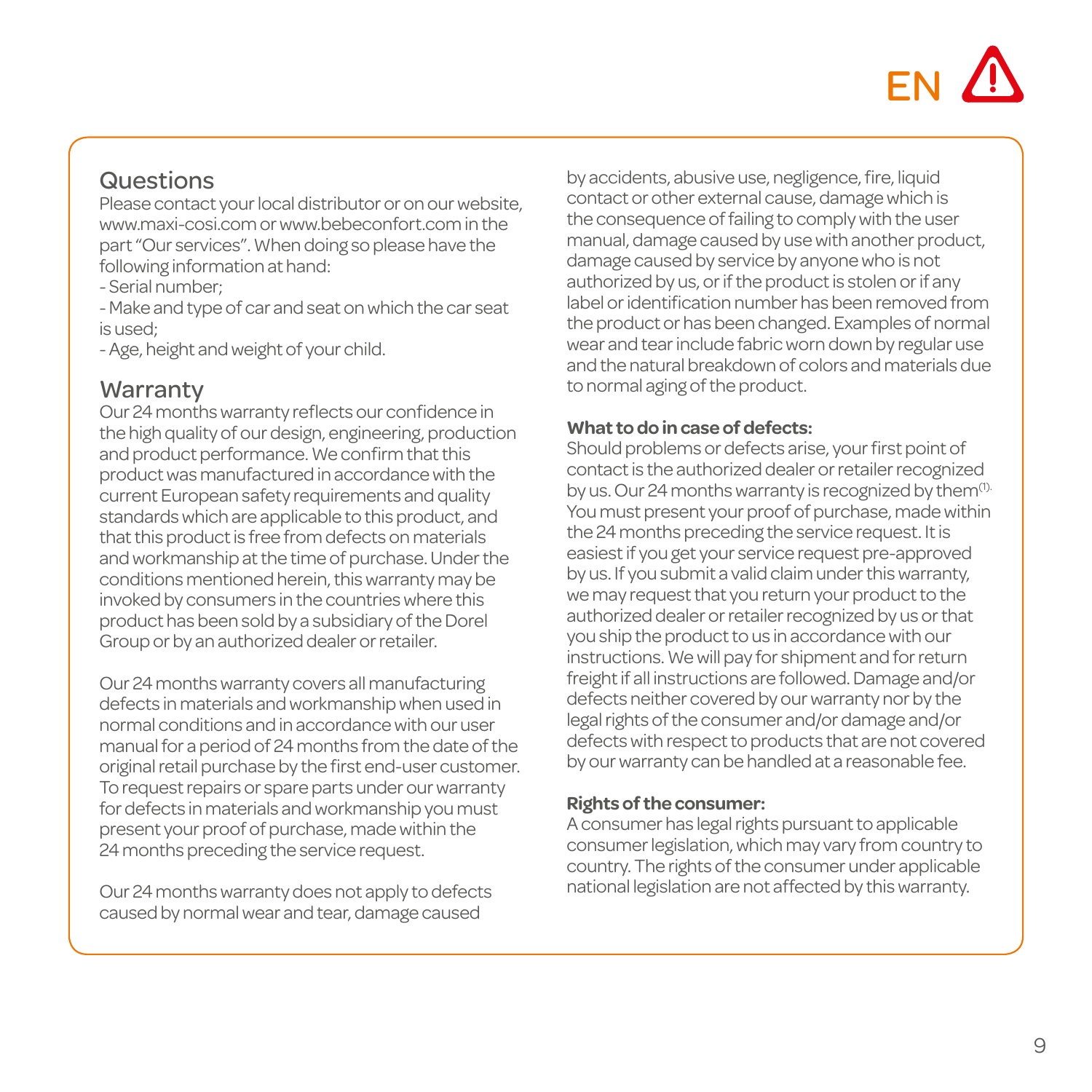# EN

#### **Lifetime Warranty: Maxi-Cosi, Bébé Confort**

Under the terms and conditions published on our website we offer a voluntary manufacturer's Lifetime Warranty to first users.

To claim this Lifetime Warranty you need to register on our website:

• Maxi-Cosi: www.maxi-cosi.com/lifetimewarranty

• Bébé Confort: www.bebeconfort.com/ lifetimewarranty

This warranty is provided by Dorel Netherlands. We are registered in The Netherlands under company number 17060920. Our trading address is Korendijk 5, 5704 RD Helmond, The Netherlands, and our postal address is P.O. Box 6071, 5700 ET Helmond, The Netherlands.

The names and address details of other subsidiaries of the Dorel group can be found on the last page of this manual and on our website for the brand concerned.

(1) Products purchased from retailers or dealers that remove or change labels or identification numbers are considered unauthorized. Products purchased from unauthorized retailers are also considered unauthorized. No warranty applies to these products since the authenticity of these products cannot be ascertained.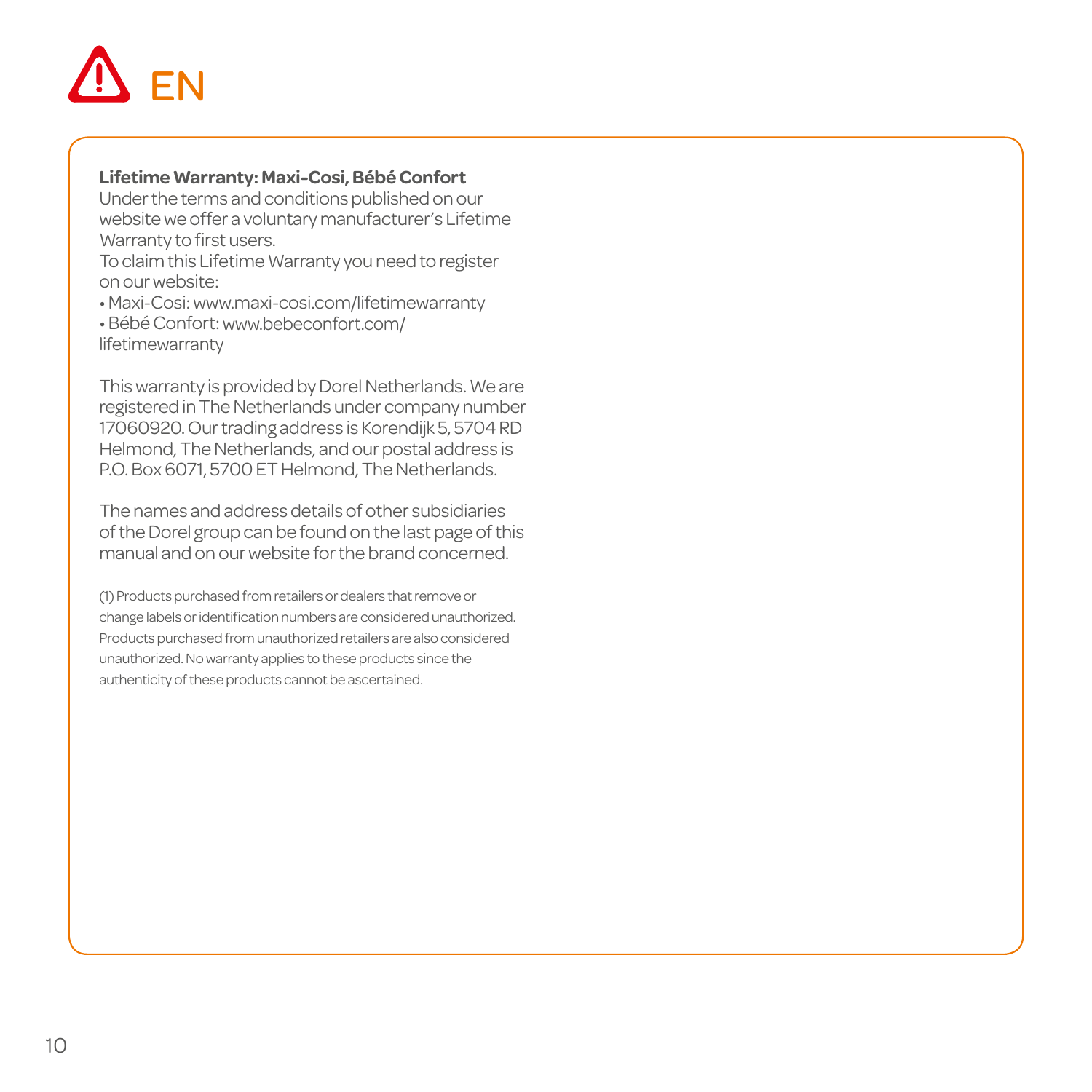

# SÉCURITÉ

• Tous les produits ont été conçus et testés avec soin pour la sécurité et le confort de votre enfant. N'utilisez que des accessoires vendus ou approuvés par notre entreprise. L'utilisation d'autres accessoires peut s'avérer dangereuse.

• Vous êtes personnellement responsable de la sécurité de votre enfant : nous vous conseillons de lire attentivement cette notice et de manipuler votre produit avant de l'utiliser.

• Conservez toujours la notice pour une utilisation ultérieure, un compartiment de rangement a été prévu à cet effet sur le siège pour enfants.

- Utilisez le siège auto uniquement dans la voiture.
- N'utilisez pas d'article de seconde main car vous en ignorez l'historique. Certaines pièces peuvent être endommagées ou manquantes.

• Remplacez le siège auto lorsqu'il a subi un choc violent ou un accident, cela constitue la meilleure sécurité pour votre enfant.

#### AVERTISSEMENT :

N'apportez aucune modification au siège du véhicule et ne pas enlevez le capot plastique à l'arrière du siège, cela pourrait conduire à des situations dangereuses. Le siège auto dans la voiture :

• Avant d'acheter cet article, assurez-vous que le siège soit compatible avec le véhicule dans lequel il sera utilisé. Avis : Ceci est un système de retenue i-Size pour enfant. Il est homologué selon la règlementation N°129 pour une utilisation avec des véhicules équipés de places ISOFIX et des véhicules compatibles "i-Size". Merci de bien vouloir consulter la dernière version de la liste de compatbilité des véhicules sur notre site Internet.

En cas de doute, consultez le fabricant ou le revendeur du système de retenue pour enfants.

• Ne laisser jamais votre enfant sans surveillance.

• Pour l'utilisation du système d'attache ISOFIX lisez IMPÉRATIVEMENT le manuel d'utilisation du véhicule, avant d'installer votre siège pour enfant. Il vous indiquera les places compatibles avec la classe de taille du siège pour enfant, homologué i-Size Universel ISOFIX.

• i-Size Universel ISOFIX en position dos à la route de classe D.

• i-Size Universel ISOFIX en position face à la route de classe B1.

• Assurez-vous que le siège arrière rabattable soit verrouillé dans sa position.

• Attachez toujours votre enfant avec le harnais 5 points. Veillez à ce que les sangles abdominales soient placées assez bas, de sorte que le bassin soit fermement maintenu.

• Après avoir mis l'enfant dans le siège, assurez-vous que le harnais soit suffisament serré en tirant sur la ceinture. Avant chaque utilisation, assurez-vous que le harnais ne soit pas endommagé ou torsadé.

• Toujours couvrir le siège auto lorsqu'il est exposé aux rayons du soleil dans la voiture sans quoi la housse, les pièces en métal et en plastique pourraient atteindre des températures trop élevées pour la peau de votre enfant.

• Maintenez tendues les sangles servant à attacher le siège auto au véhicule.

### AVERTISSEMENT :

Lorsque le siège auto est installé sur le siège passager avant, vous devez auparavant désactiver l'airbag du véhicule si votre enfant y est installé en position dos à la route.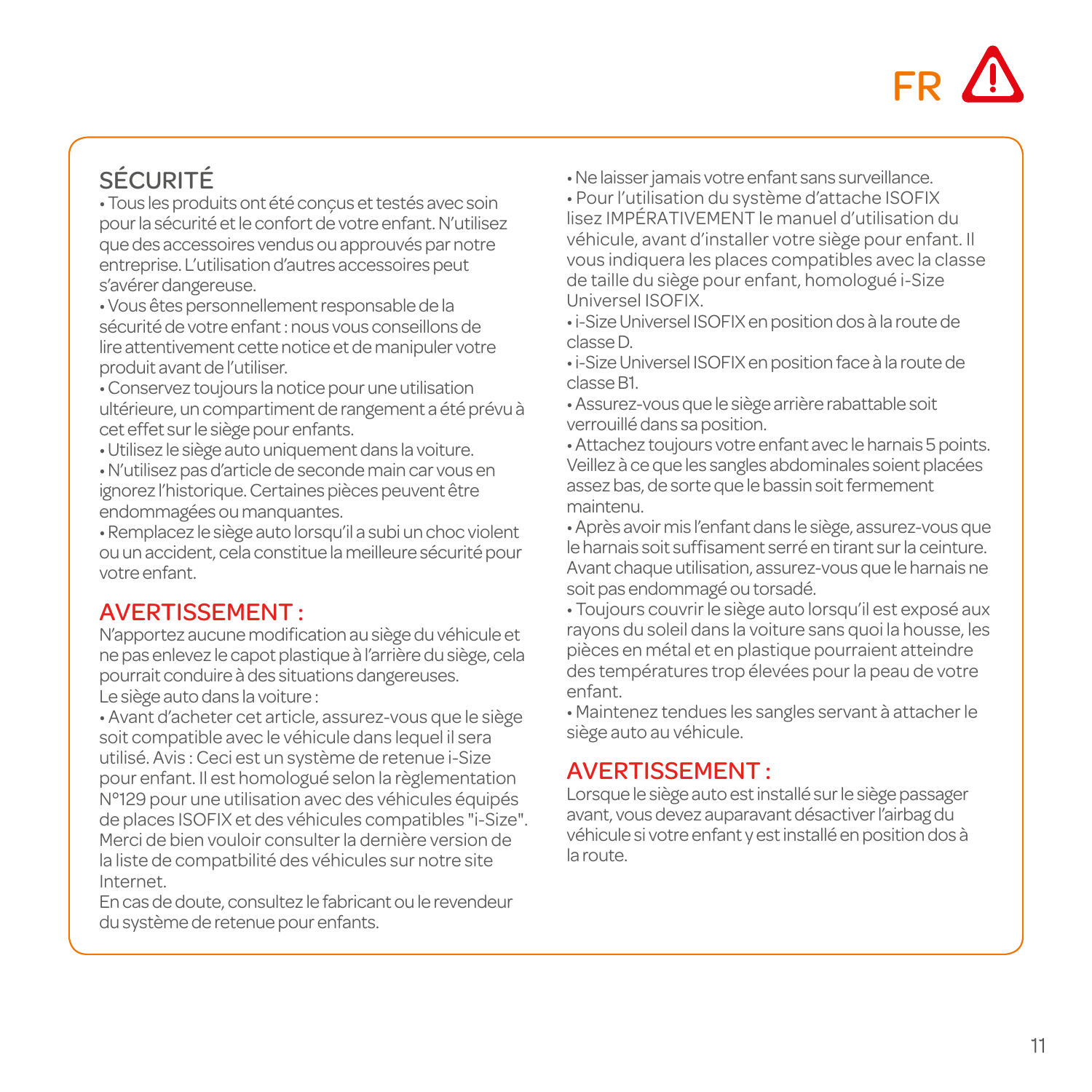

#### AVERTISSEMENT :

Ne jamais combiner les deux systèmes d'attache ISOFIX et ceinture du véhicule pour installer votre siège pour enfant.

## ATTENTION :

En utilisation ISOFIX la fixation des pinces pour ancrage inférieurs au véhicule n'est pas suffisante. Il est impératif de fixer la "TOP TETHER" au point d'ancrage supérieur prévu par le constructeur du véhicule.

Les attaches ISOFIX ont été développées pour obtenir une fixation sûre et facile des systèmes de sécurité infantile dans la voiture. Toutes les voitures ne sont pas équipées de ces attaches bien qu'elles soient généralisées sur les modèles les plus récents. Consultez la liste jointe de voitures dans lesquelles le siège peut être installé correctement. (Vous pourrez consulter les actualisations futures de cette liste sur le site web www.maxi-cosi.com ou www.bebeconfort.com)

• Lors de l'installation du siège en dos route, la sangle de la "TOP TETHER" peut vriller d'un quart de tour suivant la position du point d'ancrage. Ceci n'entrave pas la fonctionnalité du produit.

• Lors de l'installation du siège auto il est nécessaire d'enlever l'appui tête pour passer la "TOP TETHER"correctement.

• Attention : lors de l'installation des écarts entre l'embase du siège auto et la banquette du véhicule sont possibles suivant la position des points d'ancrage liée au véhicule.

• Le siège doit impérativement être remplacé après un accident.

• L'utilisateur doit veiller à ce que les baggages et autres objets susceptibles de causer des blessures à l'occupant du siège en cas de choc soient solidement arrimés.

• Les éléments rigides et les pièces en matière plastiqued'un dispositif de retenue pour enfants doivent être situés et installés de telle manière qu'ils ne puissent pas, dans les conditions normales d'utilisation du véhicule, se coincer sous un siège mobile ou dans la porte du véhicule.

• Ne modifiez jamais la construction ou les matériaux du siège et de la ceinture sans avoir consulté le fabricant.

• N'utilisez pas le dispositif de retenue pour enfants sans la housse. Ne remplacez pas la housse du siège par une autre housse que celle recommandée par le constructeur, car elle intervient directement dans le comportement du dispositif de retenue.

• Ce dispositif de retenue pour enfants est efficace uniquement lors du respect des instructions d'utilisation.

• Attachez toujours le dispositif de retenue pour enfants même lorsque l'enfant n'y est pas installé.

• Ne placez jamais d'objets lourds sur la tablette arrière, afin d'éviter les projections en cas d'accident.

• Vérifiez toujours si une partie du siège ou du harnais n'est pas coincée sous un siège ou dans la porte du véhicule.

• Les sièges rabattables doivent toujours être verrouillés.

• Il est conseillé à l'usager de se mettre en rapport avec le distributeur ou le fabricant du système de retenue pour enfants, s'il a un doute sur l'installation ou l'utilisation correcte du système.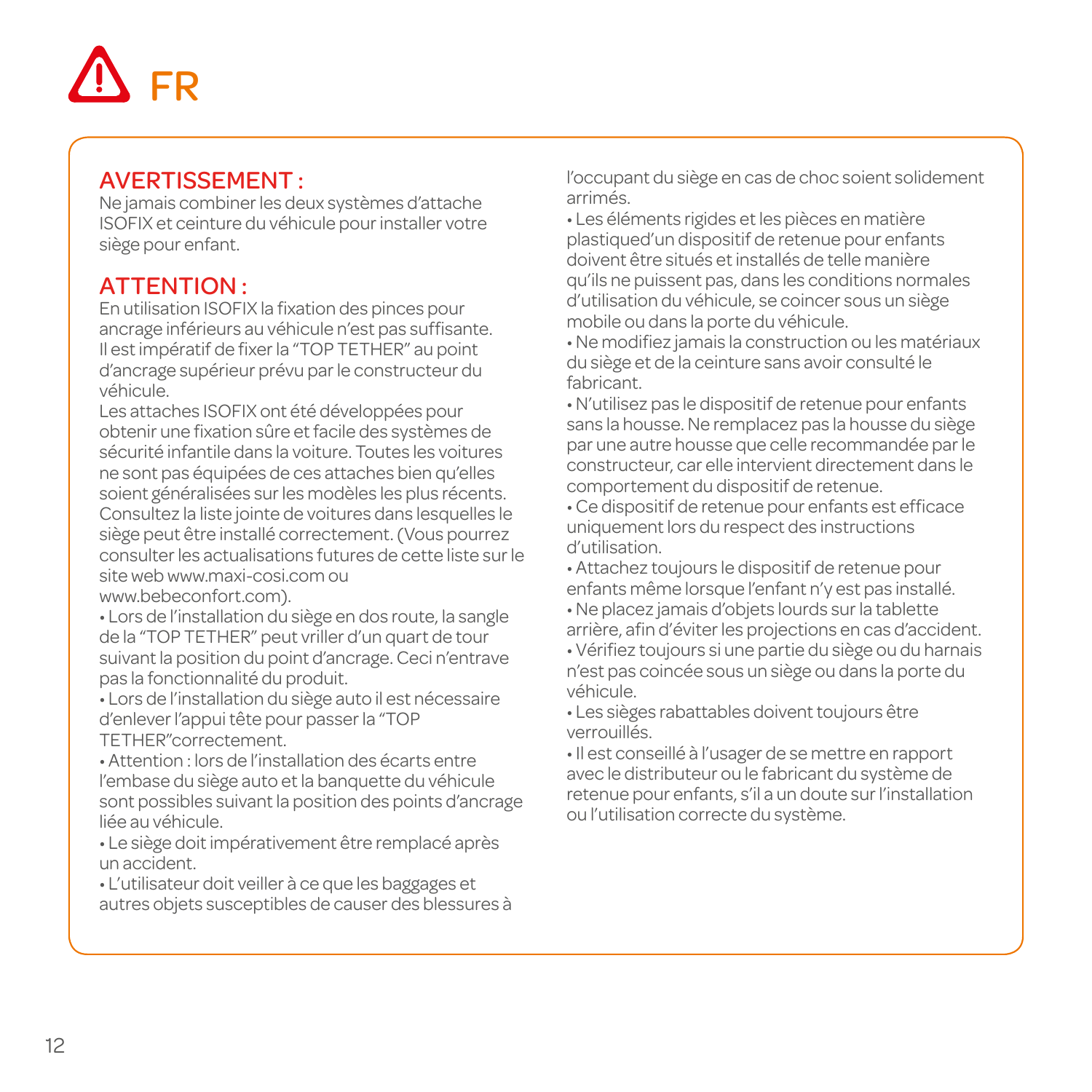# FR

### Environnement

Gardez le matériel d'emballage en plastique hors de la portée de votre enfant pour éviter les risques d'étouffement.

Lorsque vous n'utilisez plus le produit, nous vous prions par souci de l'environnement de vous débarrasser du produit en faisant le tri des déchets et conformément à la législation locale en la matière.

## Questions

Veuillez prendre contact avec votre distributeur local ou sur notre site web www.maxi-cosi.com ou www.bebeconfort.comdans la rubrique "Nos services". Veillez à avoir les informations suivantes sous la main : - Numéro de série;

- Marques et types de voitures et sièges dans lesquels le siège auto est utilisé;

- L'âge, la taille et le poids de votre enfant.

## Garantie

Notre garantie de 24 mois reflète notre confiance dans la qualité supérieure de notre conception, ingénierie, production et la performance du produit. Nous garantissons que ce produit a été fabriqué conformément aux exigences de sécurité et normes de qualité actuelles européennes applicables à ce produit, et que ce produit est, au moment de l'achat, exempt de défaut de matériau et de fabrication. Dans les conditions mentionnés dans ce document, cette garantie peut être invoquée par les consommateurs dans les pays où ce produit a été vendu par une filiale du groupe Dorel ou par un revendeur ou détaillant autorisé.

Notre garantie de 24 mois couvre tous les défauts de matériau et de fabrication pour une utilisation dans des conditions normales et conformément à la notice pour une période de 24 mois à compter de la date de l'achat initial par le premier client utilisateur. Pour demander des réparations ou des pièces de rechange sous garantie pour des défauts de matériau et de fabrication, vous devez présenter la preuve d'un achat effectué dans les 24 mois précédant la demande de service.

Notre garantie de 24 mois ne couvre pas les dommages causés par l'usure normale, les accidents, l'utilisation abusive, la négligence, le feu, le contact avec un liquide ou toute autre cause extérieure, les dommages résultant d'une utilisation non conforme au mode d'emploi, de l'utilisation avec un autre produit, d'une réparation ou d'un entretien mené par une personne on autorisée par nos services, les produits volés, ne portant plus l'étiquette ou le numéro d'identification ou les produits dont ce numéro a été modifié. Des exemples d'usure normale comprennent des tissus usés par l'utilisation régulière et la décoloration et la décomposition naturelle de couleurs et des matériaux dus à la vétusté du produit.

#### **Que faire en cas de défauts :**

Si des problèmes ou des défauts surviennent, le meilleur choix pour un service rapide est de consulter un revendeur agréé par nos services. Notre garantie de 24 mois est reconnue par ceux-ci<sup>(1)</sup>. Vous devez présenter la preuve d'un achat effectué dans les 24 mois précédant la demande de service. Cela est plus facile si vous obtenez l'approbation au préalable de votre demande auprès de nos services. Si vous soumettez une réclamation valide en vertu de cette garantie, nous pouvons vous demander de retourner votre produit au distributeur agréé ou de nous envoyer le produit conformément à nos instructions. Nous payerons les frais d'envoi et de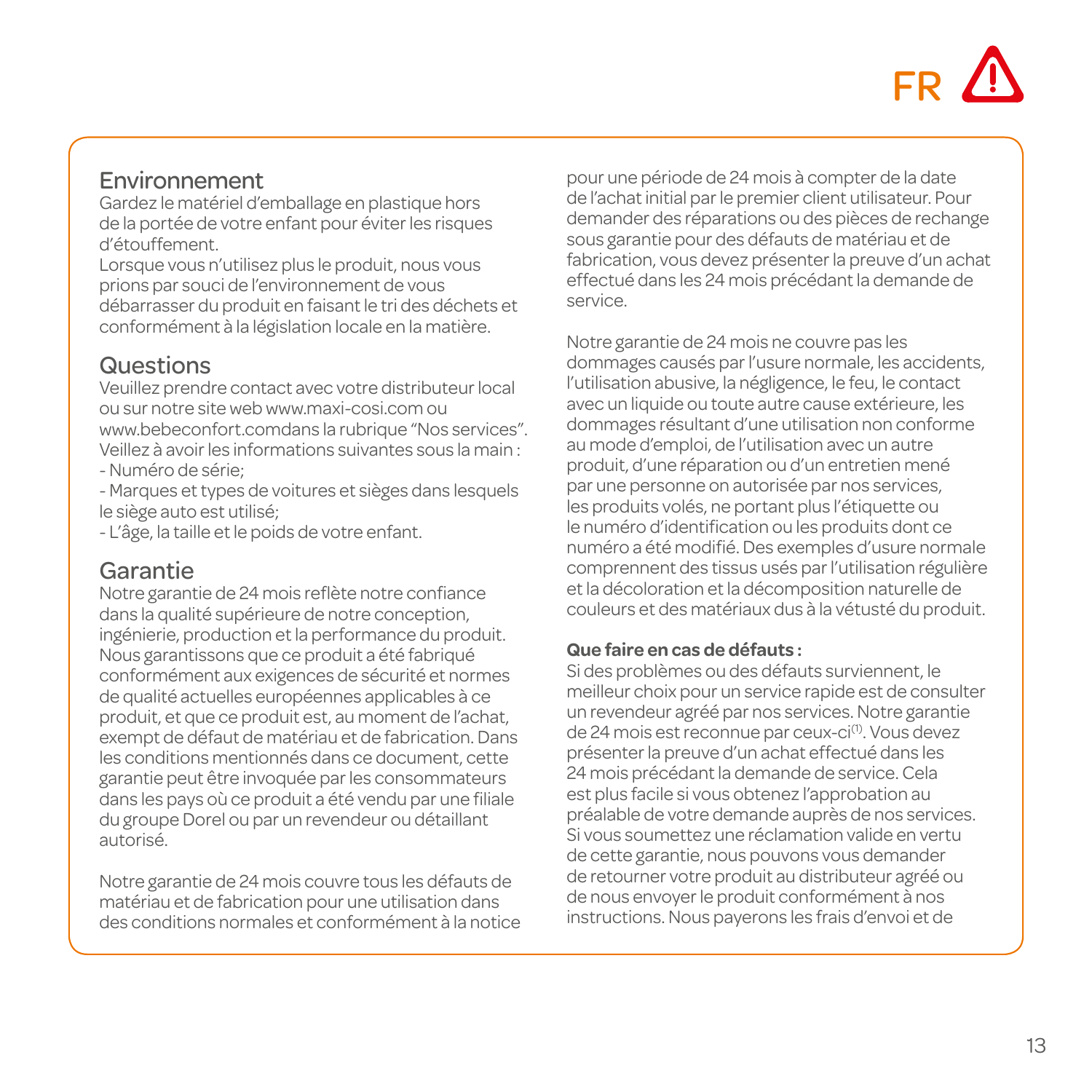

retour si toutes les instructions sont correctement suivies. Les dommages et/ou défauts qui ne sont couverts ni par notre garantie ni par les droits légaux du consommateur et/ou les dommages et/ou défauts en rapport à des produits qui ne sont pas couverts par notre garantie peuvent être traités à un tarif raisonnable.

#### **Droits du consommateur :**

Un consommateur a des droits légaux, en vertu de la législation applicable à la consommation, qui peuvent varier d'un pays à l'autre. Les droits du consommateur en vertu de la législation nationale applicable ne sont pas affectés par cette garantie.

#### **Garantie à vie : Maxi-Cosi, Bébé Confort**

Nous offrons aux utilisateurs initiaux une Garantie à vie fabricant volontaire soumise aux conditions générales publiées sur notre site Web. Pour demander cette Garantie à vie vous devez vous inscrire sur notre site Web :

- Maxi-Cosi : www.maxi-cosi.com/lifetimewarranty
- Bébé Confort : www.bebeconfort.com/ lifetimewarranty

Cette garantie est fournie par Dorel Pays-Bas. Nous sommes enregistrés aux Pays-Bas sous le numéro d'entreprise 17060920. Notre adresse commerciale est Korendijk 5, 5704 RD Helmond, Pays-Bas, et notre adresse postale est P.O. Box 6071, 5700 ET Helmond, Pays-Bas.

Vous pouvez trouver les noms et les adresses des autres filiales du groupe Dorel à la dernière page de ce manuel et sur notre site Web pour la marque concernée.

(1) Les produits achetés auprès de détaillants ou de revendeurs quiôtent ou changent les étiquettes ou les numéros d'identifications sont considérés comme non autorisés. Les produits achetés auprès de revendeurs non autorisés sont également considérés comme non autorisés. Aucune garantie ne s'applique à ces produits puisque leur authenticité ne peut pas être vérifiée.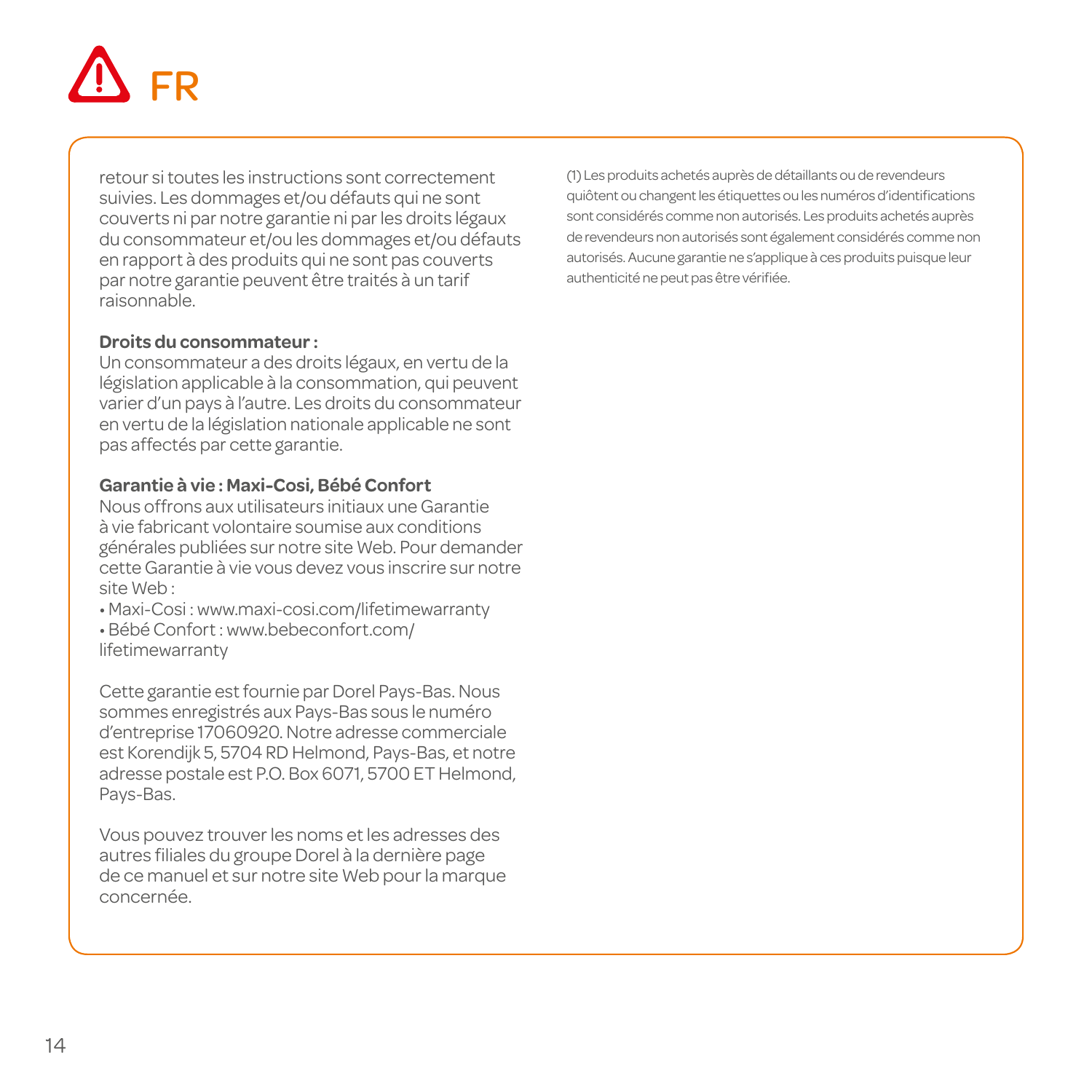# DE **/**!

## **SICHERHEIT**

• Die Produkte von wurden für die Sicherheit und den Komfort Ihres Kindes mit großer Sorgfalt entwickelt und geprüft. Benutzen Sie ausschließlich Zubehör, das von verkauft oder gutgeheißen wurde. Die Verwendung von Fremdzubehör kann gefährlich sein.

• Sie sind für die Sicherheit Ihres Kindes verantwortlich. Lesen Sie diese Gebrauchsanweisung aufmerksam durch und machen Sie sich vor der ersten Verwendung mit dem Produkt vertraut.

• Bewahren Sie die Gebrauchsanweisung für die Verwendung zu einem späteren Zeitpunkt auf, zu diesem Zweck ist ein Aufbewahrungsfach am Kinderautositz vorgesehen.

• Der Kinderautositz darf nur in Autos verwendet werden.

• Nutzen Sie keine gebrauchten Produkte, deren Vergangenheit Sie nicht kennen. Einige Teile könnten beschädigt sein oder fehlen.

• Ersetzen Sie den Kinderautositz, wenn er bei einem Unfall stark beansprucht wurde: Er bietet in diesem Fall keine optimale Sicherheit mehr für Ihr Kind.

### WARNUNG:

Nehmen Sie keinerlei Änderungen an dem Kinderautositz vor, da dies zu gefährlichen Situationen führen könnte. Der Kinderautositz im Fahrzeug: • Prüfen Sie vor dem Kauf dieses Produktes, ob der Kinderautositz mit dem Fahrzeug kompatibel ist, in dem er eingesetzt werden soll. Hinweis: Dies ist ein i-Size (R 129) Kinderrückhaltesystem. Das System ist nach Verordnung Nr. 129 zugelassen und passt in die meisten mit ISOFIX ausgestatteten Fahrzeuge sowie auf allen i-Size kompatiblen Sitzpositionen. Bitte konsultieren Sie die aktuelle Fahrzeugtypenliste, die Sie auf unserer Website finden.

Wenden Sie sich im Zweifelsfall an den Hersteller des Kindersitzes oder an Ihren Händler.

• Lassen Sie Ihr Kind nie unbeaufsichtigt.

• Bitte konsultieren Sie UNBEDINGT Ihr Fahrzeughandbuch zur Verwendung des Befestigungssystems ISOFIX, bevor Sie Ihren Kinderautositz einbauen. Dort finden Sie Angaben dazu, welche Plätze für welche Größenklasse von Kinderautositzen geeignet sind, die für i-Size /universal ISOFIX zugelassen sind.

• i-Size / universal ISOFIX in rückwärtsgerichteter Position, Gewichtsklasse D.

• i-Size universal ISOFIX in vorwärtsgerichteter Position, Gewichtsklasse B1.

• Vergewissern Sie sich, dass die umklappbare Rücksitzbank verriegelt ist.

• Schnallen Sie Ihr Kind immer mit dem 5-Punkt-Gurt an. Vergewissern Sie sich, dass sich der Beckengurt tief unten befindet und gespannt ist, damit das Becken fest gehalten wird.

• Achten Sie, nachdem Sie Ihr Kind in den Kinderautositz gesetzt haben, darauf, dass der Gurt ausreichend gespannt ist. Ziehen Sie dafür an dem Gurtstraffer. Vergewissern Sie sich vor jeder Nutzung, dass der Gurt weder beschädigt noch verdreht ist.

• Decken Sie den Kinderautositz bei direkter Sonneneinstrahlung stets ab. Ansonsten könnten sich der Bezug sowie die Metall- und Plastikteile erhitzen und zu heiß für die Haut Ihres Kindes werden.

• Vergewissern Sie sich, dass die Gurte, mit denen der Sitz im Auto befestigt ist, straff gespannt sind.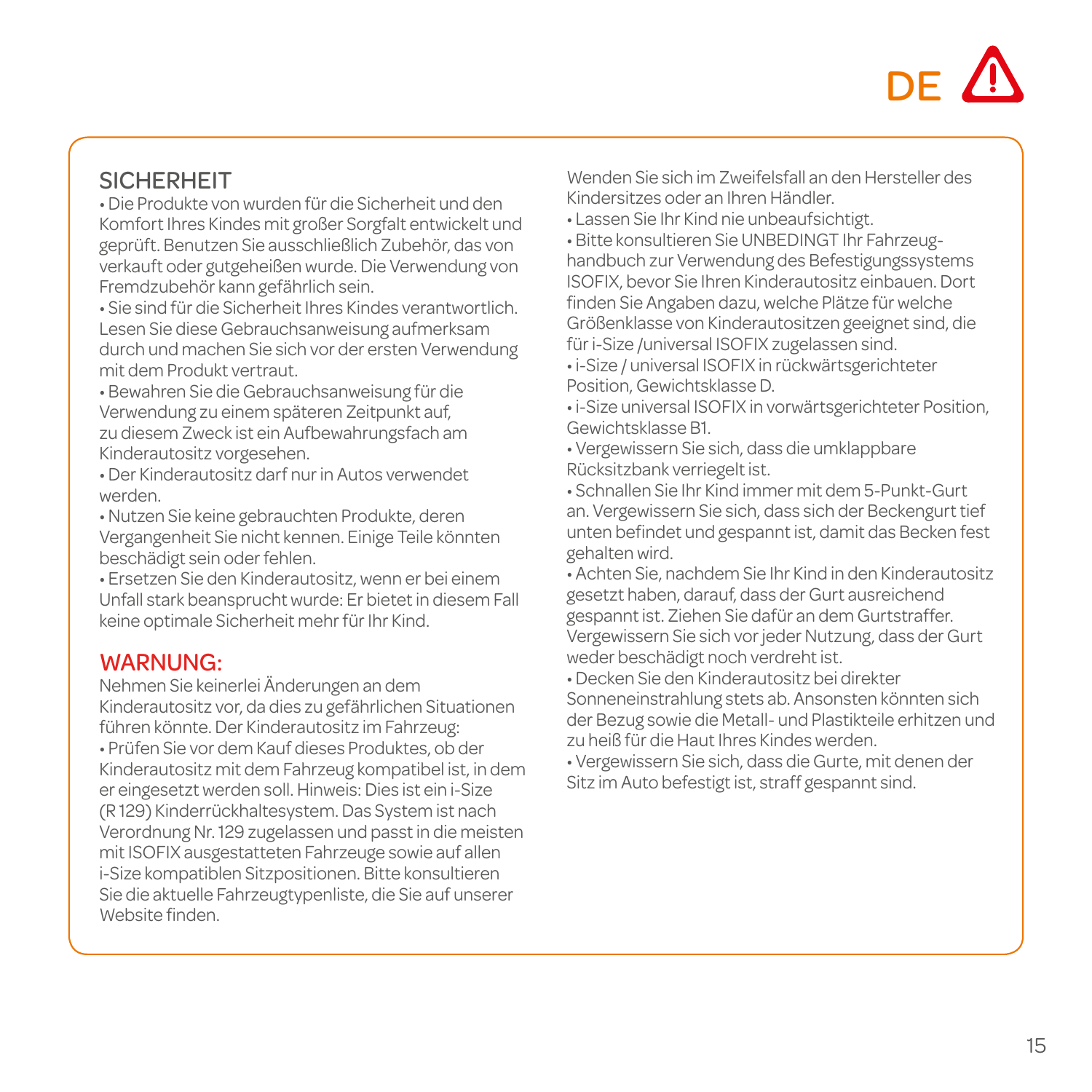# DE

#### WARNUNG:

Ist der Kinderautositz in rückwärtsgerichteter Position auf dem Beifahrersitz installiert, muss der Beifahrerairbag deaktiviert werden.

### WARNUNG:

Kombinieren Sie niemals die beiden ISOFIX-Befestigungssysteme und den Fahrzeuggurt miteinander, um Ihren Kinderautositz einzubauen.

## ACHTUNG:

Bei der Verwendung von ISOFIX reicht es nicht aus, die unteren ISOFIX-Haken am Fahrzeug einrasten zu lassen. Der "TOP TETHER"-Gurt ist zwingend an dem vom Fahrzeughersteller hierfür vorgesehenen Haken zu befestigen. Die ISOFIX-Verbindung wurde entwickelt, um einen sicheren und einfachen Einbau von Rückhaltesystemen für Kinder im Fahrzeug zu ermöglichen. Nicht alle Fahrzeuge sind damit ausgestattet, im Allgemeinen verfügen eher die neueren Modelle über dieses Befestigungssystem. Der beigefügten Fahrzeugtypenliste können Sie entnehmen, in welchen Fahrzeugen sich der Kinderautositz vorschriftsmäßig einbauen lässt. (Sie können die jeweils aktuelle Version dieser Liste auf der Webseite www.maxi-cosi.com/www. bebeconfort.com einsehen. Die Liste wird ständig aktualisiert)

• Beim Einbau entgegen der Fahrtrichtung kann der TOP TETHER-Gurt je nach Position des Befestigungshakens um ein Viertel gedreht sein. Die Funktion des Produktes wird dadurch nicht beeinträchtigt.

• Beim Einbau des Kinderautositzes ist es notwendig, die Auto-Kopfstütze zu entfernen, um den TOP TETHER ordnungsgemäß zu befestigen.

• Beachten Sie, dass die Basis des Kinderautositzes beim Einbau nicht unbedingt plan auf der Sitzbank des Fahrzeugs aufliegt, das hängt ganz von der Position der im Fahrzeug befestigten Fangarme ab.

• Der Kindersitz muss nach einem Unfall unbedingt ausgetauscht/ersetzt werden.

• Achten Sie darauf, dass Gepäckstücke und sonstige Gegenstände, welche die Insassen bei einem Unfall verletzten könnten, sicher verstaut sind.

• Die starren Teile des Kindersitzes sowie diejenigen aus Kunststoff müssen so platziert bzw. befestigt werden, dass sie unter normalen Benutzungsbedin-gungen des Fahrzeugs nicht unter dem Kinderau-tositz oder in der Fahrzeugtür eingeklemmt werdenkönnen.

• Ändern Sie nie Bauweise oder Material des Sitzes oder des Hosenträgergurtes ohne vorher den Her-steller dazu befragt zu haben.

• Dieses Kinderrückhaltesystem ist nur dann effi zient, wenn die Gebrauchsanweisung beachtet wird.

• Befestigen Sie das Kinderrückhaltesystem immer, auch wenn kein Kind darin sitzt.

• Legen Sie niemals schwere Gegenstände auf die Hutablage, um zu vermeiden, dass diese bei einem Unfall nach vorne geschleudert werden.

• Achten Sie immer darauf, dass kein Teil des Kinderautositzes oder des Hosenträgergurtes unter dem Sitz oder in der Fahrzeugtür eingeklemmt ist.

• Herunterklappbare Sitze müssen immer entsprechend befestigt / eingerastet sein.

• Installieren Sie den Autositz nach Ankauf in Ihrem Auto. Sollte es zu Schwierigkeiten beim Einbauen kommen, kontaktieren Sie bitte Ihren Fachhändler.

• Es wird empfohlen, mit dem Fachgeschäft oder dem Hersteller des Kindersitzes Kontakt aufzunehmen, wenn Zweifel beim Sitzeinbau oder beim richtigen Gebrauch des Sitzes herrschen.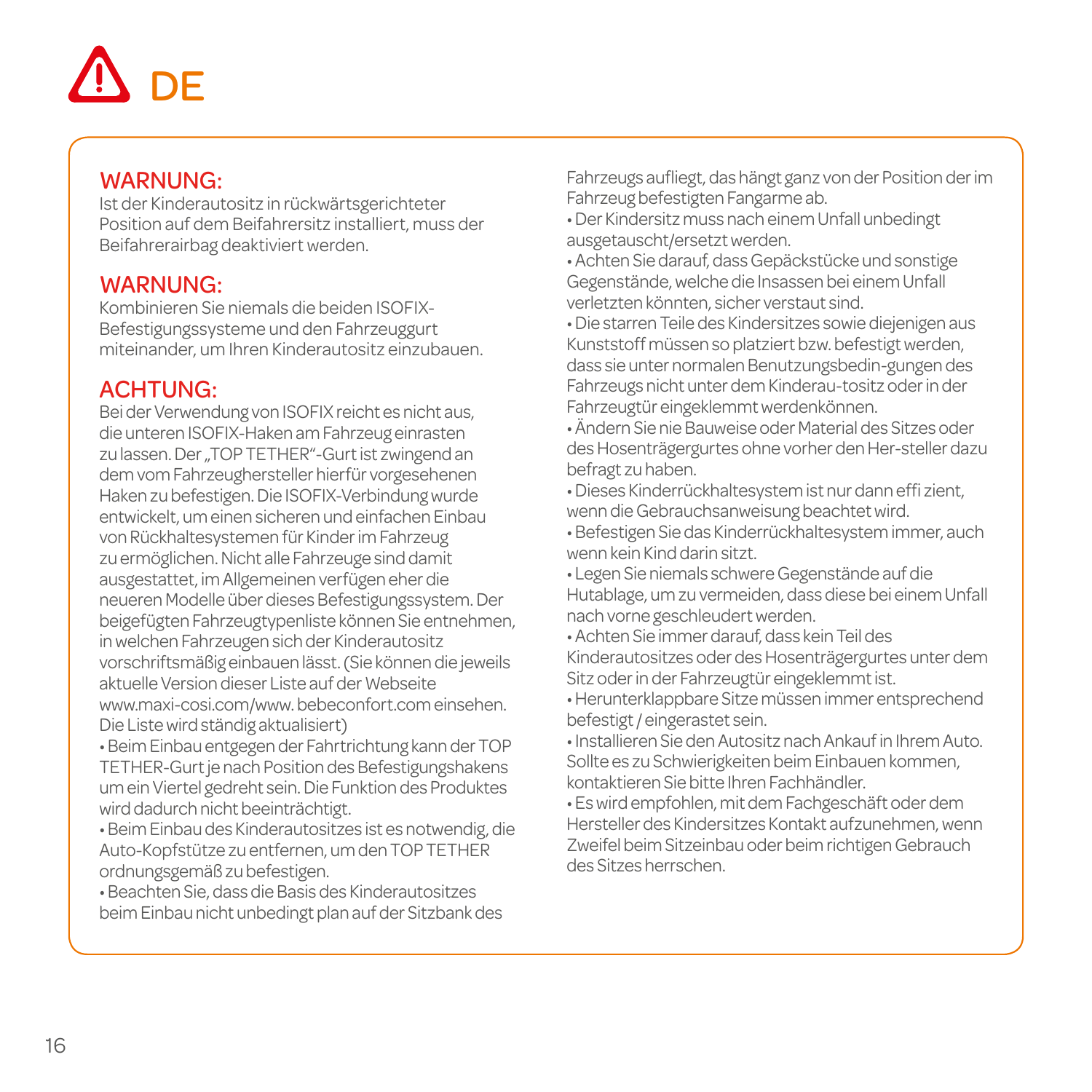# DE **/**!

#### Umwelt

Kunststoffverpackungen sind von Kindern fern zu halten, um eine Erstickungsgefahr auszuschließen. Wenn Sie das Produkt nicht mehr verwenden, bitten wir Sie, das Produkt entsprechend der örtlichen Gesetzgebung umweltgerecht zu entsorgen.

## Bei Fragen

Kontaktieren Sie bitte Ihren Händler von Maxi-Cosi/ Bébé Confort vor Ort oder besuchen Sie uns auf unserer Webseite www.maxi-cosi.com/ www.bebeconfort.com. Achten Sie darauf, dass Sie die folgenden Angaben zur Hand haben:

- Seriennummer;

- Marke und Typ von Fahrzeug und Sitz, in/auf dem Kinderautositz verwendet wird; - Alter, Größe und Gewicht Ihres Kindes.

### Garantie

Unsere 24-Monats-Garantie zeigt, wie groß unser Vertrauen in die hohe Qualität unserer Design-, Technik-, Produktions- und Produktleistung ist. Wir garantieren, dass dieses Produkt gemäß den aktuellen europäischen Sicherheitsanforderungen und Qualitätsstandards hergestellt wurde, die auf dieses Produkt Anwendung finden und dass dieses Produkt zum Zeitpunkt des Kaufes frei von Materialund Verarbeitungsmängeln ist. Unter den hier beschriebenen Bedingungen kann diese Garantie von Verbrauchern in den Ländern, in denen dieses Produkt von einer Tochtergesellschaft der Dorel Group oder einem autorisierten Händler oder Verkäufer verkauft wurde, geltend gemacht werden.

Unsere 24-Monats-Garantie erstreckt sich auf Material- und Verarbeitungsmängel bei Verwendung unter normalen Bedingungen und gemäß unserem Benutzerhandbuch für einen Zeitraum von 24 Monaten ab dem Datum des ursprünglichen Einzelhandelskaufs durch den Endkunden. Zur Anforderung von Reparaturen oder Ersatzteilen im Rahmen der Garantie aufgrund von Material- und Verarbeitungsmängeln ist der Nachweis zu erbringen, dass der Kauf innerhalb von 24 Monate vor dieser Service-Anforderung erfolgt ist. Unsere 24-Monats-Garantie erstreckt sich nicht auf Schäden aufgrund von normalem Verschleiß, Schaden durch Unfälle, missbräuchlicher Verwendung, Fahrlässigkeit, Feuer, Kontakt mit Flüssigleiten oder sonstige externe Ursachen, Schaden infolge der Nichtbefolgung des Benutzerhandbuches, Schaden durch Verwendung mit einem anderen Produkt, Schaden aufgrund von Wartung oder Reparatur durch eine Person, die nicht von uns autorisiert wurde, oder Diebstahl des Produktes oder Entfernung oder Änderung eines Etiketts oder einer Kennnummer vom bzw. am Produkt. Beispiele für normalen Verschleiß sind die Abnutzung von Rädern und Gewebe durch regelmäßige Nutzung und die natürliche Farb- und Materialabschwächung über einen längeren Zeitraum und eine längere Nutzungsdauer.

#### Was im Falle von Mängeln zu tun ist:

Falls Probleme oder Mängel auftreten, sollten Sie sich für schnellen Service am besten an den von uns autorisierten Händler oder Verkäufer wenden. Unsere 24-Monats-Garantie wird dort anerkannt(1). Dazu ist ein Nachweis zu erbringen, dass der Kauf innerhalb von 24 Monaten vor der Service-Anforderung erfolgt ist. Am einfachsten ist es, Ihre Service-Anforderung vorab vom unsere Kundenservice genehmigen zu lassen. Wenn Sie unter dieser Garantie einen gültigen Anspruch vorbringen, verlangen wir möglicherweise, dass Sie das Produkt an den von uns autorisierten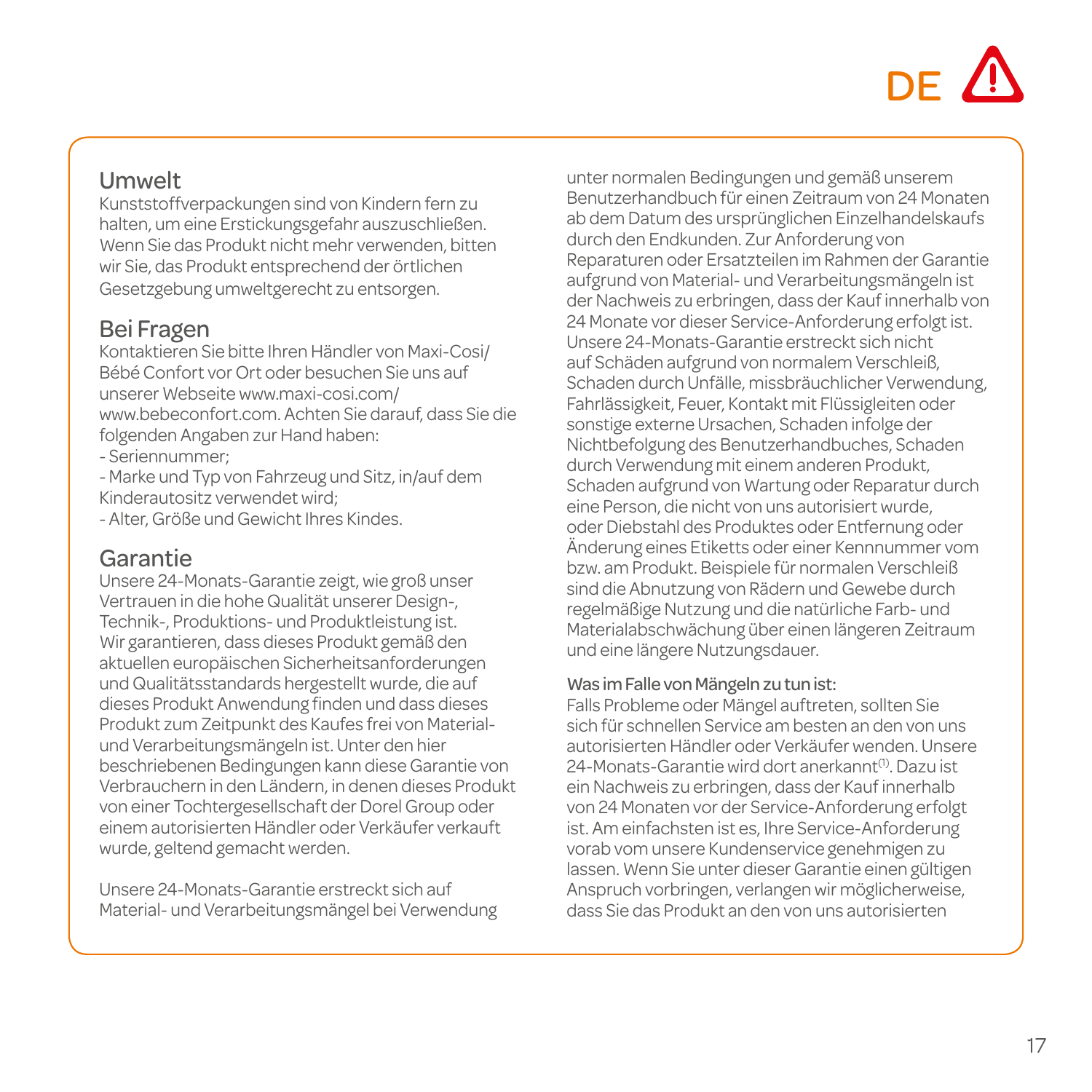# DE

Händler oder Verkäufer im Einklang mit unseren Anweisungen zurückgeben. Wir zahlen die Gebühren für Sendung und Rücksendung, wenn alle Anweisungen befolgt werden. Schäden und/oder Mängel, die weder von unserer Garantie noch den gesetzlichen Rechten des Verbrauchers abgedeckt sind, und/oder Schäden und/oder Mängel an Produkten, die nicht von unserer Garantie abgedeckt sind, können gegen ein angemessenes Entgelt bearbeitet werden.

#### Rechte des Verbrauchers:

Dem Verbraucher stehen die gesetzlichen Rechte gemäß des geltenden Gewährleistungsrechts zu; diese können von Land zu Land variieren. Diese Rechte des Verbrauchers unter geltender nationaler Gesetzgebung werden von dieser Garantie nicht eingeschränkt.

#### Lifetime Warranty: Maxi-Cosi, Bébé Confort

Neben der gesetzlichen Gewährleistung bietet der Hersteller Erstkäufern eine freiwillige, lebenslange Garantie auf ihr Produkt. Um die Lifetime Warranty in Anspruch zu nehmen, muss das Produkt drei Monate nach Kauf auf unserer Website registriert werden, wo Sie auch die Allgemeinen Garantiebedingungen finden:

- Maxi-Cosi: www.maxi-cosi.com/lifetimewarranty
- Bébé Confort: www.bebeconfort.com/ lifetimewarranty

Diese Garantie wird von Dorel Netherlands bereitgestellt. Wir sind in den Niederlanden unter der Firmennummer 17060920 eingetragen. Unsere Geschäftsadresse ist Korendijk 5, 5704 RD Helmond, The Netherlands, und unsere Postanschrift ist P.O. Box 6071, 5700 ET Helmond, The Netherlands.

Die Namen und Adressen anderer Tochtergesellschaften der Dorel-Gruppe finden Sie auf der letzten Seite dieses Handbuch und auf unserer Website für die jeweilige Marke.

(1) Produkte, bei denen die Etiketten oder Identifikationsnummern entfernt oder geändert wurden, gelten als nicht zugelassen. Für diese Produkte wird keine Garantie gewährt, da die Echtheit dieser Produkte nicht feststellbar ist.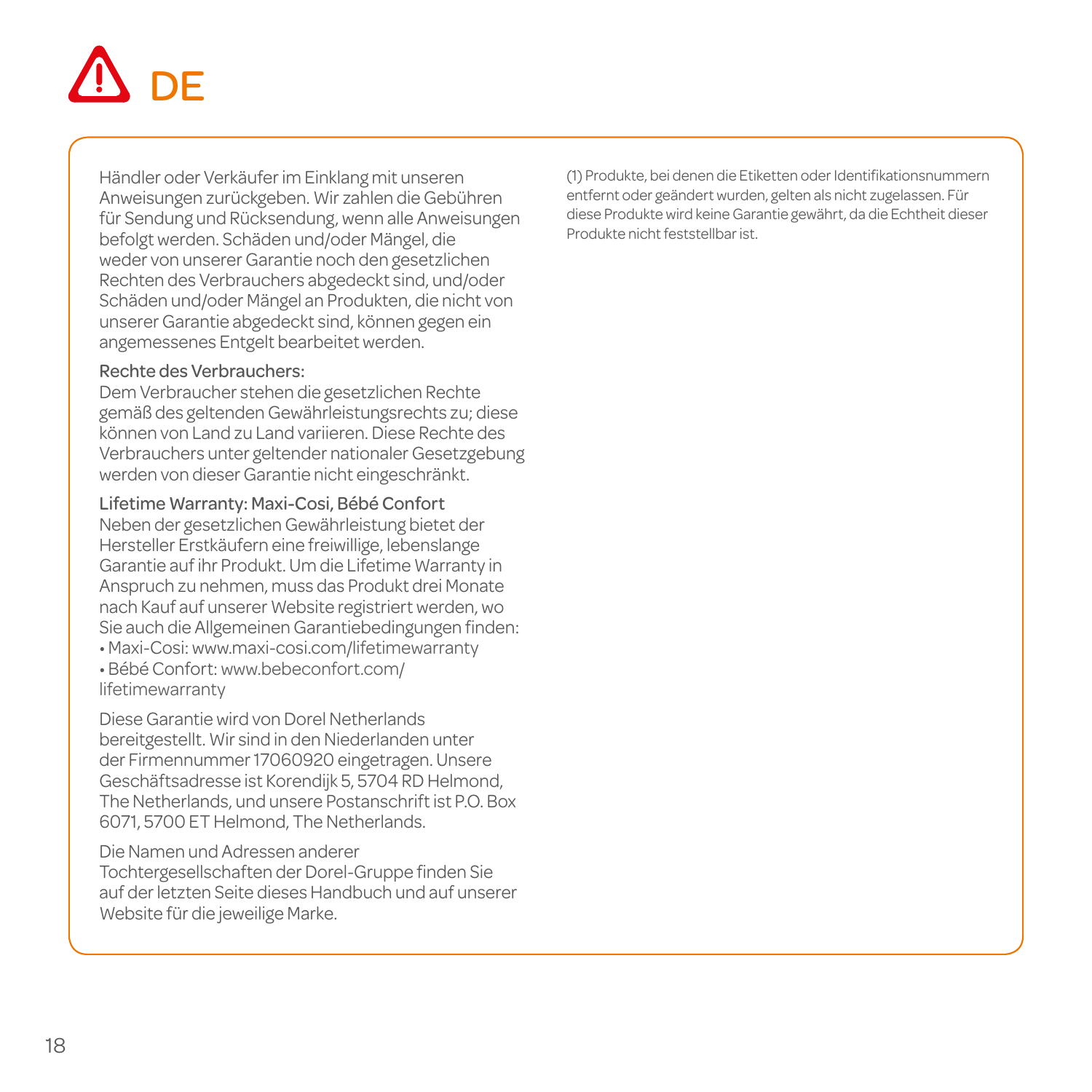

# VEILIGHEID

• Maxi-Cosi/Bébé Confort producten zijn met zorg ontworpen en getest voor de veiligheid en het comfort van uw baby. Gebruik uitsluitend accessoires die door Maxi-Cosi/Bébé Confort goedgekeurd zijn en verkocht worden. Het gebruik van andere accessoires kan gevaar opleveren.

• Wij adviseren u aandachtig de gebruiksaanwijzing te lezen alvorens het product te gebruiken.

• Bewaar de gebruiksaanwijzing zorgvuldig voor een eventueel later gebruik. De autostoel is voorzien van een speciaal opbergvakje voor het opbergen van de gebruiksaanwijzing.

• De autostoel is uitsluitend bedoeld voor gebruik in de auto.

• Gebruik geen tweedehandsproducten waar u het verleden niet van kent. Sommige onderdelen kunnen gebroken of gescheurd zijn of ontbreken.

• Vervang de autostoel wanneer het onderhevig is geweest aan zware belasting tijdens een ongeluk: zo biedt u uw kind optimale veiligheid.

#### WAARSCHUWING:

Voer geen enkele wijziging uit aan de autostoel, omdat dit kan leiden tot onveilige situaties. Het autostoel in de auto:

• Controleer, voordat u dit product aanschaft, of het kinderstoeltje geschikt is voor uw auto. Kennisgeving: Dit is een i-Size (R129) kinderbevestigingssyteem. Het is goedgekeurd bij Verordening nr. 129 en past in de meeste auto's voorzien met ISOFIX, en op alle i-Size compatibele voertuig zitplaatsen. Gelieve de laatste versie van de "autotypenlijst" te raadplegen die gevonden kan worden gevonden op onze website. Bij twijfel dient de producent van het kinderbevestigingssysteem of de detailhandelaar te

worden geraadpleegd.

• Laat nooit uw kind alleen zonder toezicht.

• Voordat u het autostoeltje aan de ISOFIX ankerpunten van uw auto wil installeren, is het van belang dat u de gebruiksaanwijzing van uw voertuig leest. De gebruiksaanwijzing zal de geschikte plaatsen aangeven voor de installatie van uw autostoel.

• i-Size Universal ISOFIX tegen de rijrichting in van klasse D.

• i-Size Universal ISOFIX met de rijrichting mee van klasse B1.

• Controleer of de achterstoel in positie is vergrendeld.

• Maak uw kind altijd vast met de vijfpuntsgordel. Controleer of de gordel goed laag is bevestigd, zodat het bekken goed beschermd is.

• Controleer, nadat het kind in de autostoel is geplaatst, of de gordel strak genoeg zit door aan de riem te trekken. Controleer vóór elk gebruik of de gordel niet beschadigd of gedraaid is.

• Bedek de autostoel altijd wanneer het wordt blootgesteld aan direct zonlicht in de auto. Anders kan de behuizing, het metaal en de kunststof onderdelen te warm worden voor de huid van uw kind.

• Houd de riemen die het autostoeltje aan het voertuig bevestigen steeds gespannen.

### WAARSCHUWING:

Wanneer het kinderstoeltje wordt geïnstalleerd op de voorstoel, dient u de airbag bij de voorstoel uit te schakelen als uw kind in de achterwaartse positie zit.

#### WAARSCHUWING:

Combineer het ISOFIX bevestigingssysteem nooit met de autogordel om het kinderstoeltje te installeren.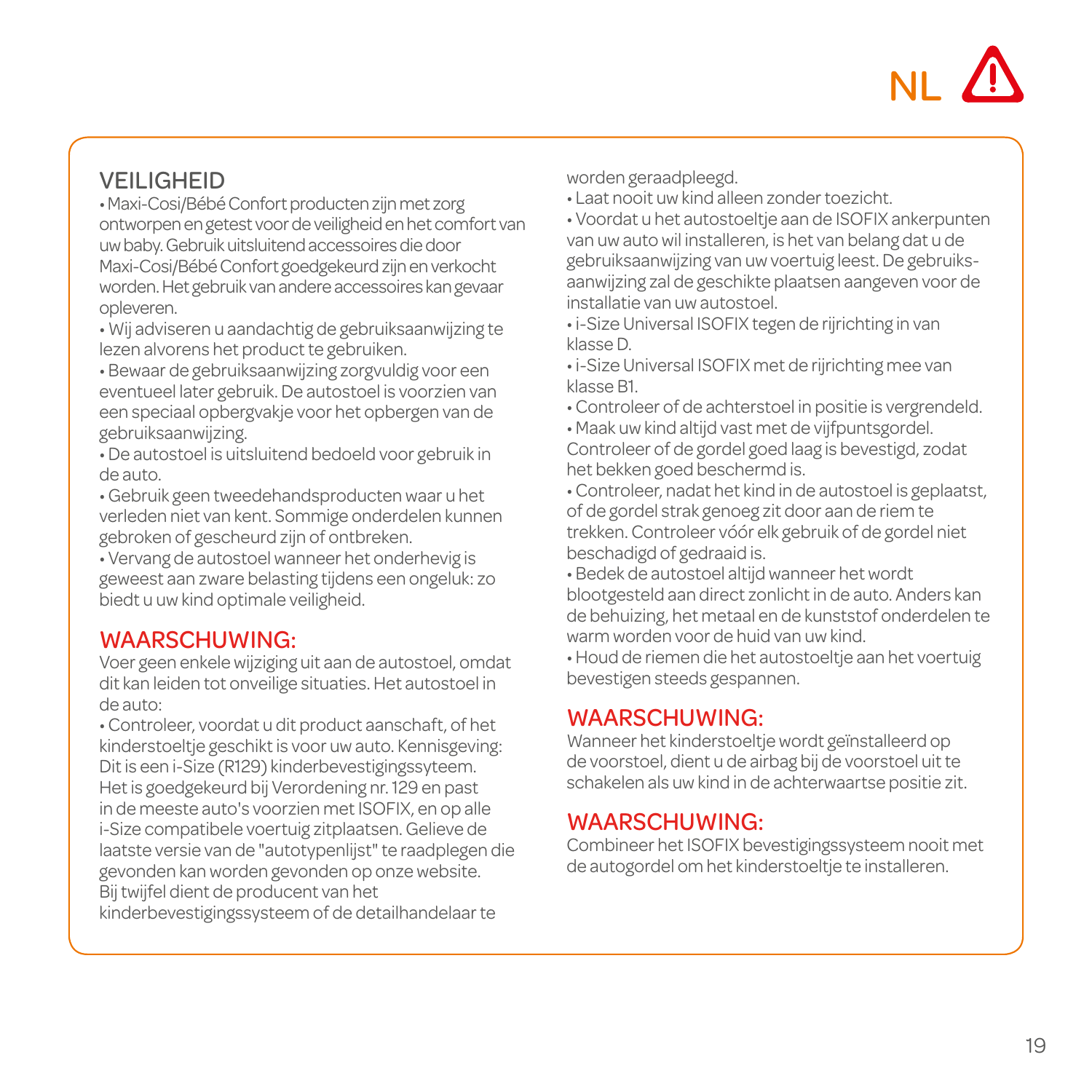# NL

## LET OP:

Bij gebruik van ISOFIX is het bevestigen met de onderste montage haken aan het voertuig onvoldoende. De "TOP TETHER" moet verplicht worden vastgemaakt aan het bovenste ankerpunt zoals bedoeld door de fabrikant van het voertuig. Het autostoel stoeltje moet vastgezet worden met de extra bevestigingselementen aan de extra ISOFIX ankerpunten van de auto.

De ISOFIX ankerpunten zijn ontwikkeld voor het veilig en eenvoudig bevestigen van kinderveiligheidsystemen in de auto. Niet alle auto's zijn uitgerust met deze ankerpunten hoewel ze standaard zijn op de meest recente modellen. Raadpleeg het bijgevoegde overzicht van auto's waar de autostoel correct in kan worden geïnstalleerd (een up-to-date lijst van geschikte auto's vindt u ook op www. maxi-cosi.com/www.bebeconfort.com).

• Wanneer u het stoeltje in achterwaartse positie plaatst, kan de riem van de TOP TETHER een kwartslag worden gedraaid, afhankelijk van de positie van de ankerpunten. Dit heeft verder geen invloed op de functionaliteit van het product.

• Bij het installeren van het autostoeltje, moet de hoofdsteun worden verwijderd om de TOP TETHER op de juiste manier te kunnen doorhalen.

• Let op: bij de installatie van de autostoel is het mogelijk dat er ruimte zit tussen de base van de autostoel en de zitting van de auto. Dit komt doordat de positionering van de ISOFIX ankerpunten verschilt bij auto's. • Na een ongeval dient de autostoel vervangen te

worden.

• De gebruiker dient ervoor te zorgen dat bagage en andere objecten die verwondingen aan het kind zouden kunnen veroorzaken goed en stevig in de auto geplaatst worden.

• Men dient er voor te waken dat de harde elementen en de plastic delen van de autostoel op zodanige

wijze geplaatst worden dat zij, bij normaal gebruik van een auto, niet geklemd kunnen worden onder een beweegbare stoel of tussen een autoportier.

• Verander nooit de constructie of materialen van de autostoel en de veiligheidsgordel zonder de fabrikant te informeren.

• De kinder autostoel is alleen veilig als de

veiligheidsinstructies voor gebruik worden nagevolgd.

• Maak de autostoel altijd vast in uw auto, zelfs als er geen kind in geplaatst is.

• Plaats nooit zware voorwerpen op de hoedenplank om gevaar bij een ongeval te voorkomen.

• Controleer altijd of er geen onderdeel van de autostoel of de gordel beklemd zit onder de autostoel of tussen het portier van de auto.

• Achterbanken met neerklapbare rugleuningen dienen altijd goed vergrendeld te zijn.

• In geval van twijfel over correcte installatie of gebruik van het systeem, wordt u geadviseerd contact op te nemen met de fabrikant of de distributeur van het product

#### Milieu

Houd de plastic verpakking buiten bereik van kinderen om verstikking te voorkomen.

Wanneer u het product niet meer gebruikt, verzoeken wij u uit milieuoverwegingen het product gescheiden bij het afval te plaatsen, conform de lokale wetgeving.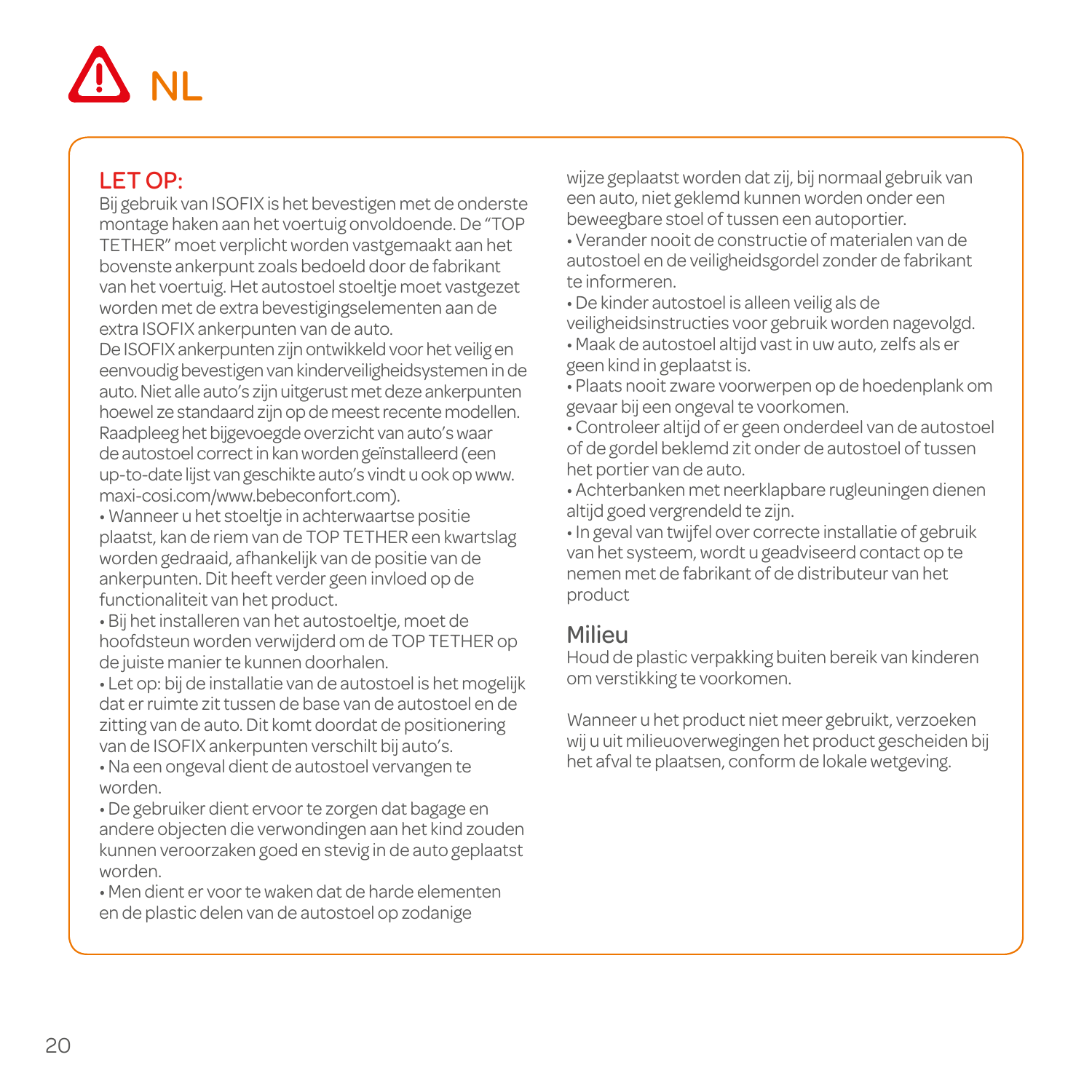# $N<sub>L</sub>$

## VRAGEN

Neem contact op met uw plaatselijke Maxi-Cosi/ Bébé Confort dealer of bezoek onze website: www.maxi-cosi.com/www.bebeconfort.com. Zorg dat u de volgende informatie bij de hand heeft:

- Serienummer;

- Merk en type van de auto en stoel waar de autostoel zal worden gebruikt;

- De leeftijd, de lengte, en het gewicht van uw kind.

## Garantie

Wij geven 24 maanden garantie. Dit geeft ons vertrouwen weer in de hoogwaardige kwaliteit van het ontwerp, de techniek, het product en de productprestaties. Wij garanderen dat dit product vervaardigd is overeenkomstig de actuele Europese veiligheidsvoorschriften en kwaliteitsnormen die op dit product van toepassing zijn, en dat dit product op het moment van aanschaf vrij is van materiaalen constructiefouten. Onder de hierin vermelde voorwaarden kan deze garantie worden ingeroepen door de eerste eindgebruiker in de landen waar dit product verkocht wordt door een dochterfirma van de Dorel Group of door een erkende dealer of erkende detailhandelaar.

Onze garantie van 24 maanden omvat gebreken met betrekking tot de materialen en de constructie bij gebruik onder normale omstandigheden en overeenkomstig met onze handleiding voor een periode van 24 maanden vanaf de datum van de originele aankoop in de winkel door de eerste eindgebruiker. Voor een reparatieverzoek of een verzoek om reserveonderdelen vallende onder de garantie, dient u een aankoopbewijs te overhandigen dat binnen 24 maanden voorafgaand aan het serviceverzoek dient te zijn afgegeven.

Onze garantie van 24 maanden geldt niet voor gebreken die veroorzaakt worden door normale slijtage, schade veroorzaakt door ongevallen, verkeerd gebruik, nalatigheid, brand, contact met vloeistoffen of andere externe oorzaken, schade die het gevolg is van het niet naleven van de handleiding, schade veroorzaakt door gebruik in combinatie met een ander product, schade die veroorzaakt wordt door onderhoud uitgevoerd door iemand die niet door ons is goedgekeurd, of wanneer het product is gestolen, wanneer een label of identificatienummer van het product werd verwijderd of gewijzigd. Voorbeelden van normale slijtage zijn slijtage van textiel door regelmatig gebruik en de natuurlijke verbleking van kleuren en materialen door de normale veroudering van het product.

#### Wat u kunt doen ingeval van gebreken:

Mocht zich een probleem of gebrek voordoen, dan is de door ons erkende dealer of winkelier uw eerste aanspreekpunt. Onze garantie van 24 maanden wordt door hen erkend(1). U dient een aankoopbewijs te overhandigen dat binnen 24 maanden voorafgaand aan het verzoek dient te zijn afgegeven. Het is het eenvoudigst wanneer u uw serviceverzoek vooraf door ons laat goedkeuren. Wanneer u een claim indient die geldig is onder deze garantie, is het mogelijk dat we u vragen uw product terug te sturen naar de door ons erkende dealer of winkel of het product naar ons op te sturen in overeenstemming met onze instructies. Wij zullen de kosten voor de verzending en terugzending betalen indien alle instructies nageleefd worden. Schade en/of gebreken die niet gedekt worden door onze garantie noch door de wettelijke rechten van de consument en/of schade en/of defecten met betrekking tot het product die niet gedekt worden door onze garantie kunnen behandeld worden tegen betaling van een redelijke vergoeding.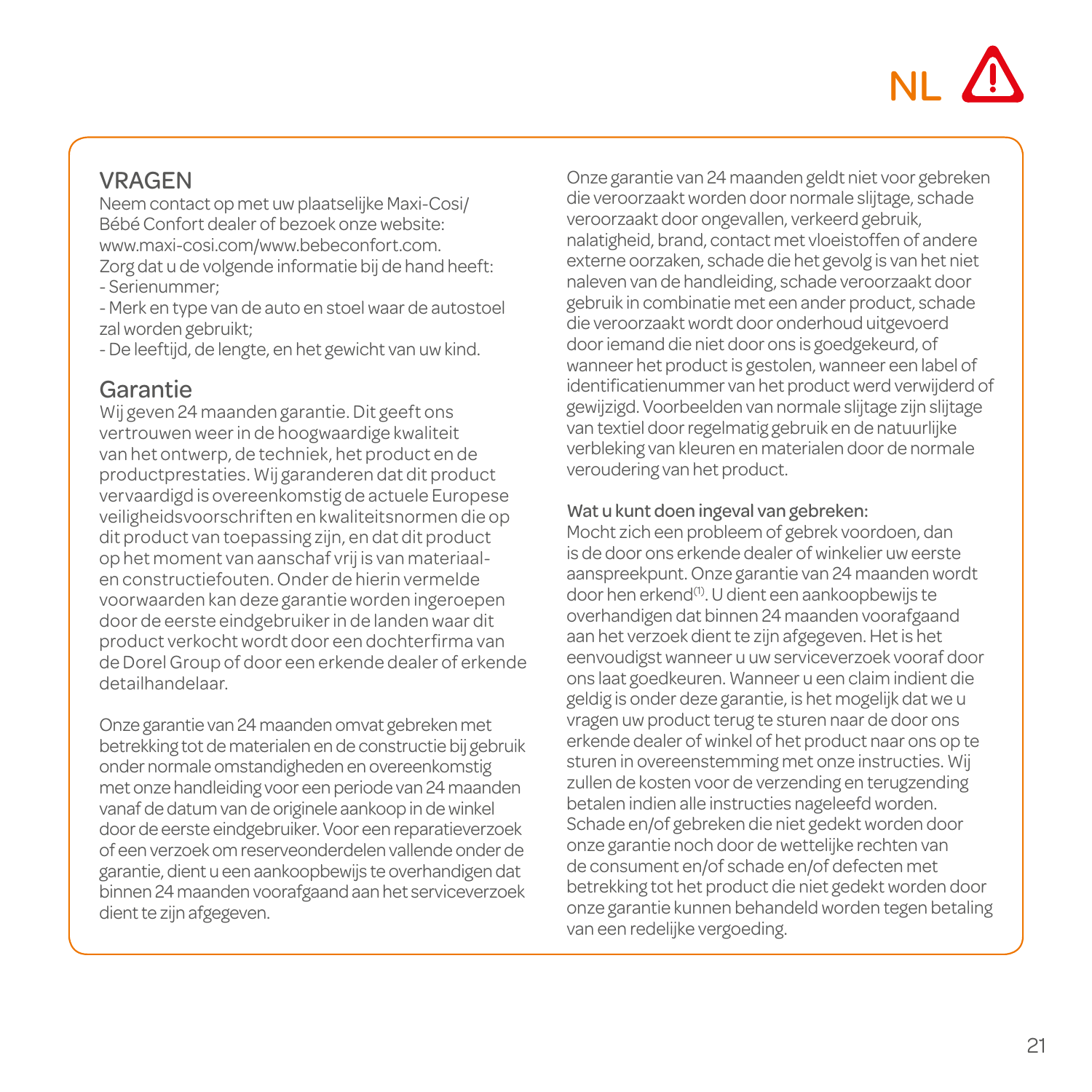# NL

#### Consumentenrechten:

Een consument heeft wettelijke rechten in overeenstemming met de van toepassing zijnde consumentenwetgeving, die van land tot land kan verschillen. De rechten van de consument onder de van toepassing zijnde nationale wetgeving worden door deze garantie niet aangetast.

Lifetime Warranty: Maxi-Cosi, Bébé Confort

Als onderdeel van onze Algemene Voorwaarden, die terug te vinden zijn op onze website, bieden wij een vrijwillige levenslange fabrieksgarantie voor eerste gebruikers. Om van deze levenslange garantie te genieten, dient u zich te registreren via onze website:

- Maxi-Cosi: www.maxi-cosi.com/lifetimewarranty
- Bébé Confort: www.bebeconfort.com/ lifetimewarranty

Deze garantie wordt verstrekt door Dorel Nederland. We zijn geregistreerd onder bedrijfsnummer 17060920. Ons bedrijfsadres is Korendijk 5, 5707 RD Helmond, Nederland, en ons postadres is Postbus 6071, 5700 ET Helmond, Nederland.

De namen en de adressen van andere bedrijven van de Dorel Group kunnen teruggevonden worden op de laatste pagina van deze handleiding en op onze website voor het betreffende merk.

(1) Producten die gekocht zijn van wederverkopers of leveranciers die het etiket of het identificatienummer hebben gewijzigd of verwijderd, worden als niet-toegelaten producten beschouwd. Producten die gekocht zijn van niet erkende wederverkoper worden ook als niettoegelaten producten beschouwd. Op de desbetreffende producten is geen garantie van toepassing, aangezien de echtheid van die producten niet kan worden vastgesteld.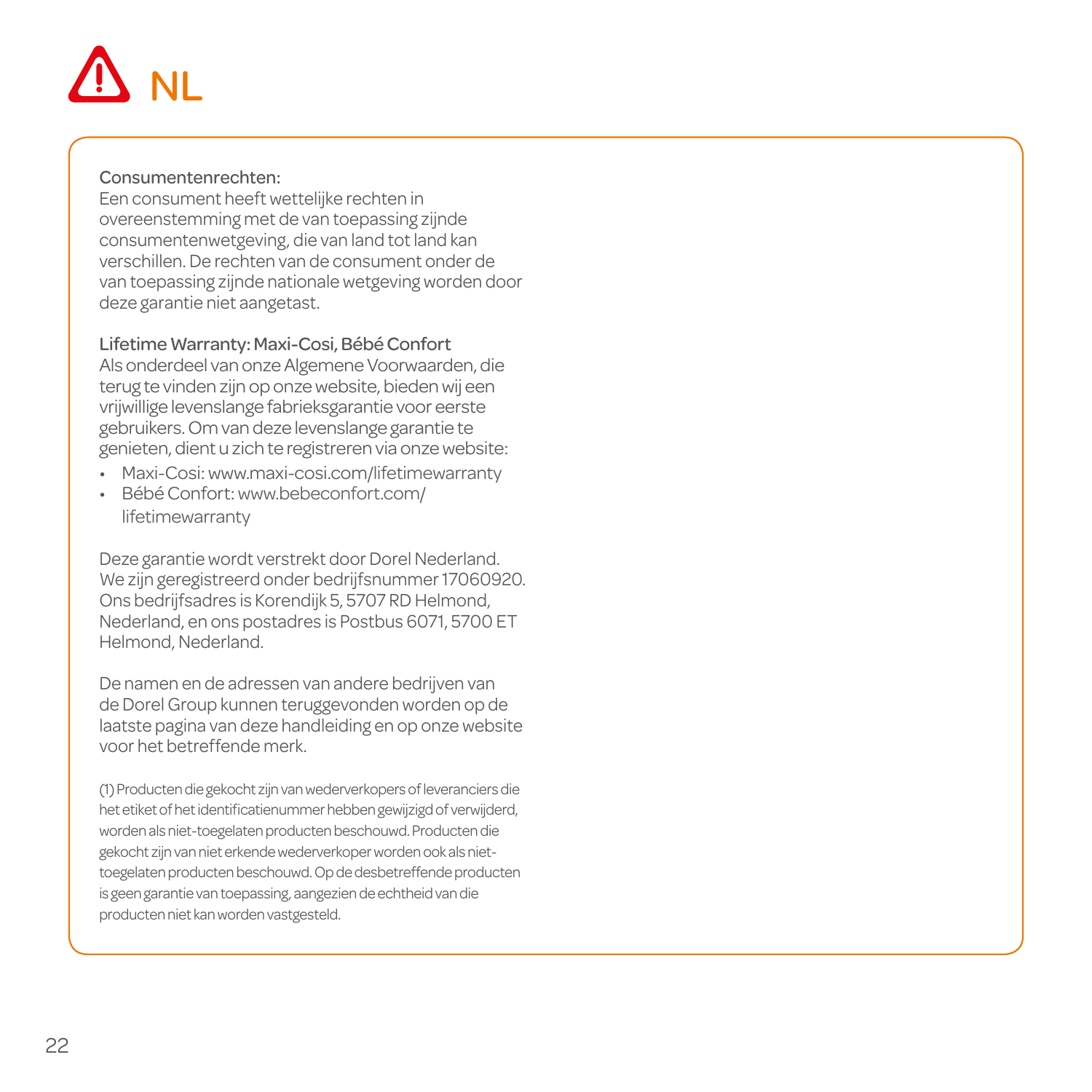

## SEGURIDAD

• Los productos Maxi-Cosi/Bébé Confort han sido creados y testados para la seguridad y el confort del bebé. Utilice sólo los accesorios vendidos o aprobados por Maxi-Cosi/Bébé Confort. El uso de otros accesorios puede ser peligroso.

• Usted es el responsable, en todo momento, de la seguridad del niño. Le aconsejamos leer detenidamente esta información y manipular el producto antes de utilizarlo.

• Conserve las instrucciones de uso para posteriores consultas, en la carpeta de plástico ubicada en la parte posterior de la silla.

• La silla de auto se ha diseñado únicamente para su uso en vehículos.

• No utilice productos de segunda mano de los que desconozca su procedencia y uso. Algunas piezas pueden haberse perdido, estar rotas o dobladas.

• Cambie la silla de auto cuando se haya sometido a un golpe violento debido a un accidente, ya que no proporcionará la seguridad óptima para su hijo.

#### ADVERTENCIA:

No realice cambios en el asiento del vehículo, ya que podría provocar alteraciones en el grado de seguridad de este. La silla de auto en el vehículo: • Antes de adquirir este producto, asegúrese de que la silla de auto sea compatible con el asiento del vehículo en el que se instalará. Nota: Este es un Sistema de Retención Infantil i-Size (R 129). Ha sido homologado con el reglamento Nº 129 y es compatible con la mayoría de vehículos equipados con ISOFIX, y con todos los vehículos con asientos i-Size. Por favor, consulte la última versión del listado de automóviles compatibles que podrá encontrar en nuestra web.

En caso de duda, consulta con el fabricante del sistema de retención o en la tienda.

• No dejar nunca al bebé sin vigilancia.

• Para utilizar el sistema de anclaje ISOFIX es IMPRESCINDIBLE que lea el manual de instrucciones del vehículo antes de instalar a su hijo en el asiento. En él encontrará las plazas compatibles con el tamaño del asiento de coche infantil, con la homologación universal ISOFIX i-Size.

• Sistema universal ISOFIX i-Size en el sentido contrario a la marcha. Clase D.

• Sistema universal ISOFIX i-Size en el sentido de la marcha , Clase B1.

• Asegúrese de que el asiento plegable trasero está bloqueado.

• Asegure siempre al niño con el arnés de 5 puntos, asegúrese de que el cinturón de sujeción ventral está en su posición correcta y tenso para que la pelvis esté segura.

• Una vez que ha sentado al niño, asegúrese de que el arnés está lo suficientemente firme tirando del cinturón. Antes de cada uso, asegúrese de que el arnés no esté dañado o doblado.

• Cubra siempre la silla de auto cuando esté expuesto a la luz solar en el vehículo. De lo contrario, la funda y las piezas de plástico y metal pueden calentarse demasiado y quemar la piel del niño.

• Asegúrese de que las correas de fijación del asiento estén siempre tensas.

#### ADVERTENCIA:

Cuando la silla de auto esté intalada en la plaza delantera del copiloto, deberá desconectar el airbag del copiloto en caso de que el asiento esté instalada en el sentido contrario a la marcha.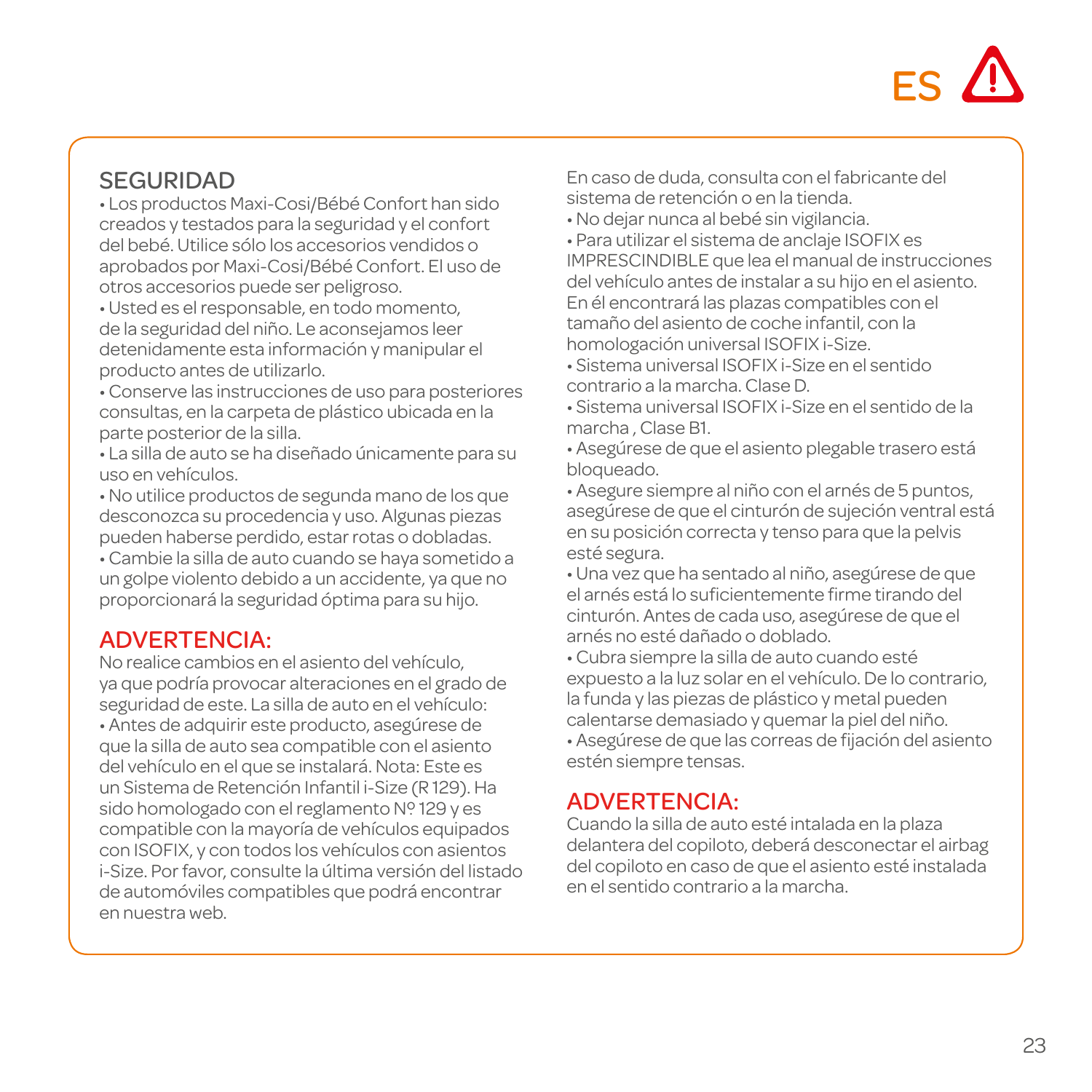# ES

## ADVERTENCIA:

Nunca combine los dos sistemas de anclaje ISOFIX y el cinturón del vehículo para instalar la silla de auto.

# ATTENTION:

Para utilizar ISOFIX, no basta con fijar las pinzas en los anclajes inferiores del vehículo. Debe fijar la correa TOP TETHER en el punto de anclaje superior provisto por el fabricante del vehículo.

Fijación de la silla de auto con los anclajes adicionales y los anillos ISOFIX del vehículo. Los anclajes ISOFIX han sido concebidos para fijar de forma segura y fácil los sistemas de seguridad infantil en el coche. No todos los coches están equipados con estos anclajes, aunque sí se encuentran en los modelos más recientes. Consulte la lista de coches adjunta en los que puede instalarse el asiento correctamente. (Puede consultar las futuras actualizaciones de esta lista en el sitio web www.maxi-cosi.com/ www.bebeconfort.com).

• Durante la instalación de la silla de auto de espaldas a la carretera, la correa TOP TETHER puede girar un cuarto de vuelta dependiendo de la posición del punto de anclaje. Esto no merma la funcionalidad del producto.

• Durante la instalación de la silla de auto, debe quitar el reposacabezas para pasar la tira TOP TETHER correctamente.

• Atención: durante la instalación es posible que se formen huecos entre la base de la silla de auto y el asiento del vehículo, dependiendo de los puntos de anclaje que tenga el vehículo.

• La silla se debe reemplazar siempre después de un accidente.

• El usuario debe siempre comprobar que el equipaje u otros objetos susceptibles de causar lesiones al

ocupante de la silla en caso de impacto, están bien sujetos.

• Los elementos rígidos y las piezas plásticas de un D.R.I. infantil, deben estar situados e instalados de tal manera que no puedan, en condiciones normales de utilización del vehículo, quedar atrapados debajo de un asiento móvil o con la puerta del coche.

• No modifique nunca la construcción o los materiales de la silla o del cinturón del automóvil sin consultar con el fabricante.

• No utilice el D.R.I. sin la vestidura. No sustituya la vestidura original por otra que no sea la recomendada por el fabricante, ya que interviene directamente en el comportamiento de la silla de auto.

• Este Dispositivo de Retención Infantil (D.R.I) es eficaz únicamente si se respetan las instrucciones de uso.

• Fije siempre la silla de auto, aunque el bebé no esté instalado en ella.

• No coloque jamás objetos en la bandeja trasera del automóvil, con el fin de evitar proyecciones en caso de accidente.

• Compruebe siempre si alguna parte de la silla o del arnés ha quedado pillada debajo del asiento o con la puerta del coche.

• Los asientos abatibles deben estar siempre bien bloqueados.

• Le recomendamos instalar su silla de auto en su vehículo justo después de la compra. En caso de encontrar dificultades en la instalación de su silla, ligadas a la longitud del cinturón de seguridad de su automóvil, le aconsejamos contactar y asesorarse con su tienda de puericultura.

• Póngase en contacto con el fabricante o el distribu dor si tiene dudas sobre la correcta instalación del D.R.I.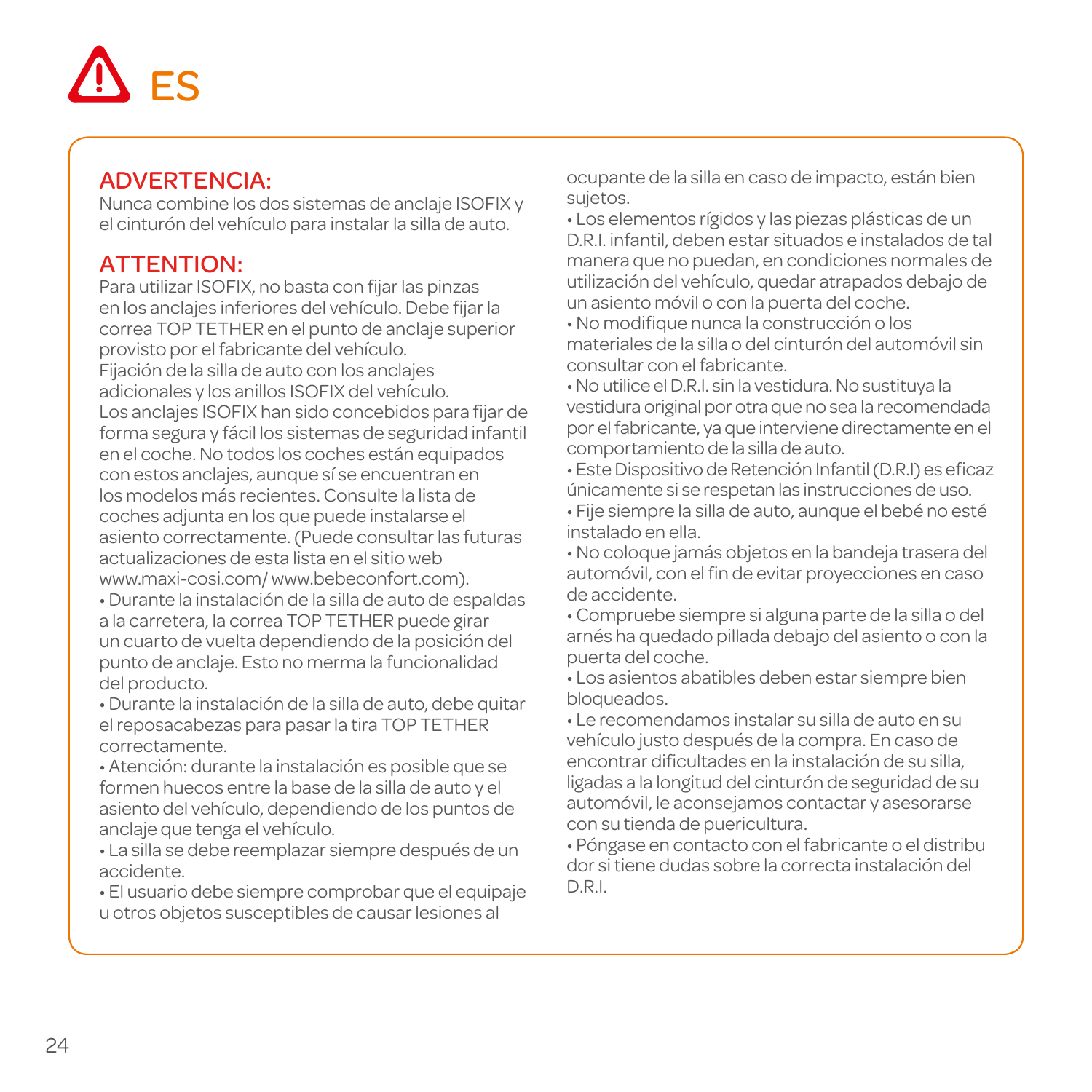# $FS$  /!

### Medio Ambiante

Mantener la cubierta plástica alejada de los niños para evitar la asfixia.

Cuando decida desechar el producto, le rogamos que, en interés del medioambiente, separe los residuos de conformidad con la legislación local en la materia.

## Preguntas

Póngase en contacto con su distribuidor de Maxi-Cosi/Bébé Confort o visite el apartado "Nuestros servicios" de nuestro sitio web www.maxi-cosi.com/ www.bebeconfort.com. Recuerde tener a mano la siguiente información: - Número de serie;

- Tipo y modelo de vehículo en el que se utilizara la silla de auto;

- Edad, altura y peso de su hijo.

## Garantía

Nuestra garantía de 24 meses es reflejo de la confianza que depositamos en la extraordinaria calidad de nuestro diseño, ingeniería, producción y en el rendimiento del producto. Garantizamos que este producto ha sido fabricado de acuerdo con las normas de seguridad y calidad europeas en vigor aplicables a este producto y que está libre de defectos en el momento de la compra. La presente garantía será aplicable, de acuerdo con las condiciones aquí establecidas, en aquellos países en los que el grupo Dorel, o cualquier distribuidor o establecimiento autorizado, venda este producto.

Nuestra garantía de 24 meses cubre cualquier defecto de fabricación en cuanto a materiales y mano de

obra, cuando se utiliza en condiciones normales, y de acuerdo con el manual de usuario, durante 24 meses a partir de la fecha de su adquisición por parte del primer usuario final. Para solicitar una reparación o piezas de repuesto en garantía, por defectos de fabricación, deberá presentar el comprobante de la compra (original o fotocopia) realizada en los 24 meses anteriores a la solicitud del servicio.

Nuestra garantía de 24 meses no cubre los daños causados por el uso y desgaste normales, daños provocados por accidentes, uso abusivo, negligencia, incendio, contacto con líquidos o cualquier otra causa externa, daños debidos a un uso distinto al establecido en el manual de usuario, daños producidos por el uso con otro producto, daños producidos por las reparaciones realizadas por otros servicios no autorizados, en caso de robo del producto o si se ha modificado o eliminado alguna etiqueta o número de identificación del producto. Pueden ser ejemplos de uso y desgaste normales, el desgaste de las ruedas y del tejido por el uso habitual y la descomposición natural de los colores y los materiales debido al uso prolongado del producto y al paso del tiempo.

#### ¿Qué hacer en caso de defectos?

Si surgen problemas o defectos, su mejor opción para obtener un servicio rápido es visitar al distribuidor o establecimiento autorizado que acepta nuestra garantía de 24 meses<sup>(1)</sup>. Para ello, deberá presentar el comprobante de la compra realizada en los 24 meses anteriores a la solicitud del servicio. Lo más sencillo es que nos solicite directamente la aprobación previa del servicio. Si presenta una reclamación conforme a lo establecido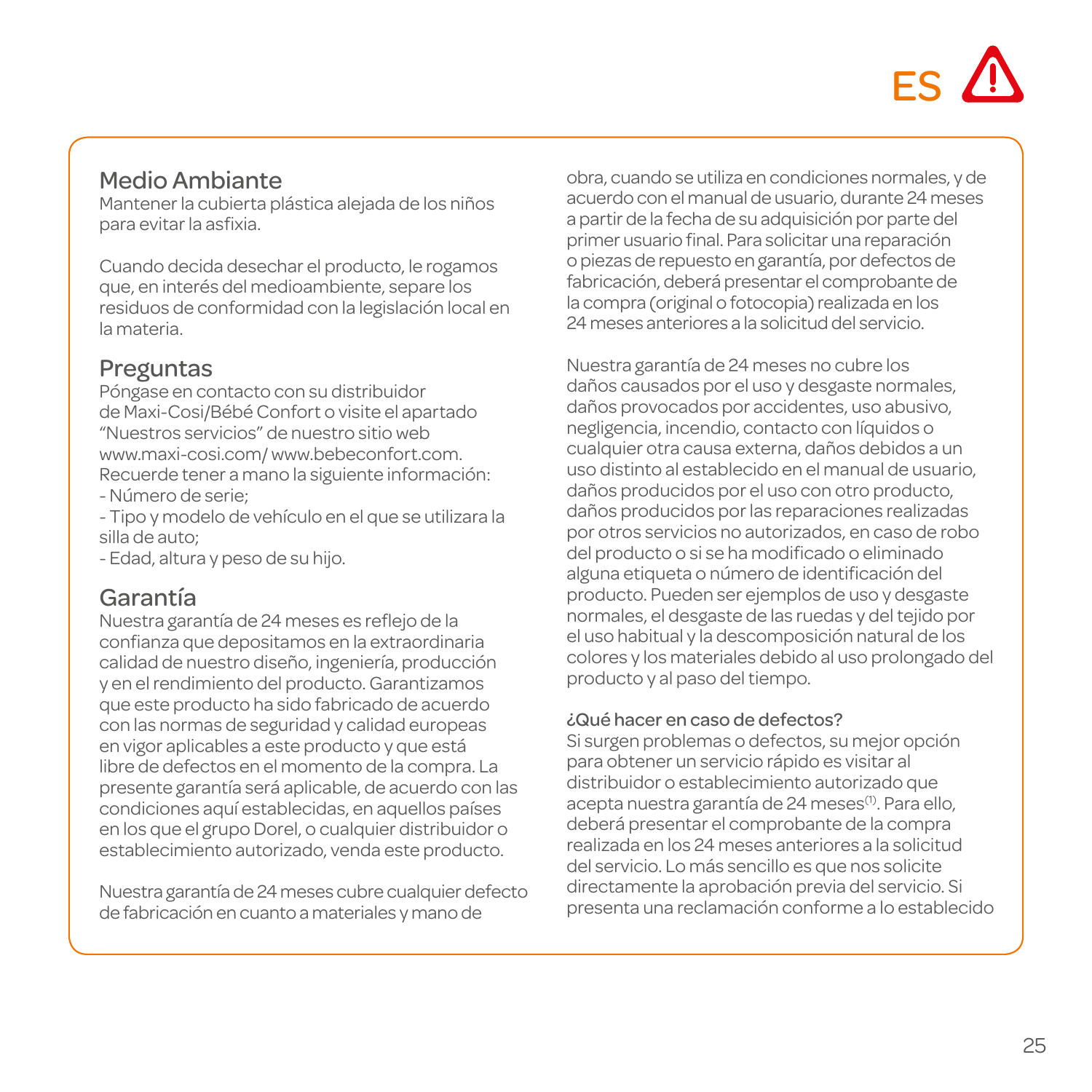# ES

en la presente garantía, le pediremos que devuelva el producto al distribuidor o establecimiento autorizado o que nos haga llegar el producto de acuerdo con nuestras instrucciones. Si se llevan a cabo todos los pasos indicados, no tendrá que abonar ningún gasto de envío ni de devolución del producto. Los daños y/o defectos que no estén cubiertos por la garantía, ni por los derechos legales del consumidor, y/o los daños o defectos en productos que no estén cubiertos por nuestra garantía se podrán solucionar a una tarifa razonable.

#### Derechos del consumidor:

El consumidor dispone de los derechos aplicables de acuerdo con la legislación vigente, que pueden diferir de un país a otro. Los derechos que posea el consumidor según la legislación nacional aplicable no se verán afectados por la presente garantía.

#### Lifetime Warranty (Garantía de Por Vida): Maxi-Cosi, Bébé Confort

Bajo los términos y condiciones publicados en nuestro website oferecemos una garantía de por vida (Lifetime Warranty) a los primeros usuarios.

Para disfrutar de la garantía de por vida "Lifetime Warranty" es necesario el registro en nuestro website:

- Maxi-Cosi: www.maxi-cosi.com/lifetimewarranty
- Bébé Confort: www.bebeconfort.com/ lifetimewarranty

Esta garantía ha sido remitida por Dorel Netherlands, empresa inscrita en los Países Bajos con el número de registro 17060920. La sede social se encuentra en Korendijk 5, 5704 RD Helmond, Países Bajos, y la dirección postal es: P.O. Box 6071, 5700 ET Helmond, Países Bajos.

En la última página del presente manual, así como en el sitio web de la marca, se indican los nombres y direcciones de otras filiales del grupo Dorel.

(1) Los productos adquiridos en tiendas o distribuidores que eliminen o modifiquen las etiquetas o números de identificación, se considerarán no autorizados. No se aplicará garantía alguna a estos productos ya que no se podrá comprobar su autenticidad.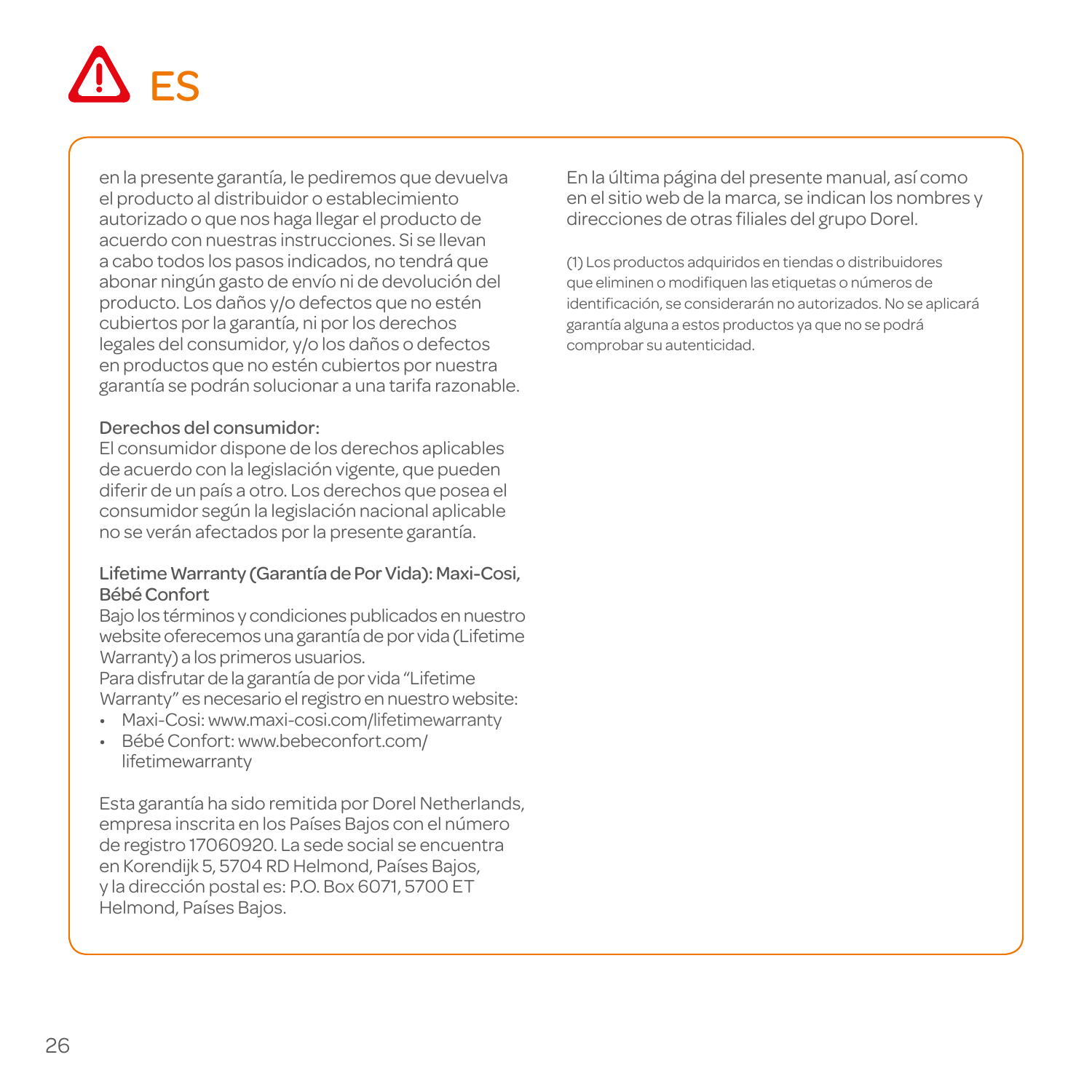

### SICUREZZA

• I prodotti Maxi-Cosi/Bébé Confort sono stati ideati e testati con cura per la sicurezza e il comfort del vostro bambino. Utilizzate esclusivamente accessori venduti o approvati da Maxi-Cosi/Bébé Confort. L'utilizzo di altri accessori può risultare pericoloso.

• Siete personalmente responsabili della sicurezza del vostro bambino. Vi consigliamo di leggere attentamente le avvertenze per l'uso e di maneggiare il vostro prodotto prima dell'utilizzo.

• Conservare sempre il manuale d'uso per un utilizzo futuro, all'interno della custodia in dotazione con il seggiolino auto.

- Il seggiolino auto è inteso solo per l'uso in auto.
- Non usare i prodotti di seconda mano di cui non si conosce la provenienza. Alcune parti potrebbero essere rotte, logorate o mancanti.

• Sostituire il seggiolino auto dove è stato soggetto a stress violento in un incidente per la sicurezza ottimale del vostro bambino.

#### AVVERTENZA:

Non apportare cambiamenti al seggiolino auto poiché questo può causare situazioni non sicure. Il seggiolino auto in macchina:

• Prima di acquistare questo prodotto accertarsi che il seggiolino auto sia compatibile con il veicolo in cui sarà utilizzato. Avvertenza: Questo è un sistema di ritenuta per bambini i-Size (R 129). È omologato ai sensi del Regolamento n. 129 per utilizzo sulla maggior parte dei veicoli dotati di ancoraggi ISOFIX e su tutti i posti a sedere del veicolo compatibili con i sistemi i-Size. Consultare la versione più aggiornata della "lista compatibità auto" disponibile sul nostro sito. In caso di dubbi, consultare il produttore del sistema di ritenuta per bambini o il rivenditore.

• Non lasciare mai il vostro bambino incustodito.

• Per l'utilizzo del sistema di fissaggio ISOFIX leggete IMPERATIVAMENTE il manuale di istruzioni del veicolo, prima di installare il vostro seggiolino per bambini. Lì saranno indicati i sedili compatibili con quello specifico gruppo di seggiolini auto omologato i-Size Universale ISOFIX.

• i-Size Universale ISOFIX in posizione contraria al senso di marcia di classe D.

• i-Size Universale ISOFIX nel senso di marcia di classe B1.

• Accertarsi che il sedile posteriore ribaltabile sia bloccato in posizione.

• Assicurare sempre il bambino con la cintura a 5 punti. Assicurarsi che le cinghie addominali siano posizionate abbastanza in basso in modo che il bacino sia ritenuto correttamente in caso di necessità.

• Dopo aver posizionato il bambino nel seggiolino, accertarsi che la cintura sia ben stretta tirandola. Prima di ogni uso, accertarsi che la cintura non sia danneggiata o attorcigliata.

• Coprire sempre il seggiolino auto quando esposto alla luce del sole in macchina. Altrimenti la copertura, parti di plastica e metallo potrebbero raggiungere temperature troppo elevate per la pelle del bambino. • Assicuratevi che la cinghia che fissa il seggiolino all'auto sia ben tesa.

## AVVERTENZA:

Quando il sedile è installato sul sedile anteriore, è necessario disattivare l'airbag se il bambino è seduto in posizione contraria al senso di marcia.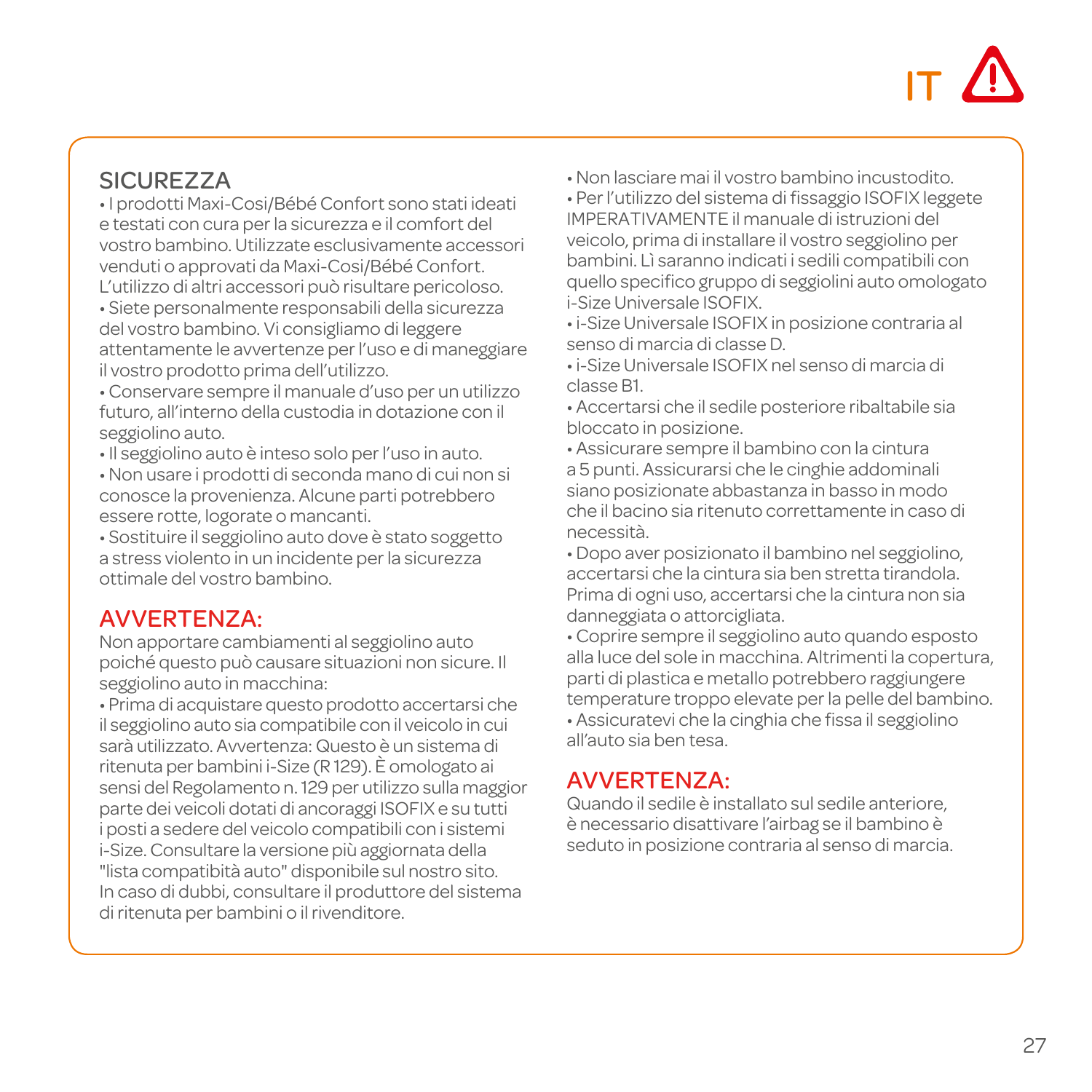# IT

### AVVERTENZA:

Non combinate mai i due sistemi di fissaggio ISOFIX e cintura di sicurezza del veicolo per l'installazione del vostro seggiolino per bambini.

# ATTENZIONE:

Il posizionamento delle sole pinze inferiori per l'installazione ISOFIX non è sufficiente: è necessario agganciare anche la cinghia "TOP TETHER" al punto di fissaggio superiore previsto dal costruttore del veicolo. L'installazione del seggiolino deve pertanto essere eseguita sia con gli agganci ISOFIX che con la cinghia Top Tether.

Gli attacchi ISOFIX sono stati concepiti per ottenere un fissaggio sicuro e facile dei seggiolini per bambini in auto. Non tutte le macchine sono provviste di questi attacchi, sebbene questi siano comuni sui modelli più recenti. Consultate in allegato la lista delle auto in cui il seggiolino può essere correttamente installato. (Potrete consultare i futuri aggiornamenti di tale lista sul sito web www.maxi-cosi.com/ www.bebeconfort.com).

• Quando il seggiolino è posizionato in posizione contraria al senso di marcia, la cinghia TOP TETHER può ruotare di un quarto di giro, a seconda della posizione del punto di fissaggio. Questo non compromette la funzionalità del prodotto.

• Durante l'installazione del seggiolino auto è necessario rimuovere il poggiatesta per passare correttamente la TOP TETHER.

• Attenzione: durante l'installazione è possibile che ci sia una certa distanza tra la base del seggiolino e il sedile del veicolo, a seconda della posizione dei punti di fissaggio del veicolo.

• Il seggiolino deve essere assolutamente sostituito dopo un incidente.

• L'utilizzatore deve sempre verificare che i bagagli e altri oggetti siano solidamente ancorati all'interno dell'autoveicolo, per evitare ferite all'occupante del seggiolino, in caso di incidente.

• Gli elementi rigidi e le parti in plastica di un dispositivo di ritenuta per bambini devono essere posizionati in modo tale che, in normali condizioni di utilizzo dell'autoveicolo, non si incastrino sotto il sedile o all'interno della portiera dell'autoveicolo. • Non modificate mai la costruzione o i materiali del seggiolino e della cintura, senza aver consultato il produttore.

• Non utilizzate il dispositivo di ritenuta per bambini senza il rivestimento. Non sostituire il rivestimento del seggiolino con un altro diverso da quello consigliato dal produttore, perché questo interviene direttamente sull'utilizzo corretto del dispositivo di ritenuta.

• Questo dispositivo di ritenuta per bambini è efficace soltanto se vengono rispettate le istruzioni d'uso.

• Agganciate sempre il dispositivo di ritenuta per bambini, anche quando il bambino non è seduto all'interno.

• Non lasciare mai oggetti pesanti sul cruscotto posteriore dell'autoveicolo, per evitare che possano ferire o far male al bambino nel seggiolino in caso di incidente.

• Verificare sempre che le parti del seggiolino o delle bretelle non siano incastrate sotto il seggiolino o dentro la portiera dell'autoveicolo.

• I sedili ribaltabili devono essere sempre ben fissati.

• In caso di dubbi sull'installazione o l'utilizzo corretto del sistema di ritenuta per bambini, si consiglia all'utente di mettersi in contatto direttamente con il distributore o il produttore del seggiolino.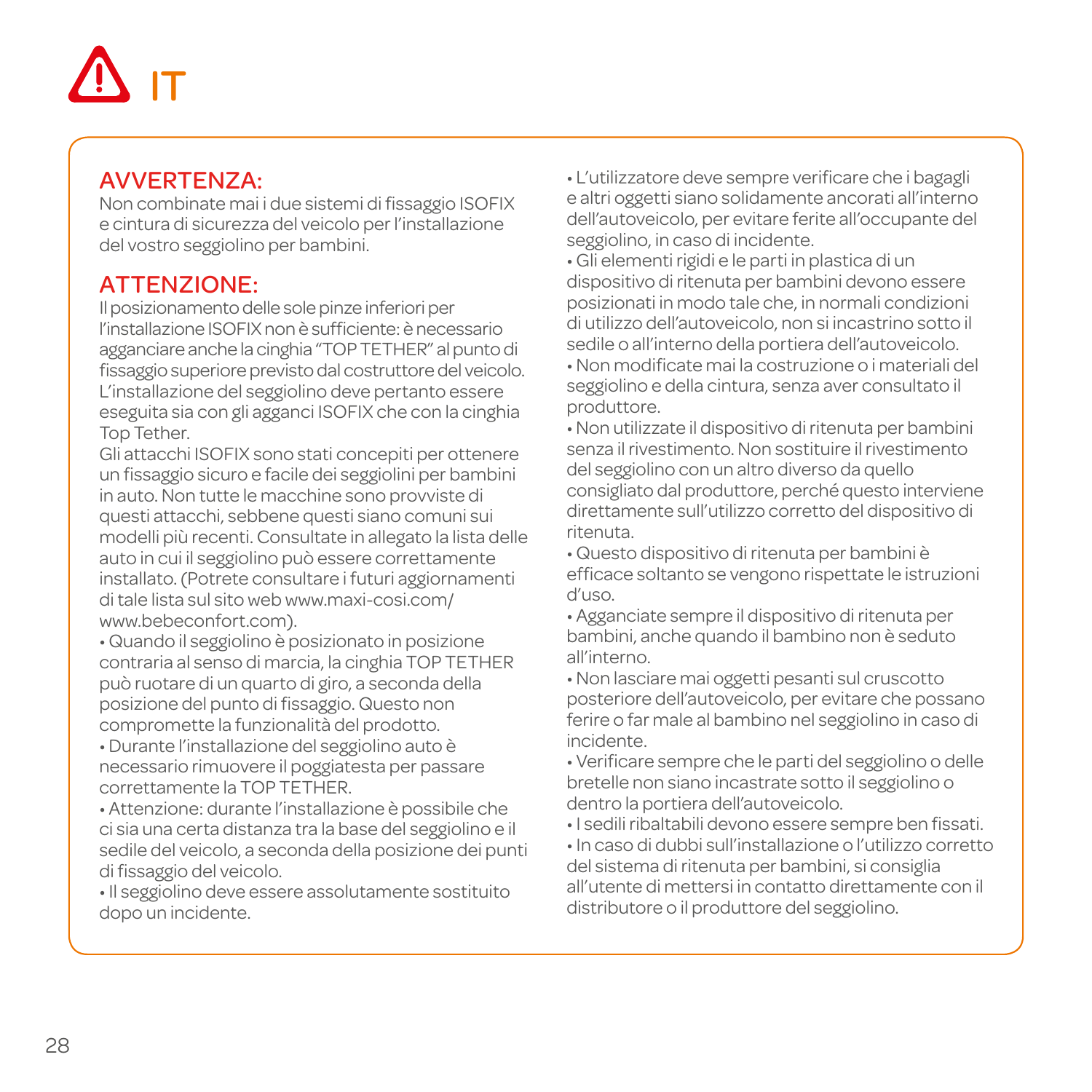# IT

#### Ambiente

Tenete l'involucro di materia plastica lontano dalla portata dei bambini per evitare rischi di soffocamento.

Quando smetterete di utilizzare il prodotto, vi preghiamo per la tutela dell'ambiente di smaltire il prodotto in modo differenziato e nel rispetto della normativa locale in materia.

## Domande

Siete pregati di contattare il punto vendita autorizzato Maxi-Cosi/Bébé Confort o di visitare il nostro sito web www.maxi-cosi.com/ www.bebeconfort.com nella sezione "Assistenza". Assicuratevi di avere a portata di mano le seguenti informazioni:

- Numero di serie;

- Anno di produzione e tipo di auto e sedile sul quale il seggiolino auto è usato;

- Età, altezza e peso del vostro bambino.

## Garanzia

La garanzia della durata di 24 mesi che applichiamo ai nostri prodotti riflette la fiducia che riponiamo nella qualità eccezionale del nostro design, della nostra progettazione e produzione, nonché delle prestazioni. Garantiamo che questo prodotto è stato fabbricato in conformità con gli attuali requisiti europei in materia di sicurezza e con gli standard di qualità applicabili a questo prodotto, e altresì che quest'ultimo è scevro da difetti legati alla manodopera o ai materiali impiegati al momento dell'acquisto. Alle condizioni qui menzionate, il cliente può ricorrere alla presente garanzia nei Paesi in cui il presente prodotto sia stato venduto da una

controllata del gruppo Dorel o da un rivenditore o concessionario autorizzato.

La nostra garanzia della durata di 24 mesi copre eventuali difetti dei materiali e di fabbricazione se il prodotto viene utilizzato in condizioni regolari ed in conformità con il nostro manuale d'istruzioni, per un periodo di 24 mesi dalla data dell'acquisto al dettaglio originale dal primo cliente utente finale. Per richiedere riparazioni o parti di ricambio in garanzia per i suddetti difetti, è necessario presentare la prova d'acquisto (che deve essere stato effettuato entro e non oltre i 24 mesi precedenti alla richiesta di assistenza).

La garanzia non copre invece difetti causati da normale usura, danni causati da incidenti, utilizzo non corretto, negligenza, incendi, contatto con liquidi o altra causa esterna, danni derivanti dal mancato rispetto del manuale d'istruzioni, danni causati dall'utilizzo con un altro prodotto, danni causati da manutenzione da parte di persone da noi non autorizzate; la garanzia non vale altresì in caso di furto del prodotto o rimozione dal prodotto stesso o modifica di qualsiasi targhetta o numero identificativo. Esempi di normale usura includono parti quali: ruote e tessuti usurati da un utilizzo regolare del prodotto, nonché il naturale deterioramento dei colori e dei materiali in seguito al normale invecchiamento del prodotto.

#### Cosa fare in caso di difetti:

Qualora si verifichino problemi o difetti, la scelta migliore per un servizio rapido è rivolgersi al rivenditore autorizzato o dettagliante riconosciuto. La nostra garanzia di 24 mesi è riconosciuta dai rivenditori(1). È necessario presentare la prova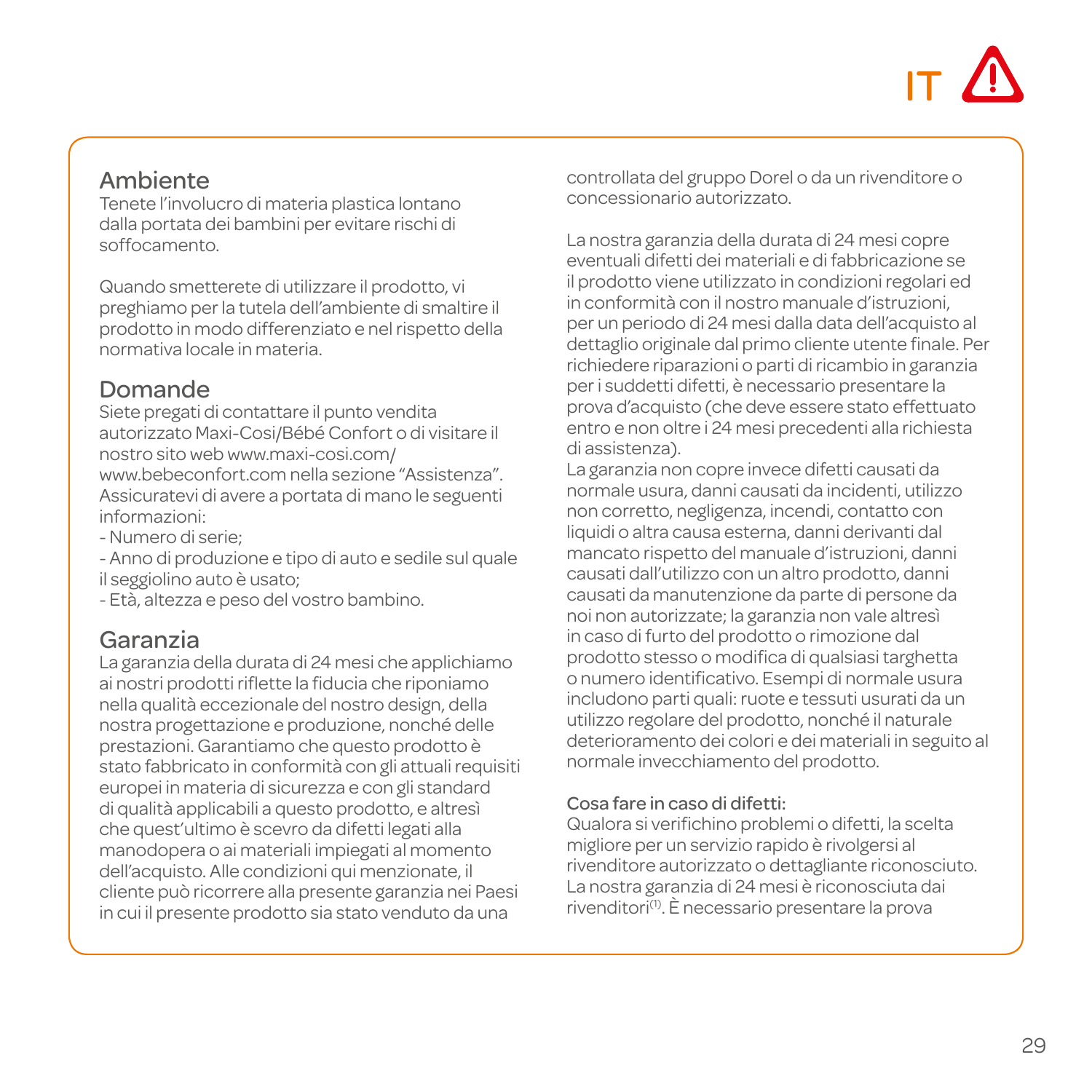

d'acquisto (che deve essere stato effettuato entro e non oltre i 24 mesi precedenti alla richiesta di assistenza). L'operazione è resa più semplice richiedendo prima l'approvazione da parte nostra. Se si presenta una richiesta valida ai sensi della presente garanzia, potremo richiedere al cliente di restituire il prodotto al rivenditore autorizzato o dettagliante riconosciuto o di spedire il prodotto presso di noi secondo le nostre istruzioni. Le relative spese di spedizione e reso sono a nostro carico, se vengono seguite tutte le istruzioni. I danni e/o difetti non coperti dalla nostra garanzia nè dai diritti legali dei consumatori e/o i danni e/o difetti in relazione a prodotti non coperti dalla nostra garanzia possono tuttavia essere gestiti secondo prezzi ragionevoli.

#### Diritti del consumatore:

Il consumatore gode di diritti legali secondo la legislazione applicabile al consumatore stesso, che può variare secondo il Paese. I diritti del consumatore ai sensi della legislazione nazionale vigente non sono inficiati dalla presente garanzia.

#### Lifetime Warranty: Maxi-Cosi, Bébé Confort

Secondo i termini e le condizioni pubblicati sul nostro sito, offriamo una Lifetime Warranty (garanzia a vita) volontaria del produttore ai primi utilizzatori. Per richiedere la Lifetime Warranty è necessario registrarsi sul nostro sito:

- Maxi-Cosi: www.maxi-cosi.com/lifetimewarranty
- Bébé Confort: www.bebeconfort.com/ lifetimewarranty

La presente garanzia è offerta da Dorel Netherlands. Siamo iscritti al registro delle imprese nei Paesi Bassi con numero di registrazione 17060920. La nostra sede legale è Korendijk 5, 5704 RD Helmond, Paesi Bassi, e il nostro recapito postale è P.O. Box 6071, 5700 ET Helmond, Paesi Bassi.

Dettagli di nomi e indirizzi di altre sussidiarie del gruppo Dorel si trovano sull'ultima pagina del presente manuale e sul nostro sito web per il marchio in questione.

(1) I prodotti acquistati presso rivenditori che rimuovono o modificano le etichette o i numeri di identificazione sono considerati non autorizzati. Prodotti acquistati presso rivenditori non autorizzati sono considerati essi stessi non autorizzati. Nessuna garanzia si applica a questi prodotti, in quanto l'autenticità di questi prodotti non può essere accertata.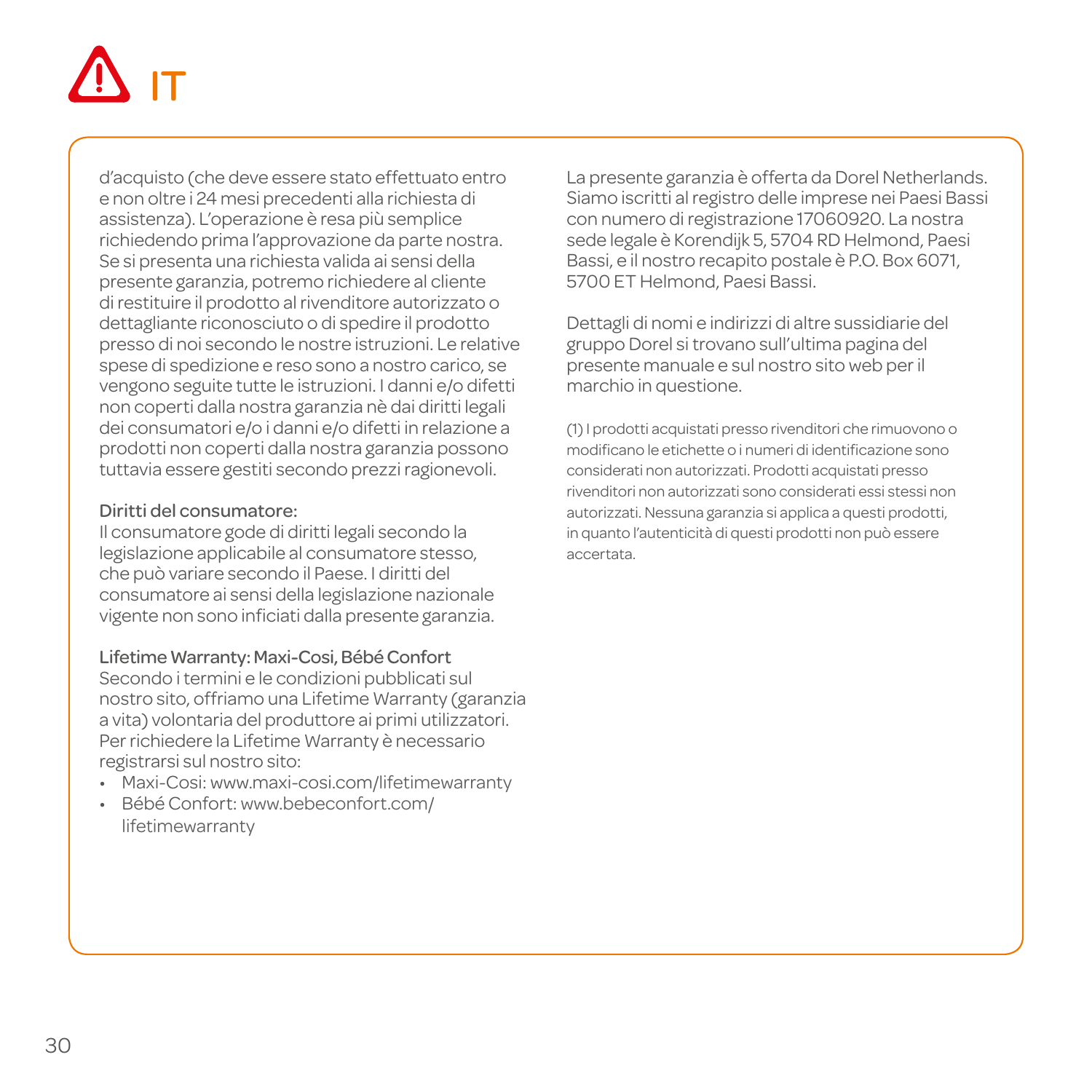

## **SEGURANCA**

• Os produtos Maxi-Cosi/Bébé Confort foram concebidos e testados com rigor para a segurança e o conforto do seu bebé. Utilize só acessórios vendidos ou aprovados pela Maxi-Cosi/Bébé Confort. A utilização de outros acessórios pode ser perigosa.

• É pessoalmente responsável pela segurança da sua criança em todos os momentos. Aconselhamo-lo a ler atentamente estas instruções e a familiarizar-se com o produto antes da sua utilização.

• Conserve sempre o manual para uma utilização posterior. Na cadeira encontrará uma bolsa para guardar o manual.

• A cadeira-auto só pode ser usada em automóveis.

• Não utilizar produtos usados que desconheça a utilização anterior. Algumas peças podem estar partidas, com fissuras ou em falta.

• Substituir a cadeira-auto se tiver sido sujeita a um embate violento num acidente: a segurança da criança poderá ficar em risco.

### AVISO:

Não faça nenhuma alteração à cadeira-auto, uma vez que isto pode resultar em situações não seguras. A cadeira-auto no automóvel:

• Antes de adquirir este produto certifique-se de que o banco do automóvel é compatível com o veículo onde vai ser usada. Aviso: Este é um sistema de retenção de crianças "i-Size" (R129). Esta homologado de acordo com o Regulamento 129 e é compatível com grande maioria de veículos equipados com o sistema ISOFIX e com os veículos com assentos i-Size. Por favor, consulte a ultima versão da lista de automóveis compatíveis que pode ser encontrada no nosso website.

No caso de dúvidas, consulte o fabricante do sistema de retenção para crianças ou o lojista.

• Nunca deixe a criança sem vigilância.

• Para a utilização do sistema de fixação ISOFIX ler, OBRIGATORIAMENTE, o manual de utilização do veículo, antes de instalar a cadeira para a criança. O manual indica os lugares compatíveis com a classe de tamanho da cadeira com homologação i-Size Universal ISOFIX.

• i-Size Universal ISOFIX na posição virada para trás de classe D.

• i-Size Universal ISOFIX na posição de costas para a estrada de classe B1.

• Certifique-se de que o banco traseiro rebatível está fixo.

• Segurar sempre a criança com o cinto de 5 pontos. Certifique-se de que o arnês entre-pernas esteja bem para baixo para que a pélvis esteja bem segura.

• Depois de colocar a criança na cadeira-auto, certifique-se de que o cinto está bem esticado puxando a correia. Antes de cada utilização, certifique-se de que o cinto não está danificado nem torcido.

• Cobrir sempre a cadeira-auto quando estiver exposta directamente ao sol dentro do carro. Caso contrário, a cobertura, as peças de metal e de plástico podem ficar muito quentes para a pele da criança.

• Manter esticadas as correias que servem para ligar a cadeira-auto ao veículo.

### AVISO:

Quando a cadeira-auto está instalada no banco da frente do passageiro, deverá desactivar o airbag do passageiro se a criança estiver sentada na posição virada para trás.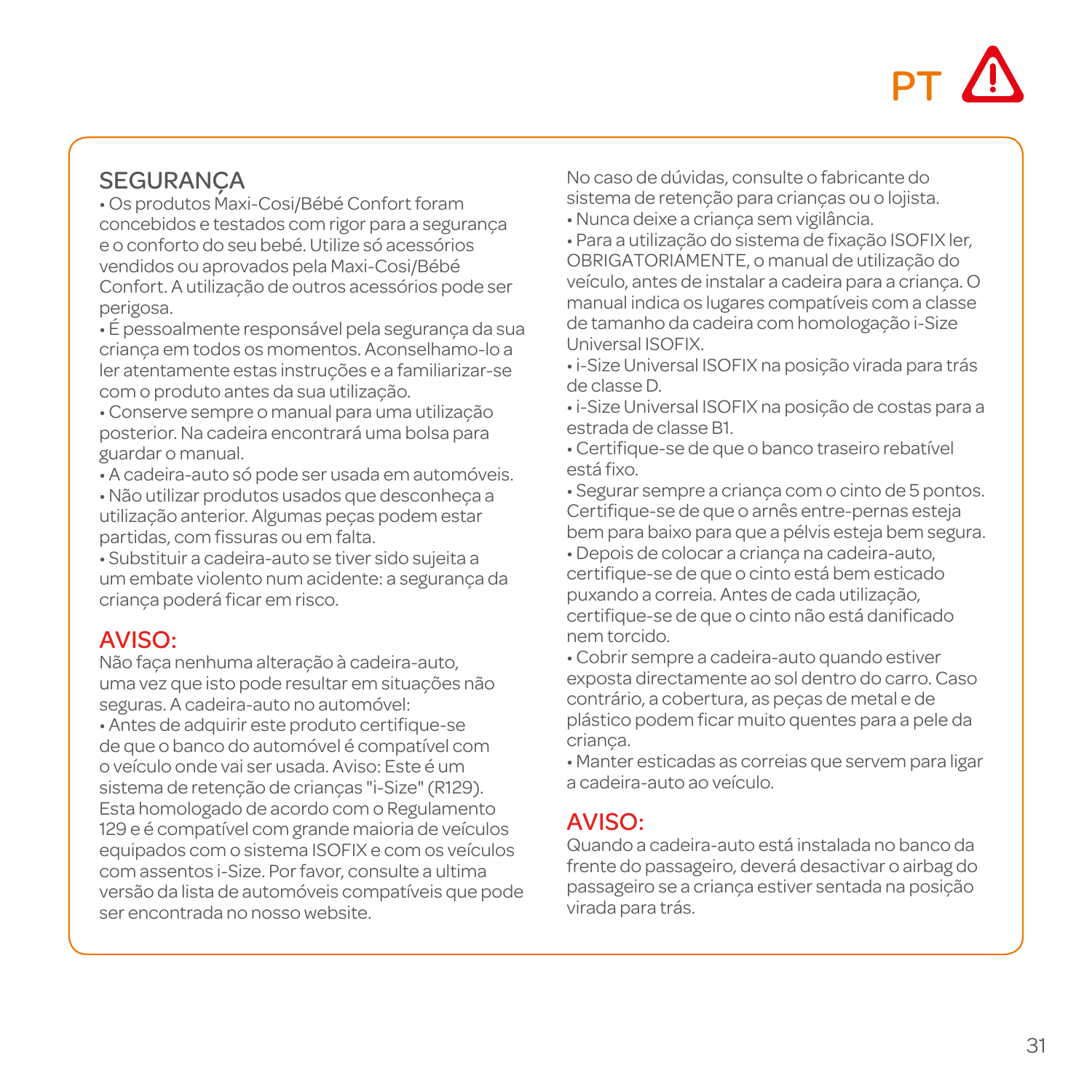# PT

## AVISO:

Nunca combinar os dois sistemas de fixação ISOFIX e o cinto do veículo para instalar a cadeira da criança.

# **ATENCAO:**

Na utilização ISOFIX a fixação dos conetores às fixações inferiores ao veículo não é suficiente. É obrigatório fixar o "TOP TETHER" no ponto de fixação superior previsto pelo fabricante do veículo. Fixação da cadeira-auto com as fixações adicionais usando os pontos de fixação ISOFIX do veículo. Os pontos de fixação ISOFIX foram desenvolvidos para obter uma fixação segura e fácil dos sistemas de segurança infantil na viatura. Nem todas as viaturas estão equipadas com estas fixações apesar de serem comuns nos modelos mais recentes. Consulte a lista em anexo das viaturas nas quais a cadeira pode ser correctamente instalada. (Pode consultar as actualizações futuras desta lista no website www.maxi-cosi.com/www.bebeconfort.com).

• Durante a instalação da cadeira voltada para trás, o cinto do TOP TETHER pode ser enrolado um quarto de volta conforme a posição no ponto de fixação. Isto não prejudica a funcionalidade do produto.

• Durante a instalação da cadeira-auto é necessário elevar o apoio da cabeça para passar o TOP TETHER correctamente.

• Atenção durante a instalação, poderão existir desvios entre a base da cadeira-auto e o banco do veículo, conforme a posição dos pontos de fixação no veículo.

• A cadeira deve ser obrigatoriamente substituída depois de um acidente.

• O utilizador deve sempre verificar se a bagagem ou qualquer outro objecto susceptível de magoar a criança esteja bem fixa dentro do automóvel.

• Os elementos rígidos e de plástico de um dispositivo de retenção de criança devem estar situados e instalados de forma a que não possam, em condições normais de utilização do automóvel, ficar presas por baixo de uma cadeira móvel ou na porta do automóvel.

• Nunca faça qualquer alteração à construção, aos materiais ou ao cinto da cadeira sem consultar antes o fabricante.

• Não utilize o dispositivo de retenção sem a forra. Não substitua a forra por outra que não tenha sido recomendada pelo fabricante, pois ela intervém directamente no comportamento do dispositivo de retenção.

• Este dispositivo de retenção de criança só é eficaz se forem respeitadas as instruções de utilização.

• Prenda sempre o dispositivo de retenção mesmo se a criança não estiver lá.

• Nunca coloque objectos pesados no tablier de trás para evitar as projecções em caso de acidente.

• Verifique sempre se não há nenhuma parte da cadeira ou do arnês presa debaixo do banco ou da porta do automóvel.

• Os bancos rebatíveis devem estar trancados.

• Após a compra, instale e experimente a cadeira no veículo.

• Se tiver dificuldades de instalação devido ao comprimento dos cintos de segurança do veículo, contacte imediatamente o revendedor.

• É aconselhado ao comprador da cadeira de contactar o distribuidor ou o fabricante do sistema de retenção de criança, se tiver dúvidas sobre a instalação ou a utilização do sistema.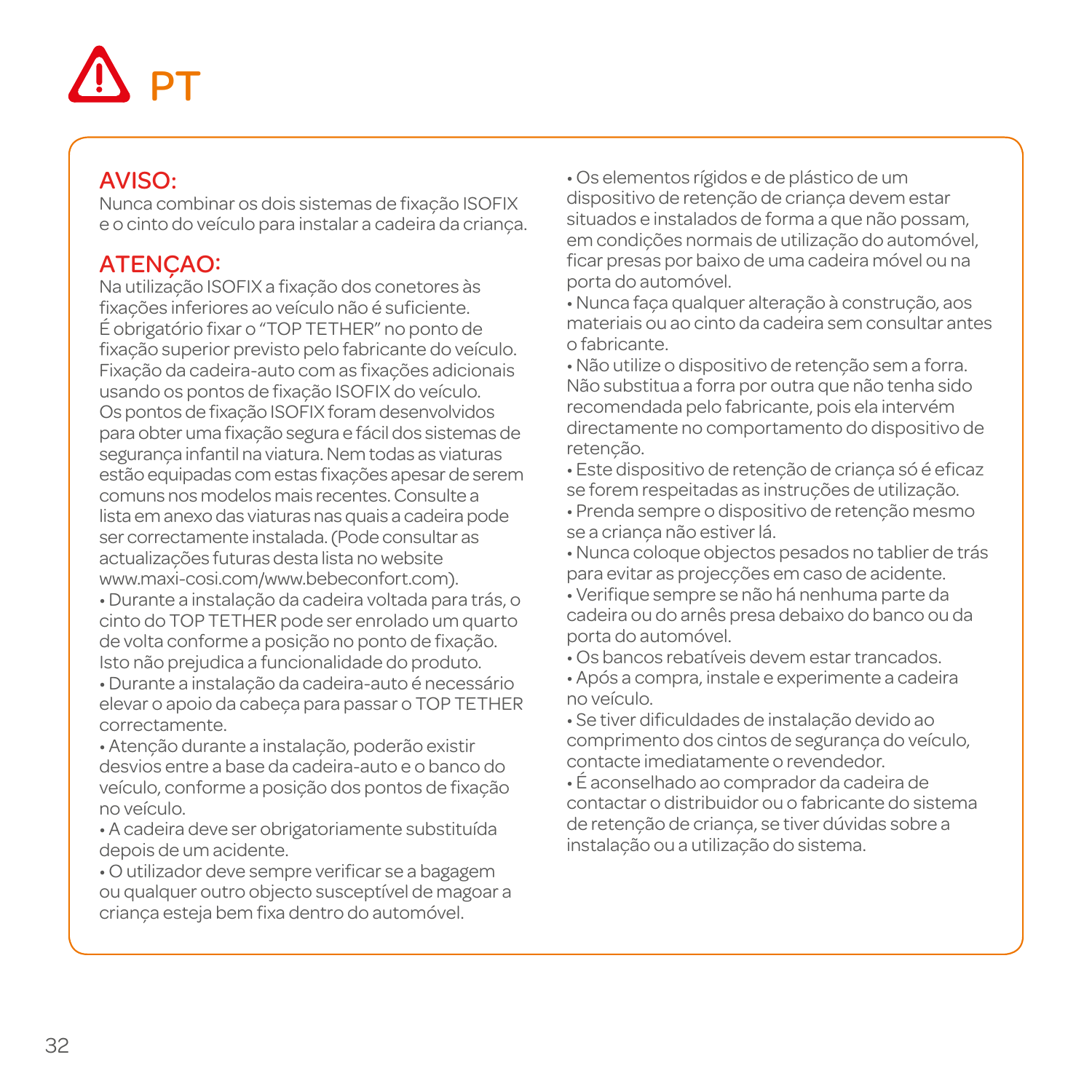# **DT**

## Ambiente

Para evitar riscos de asfixiamento, manter as embalagens de plástico afastadas das crianças.

Quando deixar de usar o produto, solicitamos, por razões ambientais, que elimine o seu produto fazendo a triagem dos dejectos e cumprindo com a legislação local nesta matéria.

## Perguntas

Contacte o seu distribuidor local Maxi-Cosi/ Bébé Confort ou visite o nosso sítio Web www.maxi-cosi.com/www.bebeconfort.com, na secção "Os nossos serviços".

- Tenha consigo as seguintes informações:
- Número de série;
- Marca e tipo de automóvel e banco onde a cadeiraauto pode ser usada;
- A idade, o tamanho e o peso do bebé.

### Garantia

A nossa garantia de 24 meses reflete a nossa confiança na qualidade do nosso design, engenharia e produção, bem como no desempenho do produto. Garantimos que este produto foi fabricado de acordo com as normas de qualidade e os requisitos de segurança europeia atualmente em vigor para este produto, e que, à data da compra, o produto se encontra isento de defeitos de fabrico ou de materiais. Sob as condições aqui mencionadas, esta garantia pode ser invocada pelos consumidores nos países onde este produto foi vendido, por uma filial do Grupo Dorel, por um distribuidor ou revendedor autorizado.

A nossa garantia de 24 meses abrange defeitos de fabrico e de materiais, quando o produto é utilizado em condições normais e em conformidade com as indicações constantes do manual do utilizador por um período de 24 meses a partir da data da compra inicial no revendedor pelo primeiro consumidor/ utilizador. De modo a solicitar as reparações ou peças sobresselentes ao abrigo da garantia a título de defeitos de material e de fabrico, o consumidor deverá apresentar o comprovativo da aquisição efetuada (talão de compra) durante os 24 meses que antecedem a requisição do serviço.

A nossa garantia de 24 meses não se aplica a defeitos causados pelo desgaste normal, danos causados por acidentes, utilização abusiva, negligência, incêndio, contacto com líquidos ou outras causas externas, danos que sejam consequência do incumprimento do manual do utilizador, danos causados pela utilização com outro produto, danos causados por reparações feitas por alguém não autorizado, em caso de furto ou caso alguma etiqueta ou número de identificação tenha sido removido/alterado do produto. Exemplos de uso e desgaste normais são rodas e tecidos deteriorados em consequência de uma utilização regular e da natural degradação dos materiais e das cores devido ao desgaste normal do produto.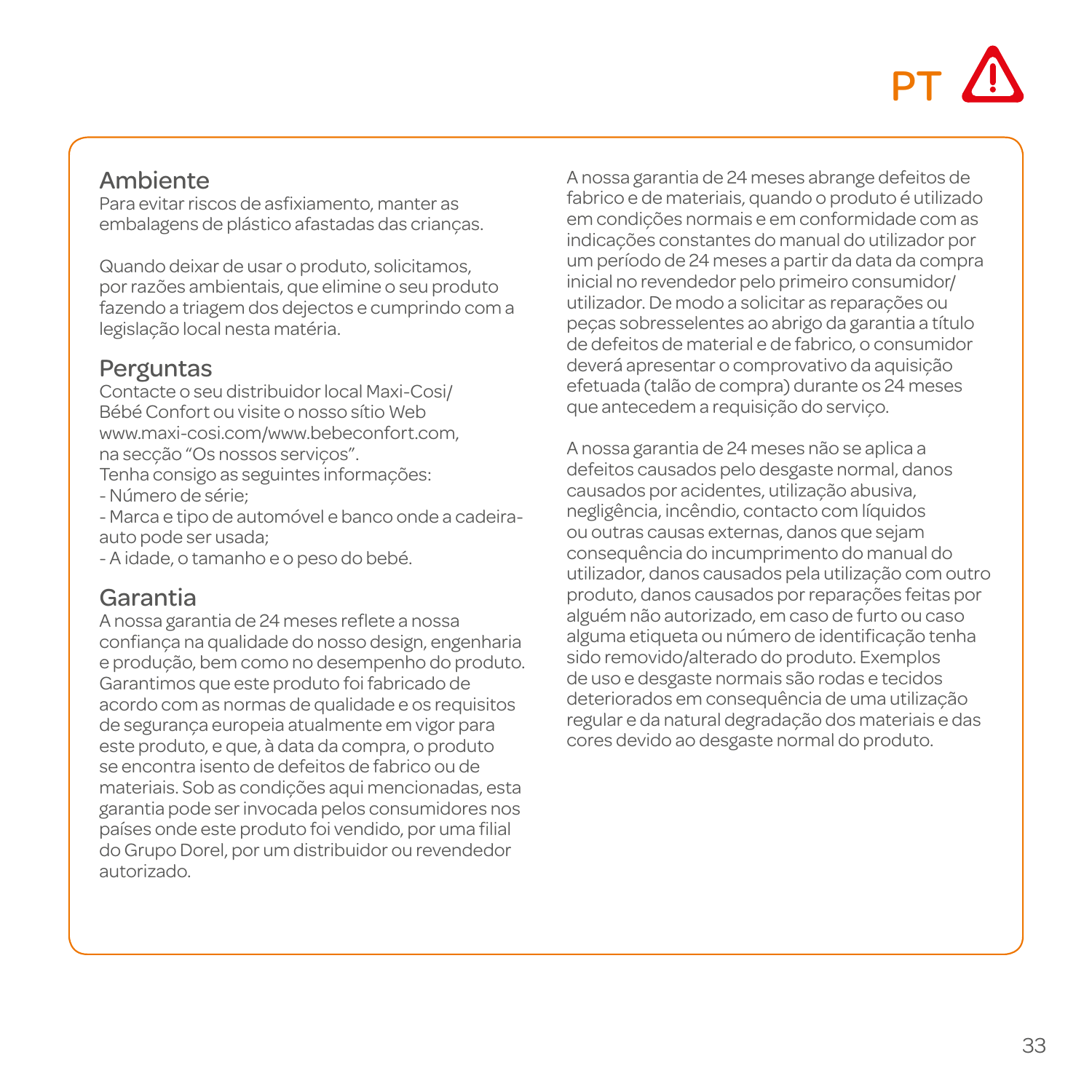# PT

#### Como proceder caso verifique a existência de defeitos:

Na eventualidade de surgirem quaisquer problemas ou defeitos, a melhor opção para obter um serviço rápido será dirigir-se ao revendedor autorizado ou ao revendedor por nós reconhecido que reconhece a nossa Garantia de 24 meses(1). Deverá apresentar o comprovativo da aquisição efetuada (talão de compra) no período de 24 meses que antecede a data de requisição do serviço. Será mais fácil se obtiver a pré-aprovação da sua requisição de serviço pelo Departamento de Manutenção [da marca]. Se apresentar uma reclamação válida no âmbito desta garantia, poderemos solicitar que devolva o produto ao revendedor autorizado ou revendedor por nós reconhecido ou que nos envie o produto de acordo com as nossas instruções. Pagaremos os custos do envio e de devolução se todas as instruções forem cumpridas. Os danos que não são cobertos pela garantia poderão ser reparados mediante o pagamento de tarifas razoáveis. Os danos e/ou defeitos não cobertos pela nossa garantia nem pelos direitos legais do consumidor e/ou os danos e/ou defeitos em relação aos produtos que não são cobertos pela nossa garantia podem ser reparados a um preço razoável.

#### Direitos do consumidor:

Um consumidor possui direitos legais nos termos da legislação de proteção do consumidor aplicável consumidor nos que pode variar de país para país. Os direitos do consumidor nos termos da legislação nacional aplicável não são afetados por esta garantia.

#### Garantia Vitalícia: Maxi-Cosi, Bébé Confort

Sob os termos e condições publicados no nosso website, oferecemos uma garantia vitalícia voluntária para o primeiro proprietário. Para usufruir desta garantia, só necessita de se registar no nosso website:

- Maxi-Cosi: www.maxi-cosi.com/lifetimewarranty
- Bébé Confort: www.bebeconfort.com/ lifetimewarranty

Esta garantia foi emitida pela Dorel Netherlands, empresa inscrita nos Países Baixos com o nr de registo 17060920. A Sede Social encontra-se em Korendijk 5, 5704 RD Helmond, Países Baixos e a direção postal é: P.O Box 6071, 5700 ET Helmond, Países Baixos.

Na ultima página do presente manual, assim somo no website da marca, encontra o nome e direções das outras filiais do grupo Dorel.

(1) Não são autorizados para esse efeito, os produtos adquiridos em revendedores que retirem ou alterem as etiquetas e/ou os números de identificação. Uma vez que não é possível averiguar a autenticidade destes produtos, não lhes será aplicável qualquer garantia.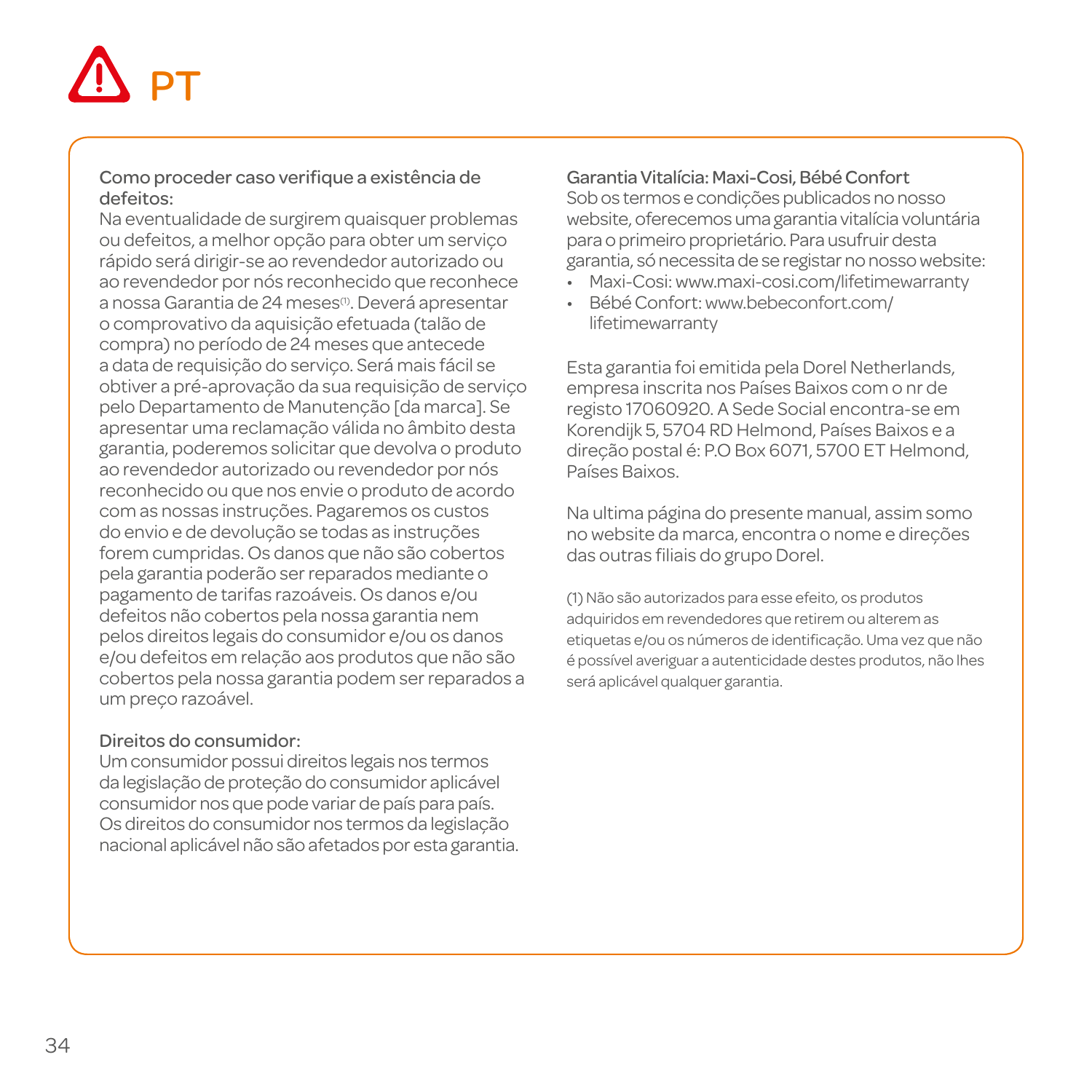# PL

# BEZPIECZEŃSTWO

• Wszystkie produkty zostały zaprojektowane i sprawdzone w taki sposób, by zapewnić dziecku bezpieczeństwo i wygodę. Używać wyłącznie akcesoriów sprzedawanych lub zatwierdzonych przez Maxi-Cosi/Bébé Confort. Użycie innych akcesoriów może być niebezpieczne.

• Przed użyciem należy dokładnie przeczytać instrukcję i zapoznać się z produktem.

• Należy zawsze zatrzymać instrukcję w celu wykorzystania w przyszłości; fotelika samochodowego jest wyposażony w przeznaczony do tego schowek.

• Fotelika samochodowego jest przeznaczony tylko do stosowania w samochodach.

• Nie stosuj używanych produktów, których historia jest nieznana. Niektóre elementy mogą być uszkodzone, podarte lub może ich brakować.

• Wymień fotelika samochodowego, gdy został poddany gwałtownym naprężeniom w wypadku, gdyż wówczas nie zapewnia dziecku najlepszej ochrony.

# OSTRZEŻENIE:

Nie wolno dokonywać żadnych zmian w foteliku, ponieważ może to prowadzić do powstania niebezpiecznych sytuacji. Fotelika samochodowego w samochodzie:

• Przed zakupem tego produktu upewnij się, że fotelik jest kompatybilny z pojazdem, w którym chcesz go zamontować. Uwaga: Ten produkt jest zgodny z normą bezpieczeństwa i-Size (R 129). Jest zatwierdzony zgodnie z regulacją Nr 129 i pasuje do prawie wszystkich samochodów wyposażonych w system ISOFIX oraz jest kompatybilny z wszystkimi samochodami tesowanymi wg normy i-Size.

Sprawdź czy fotelik pasuje do Twojego samochodu w najnoszej wersji "listy sprawdzonych samochodów" dostępnej na naszej stronie internetowej. W razie wątpliwości, należy skonsultować się z producentem lub sprzedawcą samochodowego fotelika dziecięcego.

• Nigdy nie pozostawiać dziecka bez nadzoru.

• Przed użyciem systemu mocowania ISOFIX i zamontowaniem fotelika samochodowego, użytkownik musi KONIECZNIE przeczytać instrukcję pojazdu. Instrukcja wskaże miejsca montażu odpowiednie dla klasy fotelika, zgodnie z wymaganiami regulacji i-Size dla uniwersalnego fotelika ISOFIX.

• Uniwersalny fotelik ISOFIX zgodny z wymaganiami regulacji i-Size w położeniu tyłem do kierunku jazdy, rozmiar klasy D.

• Uniwersalny fotelik ISOFIX zgodny z regulacją i-Size w położeniu tyłem do kierunku jazdy, rozmiar klasy B1.

• Upewnij się, że składane oparcie tylnej kanapy jest zablokowane.

• Zawsze zapinaj dziecku 5-punktową uprząż. Upewnij się, że pasy biodrowe przebiegają nisko, tak aby miednica była mocno zabezpieczona i dociśnięta.

• Po umieszczeniu dziecka w foteliku

samochodowym naciągając pas sprawdź, czy uprząż jest odpowiednio naprężona. Przed każdym użyciem upewnij się, że uprząż nie jest uszkodzona ani skręcona.

• System poduszek powietrznych jest aktywny, kiedy punkty zakotwiczenia zostały zamocowane i zablokowane.

• Zawsze zakrywaj fotelika samochodowego na czas bezpośredniego działania promieni słonecznych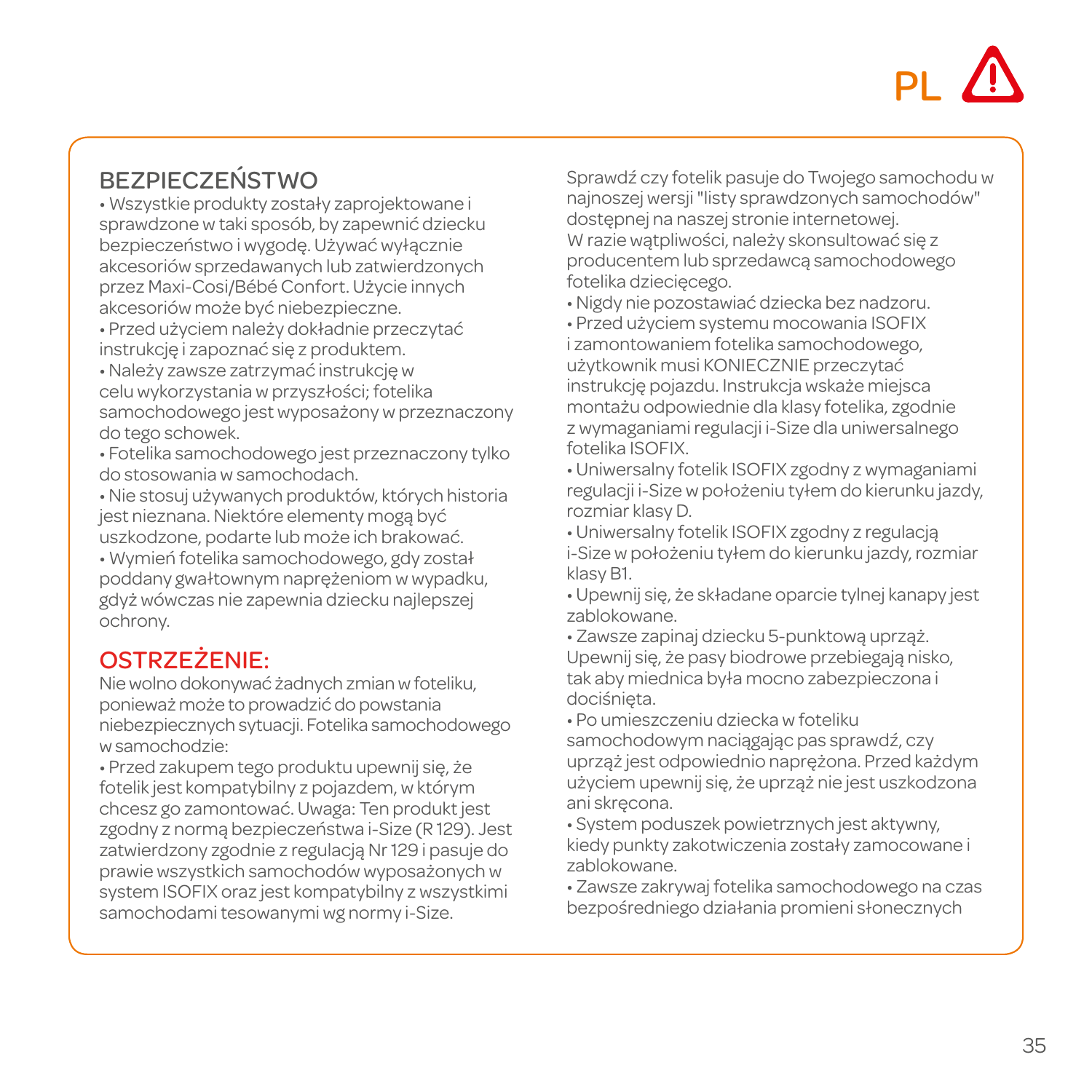

w samochodzie. W przeciwnym razie, osłona, metalowe i plastikowe części mogą się nagrzać i być zbyt gorące dla skóry dziecka.

• Upewnij się, że pasy mocujące fotelik do pojazdu są odpowiednio naprężone.

# OSTRZEŻENIE:

 Przed zamontowaniem fotelika na przednim fotelu pasażera, wyłącz przednią poduszkę powietrzną pasażera, jeśli dziecko siedzi tyłem do kierunku jazdy.

# OSTRZEŻENIE:

Nie wolno stosować jednocześnie dwóch systemów montażu: za pomocą ISOFIX i samochodowego pasa bezpieczeństwa.

## UWAGA:

W systemie ISOFIX użycie zacisków dolnego mocowania w pojeździe jest niewystarczające. Należy ko niecz nie zamocować "TOP TETHER" do górnego punktu mocowania, zalecanego przez producenta.

Montowanie fotelika samochodowego z użyciem dodatkowych zaczepów i wykorzystaniem punktów zakotwiczenia ISOFIX w pojeździe. Zaczepy ISOFIX mają zapewnić bezpieczne i łatwe mocowanie fotelika w samochodzie. Nie wszystkie samochody są wyposażone w te zaczepy, ale są one standardem w nowszych modelach. Na dołączonym wykazie samochodów można sprawdzić możliwość prawidłowego montażu fotelika (najnowszy wykaz samochodów dostępny na www.maxi-cosi.com/ www.bebeconfort.com).

• Złączka nakładek na pasy posiada magnetyczny system zamykania, który nie może być stosowany u osób z rozrusznikiem serca.

• Podczas montażu fotelika należy zdjąć zagłówek fotela samochodowego, aby prawidłowo przeciągnąć górne wiązanie.

• Ostrzeżenie: podczas montażu fotelika odstęp pomiędzy podstawą fotelika a siedzeniem pojazdu jest różny, zależnie od położenia punktów mocowania w pojeździe.

• Po wypadku fotelik należy wymienić na nowy.

• Należy zawsze upewnić się, że bagaż i inne przed mio ty mogące doprowadzić do obrażeń ciała dziecka w przypadku kolizji są prawidłowo zamocowane.

• Sztywne i wykonane z tworzyw sztucznych części fotelika samochodowego muszą być zamocowane i ustawione w taki sposób, by w zwykłych warunkach użytkowania samochodu nie mogły zablokować się pod fotelikiem lub w drzwiach samochodu.

• Nie zmieniać konstrukcji ani materiałów fotelika samochodowego oraz pasów bezpieczeństwa bez konsultacji z producentem.

• Nie używać fotelika samochodowego bez pokrowca. Nie wymieniać pokrowca na inny niż zalecany przez producenta, ponieważ będzie to miało bezpośredni wpływ na działanie fotelika samochodowego.

• Ten fotelika samochodowego spełnia swoje zadanie tylko wtedy, gdy przestrzegane są instrukcje użytkowania.

• Fotelik powinien być zawsze zamocowany, nawet gdy dziecko w nim nie siedzi.

• Nigdy nie kłaść ciężkich przedmiotów na tylnej półce – w razie wypadku mogą one zostać wyrzucone z dużą siłą.

• Sprawdzić, czy żadna część fotelika i szelek nie jest zablokowana pod fotelikiem lub w drzwiach samochodu.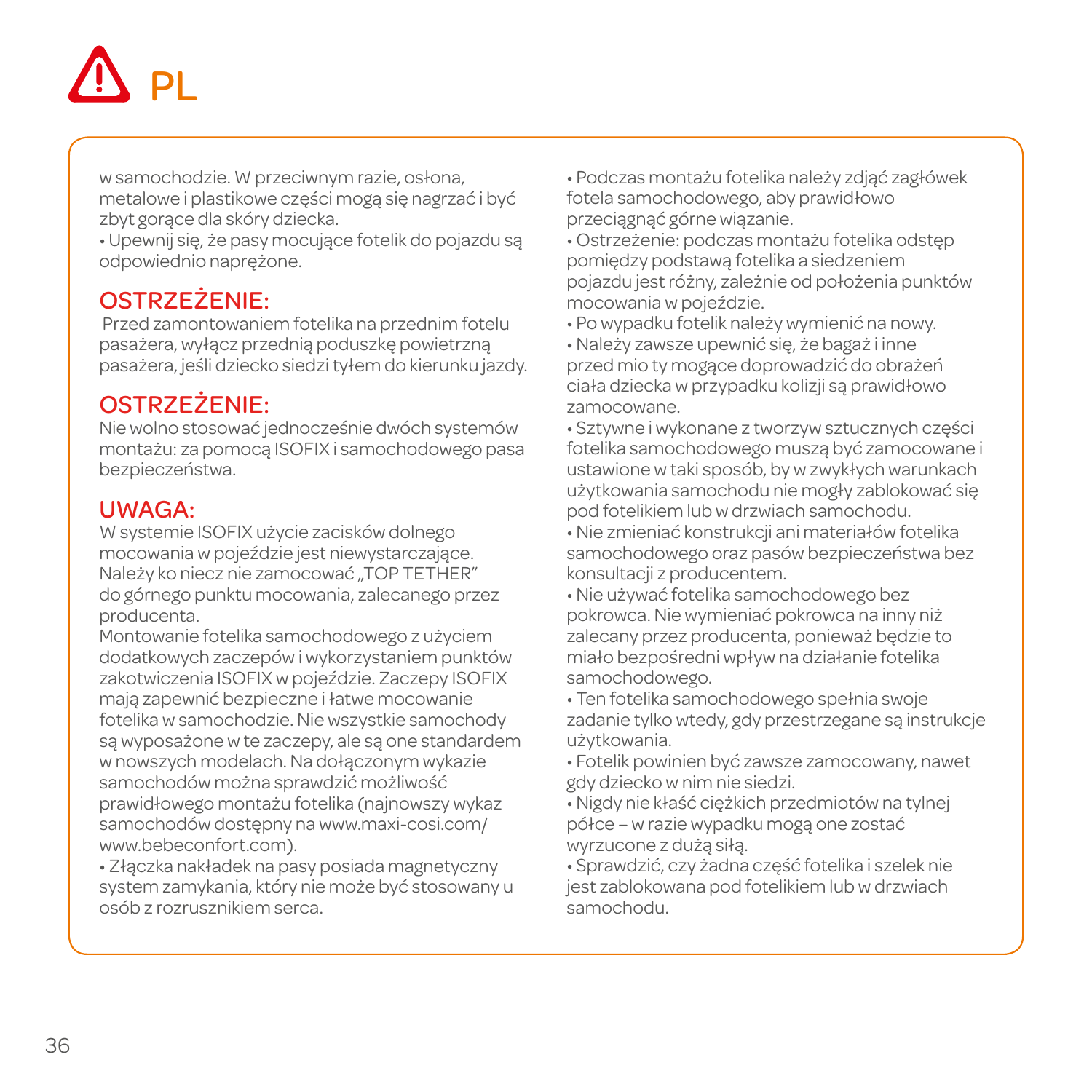# PL

• Siedzenia składane muszą być zawsze zablokowane.

• Po zakupieniu fotelika należy go zamontować w samochodzie. W przypadku jakichkolwiek problemów wynikających z długości pasów bezpieczeństwa w samochodzie natychmiast skontaktować się ze sprzedawcą fotelika.

• W razie wątpliwości co do prawidłowego montażu lub użytkowania fotelika należy skontaktować się ze sprzedawcą lub producentem.

# Ochronaśrodowiska

Wszelkie plastikowe opakowania należy przechowywać poza zasięgiem dzieci z powodu ryzyka uduszenia.

Ze względu na kwestie ochrony środowiska po zaprzestaniu użytkowania niniejszego produktu pro si my o właściwe jego zutylizowanie zgodnie z lokalnymi regulacjami prawnymi.

# Pytania

Prosimy o kontakt z najbliższym sprzedawcą produktów Maxi-Cosi/Bébé Confort lub odwiedzenie naszej strony internetowej pod adresem www.maxi-cosi.com/www.bebeconfort.com. Należy pamiętać o następujących informacjach: - numer seryjny;

- model i typ samochodu oraz fotela, z którymi użytkowany jest system fotelika samochodowego; - wiek, wzrost i masę ciała dziecka.

# Gwarancia

Udzielamy 24-miesięcznej gwarancji, odzwierciedlającej zaufanie, które mamy do jakości naszych projektów, procesu technologicznego,

produkcji oraz wykonania produktów. Gwarantujemy, że ten produkt został wyprodukowany zgodnie z aktualnymi wy mo ga mi europejskich norm bezpieczeństwa i jakości, które mają do niego zastosowanie, a także że w chwili zakupu produkt jest wolny od wad wykonania i materiałowych. Na mocy postanowień zawartych w niniejszym dokumencie, gwarancja może być wykorzystywana przez konsumentów w krajach, w których ten produkt jest sprzedawany przez podmiot zależny Dorel Group lub przez autoryzowanego dealera bądź sprzedawcę.

Nasza 24-miesięczna gwarancja obejmuje wszelkie wady produkcyjne w zakresie materiałów i robocizny, pod warunkiem, że produkt jest użytkowany w normalnych warunkach i zgodnie z naszą instrukcją obsługi, w okresie 24 miesięcy od dnia pierwotnego zakupu przez pierwszego użytkownika końcowego. Przejmujemy odpowiedzialność za naprawę lub wymianę produktu do tknię te go wadą objętą gwarancją, z tym zastrzeżeniem, że o wyborze sposobu usunięcia wady i rozpatrzenia zgłoszenia decyduje gwarant.

Nasza 24-miesięczna gwarancja nie obejmuje uszkodzeń spowodowanych normalnym u żyt ko wa niem, przypadkowych zniszczeń, niewłaściwego użytkowania, szkód wynikających z zaniedbania, wywołanych ogniem, kontaktem z cieczą lub innych przyczyn zewnętrznych, nieprzestrzegania instrukcji użytkowania, używania z innym produktem, serwisowania produktu przez osobę, która nie została przez nas upoważniona lub przypadków kradzieży produktu oraz jeśli jakakolwiek etykieta lub numer identyfikacyjny zostanie zmieniony lub usunięty z produktu. Przykłady normalnego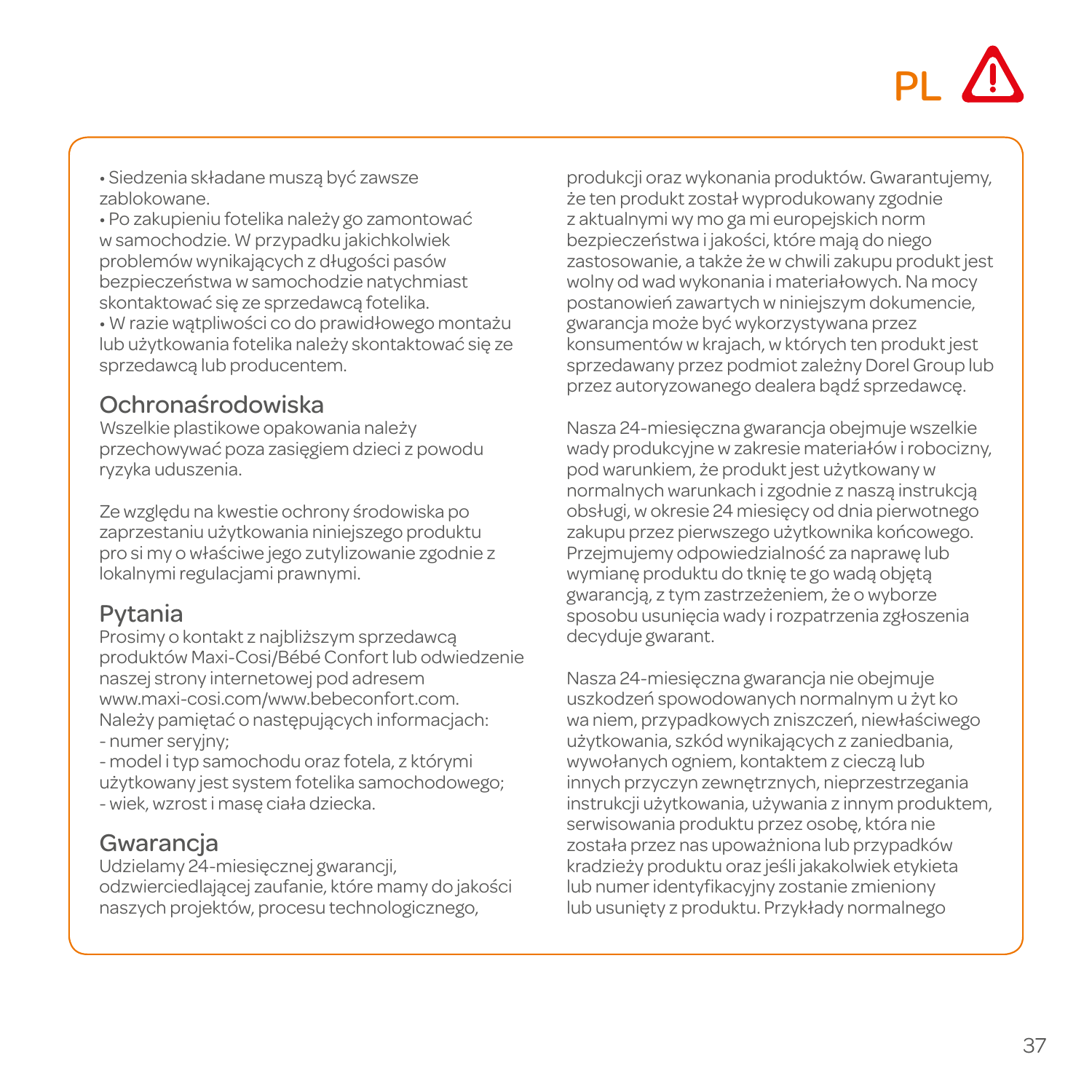# PL

zużycia to m.in. zużycie kół i tkaniny spo wo do wa ne regularnym użytkowaniem, a także naturalna utrata kolorów oraz pogorszenie jakości materiałów, wynikających z normalnego starzenia się produktu.

#### Co zrobić w przypadku wykrycia wad:

W razie pojawienia się problemów lub wad zalecamy kontakt z najbliższym autoryzowanym punktem serwisowym lub sprzedawcą marki upoważnionym przez naszą firmę, który jest zobowiązany do przestrzegania naszej 24-miesięcznej gwarancji<sup>(1)</sup>. Należy przedstawić dowód zakupu, którego dokonano w ciągu 24 miesięcy poprzedzających zgłoszenie serwisowe. Najlepiej jeżeli żądanie naprawy zostanie wstępnie zatwierdzone przez Dział serwisowy naszej firmy. W przypadku gdy zaistnieje konieczność wysłania produktu do punktu serwisowego, należy zwrócić produkt do autoryzowanego punktu serwisowego lub sprzedawcy lub do Działu serwisowego naszej firmy, uzgadniając sposób wysyłki i jego koszty z punktem serwisowym, ponieważ w przypadku braku takiego uzgodnienia gwarant może odmówić pokrycia kosztów przesyłki. Uszkodzenia i/lub wady, których nie obejmuje nasza gwarancja lub prawa konsumenta, i/lub uszkodzenia, i/lub wady produktu nieobjęte naszą gwarancją mogą być usunięte za uzasadnioną opłatą.

#### Prawa konsumenta:

Konsument ma prawo, zgodnie z odpowiednim ustawodawstwem, które może różnić się w zależności od kraju. Niniejsza gwarancja nie ma wpływu na prawa konsumenta podlegające odpowiedniemu ustawodawstwu krajowemu.

Dożywotnia Gwarancja: Maxi-Cosi, Bébé Confort Zgodnie z zasadami i warunkami opublikowanymi na naszej stronie, dobrowolnie udzielamy Dożywotniej Gwarancji producenta pierwszemu właścicielowi produktu. Aby otrzymać Dożywotnią Gwarancję zarejestruj się na naszej stronie internetowej:

- Maxi-Cosi: www.maxi-cosi.com/lifetimewarranty
- Bébé Confort: www.bebeconfort.com/ lifetimewarranty

Niniejsza gwarancja została przygotowana przez Dorel Netherlands. Firma jest zarejestrowana w Holandii pod numerem 17060920. Adres firmy to: Korendijk 5, 5704 RD Helmond, The Netherlands. Adres pocztowy to: P.O. Box 6071, 5700 ET Helmond, The Netherlands.

Nazwy i dane adresowe innych spółek zależnych grupy Dorel można znaleźć na ostatniej stronie instrukcji i na stronie internetowej marki.

(1) Produkty zakupione od sprzedawców detalicznych lub dealerów z usuniętymi albo zmienionymi etykietami lub numerami identyfikacyjnymi uważane są za nieautoryzowane. W związku z tym, że autentyczność takich produktów nie może być ustalona, gwarancja ich nie obejmuje.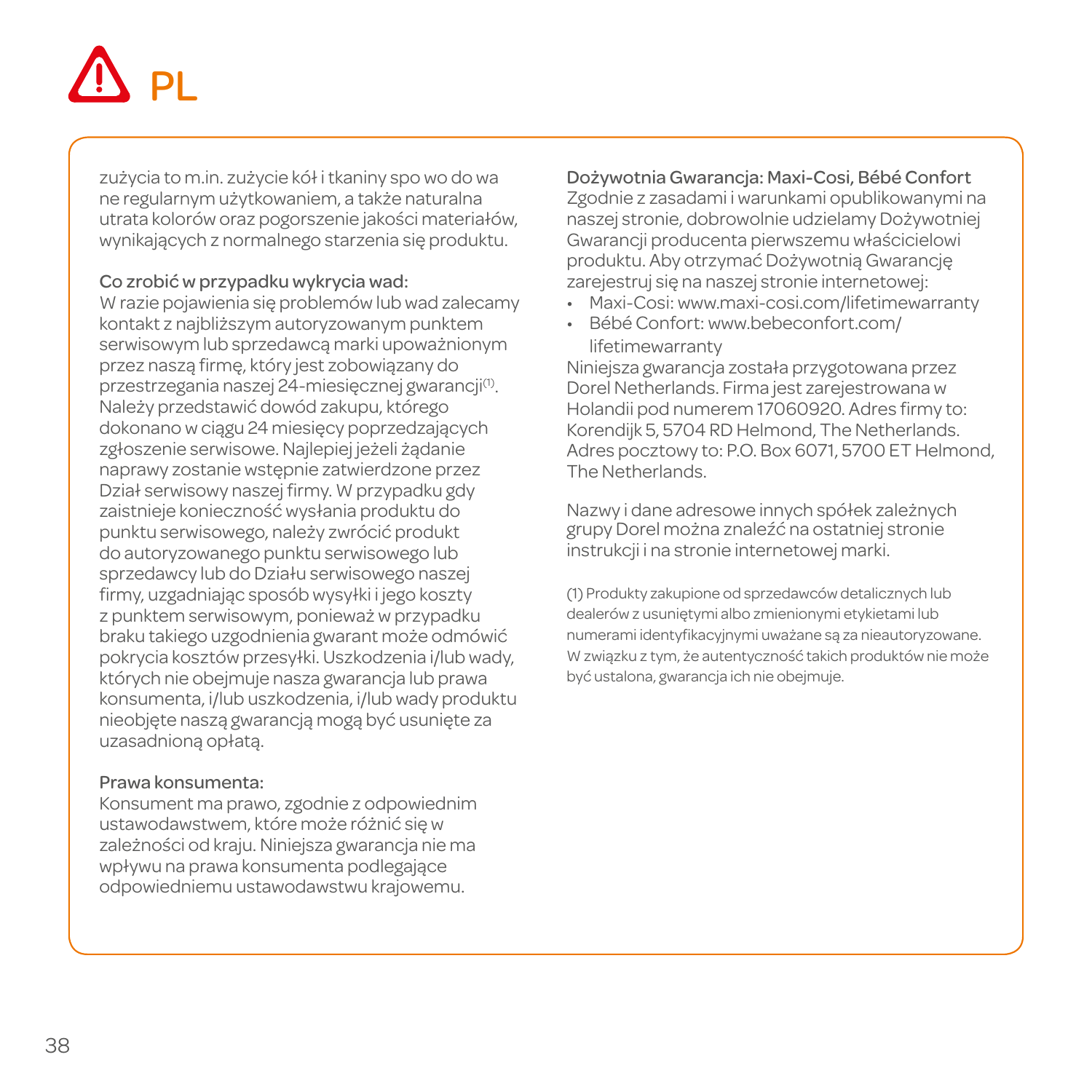

# **БЕЗОПАСНОСТЬ**

• Вся продукция разработана и тщательно испытана для безопасности и комфорта вашего ребенка. Применяйте только фирменные аксессуары Maxi-Cosi/Bébé Confort или рекомендованные производителем. Использование других аксессуаров может быть опасным.

• Вы несете полную личную ответственность за безопасность вашего ребенка. Пожалуйста, внимательно прочитайте эту инструкцию и внимательно ознакомьтесь с продуктом перед его использованием.

• Сохраняйте эту инструкцию в течение всего времени использования в специально предназначенном для хранения отделении.

• Детское автокресло предназначено для использования только в автомобиле.

• Не пользуйтесь подержанной продукцией, история которой вам неизвестна. Некоторые части могут быть сломаны, разорваны или сняты.

• Замените детское автокресло, если оно подверглось сильному ударному напряжению в результате несчастного случая, так как оно больше не будет обеспечивать оптимальную безопасность для вашего ребенка.

### **ВАЖНО:**

Не вносите каких бы то ни было изменений в конструкцию автокресла, это может быть небезопасно.

Детское автокресло в автомобиле:

• Прежде чем купить данный продукт убедитесь, что автокресло совместимо с транспортным средством. Примечание: Это автокресло с системой безопасности для детей i-Size (R 129).

Оно соответствует Стандарту No. 129 для использования в автомобилях, оборудованных системой ISOFIX, и во всех автомобилях, отвечающих требованиям к детским автокреслам i-Size. Пожалуйста, проверьте на нашем сайте, что данное автокресло подходит для Вашего автомобиля.

Если сомневаетесь, проконсультируйтесь с производителем систем безопасности для детей или продавцом.

• Никогда не оставляйте ребенка без присмотра.

• Перед использованием системы креплений ISOFIX, ОБЯЗАТЕЛЬНО прочитайте инструкцию по эксплуатации транспортного средства, перед установкой детского автомобильного кресла. В этом руководстве будут указаны места, в которых можно устанавливать детские автомобильные кресла данного класса размера, одобренные производителями систем i-Size Universal ISOFIX.

• i-Size Universal ISOFIX в положении лицом назад, класс размера D.

• i-Size Universal ISOFIX в положении лицом вперед, класс размера B1.

• Убедитесь, что складывающиеся задние сиденья закреплены на своем месте.

• Всегда фиксируйте вашего ребенок 5-точковым ремнем безопасности. Убедитесь, что ремни под животом расположены максимально низко, чтобы обеспечивать защиту для таза.

• Усадив ребенка в кресло, убедитесь, что ремни безопасности натянуты достаточно туго, потянув за ремень. Перед каждым использованием убедитесь, что лямка не повреждена и не перекручена.

• Всегда укрывайте детское автокресло от воздействия прямых солнечных лучей в машине.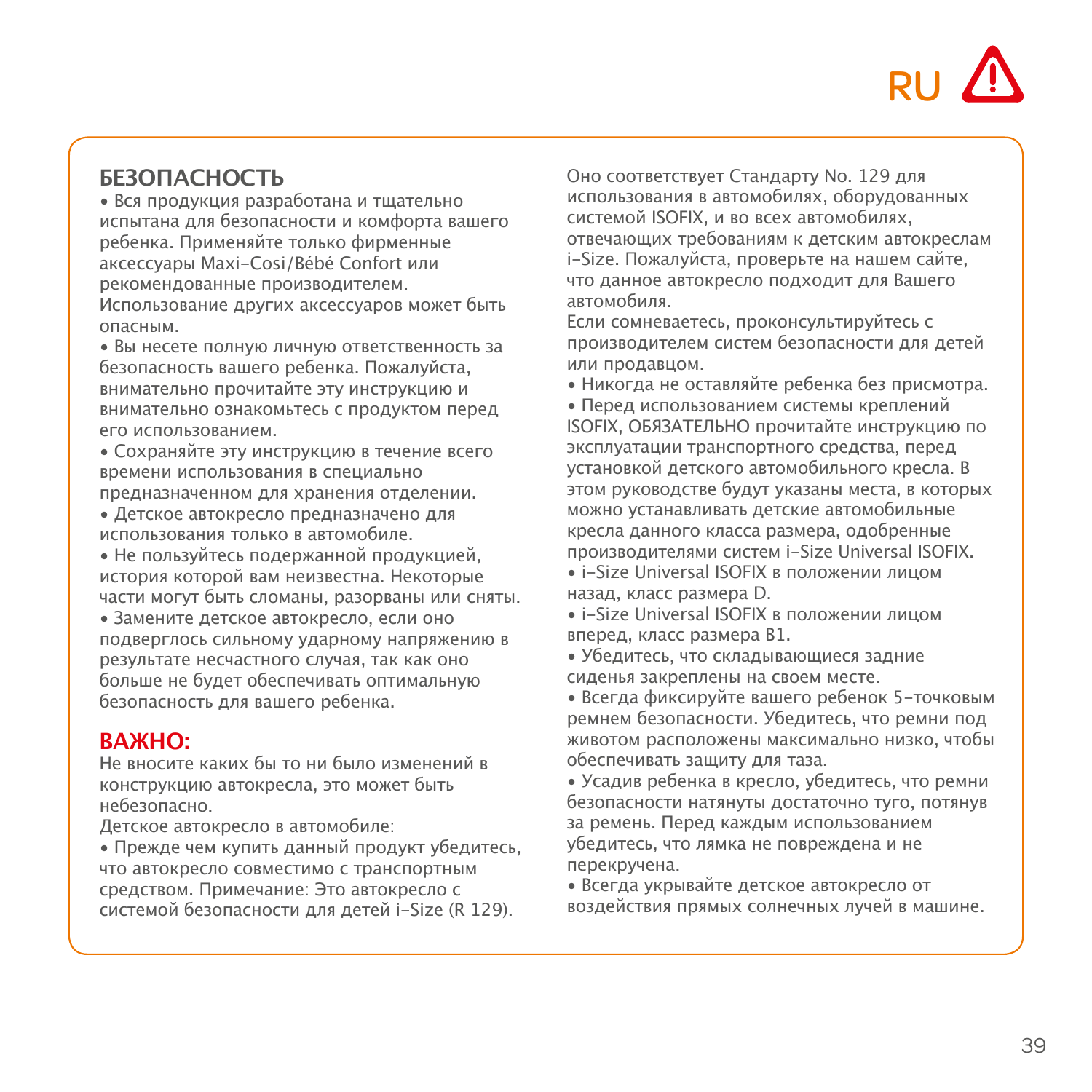

В противном случае ваш ребенок может обжечься о разогретую крышку, металлические и пластиковые детали.

• Убедитесь, что ремни, удерживающие автокресло плотно затянуты.

#### **ВАЖНО:**

Если детское автомобильное кресло установлено на переднем пассажирском сидение, а ребенок сидит в положении лицом назад, то необходимо отключить подушку безопасности пассажирского сидения

### **ВАЖНО:**

При установке детского автомобильного кресла никогда не комбинируйте крепления ISOFIX с системой ремней безопасности автомобиля.

#### **ВНИМАНИЕ:**

При использовании системы ISOFIX крепление к сиденью автомобиля с помощью нижних зажимов не является достаточным. Необходимо пристегнуть ремень TOP TETHER к верхнему креплению, предусмотренному производителем автомобиля.

Крепление детское автокресло с помощью дополнительных ремней и дополнительных креплений ISOFIX в автомобиле.

Конструкция креплений ISOFIX обеспечивает надежную и простую фиксацию детских систем безопасности внутри автомобиля. Не все автомобили оснащены такими креплениями, однако они, как правило, присутствуют в современных моделях. К инструкции прилагается список автомобилей, поддерживающих правильную установку

данного автомобильного кресла (ознакомиться с обновленным списком можно, посетив веб-сайт www.maxi-cosi.com/www.bebeconfort.com).

• При установке кресла в положении лицом назад ремень TOP TETHER может перекручиваться на четверть оборота в соответствии с положением крепления. Это не влияет на нормальное функционирование кресла.

• При установке детского кресла необходимо снять подголовник, чтобы правильно продеть ремень TOP TETHER.

• Внимание: при установке детского кресла, в зависимости от расположения креплений на сидениях автомобиля, между креслом и сидением автомобиля может оставаться свободное пространство.

• После аварии автокресло должно быть обязательно заменено.

• Убедитесь, что багаж и прочие предметы, которые при столкновении могут нанести травмы ребенку, надежно закреплены.

• Твердые и пластиковые части детского кресла должны быть расположены и установлены так, чтобы в условиях нормального использования автомобиля они не могли застрять под движущимся сиденьем или в двери автомобиля. • Никогда не меняйте конструкцию или материалы

сиденья автомобиля и ремней безопасности без консультации с производителем.

• Не используйте детское кресло без обивки. Не заменяйте обивку детского кресла, кроме рекомендованной изготовителем, потому что это прямо влияет на удержание ребенка.

• Это детское кресло является эффективным только при условии соблюдения всех инструкций по использованию.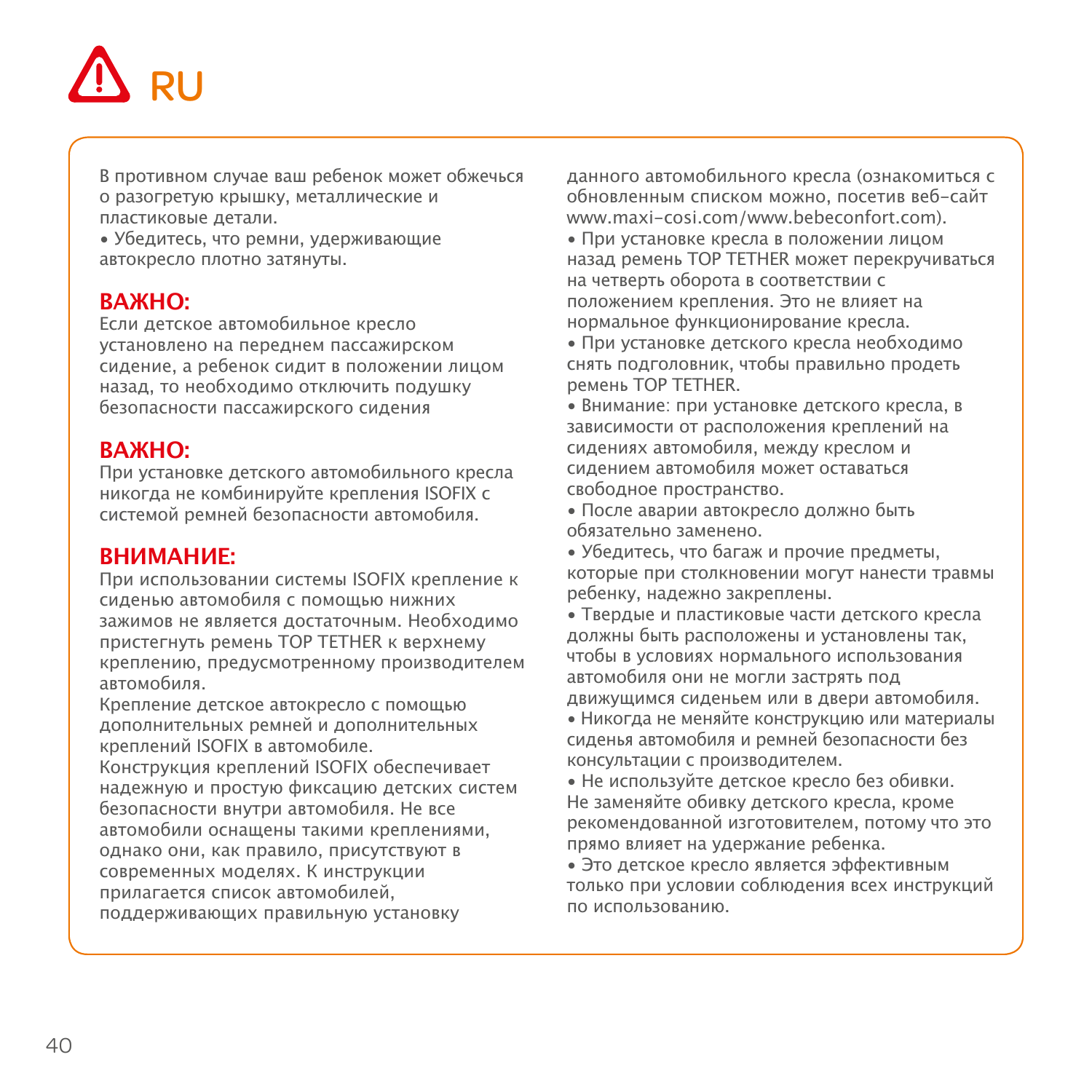

• Всегда пристегивайте кресло, даже когда ребенок в нем не сидит.

• Никогда не ставьте тяжелые предметы на заднюю полку автомобиля, при аварии они могут нанести травму.

• Всегда проверяйте, чтобы части детского кресла или ремней не застревали под сиденьем или в двери автомобиля.

• Складные сиденья должны быть зафиксированы в определенном положении.

• В случае сомнений относительно правильной установки или использования детского кресла рекомендуем связаться с дистрибьютором или изготовителем детского кресла.

#### **Окружающая среда**

Держите все пластиковые пакеты в недоступных для детей местах, чтобы не допускать риск удушья.

По окончании использования продукта следует утилизировать его в соответствии с местным законодательством по отдельной утилизации.

#### **Вопросы**

Обращайтесь к своему местному представителю Maxi-Cosi/Bébé Confort или посетите страничку "Service" на нашем веб-сайте www.maxi-cosi. com/www.bebeconfort.com. При этом имейте при себе следующую информацию:

- серийный номер;

- марка и тип автомобиля и сиденье, на котором используется автокресло детское автокресло;

- возраст (рост) и вес вашего ребенка.

#### **Гарантия**

Наша двухлетняя гарантия свидетельствует о нашей уверенности в высоком качестве конструкции и исполнения наших изделий, а также в их эксплуатационных характеристиках. Мы гарантируем, что это изделие произведено в соответствии с действующими в ЕС требованиями по безопасности и стандартами качества, применимыми к данной продукции. Также мы гарантируем отсутствие дефектов материала и сборки на момент покупки. В соответствии с условиями, указанными в этом документе, нашей гарантией могут воспользоваться потребители на территории тех стран, где они купили изделие, в случае приобретения непосредственно в филиале Группы Dorel или у авторизованного дилера или продавца.

Наша двухлетняя гарантия распространяется на весь производственный брак и дефекты материалов при условии нормальной эксплуатации изделия в соответствии с руководством пользователя на срок 24 месяца с даты первоначальной розничной покупки первым конечным потребителем. Для предоставления ремонта или запасных частей по гарантии на дефекты материалов и сборки необходимо предъявить нам документ, подтверждающий покупку изделия не ранее чем за 24 месяца до даты запроса.

Наша двухлетняя гарантия не покрывает повреждения, причиненные изделию вследствие естественного износа, аварий, некорректного и ненадлежащего использования, беспечного обращения или несоблюдения руководства пользователя, повреждения вследствие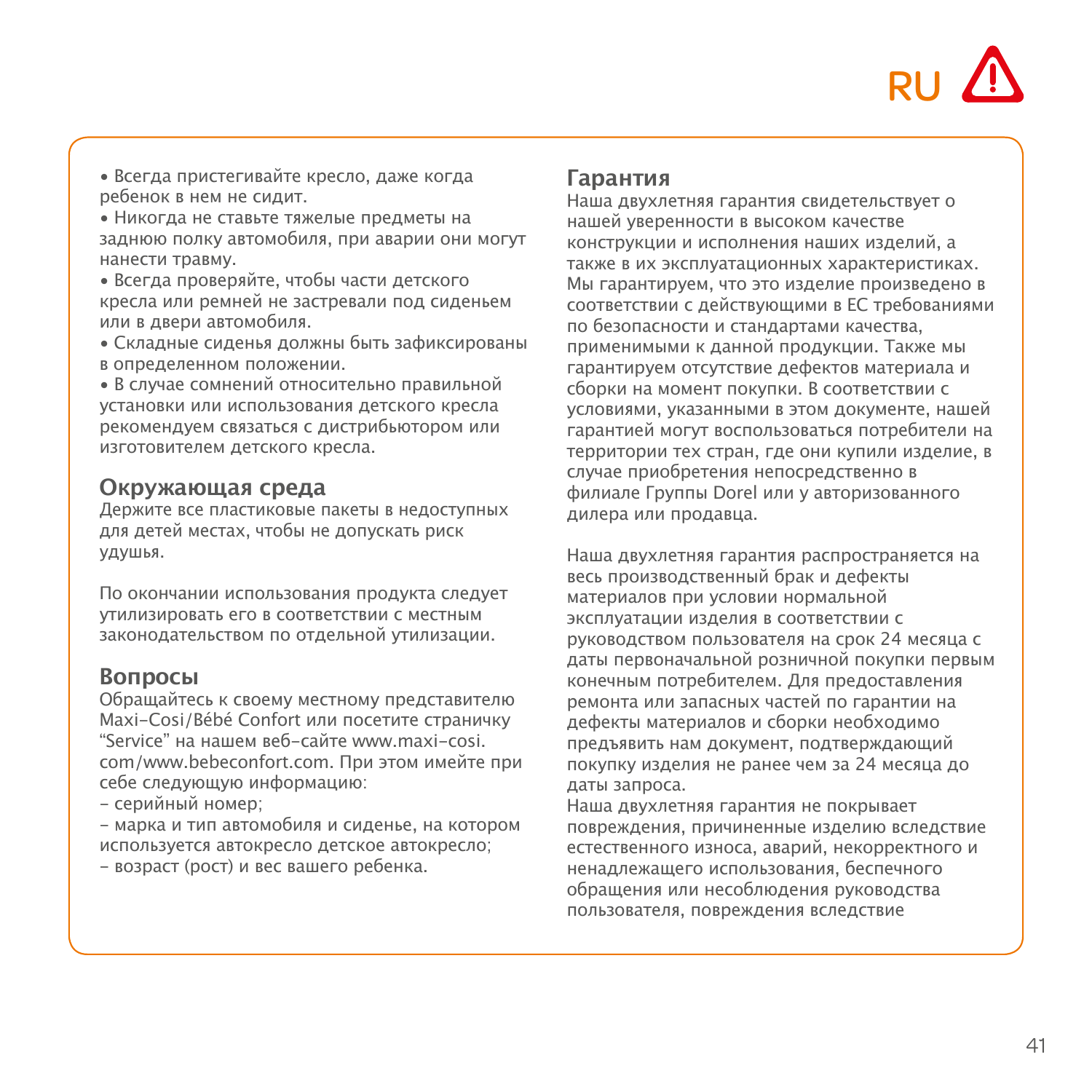

использования совместно с другим изделием,<br>повреждения вызванные обслуживанием повреждения, вызванные обслуживанием неуполномоченной третьей стороной, если этикетка или серийный номер был удален или изменен, а также в случае кражи. Примеры естественного износа включают истирание колес и ткани вследствие регулярного использования, естественное обесцвечивание, выход из строя материалов вследствие нормального старения.

#### **Порядок действий в случае обнаружения дефекта:**

При обнаружении проблем или дефектов необходимо немедленно обратиться к официальному дилеру или розничному продавцу нашей продукции. Наша двухлетняя гарантия признается ими(1). От вас требуется предъявить документ, подтверждающий покупку не ранее чем за 24 месяца до обращения. Рекомендуется предварительно подтвердить запрос на обслуживание в нашей сервисной службе. В случае обоснованной претензии по данной гарантии мы можем попросить вас вернуть изделие уполномоченному нами местному дилеру или продавцу, или отправить его нам в соответствии с нашими инструкциями. Мы обязуемся оплатить транспортировку к нам и обратно, если будут выполнены все наши инструкции. Мы можем устранить повреждения и/или дефекты, которые не охватываются нашей гарантией и юридическими правами потребителя, и/или отремонтировать изделия, которые не охватываются нашей гарантией, за разумную оплату.

#### **Права потребителя:**

Потребитель имеет законные права в соответствии с действующим законодательством, которое может отличаться от страны к стране. Настоящая гарантия не ограничивает права потребителя в соответствии с применимым национальным законодательством.

#### **Пожизненная гарантия: Maxi-Cosi, Bébé Confort**

В соответствии с разделом Сроки и условия, опубликованном на нашем сайте, мы предлагаем вам добровольную пожизненную гарантию от производителя для первых пользователей. Чтобы получить пожизненную гарантию, необходимо зарегистрироваться на нашем сайте:

- Maxi-Cosi: www.maxi-cosi.com/lifetimewarranty
- Bébé Confort: www.bebeconfort.com/ lifetimewarranty

Эта гарантия предоставляется компанией Dorel, Нидерланды. Мы зарегистрированы в торговом реестре Нидерландов под номером 17060920. Наш фактический адрес: Korendijk 5, 5704 RD Helmond, The Netherlands/Нидерланды, наш почтовый адрес: P.O. Box 6071, 5700 ET Helmond, The Netherlands/Нидерланды.

Названия и адреса других дочерних компаний группы Dorel можно найти на последней странице данного руководства и на наших сайтах соответствующих торговых марок.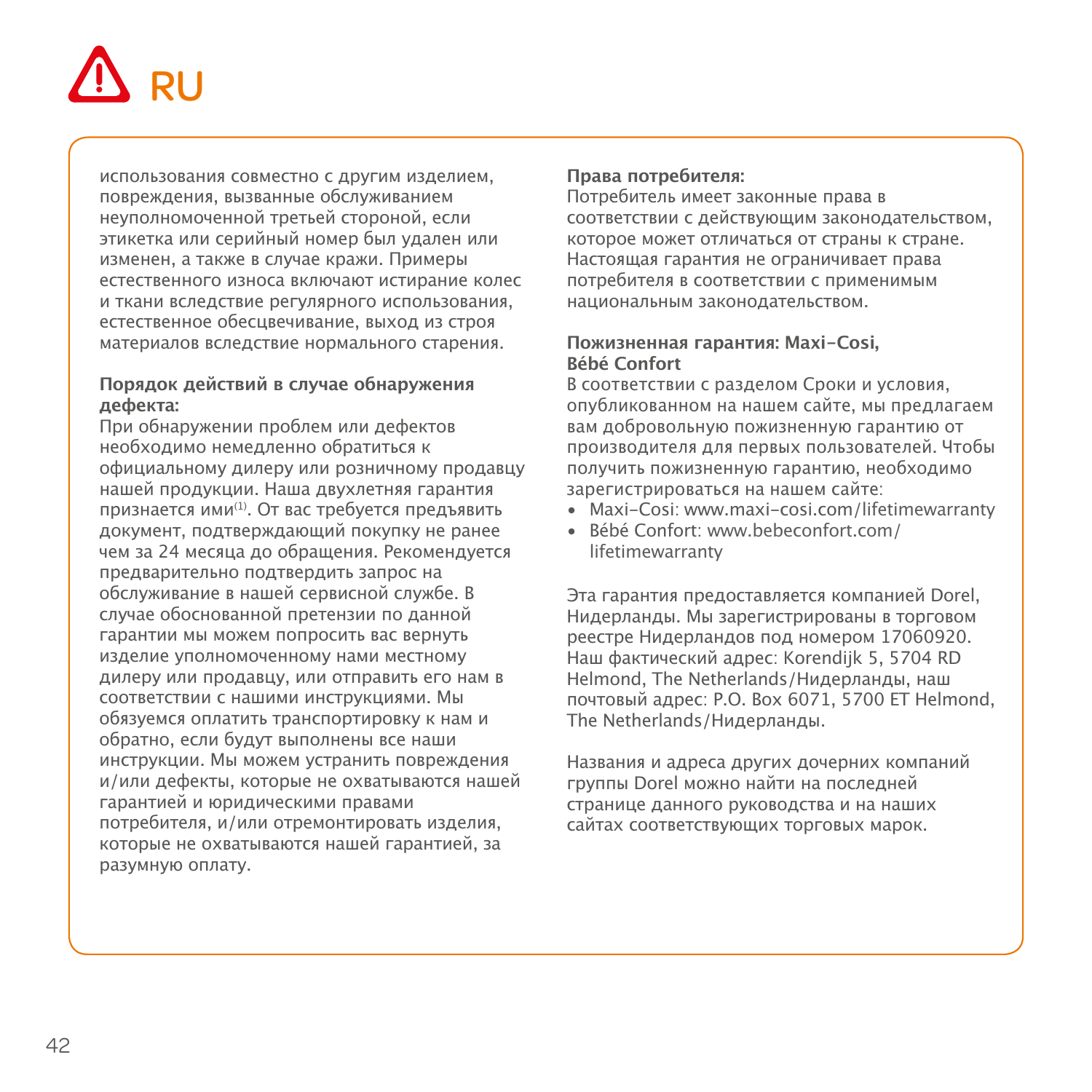

(1) Продукты, приобретенные в розничных магазинах или у дилеров, которые меняют бирки и идентификационные номера, не попадают под действие настоящей Гарантии. Также под действие настоящей Гарантии не попадают изделия, приобретенные у неуполномоченных розничных продавцов. Гарантия на такие продукты не распространяется, поскольку невозможно подтвердить их подлинность.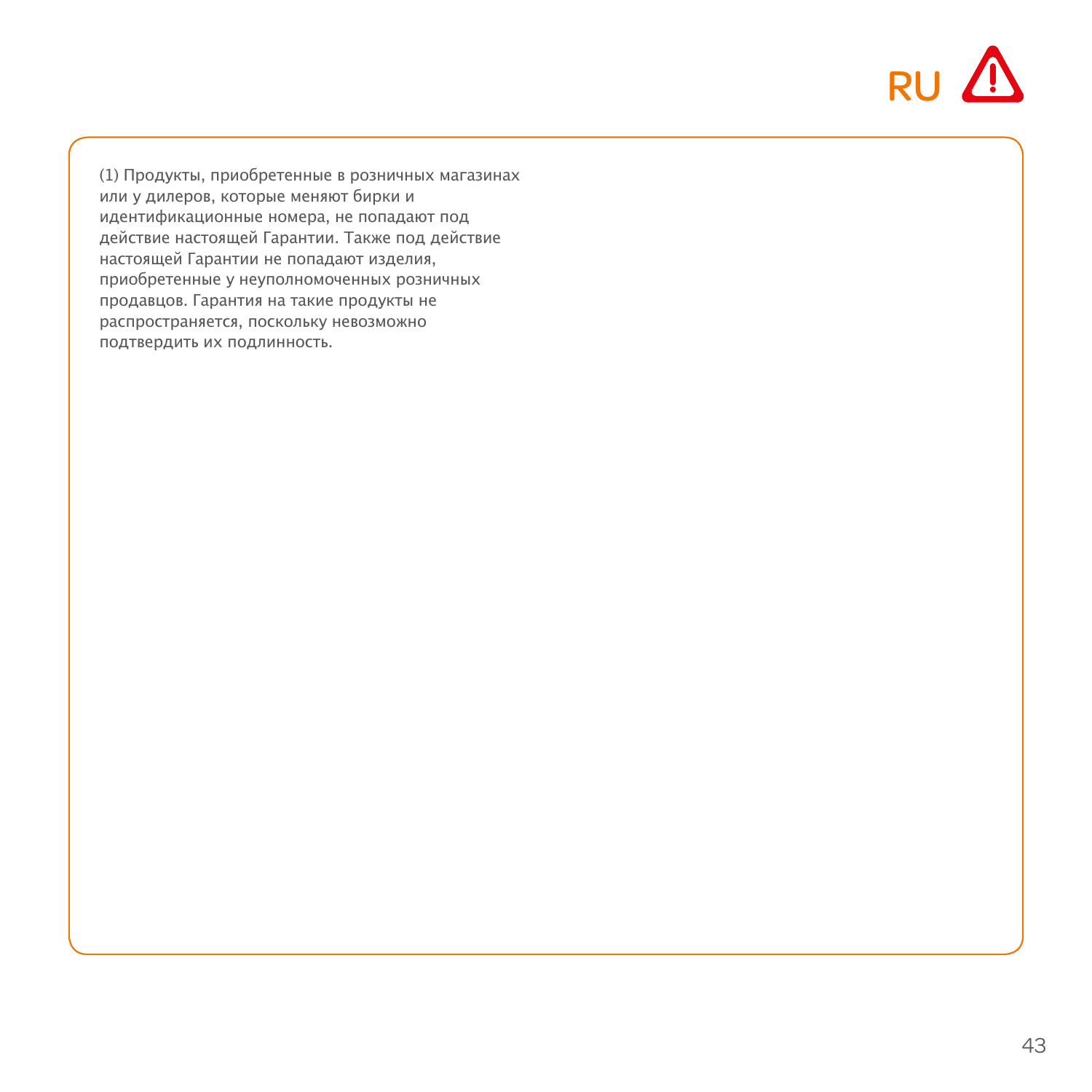# EL

# **ΑΣΦΑΛΕΙΑ**

• Όλα τα προϊόντα της κατασκευάστηκαν και ελέχθηκαν με ιδιαίτερη προσοχή και φροντίδα για την ασφάλεια και άνεση του παιδιού σας. Χρησιμοποιείτε μόνο τα εγκεκριμένα εξαρτήματα που διατίθενται από την . Η χρήση άλλων εξαρτημάτων μπορεί να αποδειχθεί επικίνδυνη.

• Φέρετε την πλήρη ευθύνη για την ασφάλεια του παιδιού σας. Παρακαλούμε διαβάστε προσεκτικά τις οδηγίες χρήσεως και εξοικειωθείτε με το προϊόν πριν από τη χρήση του.

• Φυλάξτε τις οδηγίες χρήσεως σε ασφαλές μέρος για μελλοντική αναφορά. Υπάρχει ένα ειδικό αποθηκευτικό ράφι στο παιδικό κάθισμα.

• Το παιδικό κάθισμα αυτοκινήτου προορίζεται αποκλειστικά και μόνο για χρήση στο αυτοκίνητο.

• Μην χρησιμοποιείτε μεταχειρισμένα προϊόντα που δεν γνωρίζετε την προέλευσή τους. Κάποια εξαρτήματα μπορεί να είναι σπασμένα, φθαρμένα ή να απουσιάζουν.

• Αντικαταστήστε το παιδικό κάθισμα αυτοκινήτου εάν ασκηθεί πάνω του βίαιη πίεση σε περίπτωση ατυχήματος: δεν ενδείκνυται για την ασφάλεια του παιδιού σας.

# **ΠΡΟΕΙΔΟΠΟΙΗΣΗ**

Μην επιφέρετε οποιαδήποτε τροποποίηση στο παιδικό κάθισμα, καθώς μπορεί να επηρεάσετε την ασφάλειά του.

Το παιδικό κάθισμα αυτοκινήτου:

• Πριν από την αγορά αυτού του προϊόντος βεβαιωθείτε ότι το παιδικό κάθισμα είναι συμβατό με το όχημα στο οποίο πρόκειται να

χρησιμοποιηθεί. Σημείωση: Αυτό είναι το i-Size (R 129) σύστημα πρόσδεσης παιδιών. Έχει εγκριθεί με τον Κανονισμό αριθ.129 και θα ταιριάζει στα

περισσότερα οχήματα που είναι εξοπλισμένα με ISOFIX, και σε όλα τα i-Size συμβατά καθίσματα αυτοκινήτου. Παρακαλώ συμβουλευθείτε την τελευταία έκδοση της "λίστας τοποθέτησης, του αυτοκινήτου", η οποία μπορεί να βρεθεί στην ιστοσελίδα μα.

Σε περίπτωση αμφιβολιών, απευθυνθείτε στον κατασκευαστή του συστήματος πρόσδεσης παιδιών ή στον προμηθευτή σας.

• Μην αφήνετε ποτέ το παιδί στο κάθισμα αυτοκινήτου χωρίς επίβλεψη.

• Πριν από τη χρήση του συστήματος συγκράτησης, ΕΠΙΒΑΛΛΕΤΑΙ να διαβάσετε προσεκτικά το εγχειρίδιο οδηγιών χρήσης του οχήματος, πριν από την εγκατάσταση του παιδικού καθίσματος. Το εγχειρίδιο οδηγιών χρήσης καθορίζει τις συμβατές θέσεις με την κατηγορία του παιδικού καθίσματος, εγκεκριμένο για ΟΙΟΝΕΙ ΚΑΘΟΛΙΚΟ ΣΥΣΤΗΜΑ ΣΥΓΚΡΑΤΗΣΗΣ ISOFIX.

• ΟΙΟΝΕΙ ΚΑΘΟΛΙΚΟ ΣΥΣΤΗΜΑ ΣΥΓΚΡΑΤΗΣΗΣ ISOFIX (SEMI-UNIVERSAL ISOFIX SYSTEM) για παιδιά με μέτωπο προς τα εμπρός (Gr1 / 9-18 kg), κατηγορία B1.

• Βεβαιωθείτε ότι τα πτυσσόμενα καθίσματα είναι ασφαλισμένα στη θέση τους.

• Το παιδί σας θα πρέπει να παραμένει πάντα δεμένο με τη ζώνη ασφαλείας 5 σημείων. Βεβαιωθείτε ότι τα τμήματα της ζώνης που περιβάλλουν την κοιλιακή χώρα πρέπει να είναι τοποθετημένα όσο το δυνατό πιο χαμηλά ώστε να αγκαλιάζουν όλη τη λεκάνη και να έχουν ασφαλιστεί σφιχτά.

• Αφού τοποθετήσετε το παιδί στο παιδικό κάθισμα, βεβαιωθείτε ότι η ζώνη ασφαλείας είναι σωστά τοποθετημένη. Πριν από κάθε χρήση,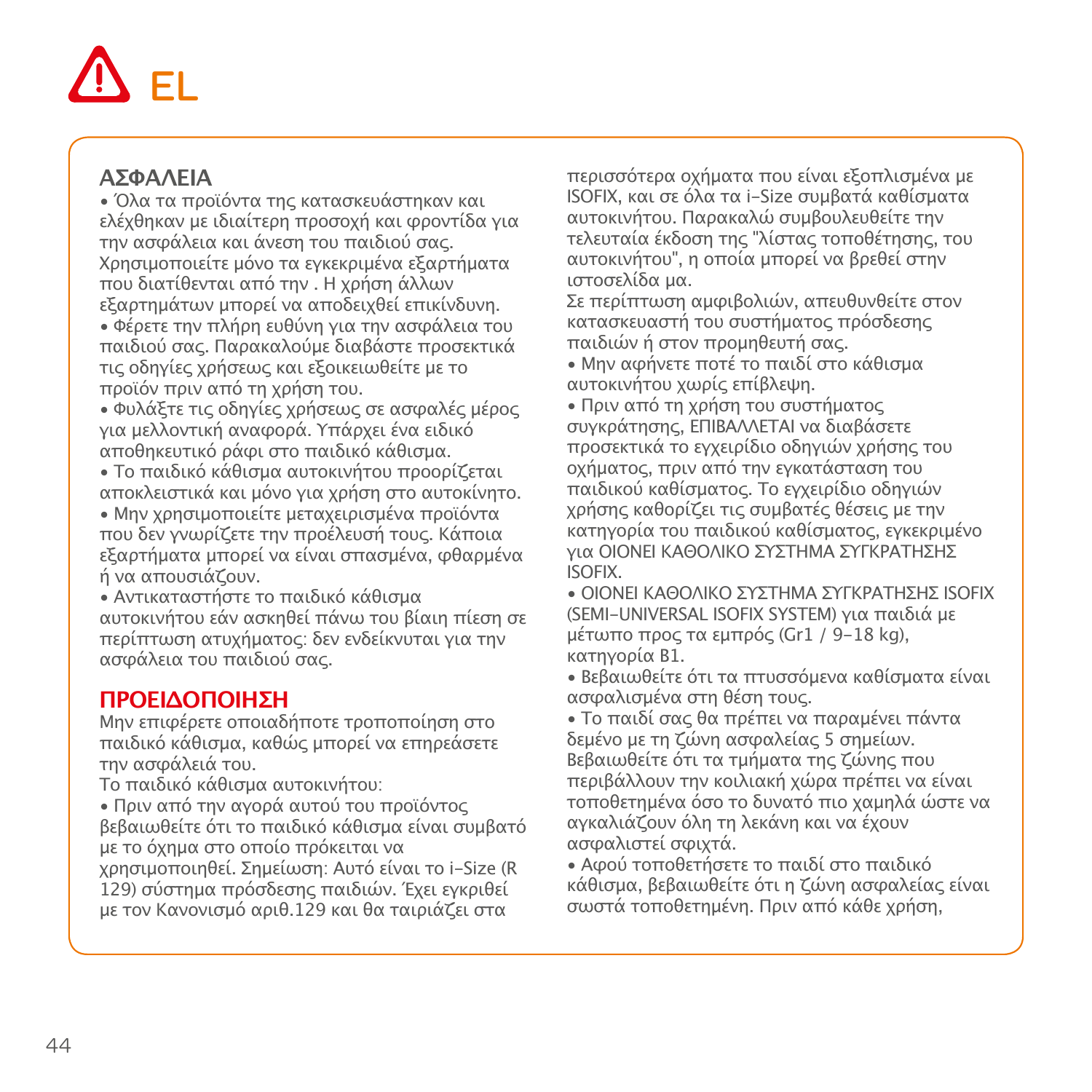

βεβαιωθείτε ότι η ζώνη δεν είναι κατεστραμμένη ή στριφογυρισμένη.

• Καλύπτετε πάντα το παιδικό κάθισμα αυτοκινήτου όταν βρίσκεται εκτεθειμένο σε απευθείας ηλιακή ακτινοβολία στο αυτοκίνητο. Διαφορετικά υπάρχει ο κίνδυνος το κάλυμμα και τα μεταλλικά και πλαστικά μέρη να υπερθερμανθούν προκαλώντας εγκαύματα στο δέρμα του παιδιού σας.

• Βεβαιωθείτε ότι οι λωρίδες συγκράτησης του καθίσματος στο αυτοκίνητο είναι σφικτά δεμένες.

### **ΠΡΟΕΙΔΟΠΟΙΗΣΗ**

Όταν χρησιμοποιείτε το παιδικό κάθισμα στο μπροστινό κάθισμα, απενεργοποιήστε τον αερόσακο του μπροστινού καθίσματος σε περίπτωση που το παιδί σας κάθεται σε θέση με πρόσωπο προς τα πίσω.

### **ΠΡΟΕΙΔΟΠΟΙΗΣΗ**

Mην συνδέετε ποτέ δύο συστήματα αγκύρωσης ISOFIX με τα συστήματα πρόσδεσης του παιδικού καθίσματος για την εγκατάσταση του παιδικού καθίσματος.

### **ΠΡΟΣΟΧΗ:**

Στην περίπτωση του συστήματος αγκύρωσης ISOFIX, η χρήσης των άγκιστρων για κατώτερη αγκίστρωση στο όχημα δεν είναι επαρκής. Είναι απαραίτητο να συνδέσετε τη ζώνη πρόσθετης στερέωσης "TOP TETHER" στο ανώτερο σημείο αγκύρωσης που συνιστάται από την κατασκευάστρια εταιρεία του αυτοκινήτου. "Η εγκατάσταση του παιδικό κάθισμα αυτοκινήτου με τις ζώνες πρόσθετης στερέωσης χρησιμοποιώντας τα επιπρόσθετα σημεία αγκύρωσης ISOFIX. Τα σημεία στερέωσης του

συστήματος συγκράτησης ISOFIX δημιουργήθηκαν για την απόκτηση μιας εύκολης και ασφαλούς στερέωσης των παιδικών συστημάτων ασφαλείας εντός του αυτοκινήτου. Δεν είναι όλα τα αυτοκίνητα εξοπλισμένα με τα σημεία στερέωσης αν και είναι τυποποιημένα στα πιο πρόσφατα μοντέλα. Συμβουλευτείτε τον κατάλογο των αυτοκινήτων προκειμένου να ελέγξετε σε ποιο όχημα μπορεί να εγκατασταθεί το παιδικό κάθισμα (μπορείτε επίσης να συμβουλευτείτε τις επιπρόσθετες ενημερώσεις που έχουν γίνει στον κατάλογο και διατίθενται από την ιστοσελίδα μας www.maxi-cosi.com).

• Όταν εγκαταστήσετε το κάθισμα με μέτωπο προς τα πίσω, η ζώνη επιπρόσθετης στερέωσης «TOP TETHER» μπορεί να περιστραφεί ένα τέταρτο σύμφωνα με τη θέση του σημείου αγκύρωσης. Η περιστροφή αυτή δεν εμποδίζει την ομαλή λειτουργία του προϊόντος.

• Όταν εγκαταστήσετε το κάθισμα, είναι απαραίτητο να αφαιρέσετε το στήριγμα κεφαλιού για την ορθή τοποθέτηση της ζώνης πρόσθετης στερέωσης «TOP TETHER».

• Προειδοποίηση: όταν εγκαταστήσετε το κάθισμα, είναι πιθανόν να δημιουργηθούν κενά μεταξύ της βάσης του παιδικού καθίσματος και του οχήματος αναλόγως της θέσης των σημείων αγκύρωσης εντός του οχήματος.

• Το παιδικό κάθισμα είναι απαραίτητο να αντικατασταθεί εάν έχει προηγηθεί κάποιο ατύχημα.

• Βεβαιωθείτε πάντα ότι έχετε ασφαλίσει σωστά όλες τις αποσκευές ή άλλα αντικείμενα που μπορούν να προκαλέσουν κάποιον τραυματισμό στους επιβάτες σε περίπτωση ατυχήματος.

• Τα άκαμπτα τμήματα και τα πλαστικά μέρη του παιδικού καθίσματος έχουν τοποθετηθεί και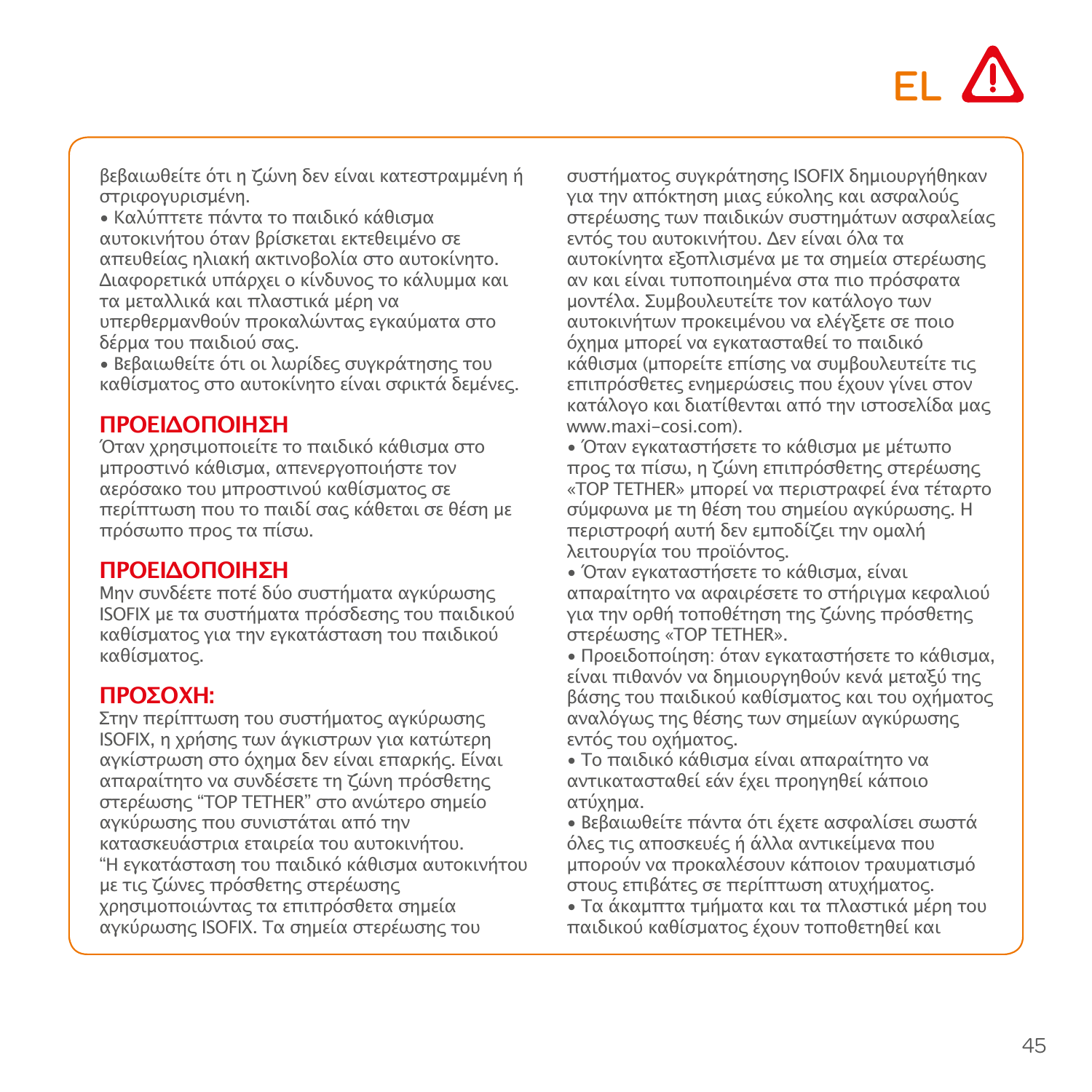

εγκατασταθεί με τέτοιον τρόπο που, υπό κανονικές συνθήκες, δεν είναι παγιδευμένα σε κάποιο μηχανισμό ανάκλισης του καθίσματος ή στην πόρτα του οχήματος.

• Μην τροποποιείτε την κατασκευή ή τα υλικά του καθίσματος ή της ζώνης του με κανένα τρόπο χωρίς να συμβουλευτείτε τον κατασκευαστή.

• Μην χρησιμοποιείτε το σύστημα συγκράτησης παιδιών χωρίς το κάλυμμά τους. Μην χρησιμοποιείτε άλλο κάλυμμα εκτός από αυτό που συνιστά ο κατασκευαστής διότι το κάλυμμα επηρεάζει άμεσα την λειτουργία του παιδικού καθίσματος.

• Το παιδικό κάθισμα είναι αποτελεσματικό μόνο εάν τηρηθούν οι οδηγίες χρήσεως.

• Το κάθισμα πρέπει πάντα να είναι ασφαλισμένο με τη ζώνη ασφαλείας του οχήματος ακόμα και όταν δεν βρίσκεται σε χρήση.

• Μην τοποθετείτε ποτέ βαριά αντικείμενα στο ράφι της πλάτης του πίσω καθίσματος γιατί μπορεί να προκαλέσουν τραυματισμό σε περίπτωση ατυχήματος.

• Βεβαιωθείτε ότι κανένα σημείο του καθίσματος ή των ζωνών ασφαλείας δεν είναι παγιδευμένο κάτω από το κάθισμα ή στην πόρτα του οχήματος.

• Τα πτυσσόμενα καθίσματα θα πρέπει να είναι πάντα σωστά τοποθετημένα στη θέση τους.

• Μετά την αγορά, τοποθετήστε αμέσως το παιδικό κάθισμα στο όχημά σας.

Εάν αντιμετωπίσετε προβλήματα στην εγκατάστασή του εξαιτίας του μήκους της ζώνης ασφαλείας του οχήματος, επικοινωνήστε αμέσως με τον τοπικό προμηθευτή.

• Σε περίπτωση αμφιβολιών για τη σωστή εγκατάσταση ή χρήση του συστήματος,

απευθυνθείτε αμέσως στον κατασκευαστή ή στο κατάστημα λιανικής πώλησης του παιδικού καθίσματος.

### **ΠΕΡΙΒΆΛΛΟΝ**

Φυλάσσετε τις πλαστικές συσκευασίες μακριά από τα παιδιά, ώστε να αποφευχθεί η ασφυξία.

Για περιβαλλοντικούς λόγους, το προϊόν πρέπει να απορρίπτεται μετά τη χρήση του στην κατάλληλη μονάδα επεξεργασίας απορριμμάτων σύμφωνα με την τοπική νομοθεσία.

## **ΕΡΩΤΉΣΕΙΣ**

Επικοινωνήστε με τον τοπικό διανομέα της ή επισκεφθείτε την ιστοσελίδα μας www.maxi-cosi.com στην ενότητα "Οι Υπηρεσίες μας". Πρέπει να έχετε στη διάθεσή σας τα παρακάτω στοιχεία:

- Σειριακός αριθμός;

- Μάρκα και τύπος οχήματος και καθίσματος στα οποία

μπορεί να χρησιμοποιηθεί το παιδικό κάθισμα αυτοκινήτου;

- Ηλικία, ύψος και βάρος του παιδιού σας.

# **ΕΓΓΎΗΣΗ**

Η 24μηνη εγγύηση του προϊόντος μας συμβολίζει την εμπιστοσύνη μας στην απόλυτη ποιότητα του σχεδιασμού, της κατασκευής, της παραγωγής και της απόδοσης του προϊόντος μας. Εγγυούμαστε ότι αυτό το προϊόν κατασκευάστηκε σύμφωνα με τις τρέχουσες ευρωπαϊκές απαιτήσεις ασφαλείας και τα πρότυπα ποιότητας που ισχύουν για αυτό το προϊόν και ότι το προϊόν κατά την αγορά του δεν παρουσιάζει ελαττωματικά υλικά ή βλάβες στην κατασκευή. Στις συνθήκες που αναφέρονται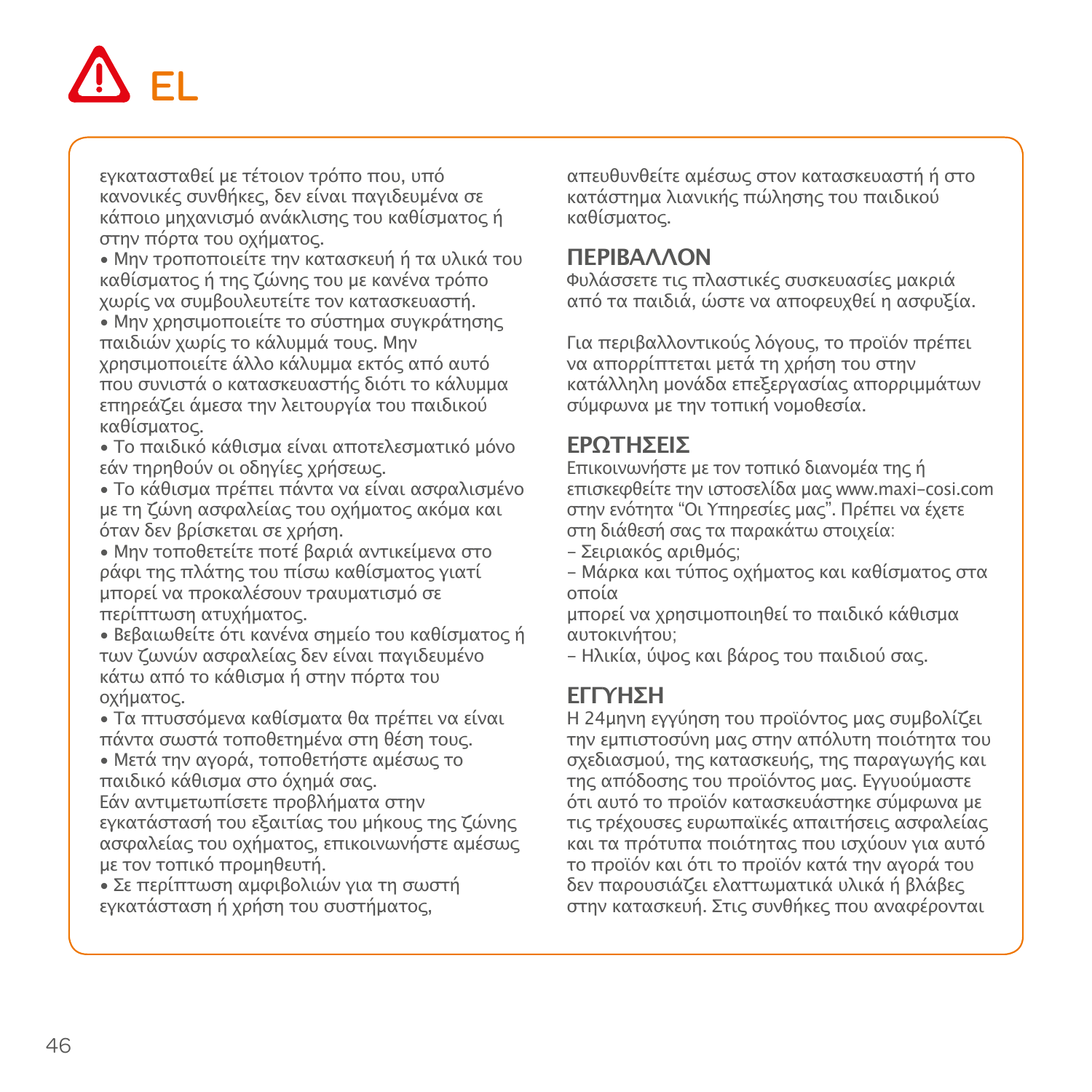# EL

στο παρόν, οι καταναλωτές μπορούν να επικαλεστούν την παρούσα εγγύηση στις χώρες όπου έχει πωληθεί το προϊόν από θυγατρική εταιρία του Ομίλου Dorel ή από εξουσιοδοτημένο αντιπρόσωπο ή κατάστημα λιανικής.

Η 24μηνη εγγύηση καλύπτει όλες τις κατασκευαστικές βλάβες στα υλικά εφόσον το προϊόν χρησιμοποιείται υπό κανονικές συνθήκες και σύμφωνα με το εγχειρίδιο χρήσης για περίοδο 24 μηνών από την ημερομηνία της αρχικής αγοράς λιανικής από τον πρώτο χρήστη-πελάτη. Σε περίπτωση που στο πλαίσιο της εγγύησης επιθυμείτε να ζητήσετε επισκευή ή ανταλλακτικά για τυχόν βλάβες στα υλικά και την κατασκευή, πρέπει να επιδείξετε την απόδειξη αγοράς η οποία πραγματοποιήθηκε στο διάστημα των τελευταίων 24 μηνών πριν από την αίτηση για τεχνική υποστήριξη.

Η 24μηνη εγγύησή μας δεν καλύπτει ζημιές που έχουν προκληθεί από φυσιολογική φθορά και καταστροφή, ζημιές από ατυχήματα, κατάχρηση του προϊόντος, αμέλεια, φωτιά, επαφή με υγρά ή άλλη εξωγενή αίτια, ζημιές που προκύπτουν λόγω μη συμμόρφωσης με το εγχειρίδιο χρήσης, που προκαλούνται από τη χρήση άλλου προϊόντος ή κατά το σέρβις από μη εξουσιοδοτημένο προσωπικό ή ζημίες που προκλήθηκαν εάν το προϊόν κλάπηκε ή αφαιρέθηκε ή αλλάχθηκε η ετικέτα με τον αριθμό αναγνώρισης προϊόντος. Παραδείγματα φυσιολογικής φθοράς περιλαμβάνουν τη φθορά των τροχών και του υφάσματος λόγω κανονικής χρήσης και τη φυσιολογική εξασθένηση των χρωμάτων καθώς και τη φθορά των υλικών

εξαιτίας της κανονικής χρήσης του προϊόντος με την πάροδο του χρόνου.

### **Τι να κάνετε σε περίπτωση βλάβης:**

Σε περίπτωση προβλημάτων ή βλάβης, η καλύτερη επιλογή για γρήγορη τεχνική υποστήριξη είναι να επισκεφτείτε τον αντιπρόσωπο ή το κατάστημα λιανικής πώλησης που είναι εξουσιοδοτημένοι από εμάς και αναγνωρίζουν την 24μηνη εγγύησή μας(1). Πρέπει να επιδείξετε την απόδειξη αγοράς η οποία πραγματοποιήθηκε στο διάστημα των τελευταίων 24 μηνών πριν από την αίτηση για τεχνική υποστήριξη. Για τη διευκόλυνσή σας μπορείτε να ζητήσετε από το τμήμα τεχνικής υποστήριξης της να προεγκρίνουμε εμείς την αίτησή σας για τεχνική υποστήριξη. Εάν υποβάλλετε έγκυρη αξίωση σύμφωνα με την παρούσα εγγύηση, ενδέχεται να ζητήσουμε επιστροφή του προϊόντος σε εξουσιοδοτημένο αντιπρόσωπο ή αναγνωρισμένο πωλητή λιανικής ή αποστολή του προϊόντος σε εμάς σύμφωνα με τις οδηγίες μας. Θα καλύψουμε τα έξοδα αποστολής και επιστροφής εάν τηρηθούν όλες οι οδηγίες. Βλάβες και/ή ελαττώματα που δεν καλύπτονται από την εγγύησή μας ή από τα νομικά δικαιώματα του καταναλωτή και βλάβες και/ή ελαττώματα που αφορούν τα προϊόντά μας που δεν καλύπτονται από την εγγύησή μας, μπορούν να επισκευαστούν σε λογικές τιμές.

#### **ώματα του καταναλωτή:**

Ο καταναλωτής έχει νόμιμα δικαιώματα σύμφωνα με την ισχύουσα νομοθεσία περί καταναλωτών, που είναι πιθανόν να διαφέρει σε κάθε χώρα. Τα δικαιώματα του καταναλωτή σύμφωνα με την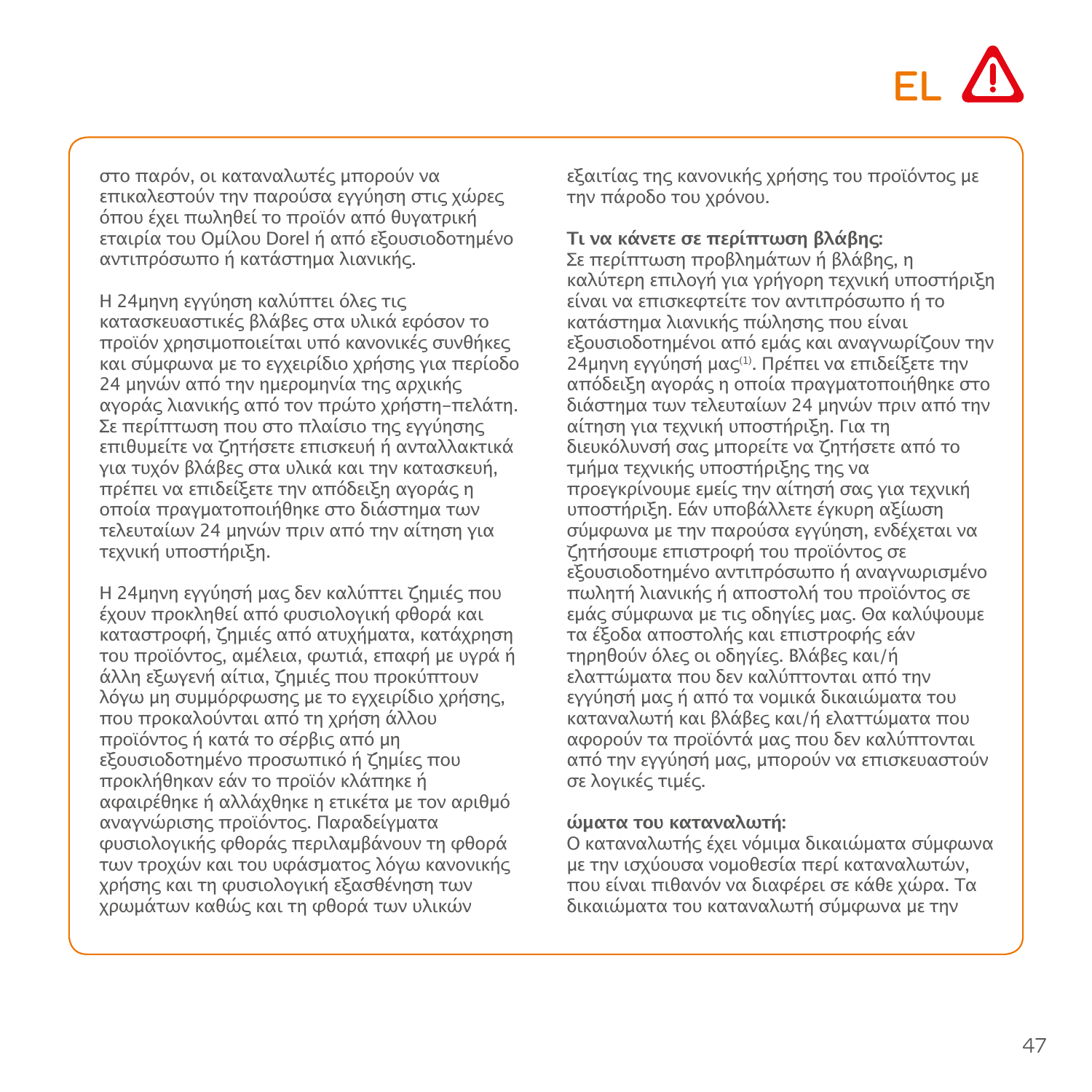

ισχύουσα εθνική νομοθεσία δεν επηρεάζονται από την παρούσα εγγύηση.

#### **Εγγύηση εφόρου ζωής: Maxi-Cosi, Bébé Confort,**

Σύμφωνα με τους όρους και τις προϋποθέσεις που δημοσιεύονται στην ιστοσελίδα μας, ο κατασκευαστής προσφέρει εθελοντική εγγύηση εφόρου ζωή για τους πρώτους χρήστες. Για την διεκδίκηση της εγγύησης εφόρου ζωής θα πρέπει να εγγραφείτε στην ιστοσελίδα μας:

- Maxi-Cosi: www.maxi-cosi.com/ lifetimewarranty
- Bébé Confort: www.bebeconfort.com/ lifetimewarranty

Η παρούσα εγγύηση παρέχεται από την Dorel Netherlands. Είμαστε καταχωρημένοι στην Ολλανδία με αριθμό εταιρίας 17060920. Η διεύθυνση της εταιρίας είναι: Korendijk 5, 5704 RD Helmond, The Netherlands, και η ταχυδρομική μας διεύθυνση είναι P.O. Box 6071, 5700 ET Helmond, The Netherlands.

Τα ονόματα και οι διευθύνσεις άλλων θυγατρικών του ομίλου Dorel group μπορούν να βρεθούν στην τελευταία σελίδα του παρόντος εγχειριδίου και στην ιστοσελίδα μας για τη μάρκα που σας ενδιαφέρει.

(1) Προϊόντα που αγοράστηκαν από καταστήματα λιανικής πώλησης ή από αντιπροσώπους που αφαιρούν ή αλλάζουν τις ετικέτες ή τους αριθμούς ταυτοποίησης δεν θεωρούνται εγκεκριμένα. Προϊόντα που αγοράστηκαν από μη εξουσιοδοτημένα καταστήματα λιανικής δεν θεωρούνται εγκεκριμένα. Αυτά τα προϊόντα δεν καλύπτονται από εγγύηση, καθώς δεν είναι εφικτή η διαπίστωση της γνησιότητάς τους.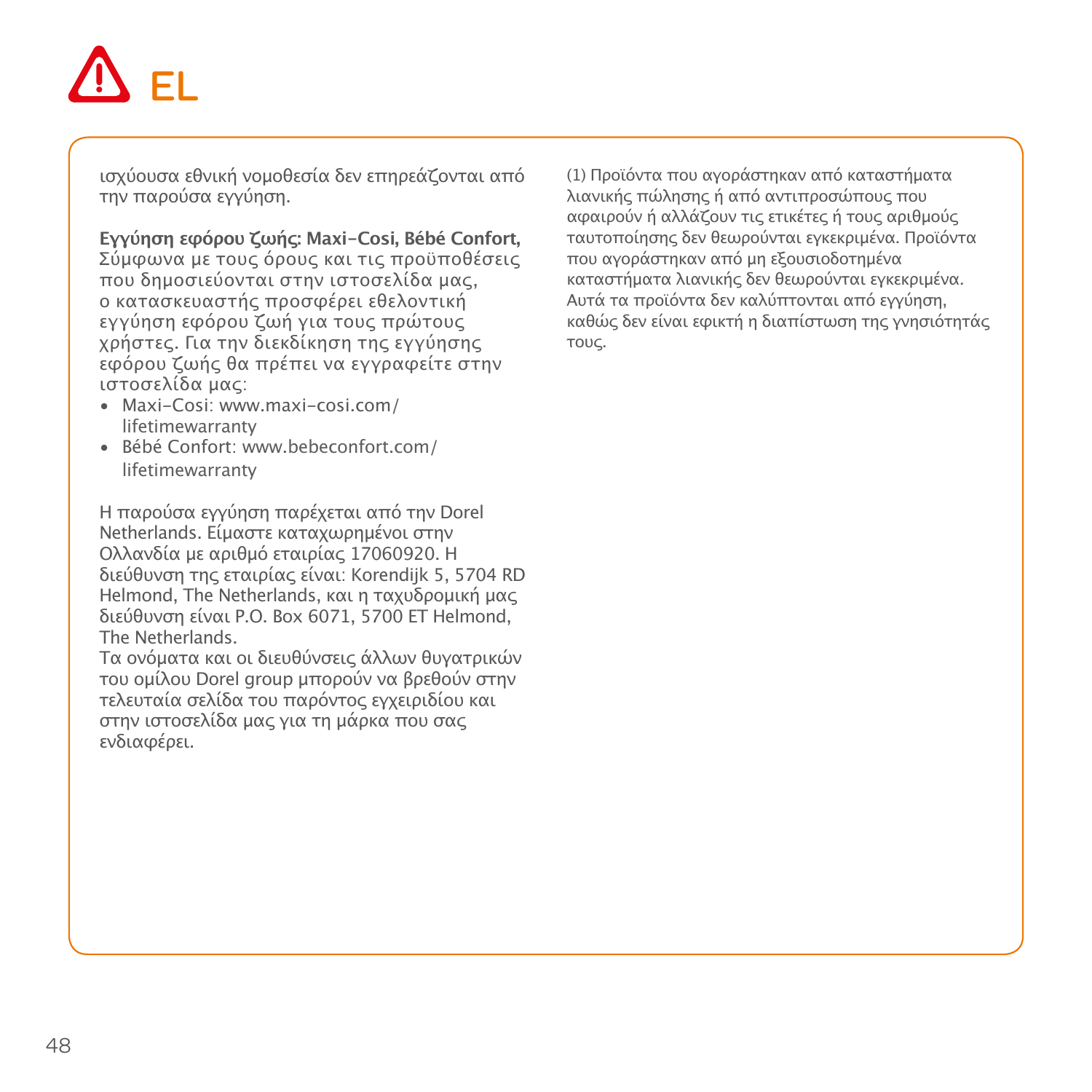# UYARI

• Tüm ürünleri bebeğinizin güvenliği ve rahatı için özenle tasarlanmış ve test edilmiştir. Yalnızca tarafından satılan veya onaylanan aksesuarları kullanın. Diğer aksesuarların kullanılması tehlikeli olabilir.

• Çocuğunuzun emniyetinden her zaman siz sorumlusunuz: bu talimatları dikkatlice okuyun ve kullanmadan önce ürünün nasıl kullanılacağını iyice öğrenin.

• Talimatları ileride kullanmak için daima saklayın; çocuk oto güvenlik koltuğunda özel olarak yerleştirilmiş bir saklama cebi vardır.

• Çocuk koltuğu sadece araç içinde kullanlır.

• Geçmişi bilinmeyen ikinci el ürünler kullanmayın. Bazı parçalar kırık, aşınmış veya eksik olabilir.

• Bir kazada şiddetli gerilime maruz kalan çocuk koltuğu değiştirilmelidir: çocuğunuz için güvenli değildir.

## UYARI:

Güvenli olmayan durumlara neden olabileceğinden araç koltuğunda herhangi bir değişiklik yapmayın. Araçtaki çocuk koltuğu:

• Bu ürünü satın almadan önce araç koltuğunun kullanılacak olan araçla uyumlu olduğundan emin olun. Not: Bu bir "i-Size" (R129) çocuk koltuğu bağlantı sistemidir. R129 düzenlemesi ile onaylıdır ve ISOFIX bağlantılı birçok otomobile ve tüm "i-Size uyumlu" araçlarda oturma pozisyonlarına uygundur. Websitemizde, son versiyon uyumlu araç listesini bulabilirsiniz.

Kuşkunuz olursa, çocuk koltuğu üreticisine veya bayiine başvurun.

• Çocuğu asla yalnız bırakmayın.

• ISOFIX bağlantı sistemini kullanmadan ve çocuk oto güvenlik koltuğunu aracınıza monte etmeden önce aracın kullanma kılavuzunu okumanız ZORUNLUDUR. Bu kılavuz size, onaylı i-Size Universal ISOFIX çocuk koltuğunun sınıf boyutuyla uyumlu yerleri gösterecektir. • i-Size Universal ISOFIX, sürüş yönünün tersine bakar konumda D sınıfı.

• i-Size Universal ISOFIX, sürüş yönüne bakar konumda B1 sınıfı.

• Katlanan arka koltuğun yerine oturduğundan

• Çocuğunuzu daima 5 nokta emniyet kemeri ile sağlam bir şekilde bağlayın. Kucak kemerlerinin aşağıdan takıldığından emin olun, pelvis sağlam bir şekilde bağlanarak gergin olmalıdır.

• Çocuğu oto güvenlik koltuğuna koyduktan sonra, kemeri çekerek kemerin yeterince sağlam olduğundan emin olun. Her kullanımdan önce, kemerin hasarlı veya bükülmüş olmadığından emin olun.

• Araçta doğrudan güneş ışığına maruz kaldığında çocuk koltuğu'i mutlaka örtün. Aksi takdirde kılıf, metal ve plastik parçalar çocuğunuzun cildi için fazla sıcak olabilir.

• Çocuk oto güvenlik koltuğunu araca bağlayan kemerlerin sıkı olduğundan emin olun.

# UYARI:

Oto güvenlik koltuğu ön yolcu koltuğuna yerleştirildiğinde, çocuğunuz sürüş yönünün tersine bakar konumda oturuyorsa ön yolcu hava yastığını devreden çıkarmanız gerekir.

# UYARI:

Asla iki ISOFIX bağlantı ve çocuk koltuğu emniyet kemeri sistemini çocuk koltuğunuzu monte etmek için birleştirmeyin.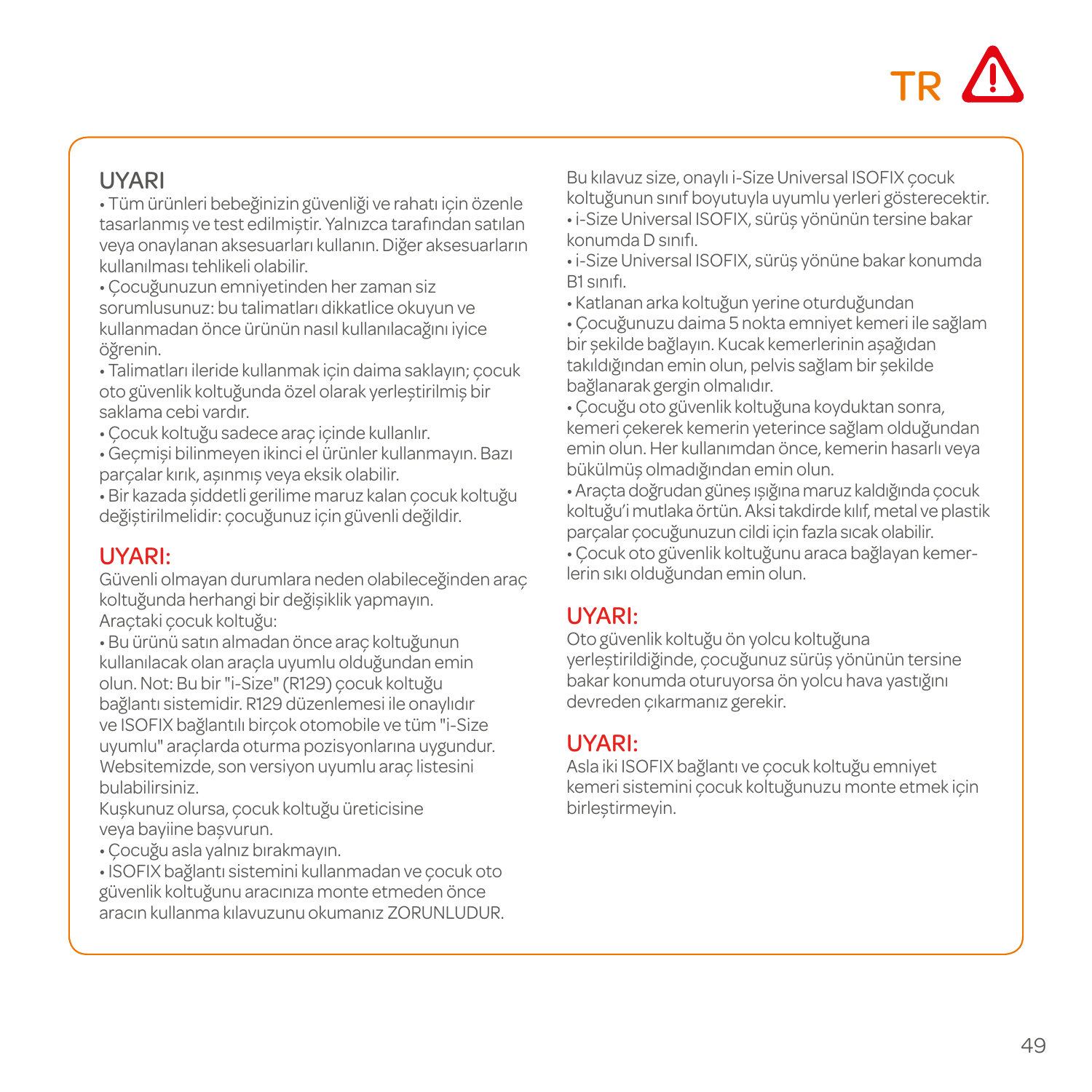## DIKKAT:

ISOFIX'te, bağlantı klipslerinin kullanımı araca alçak bağlantı için yeterli değildir. "Üst Bağlantı Kemeri"nin araç üreticisi tarafından tavsiye edilen üst bağlantı noktasına bağlanması şarttır. Aracın ISOFIX ek bağlantı noktaları kullanılarak çocuk koltuğun ek kayışlarla bağlanması. ISOFIX bağlantı parçaları, çocuk güvenliği sistemlerinin araca kolay ve güvenli bir şekilde sabitlenmesi için geliştirilmiştir. Bu bağlantı parçaları yeni modellerde standart haline gelmiş olsa da, her araçta bulunmamaktadır. Hangi çocuk koltuğunun doğru şekilde monte edilebileceğini öğrenmek için ekteki araç listesine başvurun (www.maxi-cosi.com sitesinden de güncel listeye başvurabilirsiniz)

• Çocuk oto güvenlik koltuğunu geriye bakar konumda monte ederken, üst kemer kayışı bağlantı noktasının konumuna göre çeyrek tur dönebilmelidir. Bu, ürünün çalışmasını etkilemez.

• Çocuk oto güvenlik koltuğu monte edilirken, üst kayışın doğru şekilde geçirilebilmesi için baş arkalığının çıkarılması gerekir.

• Uyarı: Çocuk oto güvenlik koltuğu monte edilirken, araç içindeki bağlantı noktalarının konumlarına bağlı olarak çocuk koltuğunun tabanıyla araç koltuğu arasında boşluk kalması mümkündür.

• Bir kaza sonrasında oto güvenlik koltuğu mutlaka değiştirilmelidir.

• Çarpışma durumunda arabada koltukta oturan kişilerin yaralanmasına sebep olacak herhangi bir bagajın iyice sabitlendiğini kullanıcı daima kontrol etmelidir.

• Araç kullanımı sırasında sorun yaşanmaması için oto güvenlik koltuğunun plastik bölümü veya kemerleri koltuğun altına veya araç kapısına sıkışmayacak şekilde yerleştirilmeli ve monte edilmelidir.

• Üretici firmaya sormadan oto güvenlik koltuğunun veya emniyet kemerinin malzemelerini ya da diğer yapısal

parçalarını değiştirmeyin.

• Çocuk oto güvenlik koltuğunu kılıfsız şekilde kullanmayın. Kılıfı, üretici firmanın önerdiğinin dışındaki bir koltuk kılıfı ile değiştirmeyin, çünkü çocuk oto güvenlik koltuğunun doğru çalışmasında doğrudan etkisi vardır.

• Bu çocuk oto güvenlik koltuğu sadece kullanım talimatlarına uyulursa etkili olur.

• Çocuk içinde oturmadığında dahi çocuk oto güvenlik koltuğunu daima bağlayın.

• Kaza durumunda fırlama tehlikesinden kaçınmak için arka taraftaki rafa asla ağır nesneler yerleştirmeyin.

- Koltuğun veya kemerin hiçbir kısmının koltuğun altına ya da aracın kapısına sıkışmadığını daima kontrol edin.
- Katlanır koltuklar daima yerlerine kilitlenmiş olmalıdır.
- Çocuk oto güvenlik koltuğunu satın aldıktan sonra aracınızın koltuğuna monte edin. Aracın emniyet kemerinin boyu nedeniyle herhangi bir montaj problemiyle karşılaşmanız halinde derhal distribütörünüze danışın.

• Montajın doğru yapıldığı ya da sistemin doğru kullanıldığı ile ilgili herhangi bir şüpheniz varsa, çocuk oto güvenlik koltuğunun distribütörü ya da üretici firması ile kullanıcının temasa geçmesi önerilir.

# **CEVRE**

Boğulmayı önlemek için plastik kılıfları çocuklardan uzak tutun.

Bu ürünü artık kullanmayacağınızda çevreyi korumak amacıyla ürünü yerel kurallara uygun olarak çöp çeşidine göre ayırarak atmanızı rica ederiz.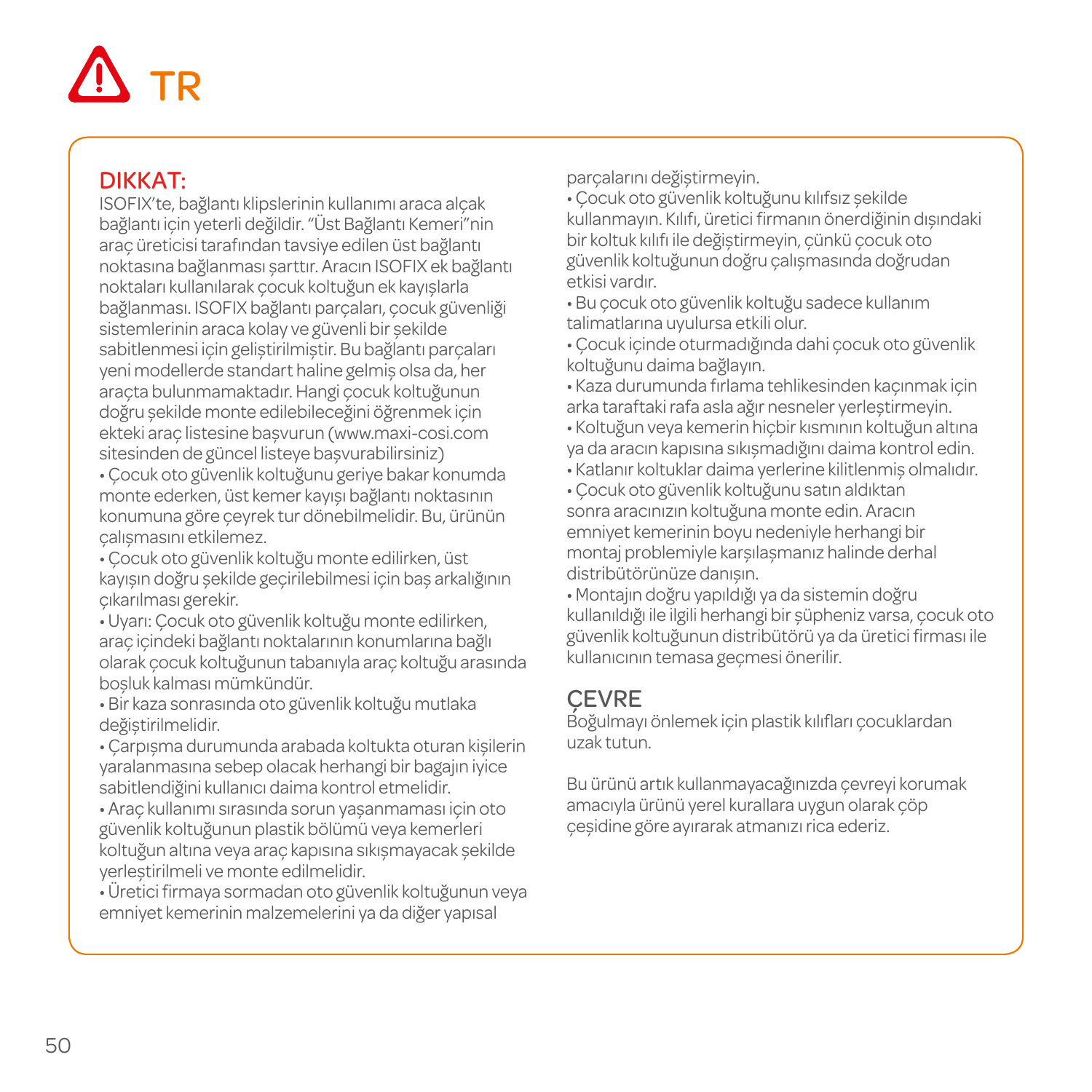# SORULAR

Lütfen bölgenizdeki distribütörünüzle iletişime geçin veya www.maxi-cosi.com web sitemizde "Hizmetlerimiz" sekmesini ziyaret edin. Bunu yaparken lütfen aşağıdaki bilgileri hazır tutun:

- Seri numarası;

- Çocuk koltuğu'in kullanıldığı araç ve koltuk markası ve tipi;

- Çocuğunuzun yaşı, boyu ve kilosu.

Taşıma veNakliye Esnasında Dikkat Edilmesi Gereken Hususlar: Ürün orijinal ambalaj/kolisinde muhafaza edilmelidir. Satın aldığınız ürünün orijinal kolisi ile birlikte aracınıza teslim edilmesini istiyorsanız, ürünün orijinal ambalajının/kolisinin kapalı ve hasar görmemiş olduğundan emin olunuz. Ürünler nakliye ve taşıma esnasında kutu üzerinde belirtilen taşıma yönü dikkate alınarak taşınmalıdır. Ürünleri yüksek dereceli sıcaklıklardan, ateşten ve darbelerden koruyunuz, ıslak ve rutubetli ortamlarda muhafaza etmeyiniz.

# Garanti

Bu 24 aylık garantimiz tasarım, mühendislik, üretim ve ürün performansımızın kalitesine olan güvenimizi yansıtmaktadır. Bu ürünün, bu ürün için geçerli olan Avrupa güvenlik gereksinimleri ve kalite standartlarına uygun olarak üretildiğini ve satın alındığı tarihte malzeme ve işçilik açısından kusuru olmadığını garanti ederiz. Burada belirtilen koşullar altında, bu garanti bu ürünün Dorel Grup şirketlerinden biri, yetkili ithalatçısı veya onların anlaşmalı bayisi tarafından satıldığı ülkelerdeki tüketiciler tarafından talep edilebilir.

24 aylık garantimiz normal koşullarda ve kullanım kılavuzuna uygun olarak kullanıldığında, ilk son kullanıcı tarafından orijinal satın alım tarihinden itibaren 24 aylık süre boyunca, malzeme ve işçilik açısından tüm üretim kusurlarını kapsamaktadır. Malzeme ve işçilik açısından kusurlara karşı garanti kapsamında onarım veya yedek parça talep etmek için, servis talebinden önceki 24 ay içinde ürünün alındığını gösteren satın alma belgesi ile yetkili ithalatçı garanti belgelesi ibraz edilmelidir. 24 aylık garanti süremiz, normal aşınma ve yıpranma, kazalar, yanlış kullanım, ihmal, yangın, sıvıyla temas veya başka bir dış neden, kullanım kılavuzuna uyulmaması, başka bir ürün ile birlikte kullanma, bizim tarafımızdan yetkilendirilmemiş biri tarafından yapılan servis sonucunda oluşan hasarları veya ürünün çalınması, herhangi bir etiket ya da kimlik numarasının üründen çıkarılması veya değiştirilmesi durumlarını kapsamamaktadır. Normal yıpranma ve aşınma ile, düzenli kullanım sonucu aşınan tekerlekler ve kumaşları, ürünün normal şekilde eskimesi nedeniyle renk ve malzemelerdeki doğal deformasyonu kast edilmektedir.

Ürünün ayıplı olduğunun anlaşılması durumunda tüketici, 6502 sayılı Tüketicinin Korunması Hakkında Kanunun 11. Maddesinde yer alan; Sözleşmeden dönme, Satış bedelinden indirim isteme, Ücretsiz onarılmasını isteme, Satılanın ayıpsız bir misli ile değiştirilmesini isteme, haklarından birini kullanabilir. Tüketiciler ürün ile ilgili şikayet ve itiraz konusunda başvurularını tüketici mahkemelerine ve ikamet ettiği ilçe tüketici hakem heyetlerine yapabilirler.

Arızalı veya kusurlu ürün durumunda ne yapılmalıdır:

Sorun veya arızaların ortaya çıkması halinde, iletişime geçeceğiniz ilk nokta yetkili ithalatçı veya bizim onayladığımız bir perakende satıcıdır. Yetkili Bayi ve ithalatçımız 24 aylık garanti süresini sağlamaktadır<sup>(1)</sup>. Servis talebinden önceki 24 ay içinde ürünü satın aldığınızı gösteren belgeyi ve yetkili ithalatçı garanti belgesini ibraz etmelisiniz. Servis talebiniz için [marka] ithalatçı servisimizden ön onay almanız işleminizi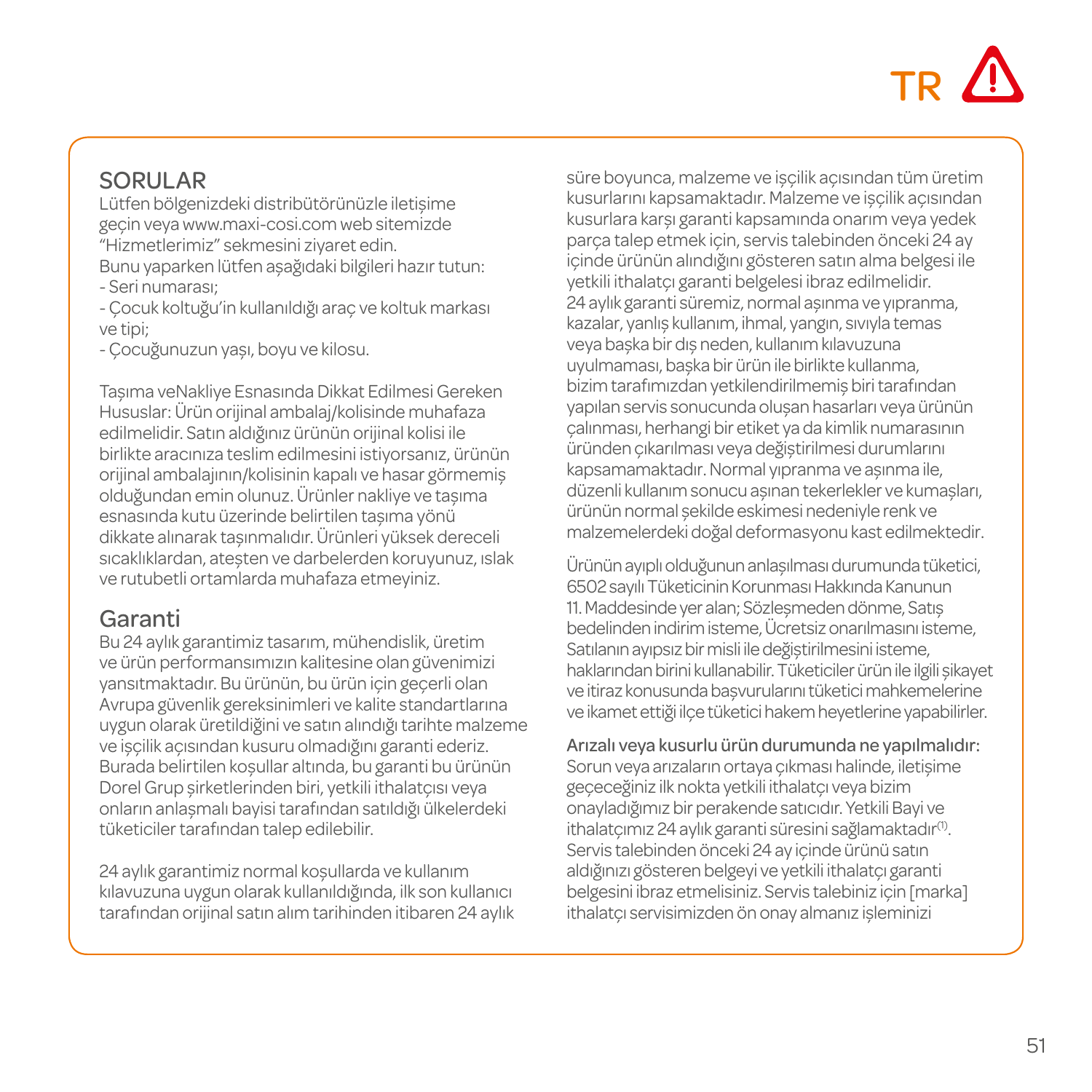kolaylaştıracaktır. Bu garanti kapsamında geçerli bir talepte bulunmanız durumunda, sizden ürününüzü yetkili ithalatçıya veya bizim onayladığımız bir perakende satıcıya teslim etmenizi ya da ürünü talimatlarımıza uygun şekilde bize göndermenizi isteyebiliriz. Tüm talimatlara uyulması şartıyla, kargo ücretleri tarafımızca karşılanacaktır. Garanti ve müşterinin yasal hakları kapsamında olmayan hasarlar ve kusurlar veya ürünlere, makul bir ücret karşılığında hizmet sağlanır.

#### Tüketicinin hakları:

Bir tüketicinin, ülkeden ülkeye farklılık gösteren geçerli tüketici yasasına göre yasal hakları vardır. Geçerli ulusal yasalara tabi olan tüketicinin hakları bu garantiden etkilenmez.

#### Ömür Boyu Garanti: Maxi-Cosi, Bébé Confort

Internet sitelerimizde yayınlanan şart ve koşullarda ilk kullanıcılara yönelik gönüllü Ömür Boyu üretici garantisi sunuyoruz. Bu Ömür Boyu Garantiden yararlanmak için, internet sitemiz üzerinden kayıt olmanız gerekmektedir.

- Maxi-Cosi: www.maxi-cosi.com/lifetimewarranty
- Bébé Confort: www.bebeconfort.com/ lifetimewarranty

Bu garanti Hollanda'da 17060920 şirket numarası ile kayıtlı Dorel Netherlands tarafından verilmektedir.

Dorel grubunun diğer bağlı kuruluşlarının isim ve adres bilgileri, bu kılavuzun en son sayfasında ve ilgili markayla ilgili web sitemizde bulunabilir.

(1) Etiketleri veya tanımlama numaralarını kaldıran veya değiştiren tedarikçi veya bayilerden satın alınan ürünler onaysız olarak değerlendirilecektir. Bu ürünlerin orijinalliği doğrulanamadığı için garanti verilmemektedir.

Yetkili Servis istasyonu:

Grup Elektronik İç ve Dış Tic. Ltd. Şti. Mimar Sinan Mah. ozgurluk Cad. No:77 Sultanbeyli/Istanbul Tel: 02165736200 e-mail: destek@grupbaby.com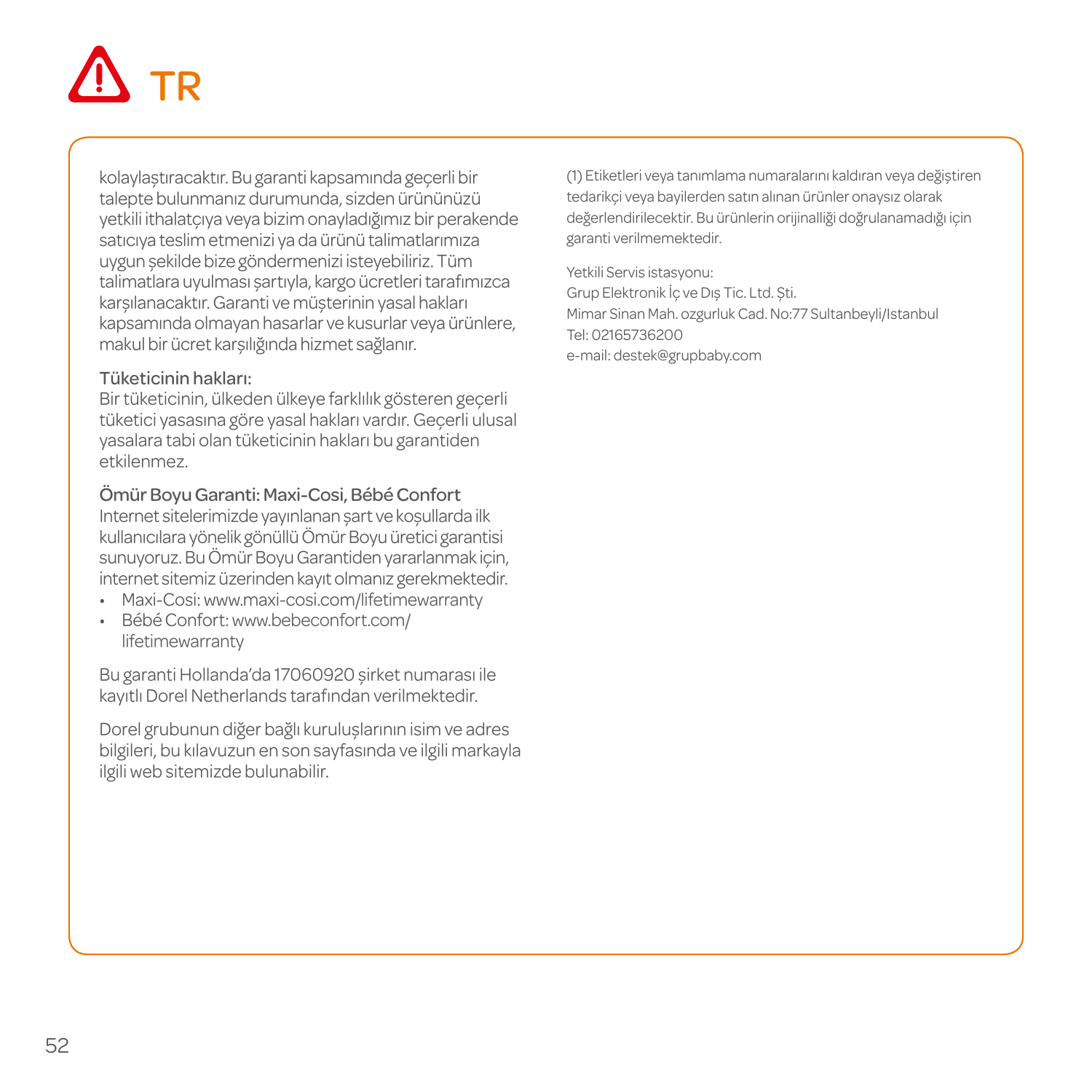

# **SIGURANȚĂ**

• Toate produsele sunt concepute si testate astfel incat sa ofere maxim de confort si siguranta copilului dvs. Nu folositi decat accesorii aprobate si recomandate de producator. Folosirea de accesorii neaprobate se poate dovedi periculoasa.

• Va rugam sa cititi cu atentie instructiunile de utilizare pentru a va familiariza cu produsul inainte de a-l folosi.

• Pastrati instructiunile pentru informatii ulterioare. Scaunul auto este prevazut cu un compartiment special pentru pastrarea<br>instructiunilor de utilizare

instructiunilor de utilizare. • Scaunul auto pentru copii este destinat doar uzului vehiculelor auto.

• Nu utilizați produse de mâna a doua al căror istoric nu este cunoscut. Anumite componente pot fi sparte, rupte sau lipsă.

• Înlocuiți scaunul auto pentru copii atunci când a fost supus unui impact violent într-un accident: siguranța copilului dumneavoastră nu poate fi garantată.

### **AVERTISMENT:**

Nu faceți modificări asupra scaunului auto deoarece acest lucru poate duce la situații de nesiguranță.

Scaunul auto pentru copii în mașină:

• Înainte de a achizitiona acest produs. asigurați-vă că scaunul de mașină este compatibil cu vehiculul în care este utilizat. Notă: Acesta este un scaun auto de tip "i-Size" pentru copii. Scaunul este aprobat conform normei nr 129 și se va potrivi în cele mai multe vehicule dotate cu ISOFIX, in pozitiile "compatibile cu sistemul i-Size". Vă rugăm să consultați ultima versiune a "listei de

masini compatibile", de pe site-ul nostru. Dacă aveți nelămuriri, contactați producătorul scaunului sau magazinul de la care a fost

achiziționat. • Nu lăsați niciodata copilul nesupravegheat.

• Înainte de utilizarea sistemului de fixare ISOFIX, este OBLIGATORIU să citiți manualul de instrucțiuni al vehiculului, înainte de instalarea scaunului auto pentru copii. Acest manual vă indică locurile compatibile cu clasa de mărime a scaunului auto, omologat i-Size Universal ISOFIX. • i-Size Universal ISOFIX în poziția opusă sensului

de mers, dimensiune clasa D.

• i-Size Universal ISOFIX în poziția sensului de mers, dimensiune clasa B1.

• Asigurați-vă că scaunul din spate pliabil este blocat pe poziție.

• Asigurați întotdeauna copilul cu centura în

5 puncte. Asigurați-vă că curelele pentru partea inferioară sunt trase în jos, astfel încât pelvisul să fie bine fixat.

• După asezarea copilului pe scaun, asigurați-vă că centura de siguranţă este suficient de întinsă, trăgând de aceasta. Înainte de fiecare utilizare, asigurați-vă că centura nu este deteriorată și nu este răsucită.

• Acoperiți întotdeauna scaunul auto pentru copii atunci când este expus razelor solare în mașină. În caz contrar carcasa, piesele metalice și din plastic pot fi prea fierbinți pentru pielea copilului dumneavoastră.

• Asigurați-vă că chingile care fixează scaunul de vehicul sunt bine strânse.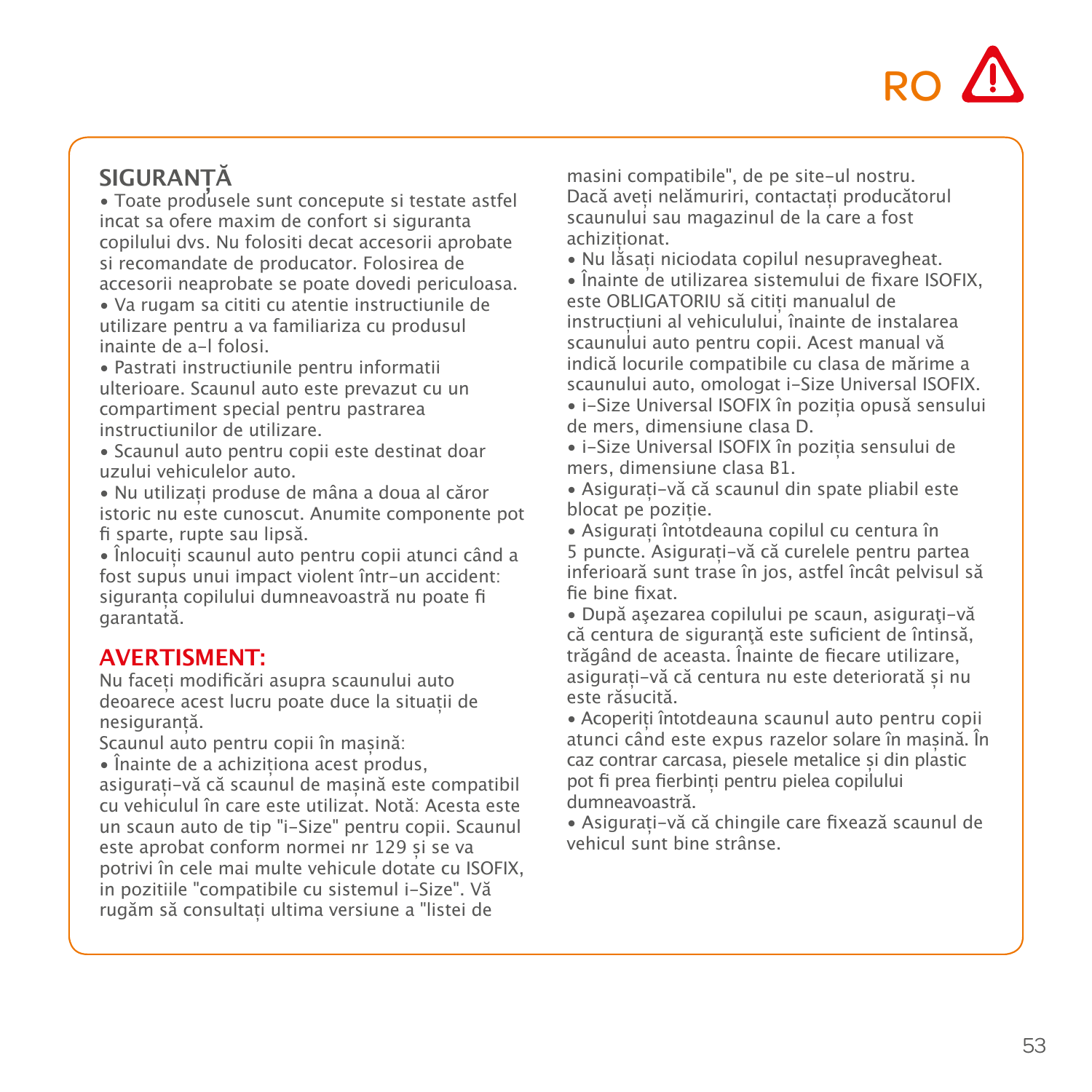

## **AVERTISMENT:**

Atunci când scaunul auto este instalat pe scaunul pasagerului din față trebuie să opriți airbagul pasagerului din față dacă copilul stă în poziția opusă sensului de mers.

### **AVERTISMENT:**

nu combinați niciodată două sisteme de fixare și de centuri auto de siguranță ISOFIX pentru instalarea scaunului auto de copii.

## **ATENȚIE:**

În sistemul ISOFIX, utilizarea clemelor de fixare pentru fixarea inferioară în vehicul nu este suficientă. Este esențial să se fixeze "TOP TETHER" în punctul de ancorare superior recomandat de către producătorul vehiculului. Montarea scaunului scaunul auto pentru copii cu curele suplimentare utilizând punctele ISOFIX suplimentare de fixare ale vehiculului.

Ancorele ISOFIX au fost dezvoltate pentru a obține o fixare sigură și ușoară a sistemelor de siguranță pentru copii în interiorul mașinii. Nu toate mașinile sunt echipate cu aceste ancore, deși acestea sunt standard la modelele mai recente. Consultați lista anexată de autoturisme în care scaunul auto poate fi instalat în mod corect (puteți consulta, de asemenea, actualizări suplimentare ale acestei liste pe site-ul www.maxi-cosi.com).

• La instalarea scaunului în poziția cu spatele către direcția de mers, centura superioară de prindere se poate răsuci un sfert de rotație în funcție de poziția punctului de fixare. Acest lucru nu afectează buna funcționare a produsului.

• Când instalați scaunul de mașină, este necesar să scoateți tetiera, în scopul de a prinde corect

centura superioară.

• Avertisment: atunci când instalați scaunul auto, pot exista spații între baza scaunului auto și scaunul vehiculului, în funcție de poziția punctelor

de fixare în interiorul vehiculului. • Scaunul auto trebuie schimbat in urma oricărui tip de accident.

• Asigurati-va ca toate bagajele / obiectele sunt bine pozitionate, asfel incat copilul sa nu poata fi lovit de acestea in cazul unui impact.

• Elementele rigide si piesele din material plastic ale unui dispozitiv de retinere pentru copii trebuie sa fie pozitionate astfel incat sa nu fie prinse in mecanismul de inclinare al scaunului auto sau in portiera autovehiculului, in conditii normale de utilizare a acestuia.

• Nu aduceti modificari scaunului sau centurii fara a consulta in prealabil producatorul.

• Nu utilizați dispozitivul de reținere pentru copil fără husă. Nu inlocuiti husa cu produse nerecomandate de producator, pentru ca aceasta constituie un element esential al dispozitivului de retinere.

• Acest dispozitiv de retinere pentru copii este eficient doar daca se respecta instructiunile de utilizare.

• Fixati intotdeauna dispozitivul de retinere, chiar si atunci cand copilul nu se afla in acesta.

• Nu asezati niciodata obiecte sub luneta pentru ca, in cazul unui impact, acestea pot sa cada si sa raneasca copilul.

• Verificati intotdeauna ca nici o parte a fotoliului sau a centurii de siguranta sa nu fie prinsa sub scaunul autovehiculului sau in portiera acestuia.

• Scaunele pliante trebuie întotdeauna blocate în pozitie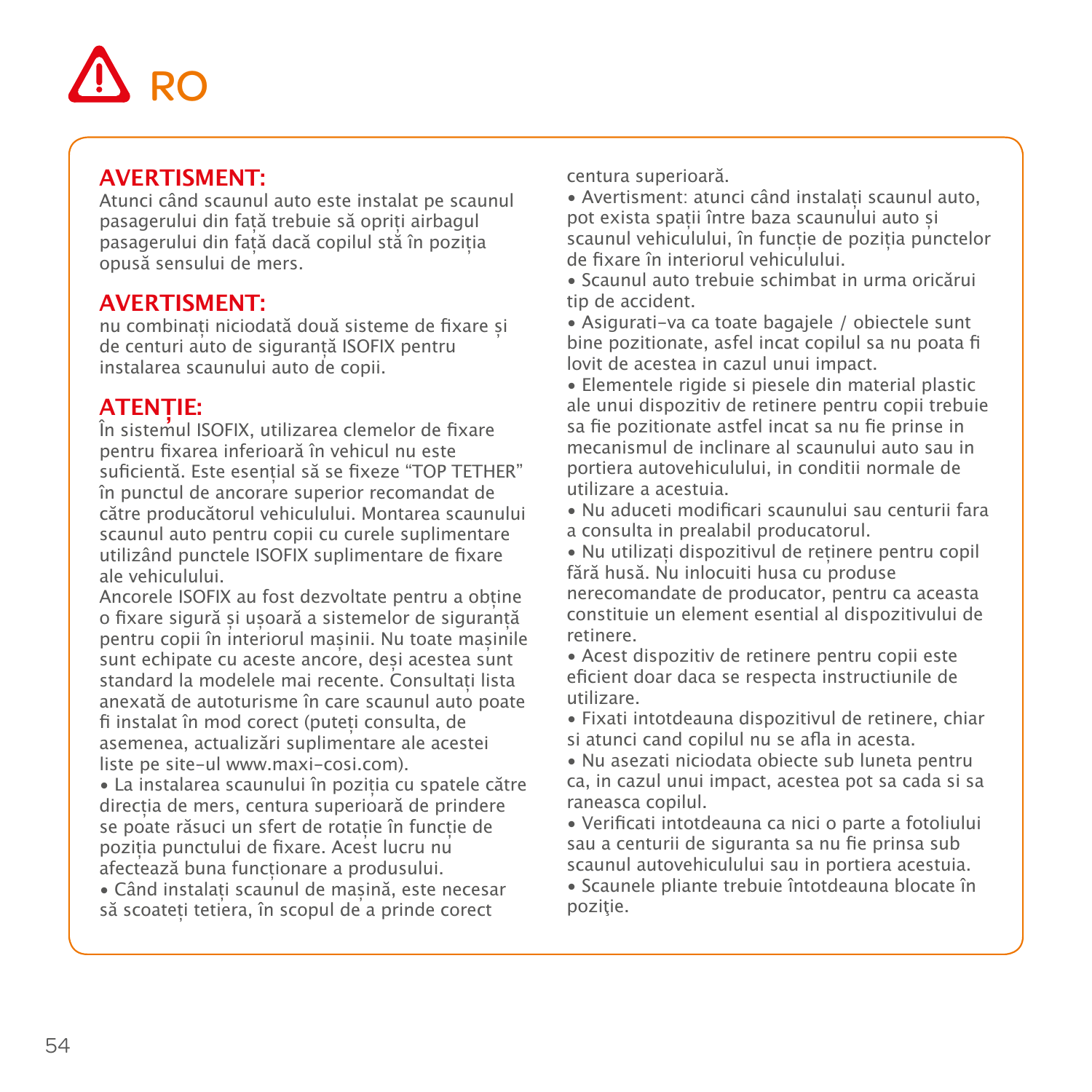# RO

• După achiziționare, instalați scaunul în vehiculul<br>dumneavoastră Dacă întâmninați probleme de dumneavoastră. Dacă întâmpinaţi probleme de instalare din cauza lungimii centurii de siguranţă a vehiculului, contactati imediat distribuitorul dumneavoastră.

• In cazul in care intampinati dificultati la instalarea scaunului auto, adresati-va distribuitorului.

# **MEDIUL ÎNCONJURĂTOR**

Nu lăsați ambalajul din plastic la îndemâna copiilor, pentru a evita sufocarea lor.

Din motive care tin de protectia mediului, când nu mai folosiți produsul, vă rugăm să-l eliminați în modul adecvat, în conformitate cu legislația locală.

# **ÎNTREBĂRI**

Vă rugăm să contactați distribuitorul local sau să vizitați site-ul nostru web, www.maxi-cosi.com În oricare dintre aceste situații, trebuie să dețineți următoarele informații:

- Numărul de serie;

- Marca şi tipul maşinii şi scaunului pentru care se utilizează;

# **Garanţie**

Garanția de 24 de luni oferită de către noi reflectă încrederea noastră în calitatea deosebită a produselor, din punct de vedere al conceptiei projectării, producției și performanțelor. Garantăm că acest produs a fost fabricat în conformitate cu cerintele de sigurantă și standardele de calitate aflate în vigoare în Europa în momentul de față și că acest produs nu prezintă defecte de manoperă sau materiale în momentul achiziției. În virtutea

condițiilor menționate aici, această garanție poate fi invocată de către consumatorii din țările în care acest produs a fost vândut de către o filială a Dorel Group sau de către un vânzător sau detailist autorizat.

Garantia de 24 de luni oferită de către noi acoperă din momentul achizitiei timp de 24 de luni defectele de fabricatie în ceea ce priveste manopera sau materialele, pentru utilizarea în condiții normale și în conformitate cu instructiunile din manualul de utilizare. Pentru a solicita reparații sau piese de schimb în baza garanției pentru defecte de manoperă sau materiale, trebuie să prezentați dovada achiziției produsului în ultimele 24 luni dinaintea solicitării de service.

Garanția de 24 de luni oferită de către noi nu acoperă defectiunile provocate de uzura normală. accidente, utilizare abuzivă sau neglijentă, nerespectarea instructiunilor din manual, foc. contact cu lichide sau folosirea cu alte produse. De asemenea, garanția nu se aplică pentru defectiunile rezultate în urma reparațiilor de către persoane neautorizate, în cazul furtului sau dacă etichetele sau numărul de identificare aflate pe produs au fost îndepărtate sau schimbate. Exemple de uzură normală includ roțile și materialele uzate ca urmare a utilizării regulate, deteriorarea naturală a culorilor și materialelor în urma îmbătrânirii produsului.

#### **În caz de defecte:**

În cazul în care apar probleme sau defecte, vă recomandăm să apelați la distribuitorul sau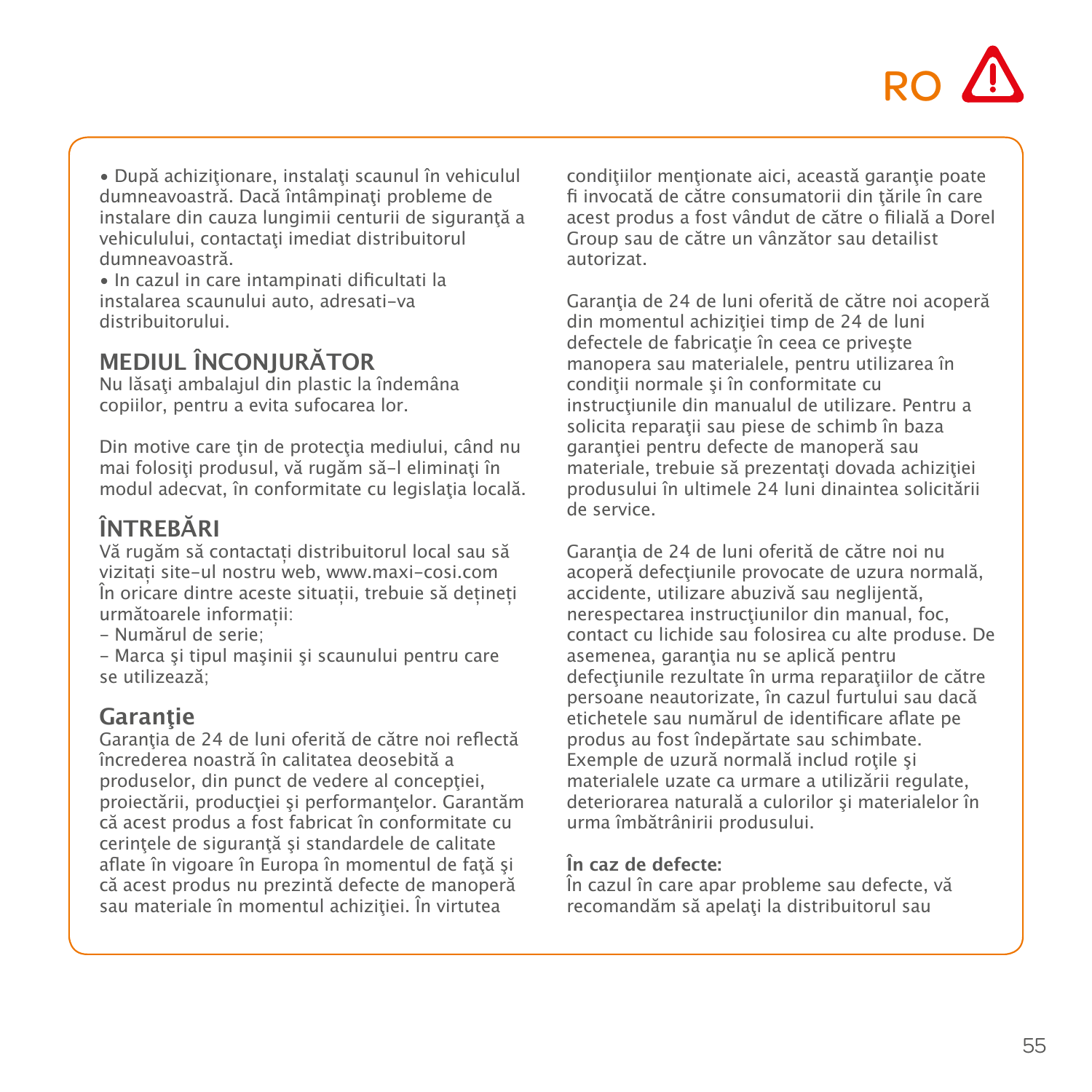

vânzătorul autorizat de către noi. Aceştia acceptă garanția noastră de 24 de luni<sup>(1)</sup>. Trebuie să prezentați dovada achiziției produsului în ultimele 24 luni dinaintea solicitării de service. Demersurile sunt mai rapide dacă noi aprobăm în prealabil solicitarea de service din partea<br>dumneavoastră. Dacă solicitarea dumneavoastră dumneavoastră. Dacă solicitarea dumneavoastră este fondată pe baza acestei garanţii, atunci s-ar putea să vă rugăm să returnați produsul la distribuitorul sau vânzătorul autorizat de către noi, sau să ne trimiteți produsul în conformitate cu instrucțiunile noastre. Dacă respectați toate instrucțiunile, noi plățim cheltuielile de transport si de returnare. Daunele si/sau defectele care nu fac obiectul garantiei noastre sau al legilor pentru protecția consumatorilor, respectiv daunele și/sau defectele produsului care nu fac obiectul garantiei pot fi remediate la un tarif rezonabil.

#### **Drepturile consumatorilor:**

Drepturile consumatorilor sunt reglementate de legile aplicabile pentru protecţia consumatorilor, care pot varia în funcție de țară. Drepturile consumatorilor reglementate de legislatia națională nu sunt afectate de această garanție.

#### **Garanție pe viață: Maxi-Cosi, Bébé Confort**

În conformitate cu termenii și condițiile afișate pe site-ul nostru web, oferim o garantie pe viată voluntară utilizatorilor inițiali. Pentru a solicita această garanție, trebuie să vă înregistrați pe site-ul nostru web:

- Maxi-Cosi: www.maxi-cosi.com/ lifetimewarranty
- Bébé Confort: www.bebeconfort.com/ lifetimewarranty

Această garanție este oferită de către Dorel Netherlands. Compania noastră este înregistrată în Olanda, cu numărul de înregistrare 17060920. Adresa noastră comercială este Korendijk 5, 5704 RD Helmond, Olanda, iar adresa noastră poştală este P.O. Box 6071, 5700 ET Helmond, Olanda.

Numele şi adresele celorlalte filiale ale grupului Dorel le puteți găsi pe ultima pagină a acestui manual, respectiv pe pagina web pentru marca în cauză.

(1) Produsele achizitionate de la distribuitori sau vânzători care îndepărtează sau schimbă etichetele sau codurile de identificare sunt considerate neautorizate. Sunt considerate produse neautorizate și cele achizitionate de la distribuitori sau vânzători neautorizați. Acestor produse nu li se aplică garanția, deoarece autenticitatea lor nu poate fi confirmată.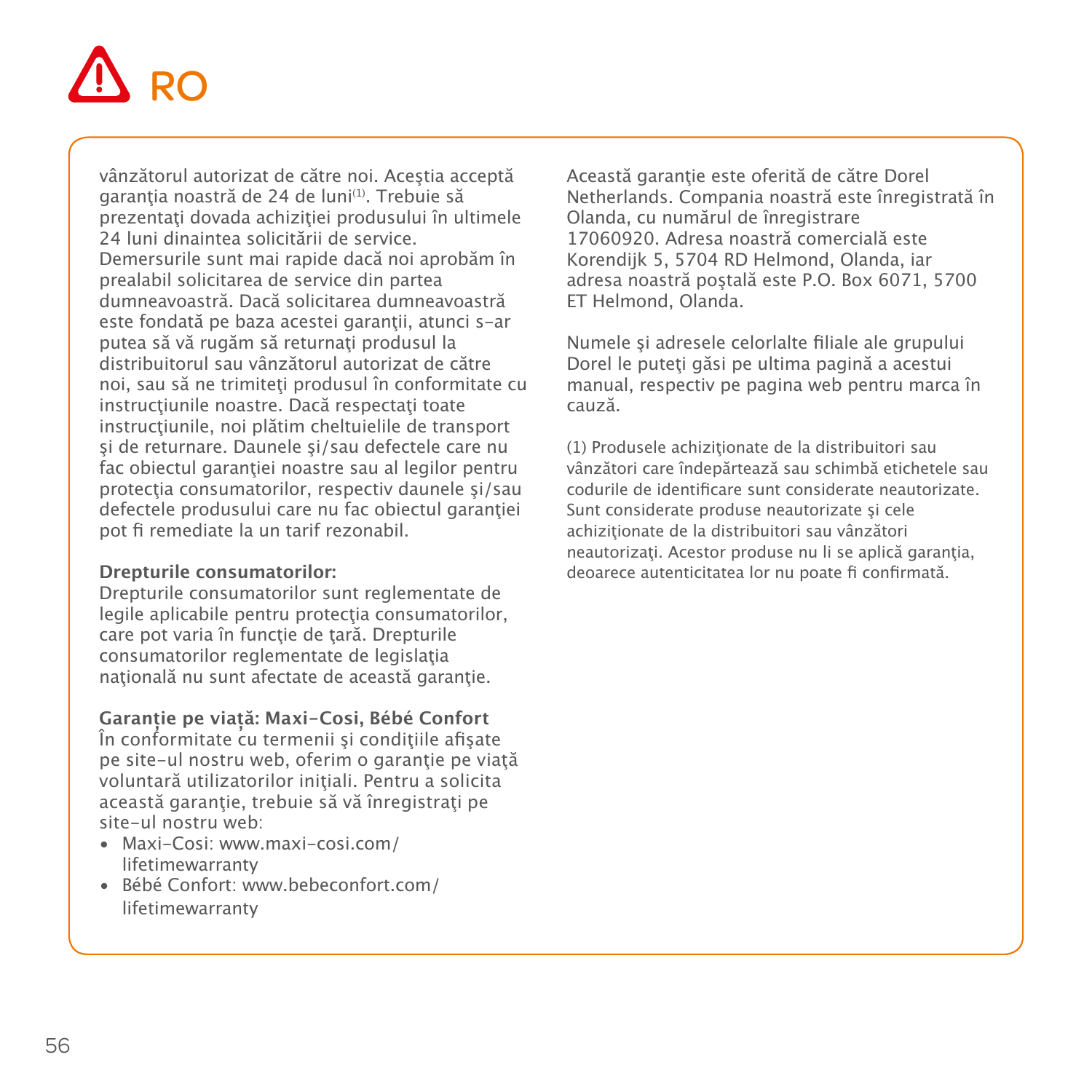

## **БЕЗОПАСНОСТ**

• Всеки продукт на е бил внимателно разработван и тестван за да гарантира комфорта и безопасността на Вас и Вашето дете. Използвайте само аксесоари разработени и продавани от. Употребата на други аксесоари може да бъде опасна.

• Лично отговаряте за безопасността на детето си във всеки момент, моля, прочетете внимателно тези инструкции и се запознайте с продукта преди употребата му.

• Винаги пазете инструкцията за употреба за бъдещи справки и я съхранявайте в определеното за тази цел място на гърба на облегалката на столчето за кола.

• Столчето кола е предназначен за ползване само в лек автомобил.

• Не ползвайте продукти втора употреба, чиято история не е известна. Възможно е някои части да са счупени, скъсани или да липсват.

• Сменете cтолчето кола, в случай че е станал обект на удари по време на катастрофа: тогава той вече не гарантира безопасността на вашето дете.

### **ВНИМАНИЕ:**

Не правете каквито и да е промени по столчето за кола, тъй като това би довело до опасни ситуации.

Столчето кола в колата:

• Преди да закупите този продукт се уверете, че столчето за кола е съвместимо с автомобила, в който ще се използва. Забележка: Това е система за обезопасяване на деца "i-Size". Одобрена е съгласно регламент № 129 и е съвместима с повечето автомобили с ISOFIX, както и с всички

"i-Size" съвместими позиции на седалките в автомобила. Моля, направете справка в последната версия на списъка за съвместимост на автомобили (car fitting list) на нашия уебсайт. При съмнения се свържете с производителя или дилъра на системата за обезопасяване на деца.

• Никога не оставяйте детето без надзор.

• Преди да ползвате системата за закрепване ISOFIX, задължително прочетете ръководството с инструкции на автомобила, преди монтиране на детското столче. Това ръководство посочва местата, съвместими с размера на класа на столчето, одобрен от i-Size универсална ISOFIX система.

• Универсална i-Size ISOFIX система с обратно поставяне, размер на класа D.

• Универсална i-Size ISOFIX система с поставяне с лице напред, размер на класа B1.

• Уверете се, че задната сгъваема седалка е фиксирана.

• Винаги обезопасявайте своето дете с 5-точковия колан. Уверете се, че ремъците за скута са поставени ниско, така че тазът да е здраво прихванат.

• След като поставите детето в столчето за кола, проверете дали коланът е достатъчно затегнат, като се опитате да го издърпате. Преди всяка употреба, проверявайте дали коланът не е повреден или усукан.

• Винаги покривайте на cтолчето кола в случай на излагане на директна слънчева светлина в колата. В противен случай, покритието, металните и пластмасовите части могат да се нагорещят прекалено много за кожата на вашето дете.

• Уверете се, че коланите, които задържат седалката към превозното средство, са затегнати.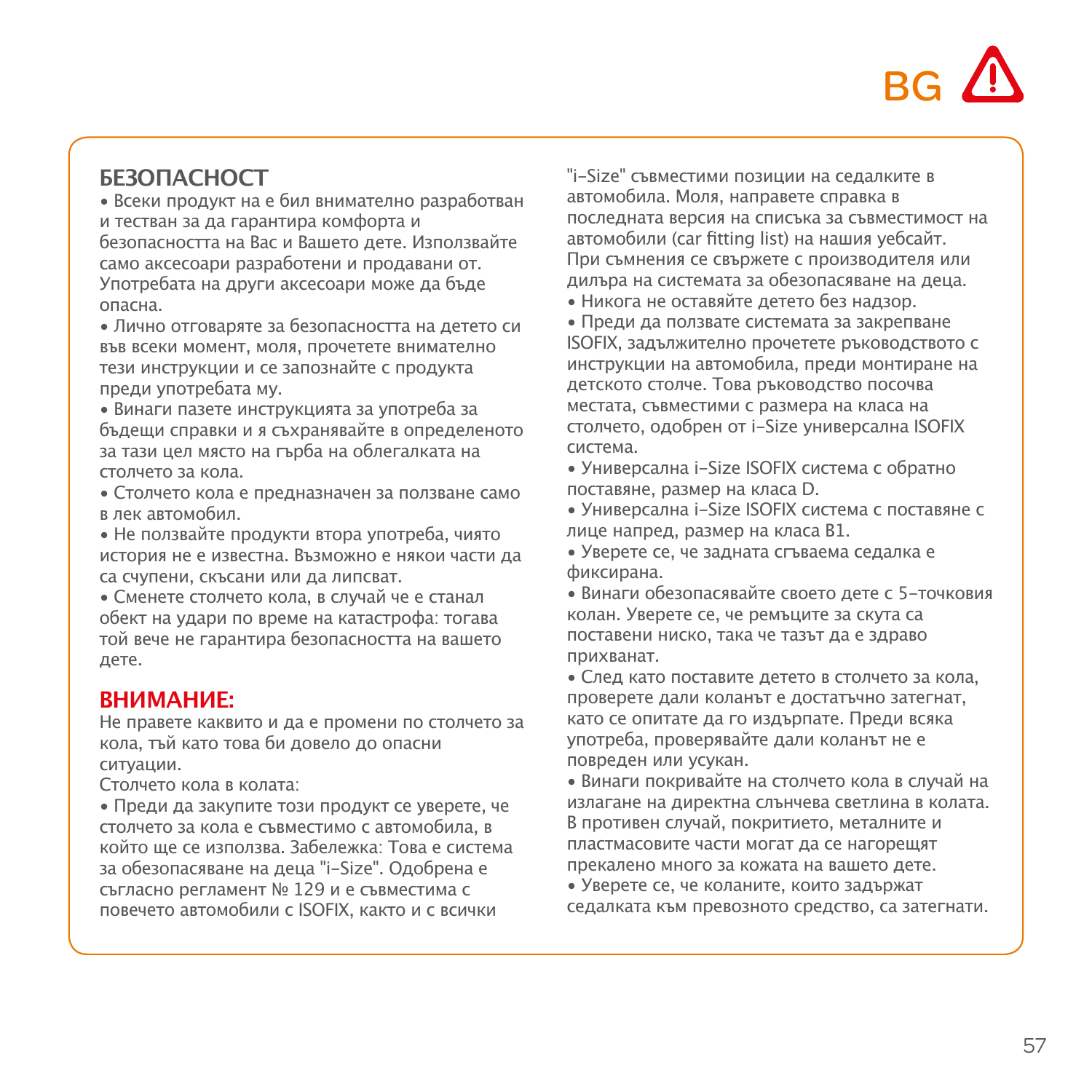# **BG**

### **ВНИМАНИЕ:**

В случаите когато столчето за кола е монтирано на предната седалка, трябва да изключите въздушната възглавница, ако детето ви е в обърната назад позиция.

### **ВНИМАНИЕ:**

Никога не използвайте двете ISOFIX опори и системата от колани на столчето, за да инсталирате седалката на вашето дете.

#### **ВНИМАНИЕ:**

при системата ISOFIX приспособленията за защипване, които са за по-ниско закрепване към автомобилa, не са достатъчни. Трябва да фиксирате TOP TETHER към горната точка за закрепване, препоръчанa от производителя на автомобила. Поставяне на допълнителни ограничители към столчето cтолчето кола с помощта на допълнителните ISOFIX точки за закрепване. Опорите ISOFIX са разработени за безопасна и лесна фиксация на системите за безопасност на децата в колата. Не

всички автомобили са оборудвани с такива опори, въпреки че са стандартни за по-новите модели. Консултирайте се с приложения списък на коли, за които детското столче може да бъде монтирано правилно (също така можете да се консултирате с допълнителни актуализации на списъка на адрес www.maxi-cosi.com).

• При монтиране на столчето с обратно поставяне, коланът на горния ограничител може да направи четвърт завъртане, в зависимост от позицията на точката на закрепване. Това не нарушава правилното функциониране на продукта.

• При монтиране на столчето трябва да премахнете облегалката за глава, за да поставите горния ограничител правилно.

• Внимание: при монтиране на столчето, пространствата между основата на столчето и седалката на превозното средство са възможни в зависимост от позицията на точките за закрепване в автомобила.

• След катастрофа е необходимо детското столче да бъде заменено.

• Потребителят винаги трябва да проверява дали са обезопасени багажът и други предмети, които могат да причинят наранявания на детето в столчето в случай на сблъсък.

• Твърдите и пластмасовите части на устройството за обезопасяване на деца трябва да бъдат позиционирани и монтирани по такъв начин, че когато автомобилът се използва при нормални условия, да не се заклещят под движеща се седалка или във вратата на превозното средство.

• Никога не променяйте конструкцията, коланите или материалите на детското столче, без това да бъде съгласувано с производителя.

• Не ползвайте устройството за обезопасяване на деца без тапицерията. Не я заменяйте с друга,освен препоръчаната от прозводителя,за да не се наруши правилното функциониране на столчето.

• Системата за обезопасяване е ефективна, само ако са спазени инструкциите за експлоатация.

• Винаги затягайте системата за обезопасяване, дори ако детето не седи в нея.

• Никога не поставяйте тежки предмети в задния рафт, за да избегнете падащи частици в случай на катастрофа.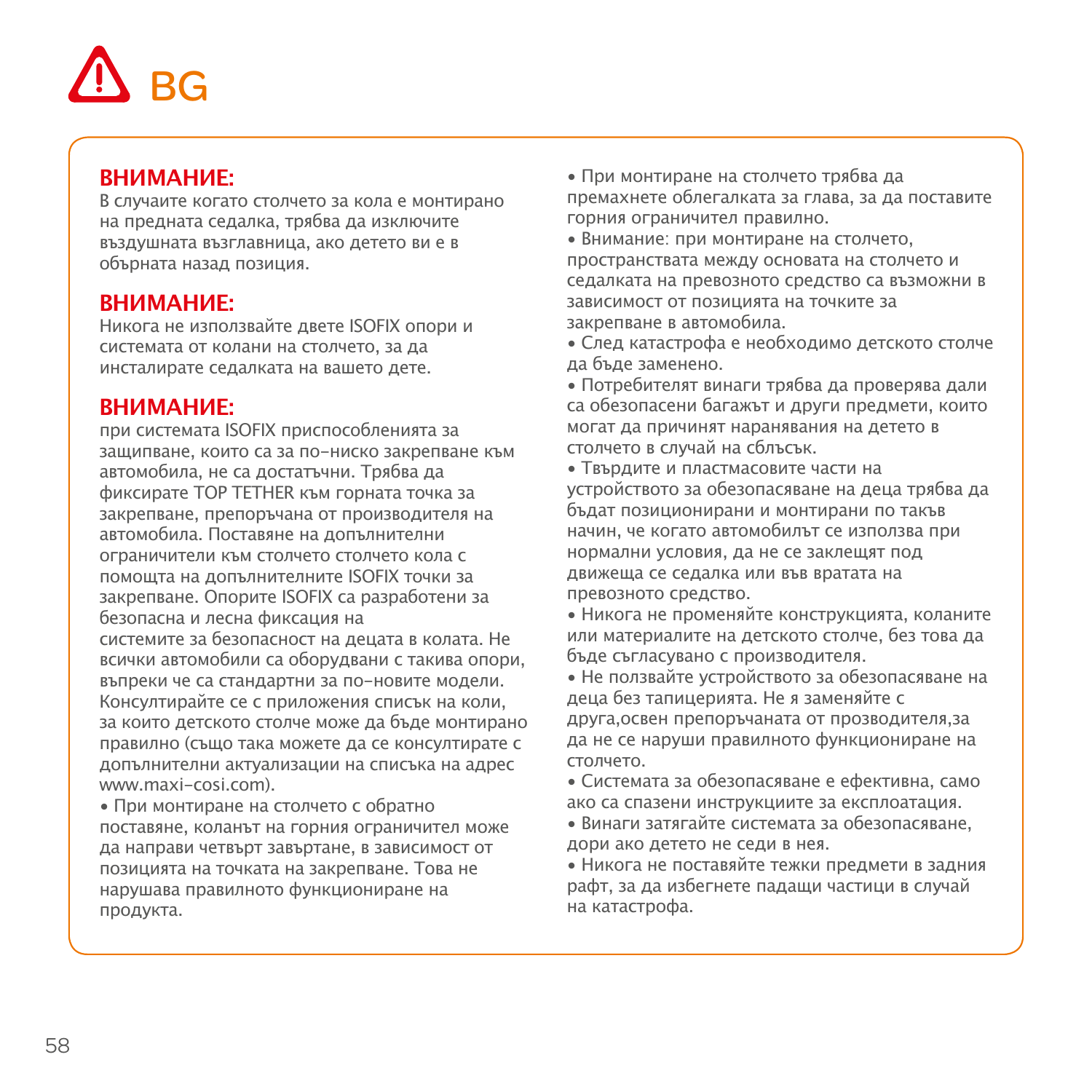

• Винаги проверявайте дали елементите на столчето или коланите не са затиснати от вратата на автомобила .

• Сгъваемите седалки винаги трябва да се заключват на място.

• След поръчка монтирайте столчето в своя автомобил.

Ако срещнете проблеми при монтирането, дължащи се на дължината на колана на превозното средство, незабавно се свържете с Вашия дистрибутор.

• Ако се съмнявате в правилното монтиране и използване на детското столче,моля обърнете се към производителя или дистрибутора.

## **ОКОЛНА СРЕДА**

Дръжте найлоновото покривало далеч от децата, за да избегнете задушаване.

С цел опазване на околната среда ви приканваме след прекратяване на употребата да изхвърлите продукта в предвидените за това места в съответствие с местното законодателство.

## **ВЪПРОСИ**

Моля, свържете се със своя местен дистрибутор на или посетете нашия уебсайт:

www.maxi-cosi.com в частта "Нашите услуги". Когато направите това, подгответе следната информация:

- Сериен номер;

- Модел и тип автомобил и седалка, в които се използва cтолчето кола;

- Възраст, височина и тегло на вашето дете.

#### **Гаранция**

Нашата 24-месечна гаранция показва увереността ни в неоспоримото качество на нашите дизайн, технически характеристики, производство и ефективност на продукта. Ние гарантираме, че този продукт е произведен в съответствие с настоящите европейски изисквания за безопасност и стандартите за качество,приложими към продукта и че този продукт няма дефекти в материалите и изработката към момента на закупуването му. В съответствие с посочените тук условия, тази гаранция може да бъде използвана от потребители в страните, където този продукт се продава от дъщерно дружество на Dorel Group или от оторизиран разпространител или търговец.

Нашата 24-месечна гаранция обхваща всички производствени дефекти на материалите и изработката, в случай че продуктът се използва при нормални условия и съгласно инструкциите в ръководството за употреба за период от 24 месеца след датата на първоначалното закупуване от крайния потребител. За заявка на ремонт или резервни части в периода на гаранцията при дефекти в материала и изработката, ще трябва да предоставите документ за закупуване, издаден в рамките на 24 месеца преди подаването на заявката.

Нашата 24-месечна гаранция не покрива повреди, предизвикани от нормално износване, инциденти, грубо отношение, небрежност или от неизпълнение на инструкциите в ръководството за работа, щети в резултат от употребата на друг продукт,огън, контакт с течности, щети, причинени от сервизно обслужване, извършено от неупълномощено от нас лице, или ако продуктът е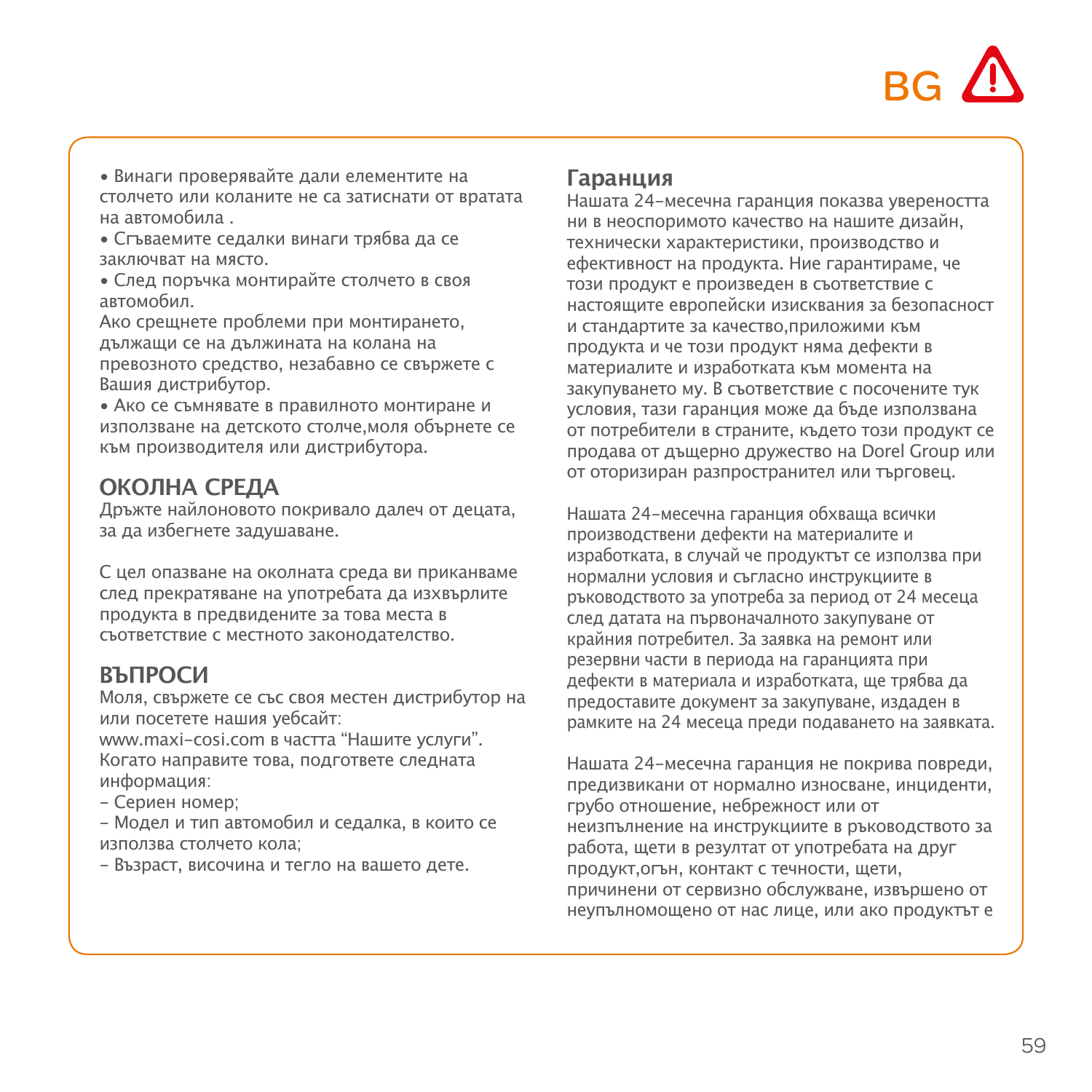

откраднат или в случай, че от него са отстранени или сменени етикет или идентификационен номер. Примери за нормално износване включват износени от редовна употреба колела и тъкани, естествено избледняване на цветовете и влошаване якостните характеристики на материалите след продължителна употреба, както и морално остаряване на продукта.

#### **При появата на дефекти е необходимо да предприемете следните действия:**

При появата на проблем или дефект, най-бързо обслужване ще получите ако посетите упълномощен от нас разпространител или търговец. Те признават нашата 24 месечна гаранция (1). Трябва да представите документ за покупка, извършена в рамките на 24 месеца преди заявката за обслужване. Изключително важно е Вашата заявка за обслужване да получи предварително одобрение от нашия сервиз. Ако предоставите валиден иск по тази гаранция, е възможно да поискаме от вас да върнете продукта на упълномощения от нас разпространител или търговец, или да ни го изпратите съгласно нашите инструкции. Ние поемаме разходите за изпращането и връщането на пратката, само в случай че са спазени всички инструкции. Повреди и/или дефекти, които не се покриват нито от нашата гаранция, нито от законните права на потребителя и/или повреди и/ или дефекти по отношение на продуктите, които не се покриват от нашата гаранция, могат да бъдат поправени на разумна цена.

#### **Права на потребителя:**

Потребителят има законни права съгласно приложимото законодателство в защита на

потребителите, което се различава в зависимост от държавата. Правата на потребителя в съответствие с приложимото национално законодателство не се засягат от тази гаранция.

#### **Доживотна гаранция: Maxi-Cosi, Bébé Confort**

Съгласно реда и условията, публикувани на нашия уеб сайт, ние предлагаме доброволно предоставената от производителя Доживотна гаранция за първите потребители. За да заявите Вашата Доживотна гаранция за продукта, който сте закупили трябва да се регистрирате на нашата интернет страница:

- Maxi-Cosi: www.maxi-cosi.com/
- lifetimewarranty Bébé Confort: www.bebeconfort.com/ lifetimewarranty

Тази гаранция е предоставена от Dorel Netherlands. Ние сме регистрирани в Нидерландия под фирмен номер 17060920. Търговският ни адрес е Korendijk 5, 5704 RD Helmond, Нидерландия, а пощенският ни адрес е P.O. Box 6071, 5700 ET Helmond, Нидерландия.

Имената и адресите на други дъщерни фирми на групата Dorel можете да намерите на последната страница на това ръководство и на уебстраницата на съответната марка.

(1) Продукти, закупени от търговци на дребно или разпространители, които са отстранили или променили етикетите или идентификационните номера на продукта, се считат за неоригинални. За такива продукти гаранцията не важи, тъй като автентичността на продукта не може да бъде доказана.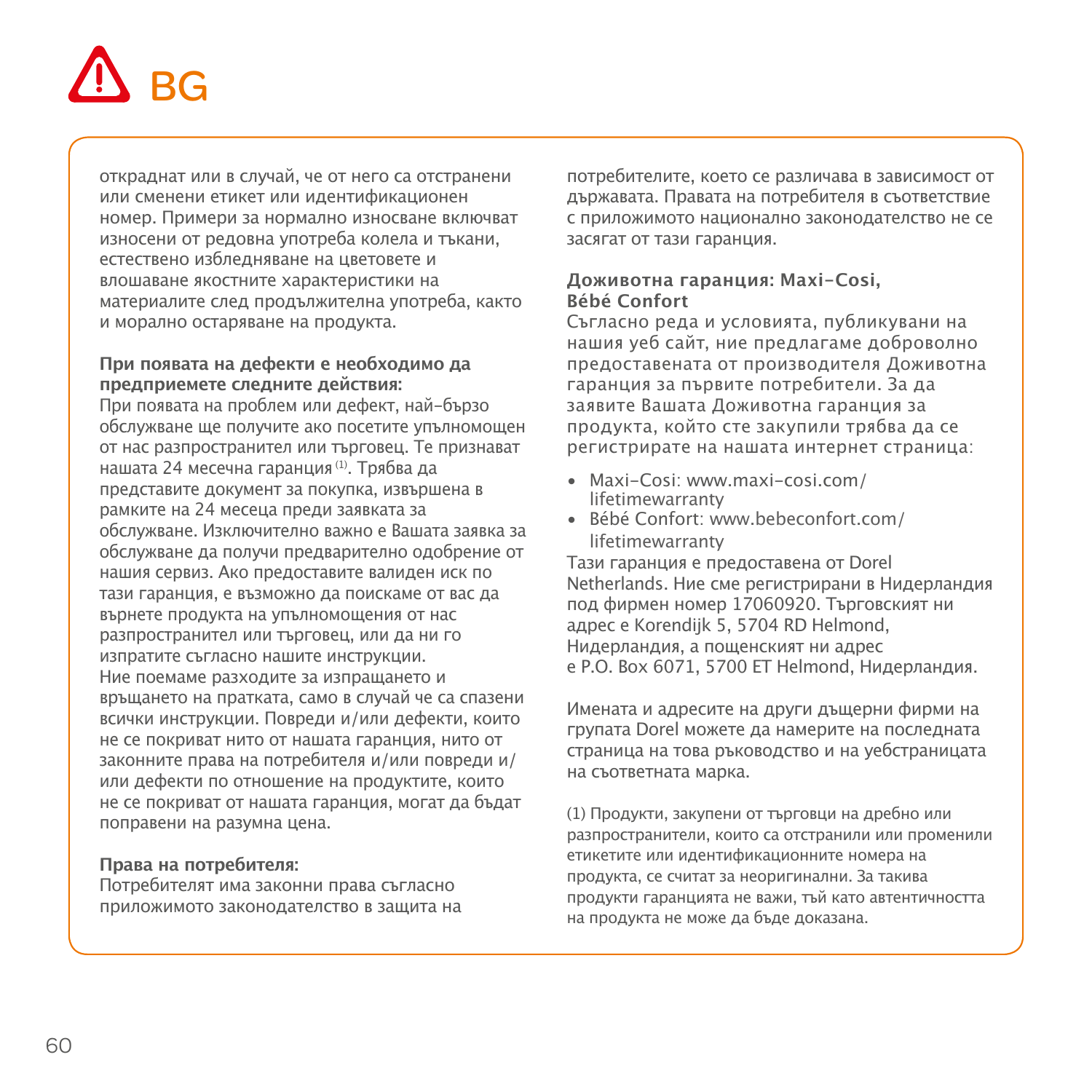

### **БЕЗПЕКА**

• Вся продукція ретельно розроблена і випробувана для безпеки та комфорту вашої дитини. Застосовуйте тільки схвалені або фірмові аксесуари. Використання інших аксесуарів може бути небезпечним.

• Ви несете повну особисту відповідальність за безпеку вашої дитини. Будь ласка, уважно прочитайте цю інструкцію і ретельно ознайомтеся з продуктом перед його використанням.

• Зберігайте цю інструкцію протягом усього часу використання в спеціально призначеному для зберігання відділенні.

• Дитяче автомобільне крісло призначене для використання виключно в автомобілі.

• Не користуйтесь не новою продукцією, історія якої вам невідома. Деякі частини можуть бути зламані, розірвані або зняті.

• Замініть дитяче автомобільне крісло, якщо воно піддалося сильній ударній напрузі в результаті нещасного випадку, оскільки воно більше не буде забезпечувати оптимальну безпеку для вашої дитини.

### **ОБЕРЕЖНО:**

Не вносьте будь яких змін в конструкцію автокрісла, це може виявитись небезпечним. Дитяче автомобільне крісло в автомобілі:

• Перш ніж купити даний продукт, переконайтеся, що автокрісло сумісне з транспортним засобом. Примітка: i-Size (К 129) це дитяча система безпеки. Вона офіційно затверджена згідно Правил безпеки № 129 та підійде до більшості авто оснащених системою ISOFIX, а також для усіх транспортних засобів

сумісних з положенням сидіння i-Size. Будь ласка перевірте технічні характеристики у розділі "Список пристошованих машин", що знаходиться на нашому сайті. Якщо у вас виникли будь-які сумніви,

роконсультуйтесь звиробником системи безпеки або з продавцем.

• Ніколи не залишайте дитину без нагляду.

• Перед використанням системи кріплень ISOFIX, до встановлення дитячого автомобільного крісла ОБОВ'ЯЗКОВО прочитайте інструкцію з експлуатації авто. У цьому посібнику будуть вказані місця, в яких можна встановлювати дитячі автомобільні крісла даного класу розміру, схвалені виробниками систем i-Size Universal ISOFIX.

• i-Size Universal ISOFIX у положенні обличчям назад, клас разміру D.

• i-Size Universal ISOFIX у положенні обличчям вперед, клас разміру B1.

• Переконайтеся, що складні задні сидіння закріплені на своєму місці.

• Завжди фіксуйте вашу дитина 5-точковим ременем безпеки. Переконайтеся, що ремені під животом розташовані максимально низько, щоб забезпечувати захист для таза.

• Посадивши дитину в крісло, переконайтеся, що ремені безпеки натягнуті досить туго, потягнувши за ремінь. Перед кожним використанням переконайтеся, що лямка не ушкоджена і не перекручена.

• Завжди вкривайте дитяче автомобільне крісло від дії прямих сонячних променів в машині. В іншому випадку ваша дитина може обпектися о розігріту кришку, металеві та пластикові деталі.

• Переконайтеся, що ремені, які утримують автокрісло щільно затягнуті."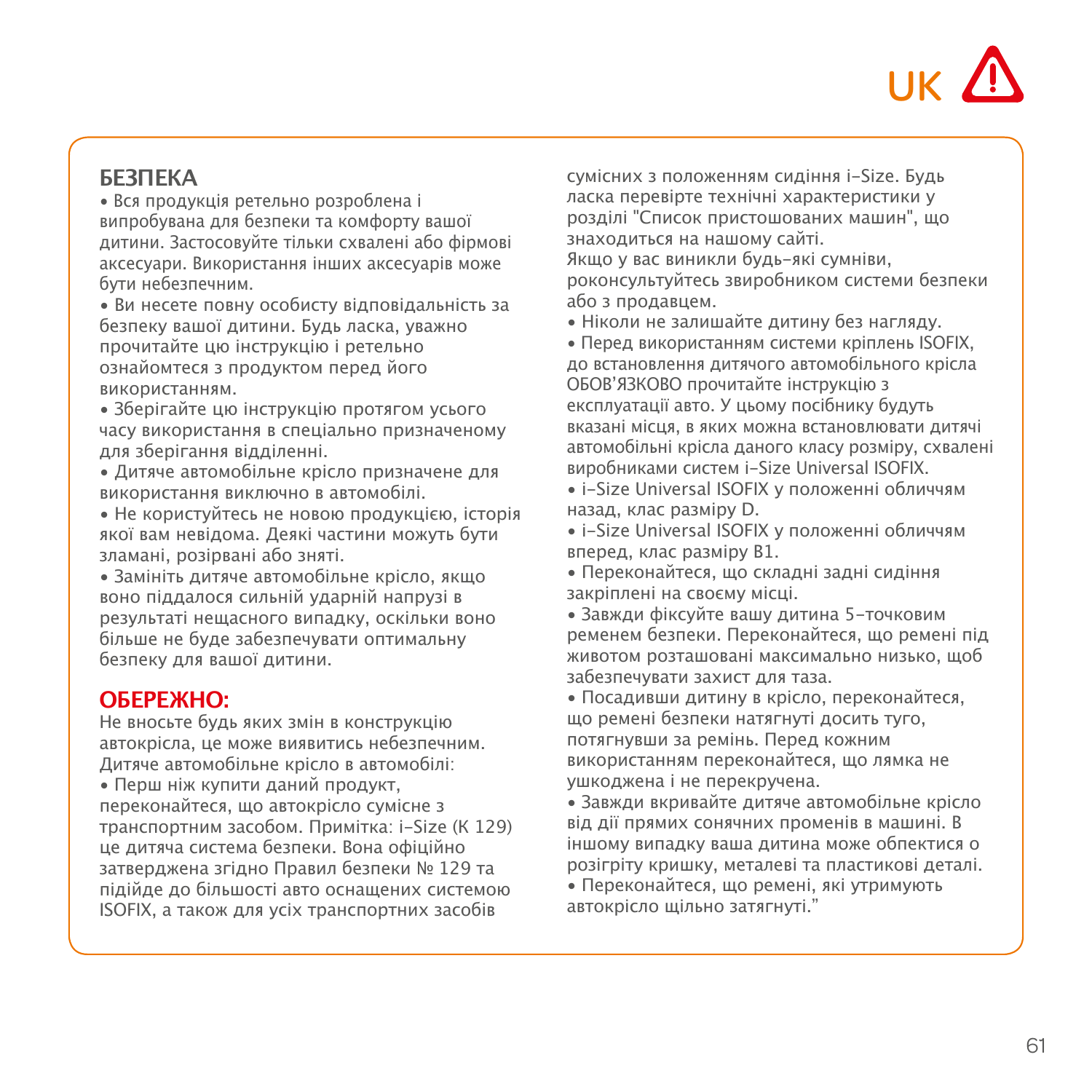

### **ОБЕРЕЖНО:**

Якщо автокрісло встановлено на передньому пасажирському сидінні, необхідно відключити подушку безпеки переднього пасажирського сидіння, якщо ваша дитина сидить в положенні обличчям назад.

## **ОБЕРЕЖНО:**

При встановленні дитячого автомобільного крісла ніколи не комбінуйте кріплення ISOFIX з системою ременів безпеки автомобіля.

# **UK УВАГА:**

При використанні системи ISOFIX кріплення до сидіння автомобіля за допомогою нижніх кліпс не є достатнім. Необхідно пристебнути ремінь TOP-TETHER до верхнього кріплення,

передбаченого виробником автомобіля. Кріплення дитяче автомобільне крісло за допомогою додаткових ременів і додаткових кріплень ISOFIX в автомобілі.

Конструкція кріплень ISOFIX забезпечує надійну і просту фіксацію дитячих систем безпеки всередині автомобіля. Не всі автомобілі оснащені такими кріпленнями, проте вони, як правило, присутні в сучасних моделях. До інструкції додається список автомобілів, що підтримують правильну установку даного автомобільного крісла (ознайомитися з оновленим списком можна, відвідавши веб-сайт www.maxi-cosi.com).

• При установці крісла в положенні обличчям назад ремінь TOP-TETHER може перекручуватися на чверть обороту відповідно до положення кріплення. Це не впливає на нормальне функціонування крісла.

• При установці дитячого крісла необхідно зняти підголовник, щоб правильно протягнути ремінь TOP-TETHER.

• Увага: при установці дитячого крісла, залежно від розташування кріплень на сидіннях автомобіля, між кріслом і сидінням автомобіля може залишатися вільний простір.

• Після аварії автомобільне сидіння підлягає обов'язковій заміні.

• Переконайтеся, що багаж та інші предмети, які при зіткненні можуть завдати травми дитині, надійно закріплені.

• Тверді і пластикові частини дитячого крісла повинні бути розташовані та встановлені так, щоб в умовах нормального використання автомобіля вони не заважали руху дверей та рухомого сидіння автомобіля.

• Ніколи не міняйте конструкцію або матеріали сидіння автомобіля і ременів безпеки без консультації з виробником.

• Не використовуйте дитяче крісло без покриття. Для заміни оббивки дитячого крісла використовуйте лише вироби, рекомендовані виробником, тому що це прямо впливає на захисні характеристики крісла.

• Це дитяче крісло є ефективним тільки за умови дотримання всіх інструкцій з використання.

• Тримайте крісло завжди пристебнутим, навіть коли дитина в ньому не сидить.

• Ніколи не ставте важкі предмети на задню полицю автомобіля, при аварії вони можуть завдати травм.

• Завжди перевіряйте, чи не потрапила якась частина крісла або ремені під сидіння або двері автомобіля.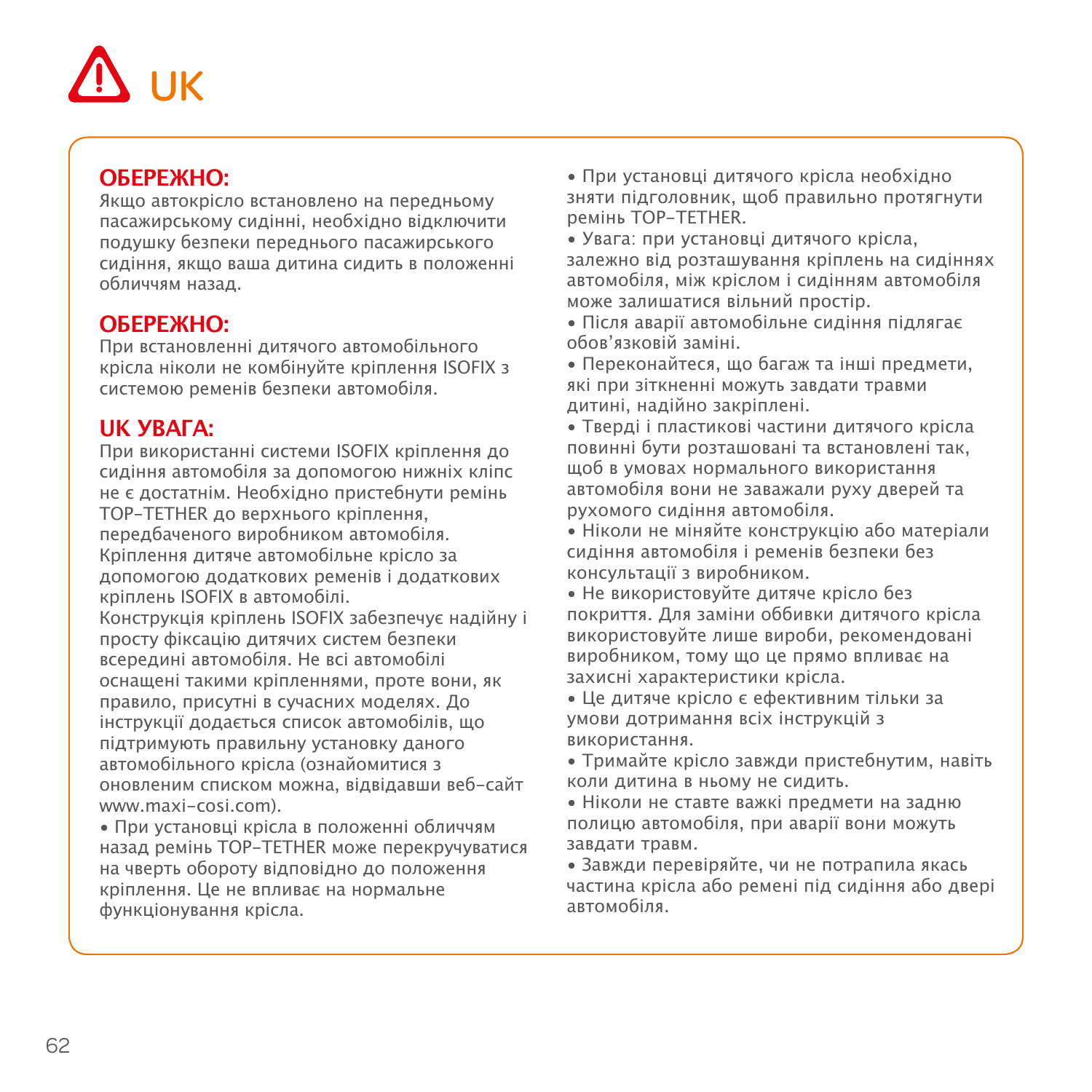

• Складні сидіння повинні бути зафіксовані в певному положенні.

• У разі сумніву щодо правильної установки або використання дитячого крісла рекомендуємо зв'язатися з дистриб'ютором або виробником дитячого крісла.

### **УМОВИ ВИКОРИСТАННЯ**

Для запобігання задушення, зберігайте пластикове пакування подалі від дітей.

З метою захисту довколишнього середовища, ми закликаємо після припинення використання виробу утилізувати його належним чином, згідно з місцевим законодавством.

#### **ПИТАННЯ**

Звертайтеся до свого місцевого представника або відвідайте сторінку "Service" на нашому веб-сайті www.maxi-cosi.com Під час цього знадобиться наступна інформація:

- серійний номер;

- марка і тип автомобіля і сидіння, на якому використовується дитяче автомобільне крісло; - вік (зріст) і вага вашої дитини.

#### **Гарантія**

Наша дворічна гарантія свідчить про нашу впевненість у високій якості проектування і виконання наших виробів, а також в їх експлуатаційних характеристиках. Ми гарантуємо, що цей виріб виготовлений у відповідності з чинними вимогами ЄС щодо безпеки і стандартами якості, застосовними до даної продукції. Також ми гарантуємо відсутність дефектів матеріалу і якость виготовлення вироба на момент купування.

Відповідно до умов, зазначених у цьому документі, нашою гарантією можуть скористатися споживачі на території тих країн,<br>де виріб був продан безпосередньо філією де виріб був продан безпосередньо філією Групи Dorel або їх авторизованим дилером або роздрібним продавцев.

Наша дворічна гарантія поширюється на весь виробничий брак і дефекти матеріалів за умови нормальної експлуатації виробу відповідно до інструкції користувача на строк 24 місяці з дати первісної роздрібної покупки першим кінцевим споживачем. Для надання ремонту або запасних частин по гарантії у зв'язку з дефектами матеріалів і якістю виготовлення необхідно пред'явити нам документ, що підтверджує покупку виробу, що була зроблена не раніше ніж за 24 місяця до звернення.

Наша дворічна гарантія не покриває наступних випадків: пошкодження, завдані виробу внаслідок природного зносу, аварії, некоректне, неналежне або недбале використання, недотримання інструкції користувача, пошкодження внаслідок використання спільно з іншим виробом, пошкодження від обслуговування неуповноваженою третьою стороною, якщо етикетка або серійний номер був видалений або змінений, а також у разі крадіжки. Приклади природного зносу включають стирання коліс і тканини внаслідок регулярного використання, природне знебарвлення, вихід з ладу матеріалів внаслідок нормального старіння.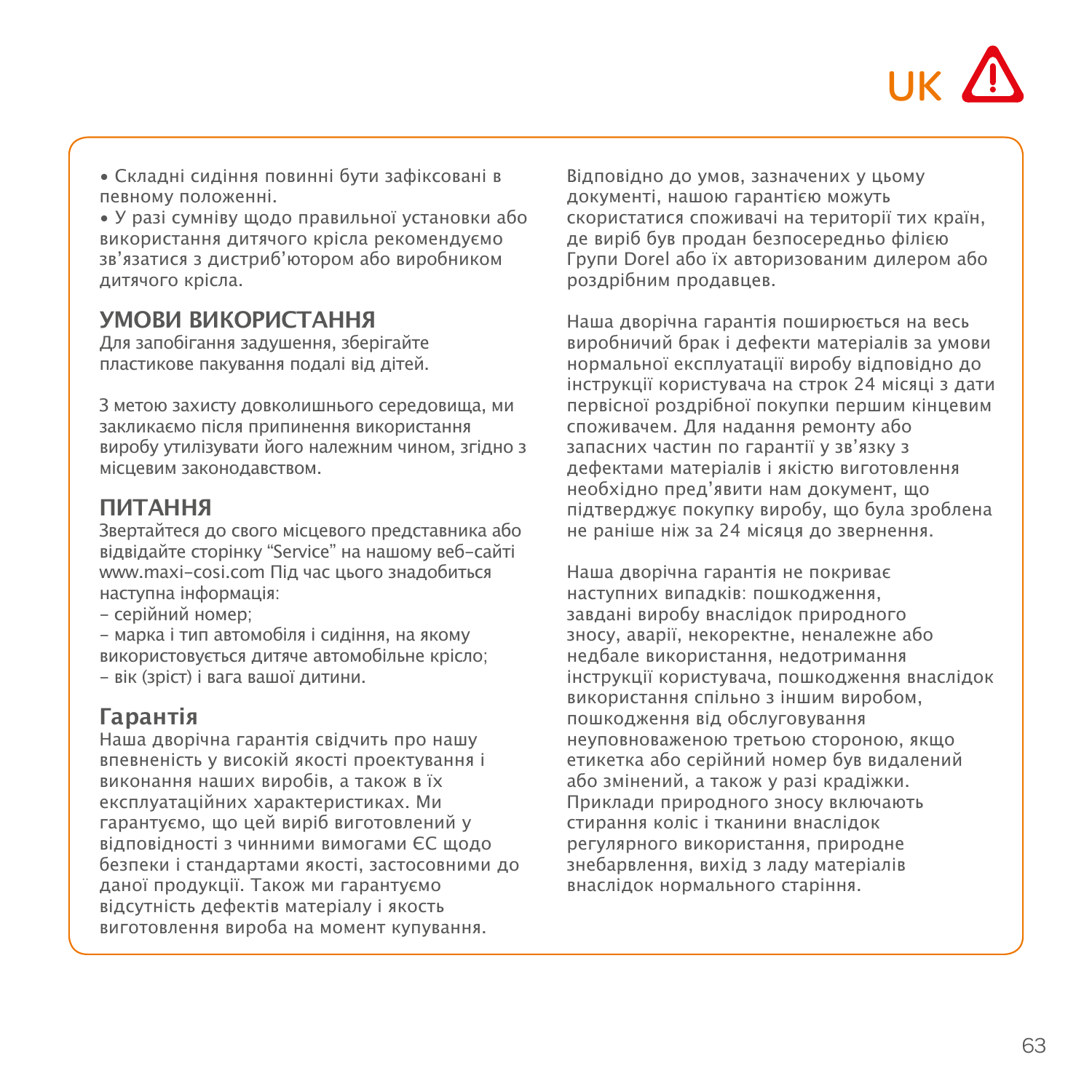

**Порядок дій у разі виявлення дефекту:**

При виявленні проблем або дефектів необхідно негайно звернутися до офіційного дилера або до роздрібного продавця нашої продукції. Наша дворічна гарантія визнається ними(1). Вам треба пред'явити документ, що підтверджує покупку не раніше ніж за 24 місяці до звернення (чек, гарантійний талон з відміткою магазина). Рекомендується попередньо підтвердити запит на обслуговування в нашій сервісній службі. У разі обґрунтованої претензії за цією гарантією ми можемо попросити вас повернути виріб уповноваженому нами місцевому дилеру або продавцю, або відправити його нам відповідно до наших інструкцій. Ми зобов'язуємося оплатити транспортування до нас і назад, якщо будуть виконані всі наші інструкції. Ми можемо усунути пошкодження або відремонтувати вироби, які не охоплюються нашої гарантією, за розумну оплату.

#### **Права споживача:**

Споживач має законні права відповідно до чинного законодавства, яке може відрізнятися від країни до країни. Ця гарантія жодним чином не обмежує права споживача відповідно до чинного в країні законодавства.

#### **Довічна гарантія: Maxi-Cosi, Bébé Confort,**

Згідно з правилами та умовами, опублікованими на сайті, ми пропонуємо добровільну довічну гарантію від виробника для перших користувачів. Для того, щоб отримати довічну гарантію необхідно зареєструватись на нашому сайті:

- Maxi-Cosi: www.maxi-cosi.com/ lifetimewarranty
- Bébé Confort: www.bebeconfort.com/ lifetimewarranty

Ця гарантія надається компанією Dorel Netherlands. Ми зареєстровані в торговому реєстрі Нідерландів за номером 17060920. Наша фактична адреса: Korendijk 5, 5704 RD Helmond, The Netherlands/Нідерланди, наша поштова адреса: PO Box 6071, 5700 ET Helmond, The Netherlands/Нідерланди.

Назви та адреси інших дочірніх компаній групи Dorel можна знайти на останній сторінці цього посібника і на наших сайтах відповідних торгових марок.

(1) Дія цієї гарантії не розповсюджується на вироби, придбані в роздрібних магазинах або у дилерів, які змінюють бирки та ідентифікаційні номери. Також дія цієї гарантії не розповсюджується на вироби, придбані у неуповноважених роздрібних продавців. Гарантія на такі вироби не поширюється, оскільки неможливо підтвердити їх оригінальність.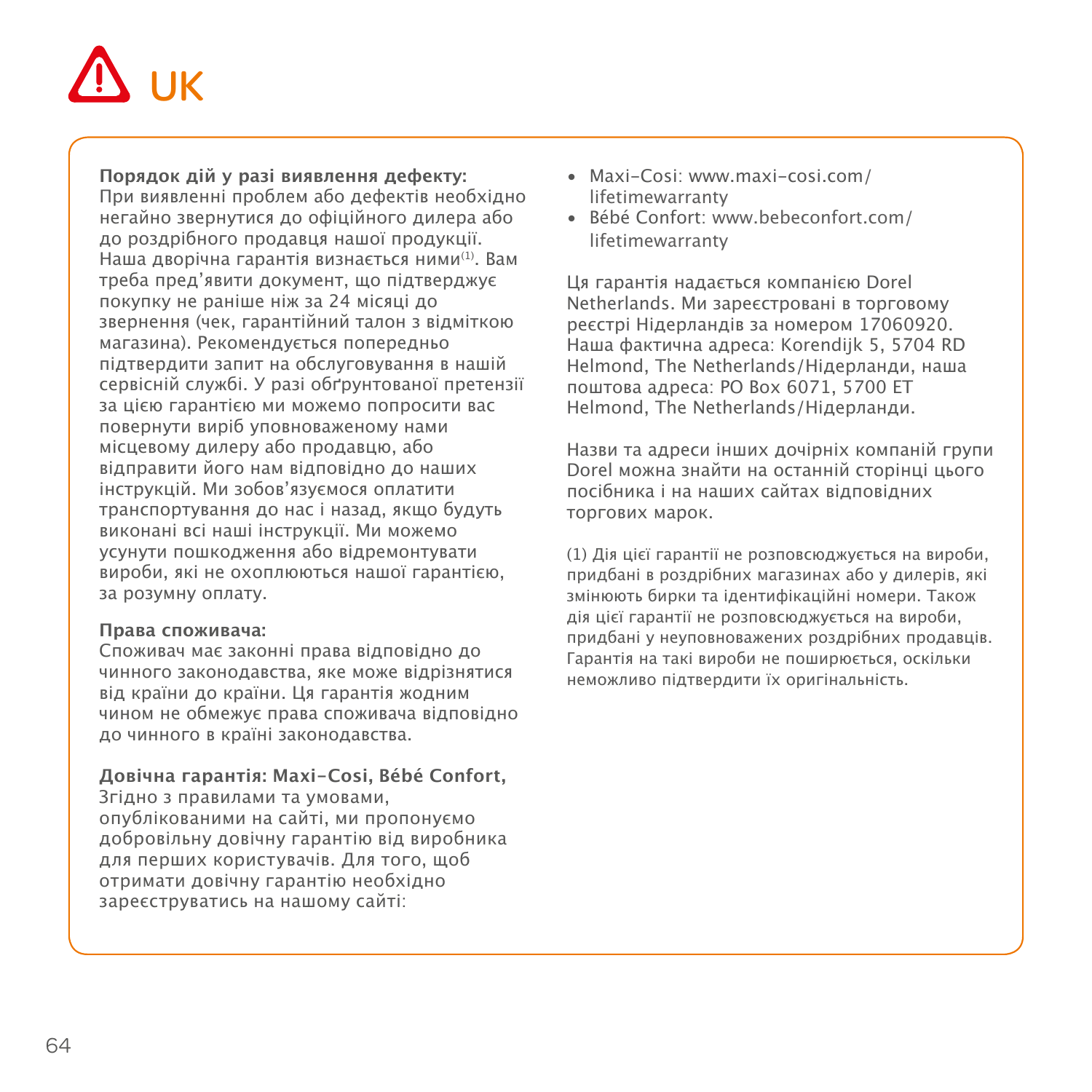

## VARNOST

• Vsi izdelki so bili razviti in preizkušeni izjemno skrbno, da resnično zagotavljajo varnost in udobje vašemu malčku. Uporabite le dodatke, ki jih ponuja ali priporoča proizvajalec. Uporaba drugih dodatkov bi bila lahko nevarna.

• Vedno ste osebno odgovorni za varnost vašega otroka, zato vam svetujemo, da skrbno preberete navodila in da se pred uporabo dobro seznanite z otroškim varnostnim avto sedežem.

• Shranite navodila za kasnejšo uporabo; v ta namen je na otroškem varnostnem sedežu poseben žepek.

• Otroški avto sedež je namenjen samo za uporabo v avtomobilu.

• Ne uporabljajte rabljenih izdelkov, saj ne poznate njihove zgodovine. Nekateri deli so lahko polomljeni, raztrgani ali manjkajo.

• Če je bil otroški avto sedež v prometni nesreči izpostavljen velikim obremenitvam, ga zamenjajte, saj vašemu malčku ne zagotavlja več optimalne varnosti.

## OPOZORILO:

Ne spreminjajte ničesar na avtomobilskem sedežu, saj lahko pride do nevarnih situacij. Otroški avto sedež v avtu:

• Pred uporabo ISOFIX sistema namestitve morate OBVEZNO prebrati navodila za uporabo vozila, torej pred namestitvijo otroškega avto sedeža. V navodilih boste našli označena mesta, primerna za določen velikostni razred otroškega avto sedeža, odobrenega za i-Size univerzalno ISOFIX namestitev. Obvestilo: To je i-size (R129) otroški varnostni avto sedež. Odobren je v skladu s predpisom št. 129 in se bo prilegal večini vozil, opremljenih z ISOFIX pritrditvijo ter na vse

kompatibilne i-size avtomobilske sedeže. Prosimo, oglejte si najnovejšo različico Seznama kompatibilnih vozil, ki jo lahko najdete na naši spletni strani. V primeru dvoma se posvetujte s proizvajalcem sistema za zadrževanje otrok ali s prodajalcem.

• Malčka nikoli ne puščajte samega, brez nadzora.

• i-Size univerzalni ISOFIX sistem pri nazaj obrnjenem sedežu, velikostnega razreda D.

• i-Size univerzalni ISOFIX sistem pri naprej obrnjenem sedežu, velikostnega razreda B1.

• Prepričajte se, da je zložljivi zadnji sedež pravilno zataknjen.

• Otroka vedno pripnite s 5-točkovnim varnostnim pasom. Pazite, da medenični pas poteka dovolj nizko, da čvrsto zaščiti otrokovo medenico.

• Ko ste malčka namestili v otroški avto sedež, potegnite pas, da preverite, če je dovolj zategnjen. Pred vsako uporabo se prepričajte, da varnostni pas ni poškodovan ali zvit.

• Če je otroški avto sedež izpostavljen direktni sončni svetlobi, ga vedno pokrijte. Prevleka, kovinski in plastični deli lahko postanejo prevroči za občutljivo malčkovo kožo.

• Prepričajte se, da so pasovi, ki držijo otroški avto sedež, zategnjeni.

## OPOZORILO:

Če otroški avto sedež namestite na sprednji sovoznikov sedež in malček sedi v sedežu obrnjen nasproti smeri vožnje, morate izklopiti varnostni meh na sovoznikovi strani.

## OPOZORILO:

Za namestitev otroškega avto sedeža nikoli ne kombinirajte ISOFIX sistema pritrditve in avtomobilskega varnostnega pasu.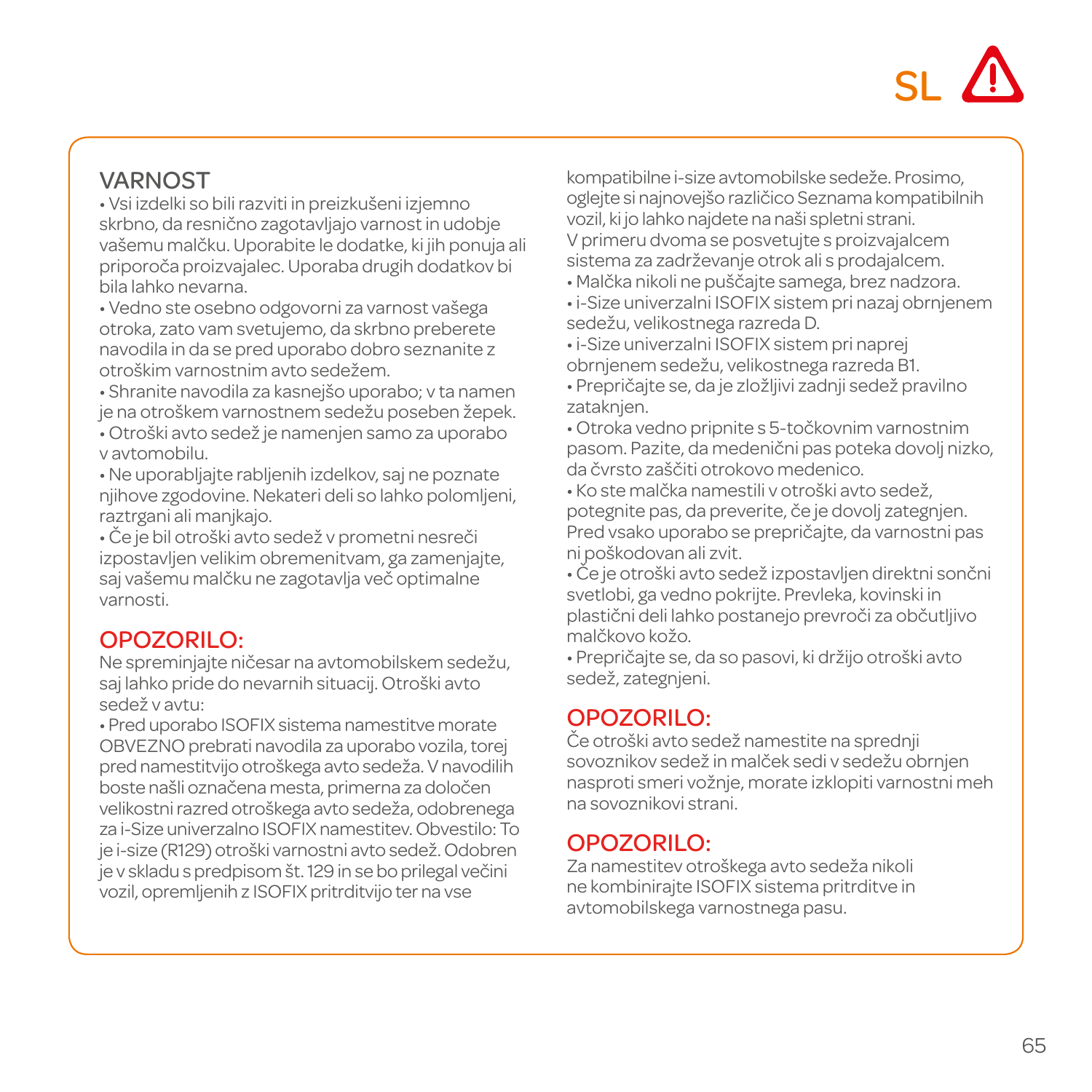# SL

# POZOR:

Pri ISOFIX pritrditvi uporaba zaskočnih ročic za spodnjo pritrditev v vozilo ni zadostna. Pomembno je, da na zgornjo pritrdilno točko pritrdite zgornji pritrdilni trak (Top Tether), ki ga priporoča proizvajalec vozila. Namestitev sedeža otroški avto sedež z dodatnimi zgornjimi pritrdilnimi točkami z uporabo dodatnih ISOFIX pritrdilnih točk v vozilu. ISOFIX pritrdilne točke so bile razvite za varno in enostavno pritrditev otroških avto sedežev v vozilo. Vsi avtomobili niso opremljeni s temi pritrdilnimi točkami, čeprav je to standardna oprema v večini novejših modelov. Oglejte si priložen seznam vozil, v katere lahko v skladu s predpisi namestite otroški avto sedež (dodatne posodobitve si lahko ogledate tudi na spletni strani www.maxi-cosi.com). • Če sedež otroški avto sedež uporabite na sprednjem avtomobilskem sedežu, morate izklopiti varnostni meh na sedežu ali pa premakniti sovoznikov sedež kolikor je mogoče nazaj (Oglejte si priročnik za uporabo vašega vozila).

• Če namestite sedež tako, da je obrnjen nasproti smeri vožnje, se lahko pas pri zgornjem pritrdilnem traku obrne za četrtino glede na položaj pritrdilne točke, kar pa ne vpliva na pravilno delovanje izdelka. • Pri nameščanju otroškega avto sedeža morate obvezno odstraniti oporo za glavico, da lahko pravilno namestite zgornji pritrdilni trak.

• Opozorilo: Pri nameščanju otroškega avto sedeža lahko med podstavkom otroškega sedeža in avtomobilskim sedežem nastanejo razmiki glede na položaj pritrdilnih točk v vozilu.

• V primeru prometne nesreče morate otroški varnostni sedež obvezno zamenjati.

• Pazite, da bodo posamezni kosi prtljage in podobni

predmeti, ki v primeru trčenja lahko poškodujejo potnike v avtu, dobro pritrjeni.

• Trdi in plastični deli otroškega sedeža morajo biti nameščeni oziroma pritrjeni tako, da se pri normalnih pogojih vožnje ne morejo zatakniti pod premični sedež ali med vrata avtomobila.

• Ne spreminjajte konstrukcije ali materiala pri sedežu ali varnostnih pasovih ne da bi se poprej posvetovali s proizvajalcem.

• Otroškega avto sedeža ne uporabljajte brez sedežne prevleke. Sedežno prevleko lahko nadomestite le s prevleko, ki jo priporoča proizvajalec. Sedežna prevleka ima namreč neposreden učinek na funkcionalnost otroškega avto sedeža.

• Otroška varnostna oprema je učinkovita le tedaj, če v celoti upoštevate navodila za uporabo.

• Otroški avto sedež mora biti pripet v avtu tudi tedaj, ko v njem ne prevažate otroka.

• Na poličko v zadnjem delu avtomobila ne nalagajte težkih predmetov, da ti v primeru trčenja ne poletijo po vozilu in poškodujejo potnike.

• Pazite, da se noben del sedeža ali varnostnega pasu ne zatakne pod sedež ali med vrata avtomobila.

• Zložljivi sedeži morajo biti vedno zataknjeni.

• Če ste v dvomih glede pravilne namestitve ali uporabe otroškega avto sedeža, se posvetujte s prodajalcem ali proizvajalcem otroškega sedeža.

# OKOL **IF**

Plastično prevleko hranite zunaj dosega otrok, da preprečite nevarnost zadušitve.

Kadar prenehate uporabljati izdelek, ga iz okoljevarstvenih razlogov odstranite v primernih zbirnih centrih za odpadke skladno z lokalno zakonodajo.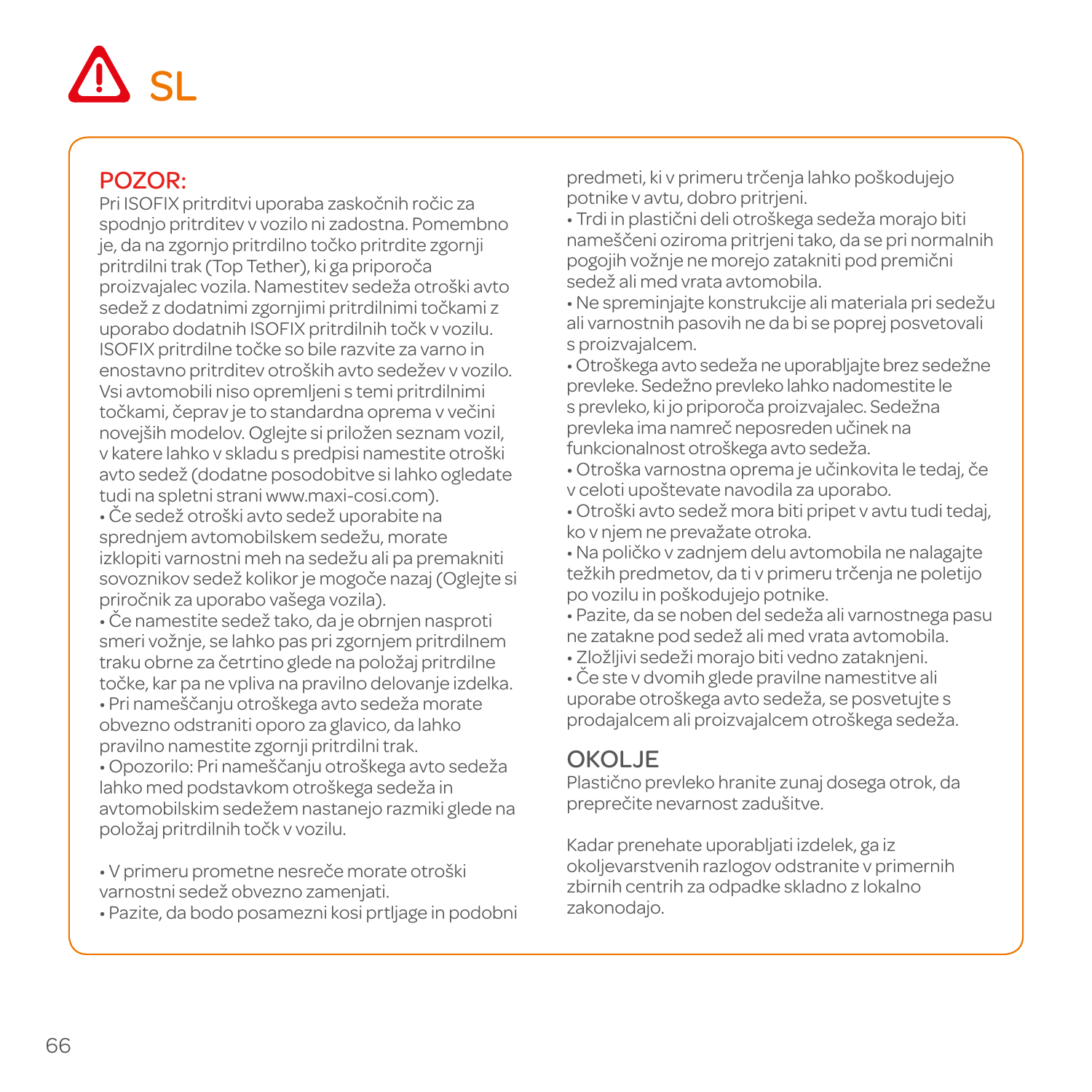# SL

# VPRAŠANJA

Obrnite se na vašega lokalnega prodajalca ali pa obiščite našo spletno stran www.maxi-cosi.com. Pri tem imejte pri roki naslednje podatke: - serijsko številko

- blagovno znamko in tip vozila ter položaj avtomobilskega sedeža, na katerem običajno uporabljate otroški avto sedež;

- starost, višino in težo otroka.

# Garancija

Naša 24-mesečna garancija odraža naše zaupanje v visoko kakovost oblikovanja, inženiringa, proizvodnje in učinkovitost naših izdelkov. Zagotavljamo vam, da je izdelek v skladu s trenutno veljavnimi evropskimi varnostnimi zahtevami in standardi kakovosti, ki se uporabljajo za ta izdelek in da je izdelek v času nakupa brez napak na materialih ali pri izdelavi. Pod omenjenimi pogoji se lahko potrošniki sklicujejo na to garancijo v državah, kjer je bil izdelek prodan pri hčerinski družbi skupine Dorel ali pri pooblaščenem distributerju ali prodajalcu.

Naša 24-mesečna garancija pokriva vse proizvodne napake na materialih in pri izdelavi, če izdelek uporabljate v normalnih pogojih in v skladu z našimi navodili za uporabo in sicer za obdobje 24 mesecev od datuma nakupa s strani prvega končnega uporabnika. V primeru zahtevka za popravila ali nadomestne dele za napake na materialih ali pri izdelavi v času garancijskega roka, morate predložiti dokazilo o nakupu, ki je bil opravljen 24 mesecev pred uveljavljanjem garancije.

Naša 24-mesečna garancija ne pokriva škode, ki nastane zaradi običajne obrabe, škode, ki nastane zaradi nesreč, nepravilne uporabe, malomarnosti, požara, stika s tekočino ali drugega zunanjega vzroka, škode, ki je posledica neupoštevanja navodil za uporabo, škode, ki nastane zaradi uporabe z drugim izdelkom, škode zaradi servisa, ki ga opravi nepooblaščena oseba, v primeru, če je bil izdelek ukraden ali če je bila z izdelka odstranjena ali spremenjena katerakoli nalepka ali identifikacijska številka. Primeri običajne obrabe vključujejo kolesa in obrabo tekstilne prevleke zaradi redne uporabe kot tudi naravno obledelost barv in materialov zaradi običajnega staranja izdelka.

#### Kaj storiti v primeru napak:

Če se pojavijo težave ali napake, je vaša prva kontaktna točka naš pooblaščeni distributer ali prodajalec, ki prizna našo 24-mesečno garancijo<sup>(1)</sup>. Predložiti morate dokazilo o nakupu, ki je bil opravljen v roku 24 mesecev pred vložitvijo zahtevka. Najlažje je, če vam reklamacijski zahtevek predhodno odobri servis. Če je vaš zahtevek upravičen na podlagi te garancije, lahko zahtevamo, da izdelek vrnete pooblaščenemu distributerju ali prodajalcu ali da ga pošljete nam v skladu z našimi navodili. Povrnili bomo stroške odpreme in vračila izdelka, če upoštevate vsa navodila. Škodo in/ali napake, ki jih ne pokriva niti naša garancija niti zakonske pravice potrošnika in/ali škodo in/ali napake v zvezi z izdelki, ki jih naša garancija ne pokriva, lahko odpravimo po razumnem plačilu.

#### Pravice potrošnika:

Potrošnik ima zakonske pravice v skladu z veljavno zakonodajo o varstvu potrošnikov, ki se lahko razlikuje od države do države. Ta garancija ne vpliva na pravice potrošnika v skladu z veljavno nacionalno zakonodajo.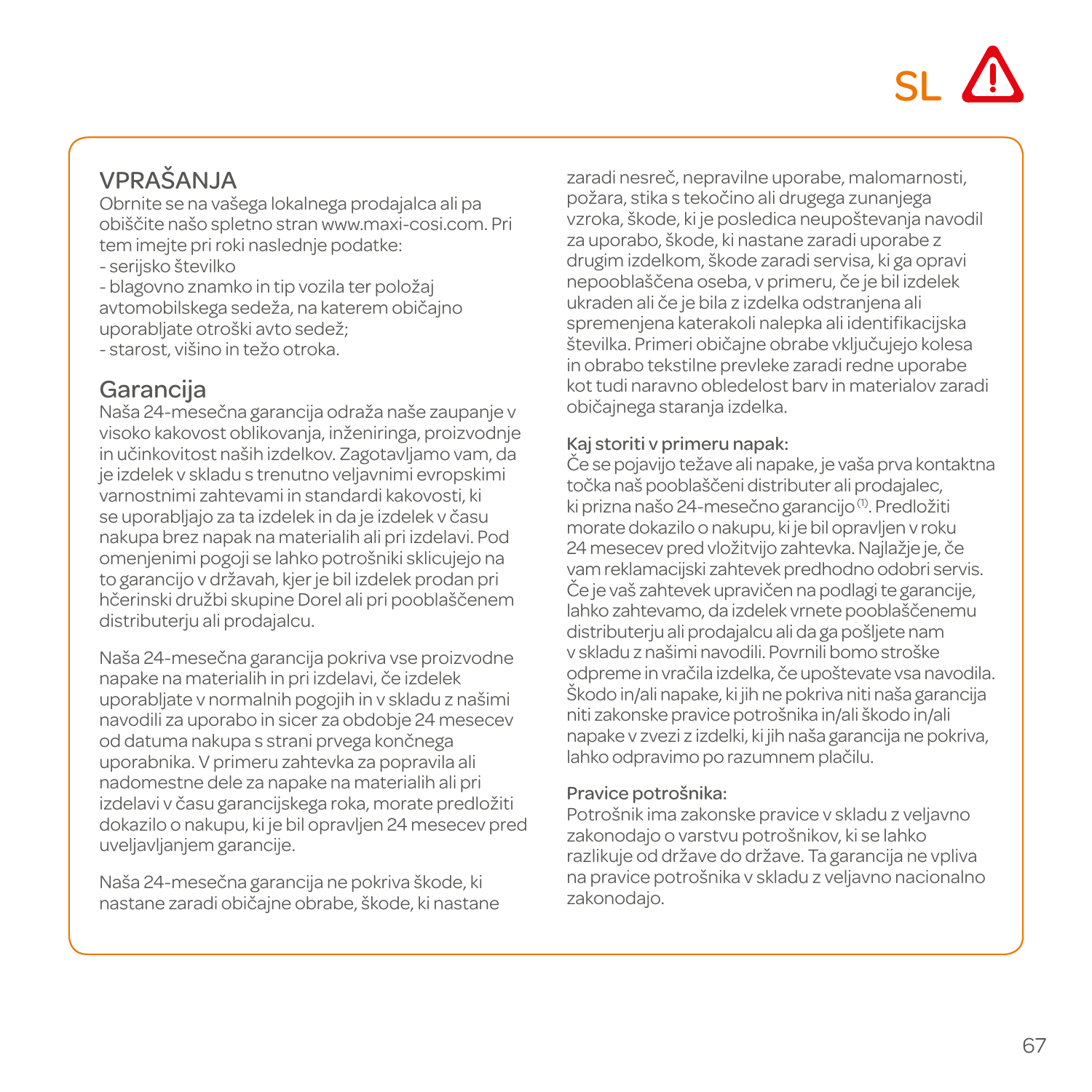# SL

Doživljenjska garancija: Maxi-Cosi, Bébé Confort Pod pogoji uporabe, objavljenimi na naši spletni strani, prvim uporabnikom ponujamo prostovoljno proizvajalčevo Doživljenjsko garancijo. Če zahtevate našo Doživljenjsko garancijo, se morate registrirati na naši spletni strani:

- Maxi-Cosi: www.maxi-cosi.com/lifetimewarranty
- Bébé Confort: www.bebeconfort.com/ lifetimewarranty

To garancijo zagotavlja Dorel Netherlands. Registrirani smo na Nizozemskem pod številko 17060920. Sedež družbe je Korendjik 5, 5704 RD Helmond, Nizozemska, poštni naslov P.O. Box 6071, 5700 ET Helmond, Nizotemska.

Imena in naslovi drugih hčerinskih družb skupine Dorel so na voljo na zadnji strani teh navodil in na naši spletni strani za zadevno blagovno znamko.

(1) Izdelki, kupljeni pri posrednikih ali trgovcih, ki odstranijo ali spremenijo nalepke ali identifikacijske številke, veljajo za neodobrene. Za te izdelke garancije ne velja, saj ne morete dokazati pristnosti takih izdelkov.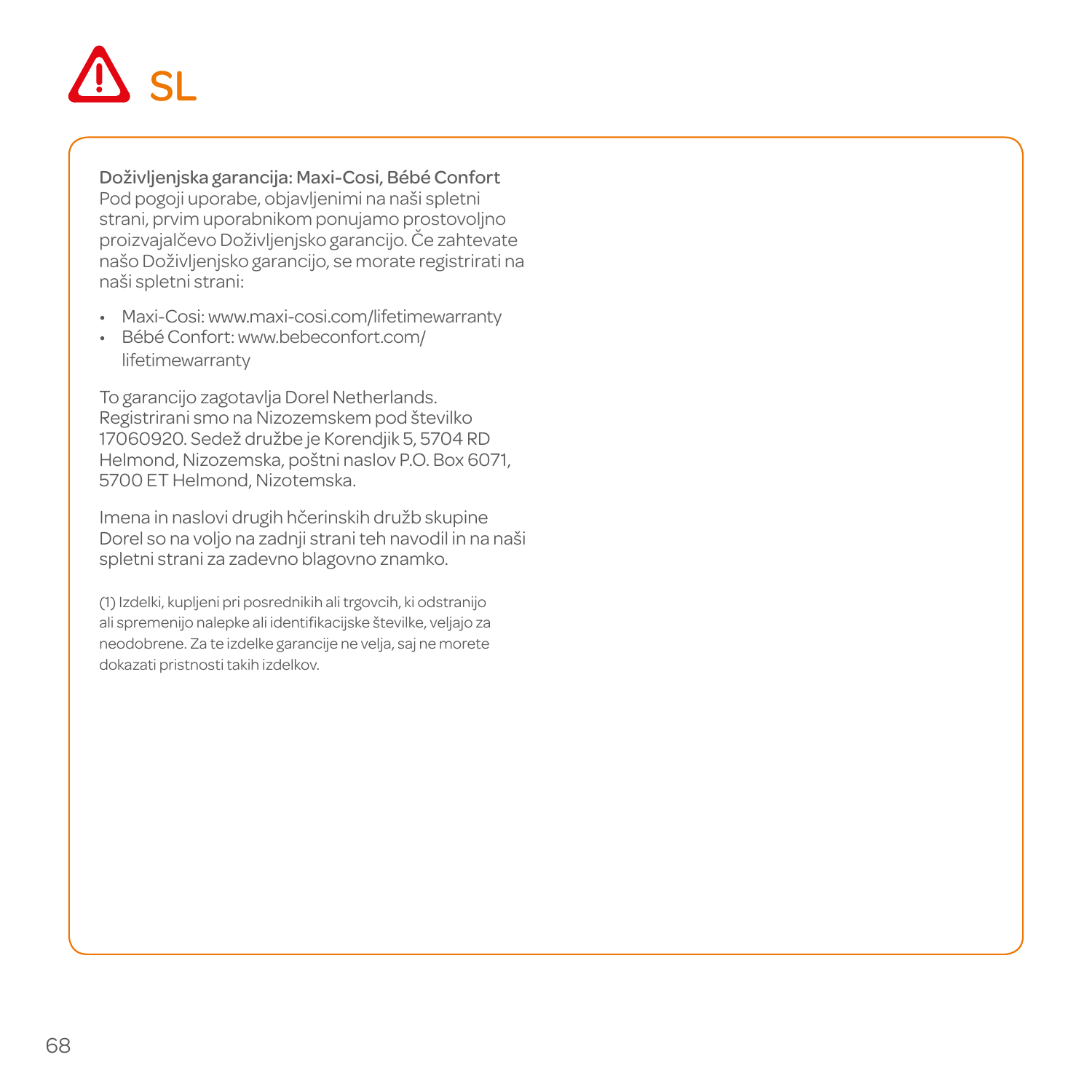

# TURVALISUS

• Kõik tooted on hoolikalt disainitud ja testitud teie beebi turvalisuse ja mugavuse tagamiseks. Kasutage vaid lisatarvikuid, mida müüb ja mis on tema poolt heaks kiidetud. Muude lisatarvikute kasutamine võib osutuda ohtlikuks.

• Vastutate mis tahel ajal isiklikult oma lapse turvalisuse eest. Palun lugege need juhised hoolega läbi ja tutvuge tootega enne selle kasutamist.

• Hoidke juhised alati tulevikus kasutamiseks alles; turvatoolil on spetsiaalne hoiusahtel.

• Turvatool on mõeldud ainult autos kasutamiseks.

• Ärge kasutage kasutatud tooteid, kui teil nende tausta kohta andmed puuduvad. Mõned osad võivad olla katki, rebenenud või puudu.

• Vahetage turvatool välja, kui see on autoõnnetuses tugevalt mõjutada saanud: see ei paku nii teie lapsele optimaalset kaitset.

# HOIATUS<sup>.</sup>

Turvatooli kallal muudatuste tegemine on keelatud, kuna see võib põhjustada ebaturvalisi olukordi. Turvatool autos:

• Enne selle toote ostmist veenduge, et turvatool sobib sõidukisse, kus seda kasutama hakkate. Märkus: See on i-Size (R 129) lapse autosse kinnitamise süsteem. See vastab eeskirjale nr. 129 ja soobib valdavale osale ISOFIX kinnitusega autodesse, kõikidele i-Size vastavatele auto istekohtadele. Palun tutvuge "car fitting list" (sobivate autode nimekirja) värskeima versiooniga meie kodulehel

Kahtluse korral pöörduge turvatooli tootja või edasimüüja poole.

- Ärge kunagi jätke last järelevalveta.
- Enne ISOFIX-ankurdussüsteemi kasutamist peate

tingimata lugema sõiduki kasutusjuhendit enne lapse turvatooli asetamist. Kasutusjuhend näitab kätte kohad, mis vastavad autotooli klassi suurusele, milleks on heakskiidetud universaalne ISOFIXi I-suurus.

• Universaalne ISOFIXi I-suurus seljaga sõidu suunas, D-klassi suurus

• Universaalne ISOFIXi I-suurus näoga sõidusuunas, B1-klassi suurus

• Veenduge, et kokkuklapitav tagaiste on oma kohale fikseeritud.

• Kinnitage oma laps alati 5-punktilise rihmaga. Veenduge, et sülerihmu kantakse madalal, nii et vaagnaluu on turvaliselt kinni, see peab olema pingul.

• Pärast lapse turvatooli tõstmist kontrollige vööd tõmmates, kas rihm on korralikult kinni. Enne iga kasutuskorda veenduge, et rihm ei ole kahjustatud ega keerdus.

• Katke turvatool alati, kui päikesevalgus paistab otse autole. Vastasel korral võivad kate, metall- ja plastosad muutuda liiga kuumaks teie lapse naha jaoks.

• Veenduge, et autoistet sõidukis hoidvad rihmad on tugevasti kinni.

# HOIATUS:

Kui turvatool on paigaldatud esiistmele,peate eesistuja turvapadja välja lülitama, kui teie laps istub seljaga sõidusuunas.

## HOIATUS:

ärge kunagi ühendage kahte ISOFIX-ankrut ja autoistme rihmasüsteemi lapse turvatooli paigaldamiseks.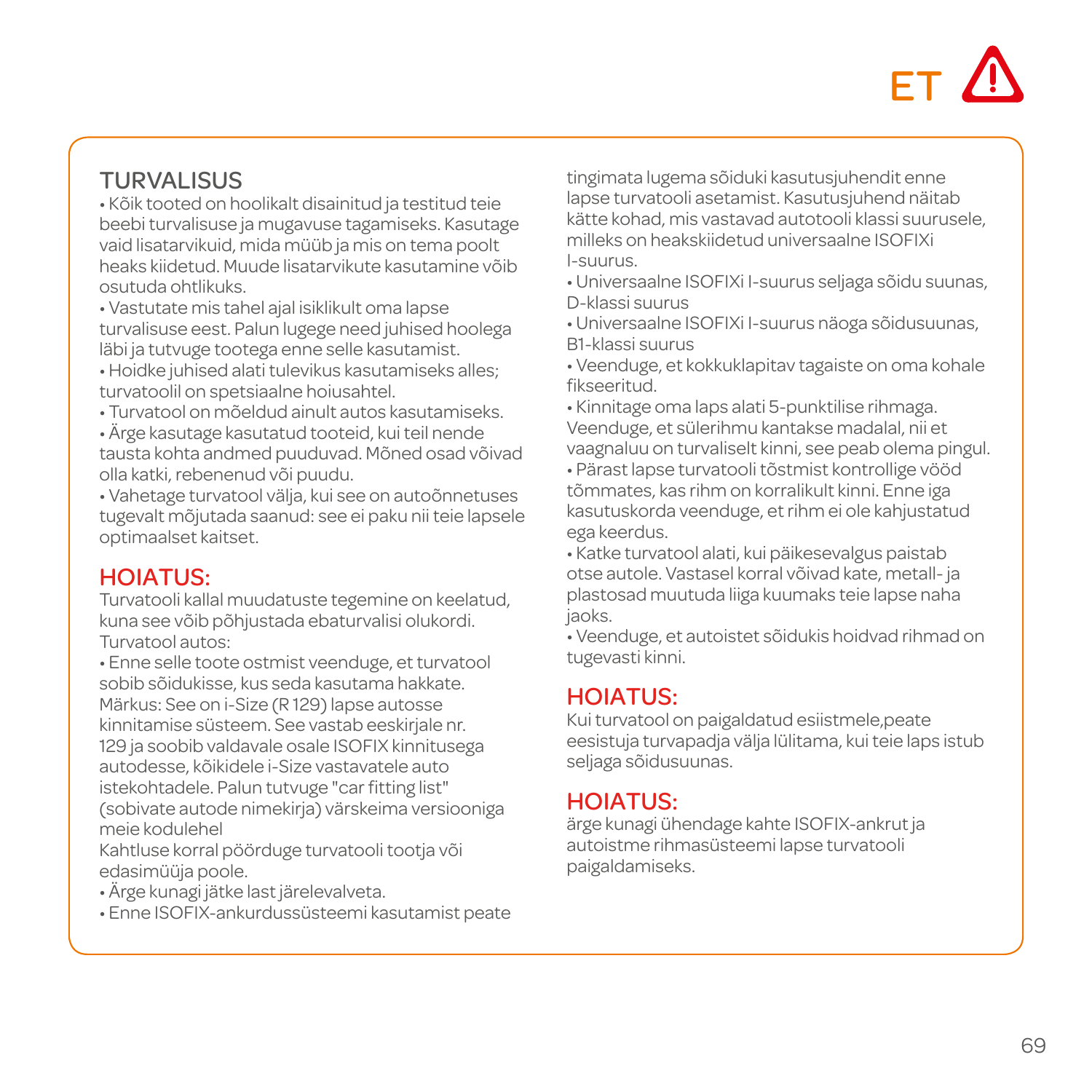# ET

## TÄHELEPANU:

Kasutage ISOFIXi puhul kinnitusklambreid madalama ankrute kinnitamiseks sõiduki külge. Oluline on kinnitada "Top Tether" ülemise ankru külge, mida soovitavad kasutada auto tootjad. Turvatool istme paigaldus lisakinnitustega, kasutades sõidukite ISOFIXi täiendavaid ankurduspunkte.

ISOFIX-ankrud on arendatud välja, et saavutada turvaline ja lihtne lapse turvasüsteemide kinnitus autos. Mitte kõik autod pole varustatud nende ankrutega, kuigi need on uute mudelite puhul standardiks. Vaadake lisatud nimekirja autodest, kuhu saab turvatooli õigesti paigaldada (võite vaadata ka täiendavaid nimekirju veebilehel www.maxi-cosi.com)

• Kui paigaldate iste seljaga sõidusuunas, saab ülakinnituse rihma ühe veerandi võrra keerata vastavalt ankurduspunktide asendile. See ei takista toote nõuetekohast tööd.

• Kui paigaldate turvatooli, on vajalik eemaldada peatugi, et ühendada ülakinnitus korrektselt.

• Hoiatus: kui paigaldate turvatooli võivad autoistme ja turvatooli aluse vahele jääda pilud sõltuvalt sõidukis olevate ankurduspunktide asukohast.

• Oluline on see, et turvatool vahetatakse pärast õnnetust välja.

• Kasutaja peab alati kontrollima, et mis tahes pagas või muud objektid, mis võiksid turvatoolis istujat vigastada, on korralikult kinnitatud.

• Jäigad osad ja lapse kinnitusseadme plastsektsioonid peavad olema oma kohal ja paigaldatud viisil, et need ei saaks tavatingimustel sõites liikuva tooli või autoukse vahele kinni jääda.

• Ärge kunagi muutke turvatooli ja turvavöö ehitust või materjali tootjaga konsulteerimata.

• Ärge kasutage lapse kinnitusseadet katteta. Ärge asendage tooli katet sellise kattega, mida pole tootja heaks kiitnud, sest sellel võib olla otsene mõju lapse kinnitamisele.

• Selline lapse kinnitamine on tõhus vaid siis, kui juhiseid on täpselt järgitud.

• Kinnitage alati lapse kinnitusseade, isegi kui laps selles ei istu.

• Ärge kunagi asetage raskeid esemeid tagumisele pakiriiulile, et vältida õnnetuse korral lendavate esemetega vigastamise ohtu.

• Kontrollige alati, et ükski istme osa ega rihmad pole tooli või autoukse vahele/taha kinni jäänud.

• Kokkukäivad istmed tuleb alati oma kohal fikseerida.

• Pärast ostmist paigaldage iste oma autos. Kui teil esineb paigaldamisel probleeme sõiduki turvavöö pikkuse tõttu, võtke kohe edasimüüjaga ühendust. • Kui nõuetekohase paigalduse või kasutamisega seoses on kahtlusi, soovitatakse kasutajal võtta ühendust lapse kinnitusseadme süsteemi edasimüüja või tootjaga.

# Keskkond

Lämbumisohu vältimiseks hoidke plastkate laste käeulatusest eemal. Kui te olete antud toote kasutamise lõpetanud, palume teil keskkonnakaalutlustel kõrvaldada toode vastavatesse lõppladustuspaikadesse vastavalt riiklikule seadusandlusele.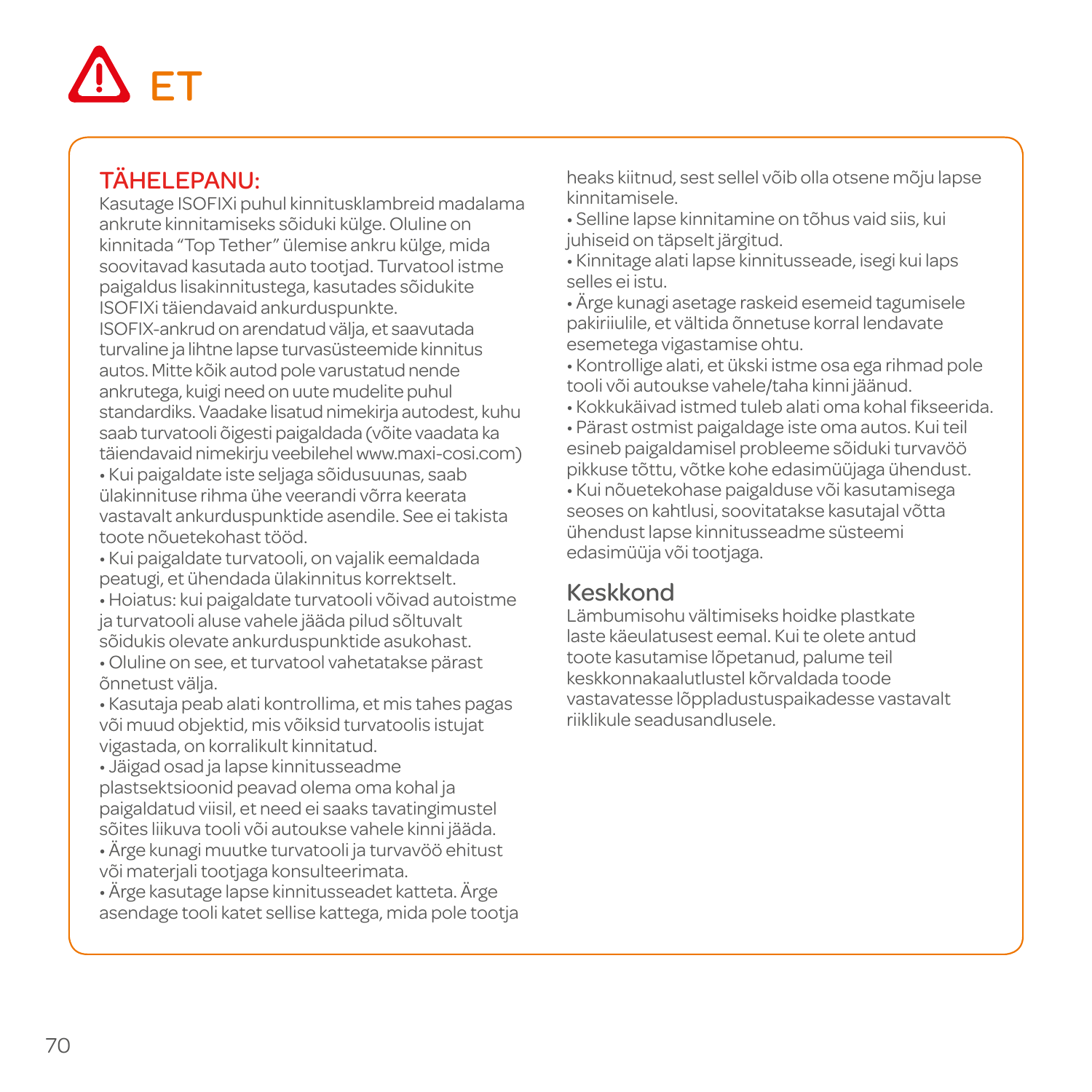# $FT$  /

# KÜSIMUSED

Palun pöörduge kohaliku edasimüüja poole või külastage meie veebilehe www.maxi-cosi.com osa "Meie teenused" Seda tehes hoidke käepärast järgmine teave:

- seerianumber;

- automark ja -mudel ning iste, kus turvatool i kasutatakse;

- lapse vanus, pikkus ja kaal.

# GARANTII

Meie 24-kuuline garantii väljendab meie enesekindlust oma toodete disaini, tehnoloogia, tootmise ja funktsionaalsuse ülima kvaliteedi suhtes. Garanteerime, et see toode on valmistatud kooskõlas Euroopa ohutusnõuete ja kvaliteedistandarditega, mis sellele tootele kohalduvad, ja et sellel tootel ei ole ostmise ajal materjalide ega valmistamise defekte. Kooskõlas siin nimetatud tingimustega võivad kliendid seda garantiid kasutada riikides, kus selle toote on müünud Dorel Groupi tütarettevõte või volitatud turustaja või jaemüüja.

Meie 24-kuuline garantii hõlmab mis tahes materjali- ja tootmisdefekte, kui toodet kasutatakse 24 kuu jooksul alates algsest esimese kliendi ostukuupäevast tavatingimustes ja kooskõlas selle kasutusjuhendiga. Selleks et tellida garantiikorras remonditeenust või varuosasid seoses materjali- ja tootmisdefektidega, peate esitama ostudokumendi, mis on väljastatud kuni 24 kuud enne garantiiteenuse taotlemist.

Meie 24-kuuline garantii ei kata kahjusid, mille on tekitanud normaalne kulumine, õnnetusjuhtumid, väärkasutus, hoolimatus, tulekahjud, kokkupuude

vedelikega või muud välised põhjused või suutmatus järgida käesolevas kasutusjuhendis toodud juhiseid, teise tootega kasutamisest tekkinud kahjustused, selliste teenusepakkujate teenuste kasutamisest tekkinud kahjustused, kes ei ole meie poolt volitatud, või toote varastamise korral, kui mis tahes märgis või identifitseerimisnumber on tootelt eemaldatud või seda on muudetud. Normaalse kulumise alla kuulub rataste ja kanga kulumine tavakasutusel ning värvide ja materjalide loomulik kulumine pikaaegsel kasutamisel.

#### Mida teha defektide korral:

Probleemide või defektide ilmnemisel on kiire teeninduse saamiseks parim lahendus külastada teie volitatud turustajat või jaemüüjat. Nemad<sup>(1)</sup> aktsepteerivad meie 24-kuulist garantiid. Peate esitama ostudokumendi, mis on väljastatud kuni 24 kuud enne garantiiteenuse taotlemist. Kõige lihtsam on, kui kiidame teie garantiiteenuse taotluse eelnevalt heaks. Kui esitate garantiiperioodi ajal taotluse, võime paluda teil toote kooskõlas meie juhistega volitatud turustaja või jaemüüja juurde toimetada. Meie tasume toote transpordi- ja tagastamiskulud, kui olete juhiseid järginud. Kahjustused ja/või defektid, millele meie garantii ega kliendi seaduslikud õigused ei laiene, ja/või toodete kahjustused ja/või defektid, mida meie garantii ei kata,

saab kõrvaldada mõistliku tasu eest.

#### Kliendi õigused:

Kliendil on seaduslikud õigused kooskõlas tarbijakaitseseadustega, mis võivad riigiti erineda. Kliendi õigusi, mis on kooskõlas kehtivate riiklikke seadustega, see garantii ei mõjuta.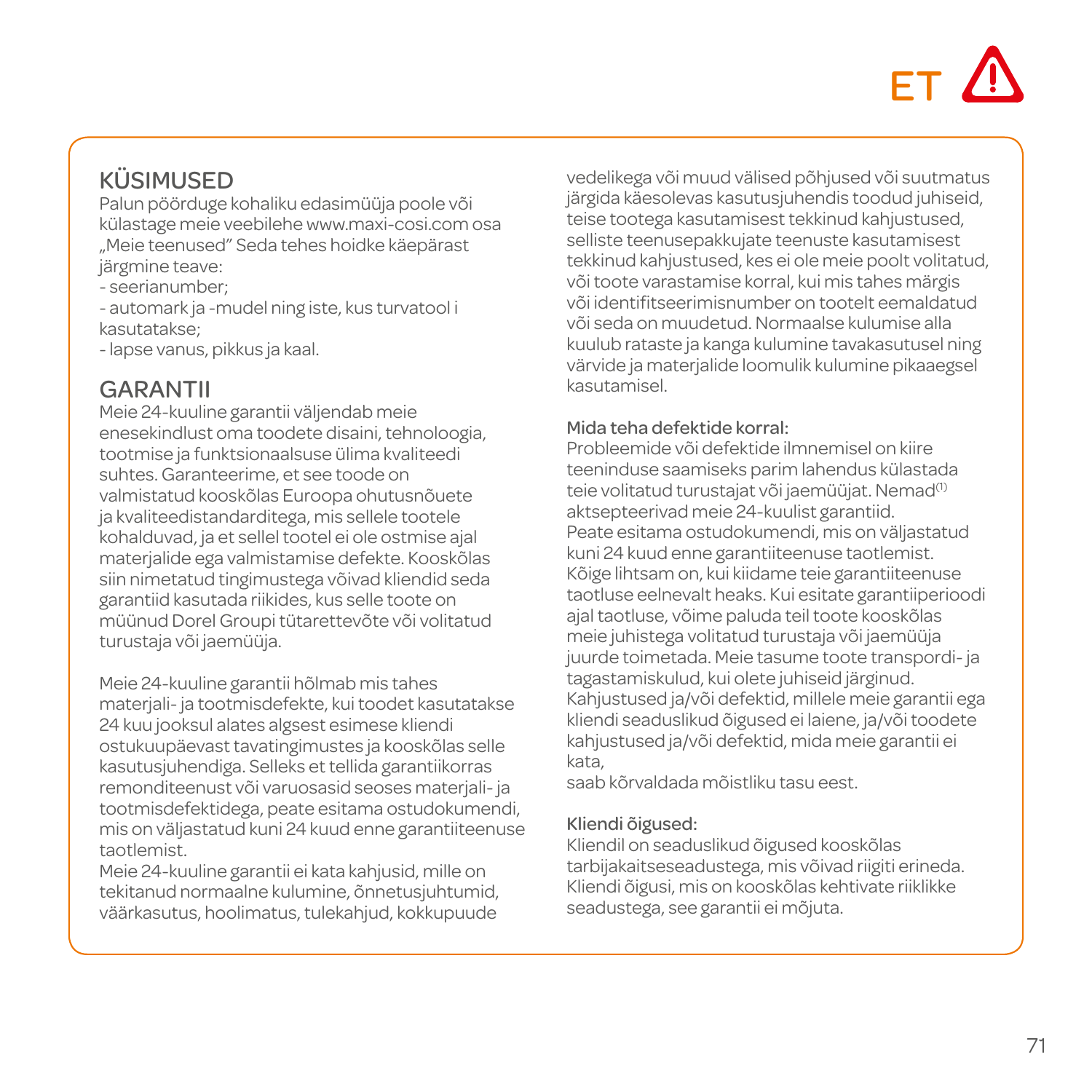# $\bigwedge$  FT

#### Eluaegne garantii:

Meie veebilehel www.maxi-cosi.com/ lifetimewarranty kirjeldatud tingimustel pakume tasuta tootja eluaegset garantiid toote esmakasutajale. Selle garantii saamiseks tuleb registreeruda meie veebilehel.

Selle garantii on andnud Dorel Netherlands. Oleme registreeritud Madalmaades ärinumbri 17060920 all. Meie kaubandusaadress on Korendijk 5, 5704 RD Helmond, The Netherlands, ja postiaadress P.O. Box 6071, 5700 ET Helmond, The Netherlands.

Dorel grupi teiste tütarettevõtete nimed ja aadressid leiate selle juhendi viimaselt lehelt ja vastava kaubamärgi veebilehelt.

(1) Jaemüüjatelt või edasimüüjatelt ostetud tooteid, mille sildid või identifitseerimisnumbrid on eemaldatud või muudetud, ei aktsepteerita. Volitamata jaemüüjatelt või edasimüüjatelt ostetud tooteid ei peeta volitatud toodeteks. Nendele toodetele garantii ei laiene, kuna toote autentsust ei ole võimalik tuvastada.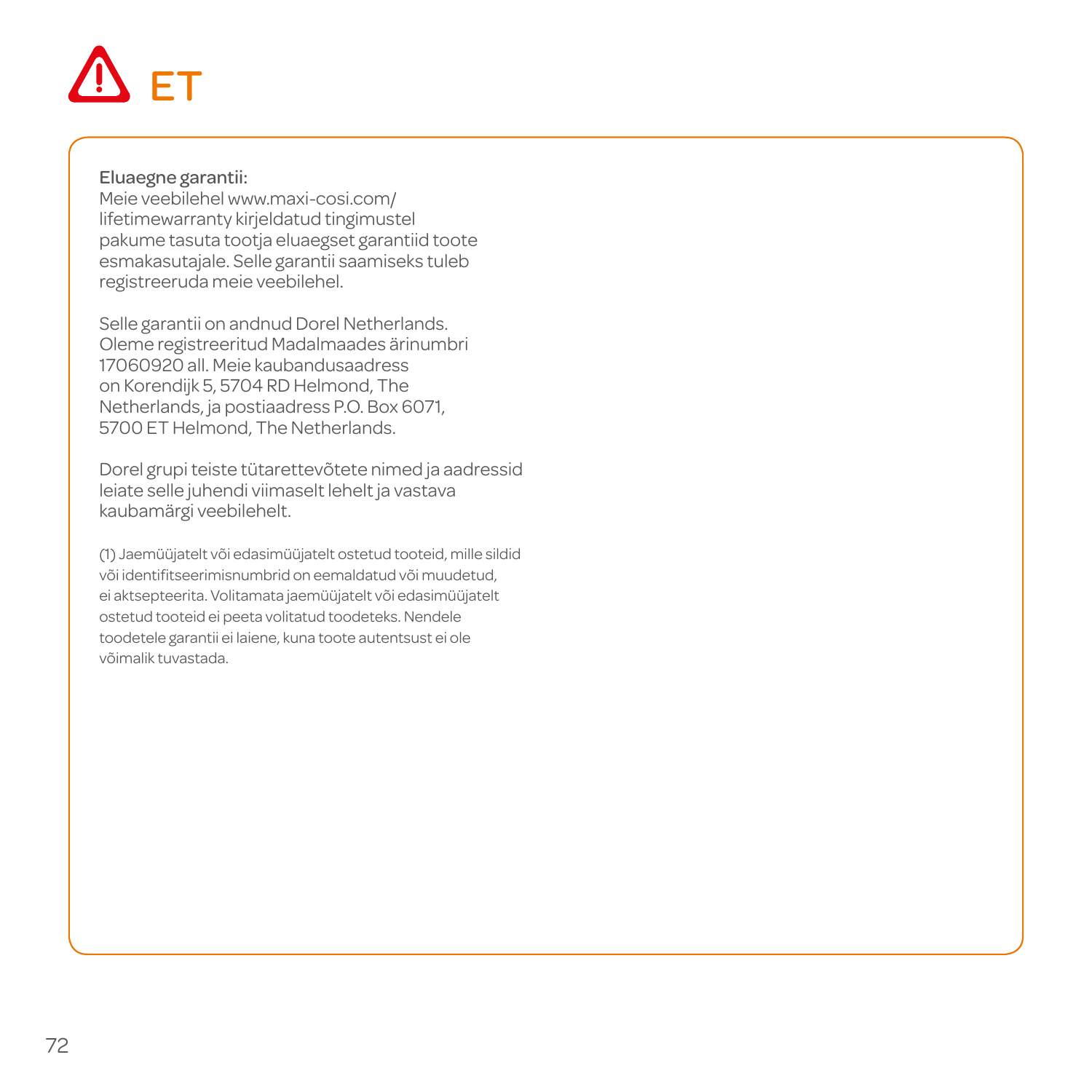

# **BEZPEČNOST**

• Všechny výrobky byly navrhovány a testovány s veškerou péčí, aby byla zajištěna bezpečnost a pohodlí dětí. Používejte pouze příslušenství prodávané a schválené společností. Použití jiného příslušenství může být nebezpečné.

• Za bezpečnost Vašeho dítěte jste vždy osobně zodpovědní, proto si před použitím tohoto výrobku prosím důkladně přečtěte tyto pokyny a seznamte se s výrobkem.

• Tyto informace uschovejte v kapse autosedačky pro případné další použití.

• Autosedačka je určena pouze pro použití ve vozidle.

• Nepoužívejte výrobky z druhé ruky, jejichž historii neznáte. Některé části mohou být rozbité, roztržené nebo mohou chybět.

• Autosedačku vyměňte, pokud byla vystavena silné zátěži při nehodě, protože již nepředstavuje optimální ochranu pro Vaše dítě.

# UPOZORNĚNÍ:

Na autosedačce neprovádějte jakékoli změny, v opačném případě to může vést k nebezpečným situacím. Autosedačka ve vozidle:

• Před tím, než pořídíte autosedačku, se přesvědčte, že je kompatibilní s vozidlem, ve kterém ji budete používat. Pozor: Systém i-Size (R 129) je dětský bezpečnostní systém schválen ve Směrnici č. 129, je vhodný do většiny osobních motorových vozidel vybavených systémem ISOFIX a na všechna autosedadla kompatibilní s normou i-Size. Aktualizovaný seznam vozidel odpovídajících normě i-Size naleznete na našich webových stránkách. V případě pochybností se obraťte na výrobce zařízení nebo jeho prodejce.

• Nikdy nenechávejte dítě bez dozoru.

• Před použitím kotevního systému ISOFIX je nezbytné si POVINNĚ přečíst návod k použití vozidla, a to ještě před tím, než připevníte autosedačku. V tomto návodu jsou označena místa, která odpovídají třídě velikosti autosedačky schválené pro použití s univerzálním systémem ISOFIX velikosti i-Size.

• Univerzální systém ISOFIX velikosti i-Size v poloze proti směru jízdy, třída velikosti D.

• Univerzální systém ISOFIX velikosti i-Size v poloze ve směru jízdy, třída velikosti B1.

• Ověřte, zda je sklopené zadní sedadlo zajištěno ve své pozici.

• Dítě vždy zajistěte pětibodovým pásem. Zajistěte, aby břišní popruhy byly nasazeny nízko tak, aby pevně zachycovaly pánev a byly napnuté.

• Po umístění dítěte do autosedačky zajistěte zatažením za pás dostatečné utažení popruhů. Před každým použitím ověřte, zda popruhy nejsou poškozené nebo zamotané.

• Autosedačku vždy přikryjte při vystavení přímému slunečnímu záření ve vozidle. V opačném případě mohou být rozehřáté potahy, kovové a plastové části příliš horké pro pokožku Vašeho dítěte.

• Ujistěte se, že jsou pásy přichytávající autosedačku k vozidlu napnuté.

# UPOZORNĚNÍ:

Pokud autosedačku připevňujete na přední sedadlo spolujezdce proti směru jízdy, musíte vypnout přední airbag spolujezdce.

# VAROVÁNÍ:

při připevnění dětské autosedačky se nikdy nepokoušejte kombinovat kotevní systém ISOFIX s bezpečnostním pásem sedačky.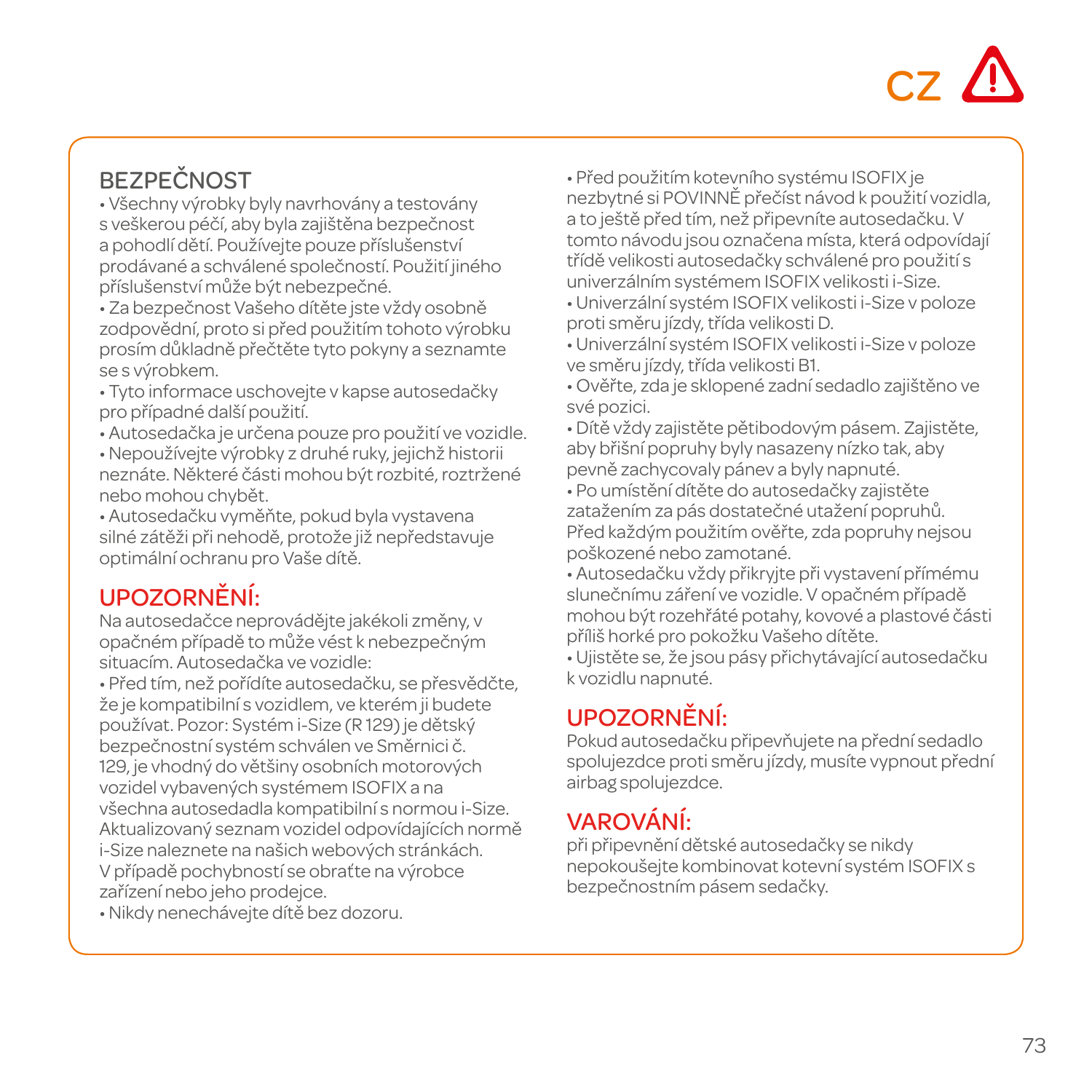# $CZ$

### POZOR:

Při použití systému ISOFIX nepostačuje pouze připevnit spony ke spodním kotevním úchytům ve vozidle. Je nezbytné připevnit horní popruh "Top Tether" k hornímu kotevnímu úchytu doporučeném výrobcem vozidla.

Připevněte autosedačku přídavnými popruhy do příslušných kotevních úchytů ISOFIX, kterými je vybaveno vaše vozidlo.

Kotevní úchyty ISOFIX byly vyvinuty za účelem zajištění bezpečnosti a jednoduchého připevnění dětských bezpečnostních systémů do vozidla. Těmito kotevními úchyty nejsou vybavena všechna vozidla, ale dnes jsou již standardem u novějších modelů. V přiloženém seznamu vozidel ověřte, do kterých vozidel je možné autosedačku řádně připevnit (tyto informace také naleznete v aktualizovaném seznamu na webové stránce www. maxi-cosi.com)

• Pokud připevňujete sedadlo v poloze proti směru jízdy, pás horního popruhu se může o čtvrtinu otočit vzhledem k poloze kotevního úchytu. Tato skutečnost nemá vliv na řádnou funkčnost výrobku.

• Při připevňování autosedačky je nezbytné sejmout opěrku hlavy, aby bylo možné řádně prostrčit horní popruh.

• Upozornění: při připevňování autosedačky může v závislosti na poloze kotevních úchytu ve vozidle vzniknout prostor mezi základnou autosedačky a sedadlem vozidla.

• V případě nehody je nutno autosedačku vyměnit za novou.

• Vždy zkontrolujte, zda jsou řádně zajištěny všechna zavazadla a ostatní předměty, které by mohly způsobit v případě nehody zranění.

• Pevné části a plastové díly zádržného systému musí být umístěny a namontovány tak, aby za běžného používání nemohlo dojít k jejich přiskřípnutí pohybujícím se sedadlem nebo dveřmi automobilu.

• Nikdy neupravujte konstrukci, materiály autosedačky či popruhy bez konzultace s výrobcem.

• Nepoužívejte dětský zádržný systém bez potahu. Nevyměňujte potah autosedačky za jiný než doporučený výrobcem, mohla by být přímo ovlivněna funkčnost dětského zádržného systému. • Autosedačka splňuje svou bezpečnostní funkci jen tehdy, je-li používána v souladu s pokyny v tomto návodu.

• Zádržný systém mějte zapnutý, i když dítě v autosedačce nesedí.

• Nikdy nepokládejte těžké předměty na zadní okno automobilu, při nehodě by mohlo dojít k jejich vymrštění.

• Vždy zkontrolujte, zda není některá část sedačky nebo popruhů zachycena pod sedadlem nebo ve dveřích automobilu.

• Sklopná sedadla musí být vždy zajištěna na místě. • Autosedačku připevněte do vozidla po jejím zakoupení.Pokud dojde při připevňování autosedačky důsledkem délky bezpečnostního pásu vozidla k jakýmkoli potížím, neprodleně se obraťte na prodejce.

• V případě jakýchkoli pochybností při připevňování nebo používání systému se obraťte na prodejce nebo výrobce dětského zádržného systému.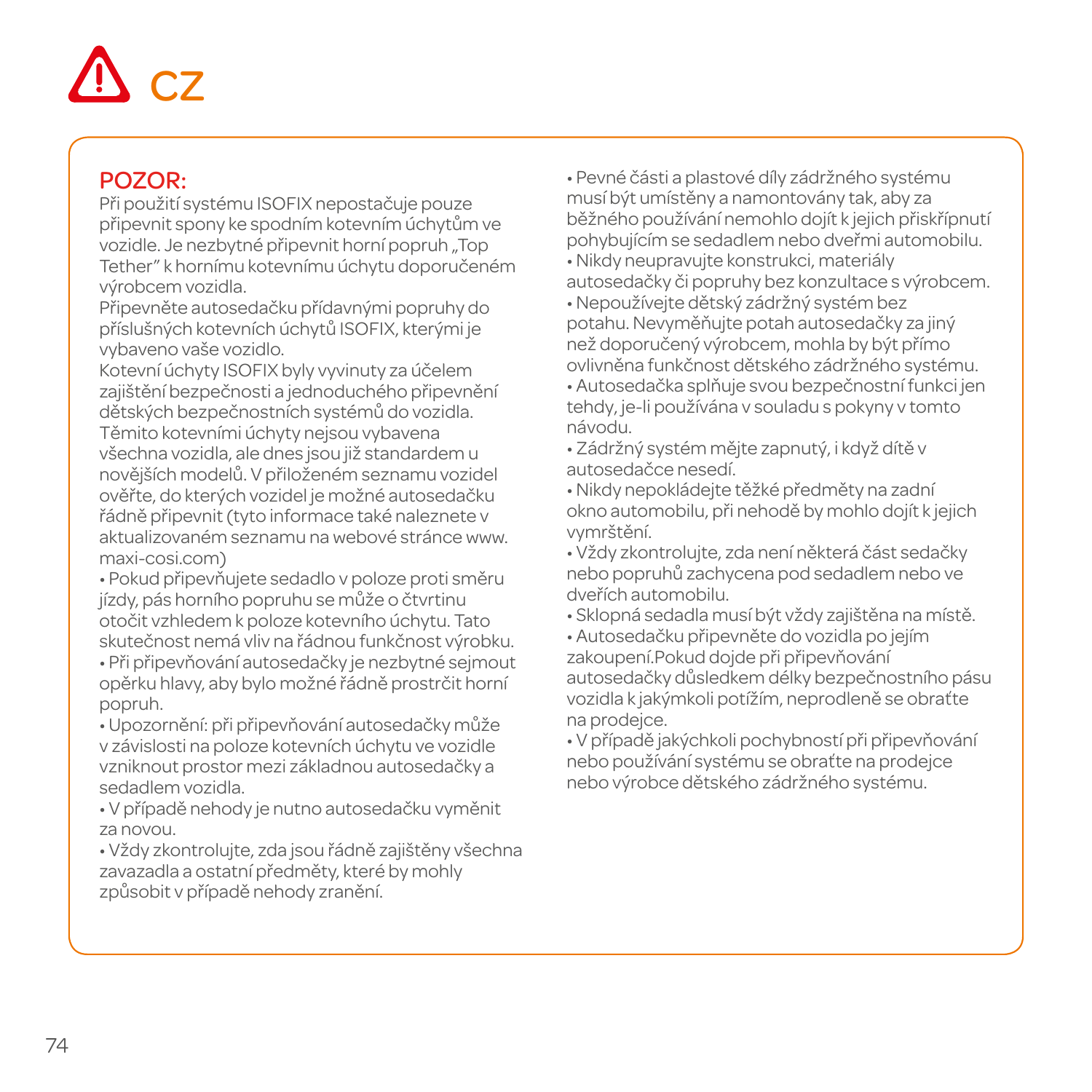# CZ

# OCHRANA ŽIVOTNÍHO PROSTŘEDÍ

Plastové obaly udržujte neustále mimo dosah děti, zabráníte tak riziku jejich udušení.

Poté, co přestanete výrobek používat, jej zlikvidujte v souladu s místními právními předpisy v příslušné sběrně odpadu, přispějete tak k ochraně životního prostředí.

### DOTAZY

Prosím kontaktujte svého místního distributora nebo navštivte naše webové stránky www.maxi-cosi.com, sekci "Naše služby". Připravte si prosím následující údaje:

- Sériové číslo;
- Značka a typ vozidla a sedačky, ve kterých je používán systém autosedačka;
- Věk, výška a váha dítěte.

# ZÁRUKA

Naše 24měsíční záruka svědčí o naší důvěře v mimořádnou kvalitu našeho designu, technologií, výroby a funkčnosti výrobku. Zaručujeme, že tento výrobek byl vyroben v souladu s platnými evropskými bezpečnostními předpisy a normami jakosti, které se vztahují na tento výrobek, a že tento výrobek nemá v době nákupu žádné vady materiálu ani provedení. Tato záruka může být uplatněna zákazníkem za zde uvedených podmínek v zemích, ve kterých se výrobek prodává dceřiným podnikem skupiny Dorel Group nebo autorizovaným nebo maloobchodním prodejcem.

24měsíční záruka se vztahuje na veškeré výrobní vady materiálu a provedení, je-li výrobek používán v běžných podmínkách a v souladu s pokyny

uvedenými v uživatelské příručce po dobu 24 měsíců od data prvního zakoupení prvním koncovým uživatelem. Žádáte-li během 24měsíční záruční lhůty o opravu nebo náhradní díly na základě záruky na vady materiálu a provedení, musíte před požádáním o poskytnutí takové služby předložit doklad o koupi výrobku.

24měsíční záruka se nevztahuje na vady způsobené běžným opotřebením, poškozením v důsledku nehody, nesprávným používáním, nedbalostí, požárem, kontaktem s kapalinou nebo jinými vnějšími příčinami, poškozením v důsledku nedodržení pokynů uvedených v uživatelské příručce, poškozením způsobeným použitím s jiným výrobkem, poškozením způsobeným opravou, kterou neprovedl autorizovaný subjekt, nebo pokud byl výrobek zcizen nebo pokud byl z výrobku odstraněn nebo na výrobku změněn jakýkoli štítek nebo identifikační číslo výrobku. Příklady běžného opotřebení zahrnují kola a tkaniny opotřebené pravidelným užíváním a přirozený rozklad barev a materiálů v důsledku přirozeného stárnutí výrobku.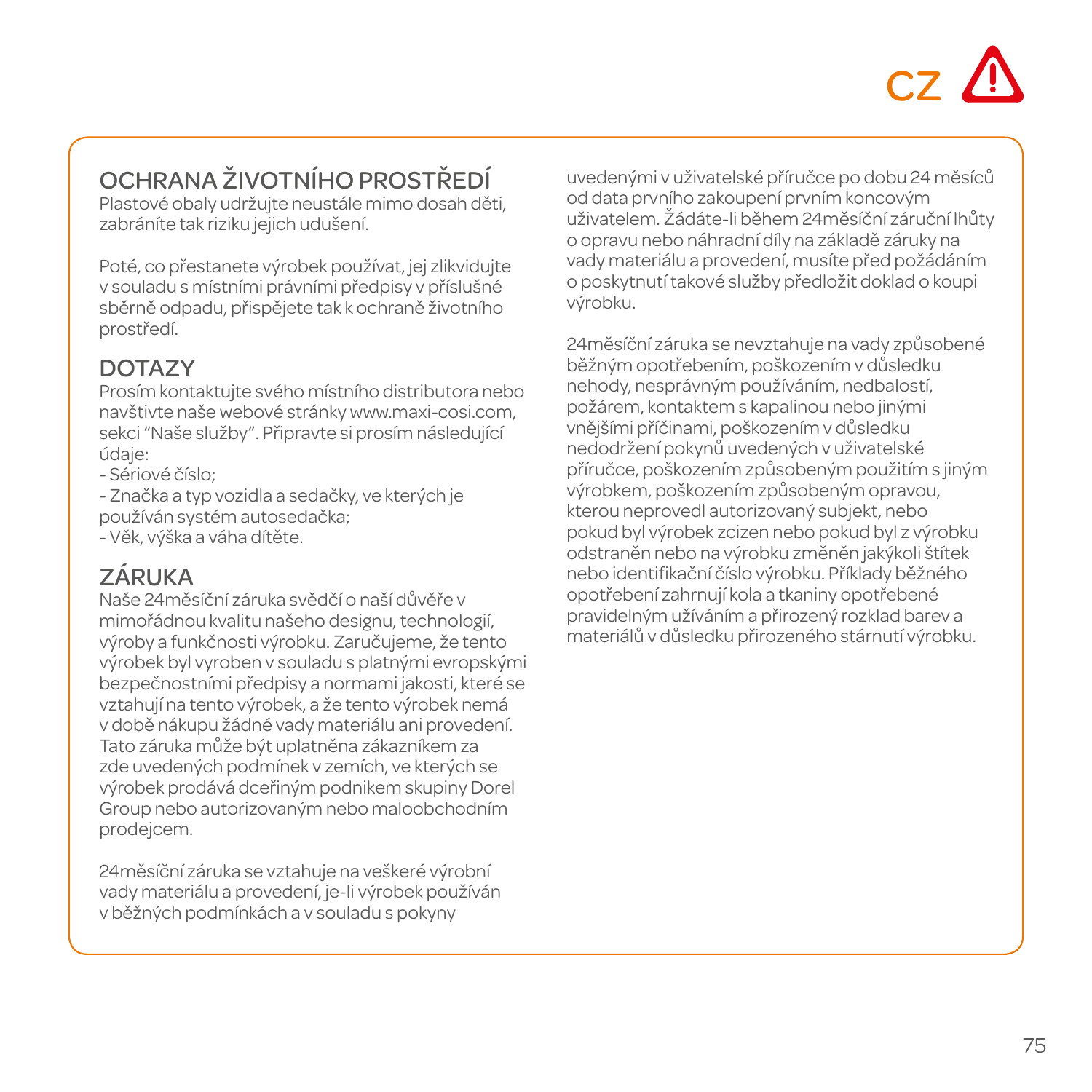# CZ

#### Jak postupovat při zjištění vad:

V případě problémů nebo vad se pro rychlé poskytnutí služby obraťte na autorizovaného distributora nebo prodejce, který uznává tuto 24měsíční záruku(1). Během 24měsíční záruční lhůty musíte před požádáním o poskytnutí služby předložit doklad o koupi výrobku. Nejjednodušším způsobem je získání našeho předběžného souhlasu s žádostí o poskytnutí služby. V případě uplatnění oprávněného nároku v rámci této záruky Vás můžeme vyzvat, abyste výrobek vrátili autorizovanému distributorovi nebo prodejci nebo abyste nám výrobek zaslali v souladu s našimi pokyny. Při splnění všech podmínek uhradíme náklady na přepravu. Škody anebo závady, na které se nevztahuje záruka ani zákonná práva spotřebitele, anebo škody a závady, pokud jde o výrobek, na které se nevztahuje záruka, mohou být vyřízeny za přiměřený poplatek. Poškození anebo vady, jež nepokrývá záruka ani zákonná práva spotřebitele, anebo poškození anebo vady vztahující se k výrobku, které naše záruka nepokrývá, mohou být vyřízeny přiměřeným poplatkem.

#### Práva spotřebitele:

Spotřebitel má v souladu s příslušnými zákony práva, která se mohou v jednotlivých zemích lišit. Práva spotřebitele vyplývající z příslušných vnitrostátních předpisů nejsou těmito záručními podmínkami dotčena.

#### Lifetime Warranty: Maxi-Cosi, Bébé Confort

Podle podmínek zveřejněných na našich webových stránkách nabízíme dobrovolnou celoživotní záruku výrobce Lifetime Warranty pro první uživatele. Aby bylo možné záruku Lifetime Warranty využít, je zapotřebí registrace na našich webových stránkách:

- Maxi-Cosi: www.maxi-cosi.com/lifetimewarranty
- Bébé Confort: www.bebeconfort.com/ lifetimewarranty

Tuto záruku poskytuje společnost Dorel Netherlands. Společnost je registrována v Nizozemsku pod registračním číslem 17060920 s obchodní adresou Korendijk 5, 5704 RD Helmond, Nizozemsko, a poštovní adresou P.O. Box 6071, 5700 ET Helmond, Nizozemsko.

Další informace o názvech a adresách dceřiných společností Dorel group jsou uvedeny na poslední stránce této příručky a na našich webových stránkách.

(1) Výrobky pořizované od prodejců nebo dodavatelů, kteří odstraňují nebo mění štítky nebo čísla výrobku, jsou považovány za neautorizované. Výrobky zakoupené u neautorizovaných prodejců jsou rovněž považovány za neautorizované. Na tyto výrobky se nevztahuje žádná záruka, jelikož nelze ověřit jejich pravost.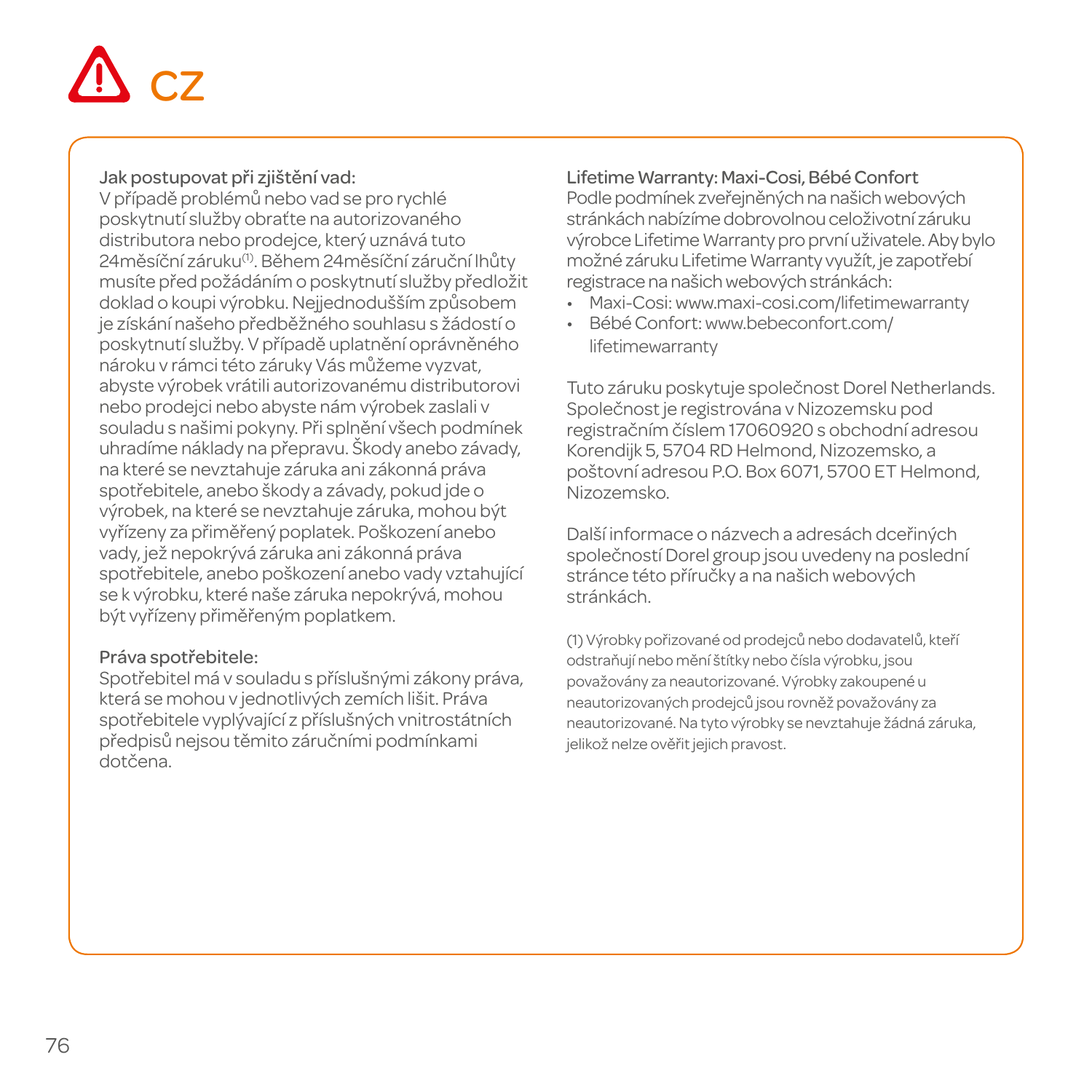

# **BIZTONSÁG**

• Valamennyi terméket gondosan terveztük és teszteltük az ön gyermekének biztonsága és kényelme érdekében. Csak a által forgalmazott vagy jóváhagyott kiegészítőket használja. Más kiegészítők használata veszélyes lehet.

• Használat előtt kérjük, gondosan olvassa el ezeket az útmutatásokat, és ismerkedjen meg a termékkel.

• Őrizze meg az útmutatót későbbi használatra; a gyermekülésen külön zsebet alakítottunk ki erre a célra.

• Az autós ülést kizárólag autóban történő használatra készült.

• Ne használjon olyan használt termékeket, amelyeknek múltját nem ismeri. Egyes alkatrészek töröttek, szakadtak lehetnek, vagy hiányozhatnak.

• Cserélje ki az autós ülést, ha erős külső hatás érte egy baleset során: már nem biztosít optimális védelmet a gyermeke számára.

#### FIGYELEM:

Ne végezzen semmilyen módosítást az ülésen, mivel ez veszélyes helyzeteket teremthet. Autós ülést az autóban:

• A termék megvásárlása előtt győződjön meg, hogy az autós ülés alkalmas-e ahhoz a járműhöz, amelyben használni kívánja. Figyelem: Ez a termék egy i-Size (R 129) gyermekbiztonsági rendszer. Használata a 129-es számú rendeletben került jóváhagyásra. A termék a legtöbb ISOFIX rendszerrel ellátott járműben használható, minden i-Size kompatibilis ülésbeállítási pozícióban. Kérjük, hogy tanulmányozza a weboldalán található gépjármű kompatibilitási lista legutóbbi változatát. Amennyiben nem biztos a dolgában, forduljon vagy a gyermekbiztonsági rendszer gyártójához, vagy a forgalmazóhoz.

• Soha ne hagyja a gyereket felügyelet nélkül.

• Az ISOFIX rögzítés használata előtt KELLŐEN olvassa el a jármű használati útmutatóját a gyermekülés beszerelése előtt. Ez a kézikönyv megmutatja azokat a helyeket, amelyek kompatibilisek az autós ülés méretosztályával, amely i-Size univerzális ISOFIX jóváhagyással rendelkezik.

• i-Size univerzális ISOFIX menetiránnyal ellentétes pozícióban, D méretosztály.

• i-Size univerzális ISOFIX menetiránnyal megegyező pozícióban, B1 méretosztály.

• Ügyeljen arra, hogy a lehajtott hátsó ülés rögzítve legyen a helyén.

• Gyermekét mindig 5-pontos biztonsági övvel rögzítse. Győződjön meg arról, hogy a derékpánt eléggé alacsonyan van-e ahhoz, hogy a medencét elég erősen tartsa meg.

• A gyermek ülésbe helyezését követően bizonyosodjon meg az öv megfelelő feszességéről annak meghúzásával. Minden használat előtt győződjön meg arról, hogy az öv nem sérült-e és

nincs-e megcsavarodva.

• Mindig takarja le az autós ülést, ha a járműben közvetlen napfénynek van kitéve. Ellenkező esetben a borítás, a fém és műanyag alkatrészek túl forróvá válhatnak a gyermek bőre számára.

• Bizonyosodjon meg arról, hogy az autós ülést a járműhöz rögzítő pántok feszesek.

### FIGYELEM:

Ha az autós ülést az anyósülésre szereli be, akkor az ülés légzsákját ki kell kapcsolni, ha a gyermek a menetiránynak háttal fordulva foglal helyet.

#### FIGYELMEZTETÉS:

Soha ne kombináljon két ISOFIX rögzítést és az autóülés biztonságiöv-rendszerét a gyermekülés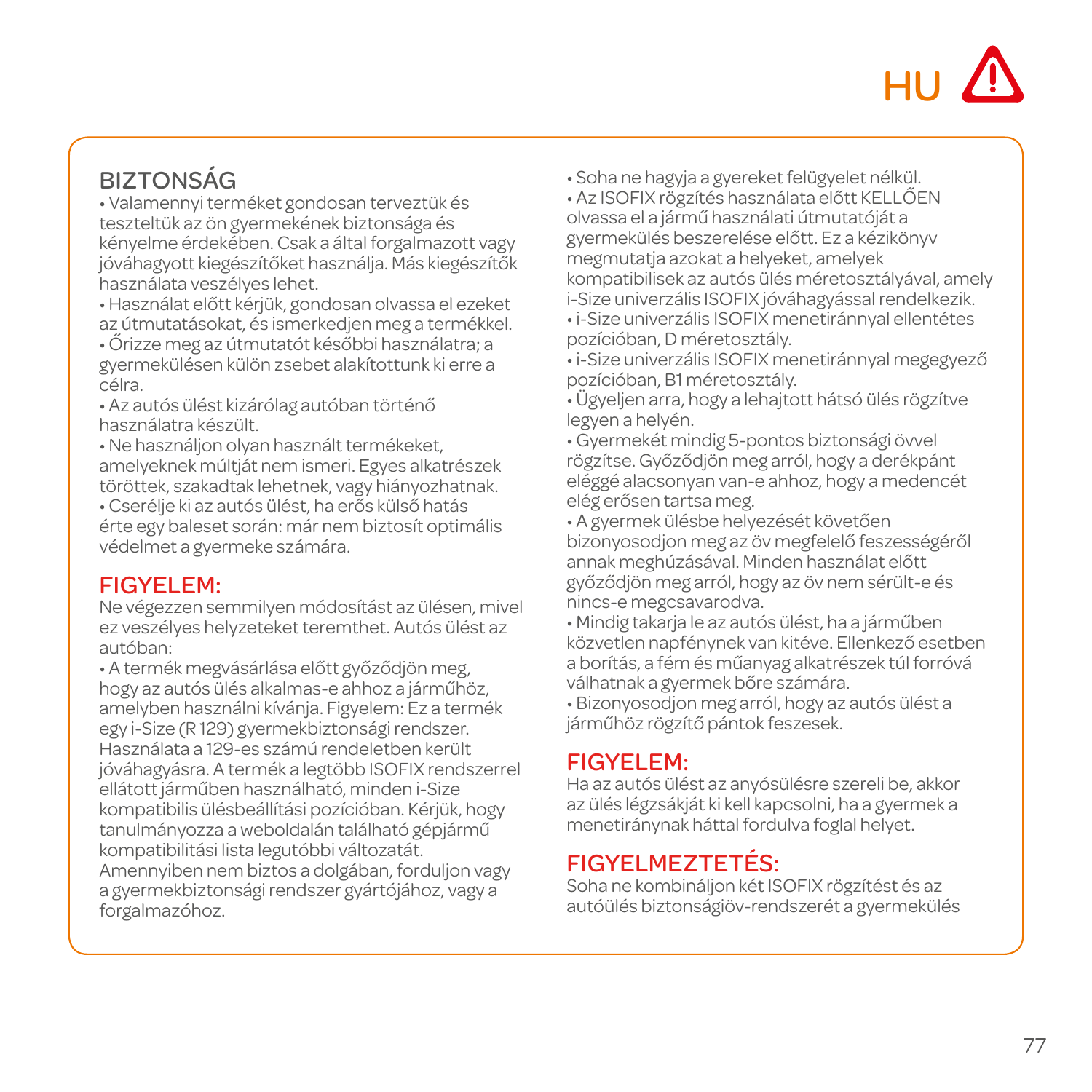# HU

beszereléséhez.

#### FIGYELEM:

Az ülést mindig 3 ponton: az ISOFIX rögzítőkapcsokkal és a "Top Tether" horoggal egyidejűleg rögzítse. Fontos, hogy a "Top Tether" az autógyártó által ajánlott rögzítési ponthoz legyen rögzítve.

Az autós ülést további biztonsági pántjai a jármű további ISOFIX rögzítési pontjaival használhatók. Az ISOFIX rögzítéseket úgy tervezték, hogy a gyermekülés biztonságosan és egyszerűen rögzíthető legyen az autóban. Nem minden autó rendelkezik ezekkel a rögzítésekkel, bár ezek a legújabb modellekben alapfelszerelésnek számítanak. A mellékelt járműlistában ellenőrizze, hogy mely autókba lehet az ülést megfelelően beszerelni (ennek a listának a frissített változatat a www.maxi-cosi.com webhelyen található. • Az ülés hátranéző helyzetben történő beszerelésekor a felső zsinór "Top Tether" pántját negyed fordulattal el kell fordítani a rögzítési pontnak megfelelően. Ez nem befolyásolja károsan a termék megfelelő működését.

• Az autós ülés beszerelésekor el kell távolítani a háttámaszt, hogy a felső zsinórt "Top Tether" megfelelően át lehessen vezetni.

• Figyelem: az autós ülés beszerelésekor lehet, hogy hézag lesz az autós ülés alapja és az autóülés között, ami a járműben lévő rögzítési pontok helyzetétől függ.

• Baleset után a gyermekülést feltétlenül ki kell cserélni.

• Mindig ellenőrizze, hogy azok a csomagok és egyéb tárgyak, melyek ütközéskor az ülésben utazónak balesetet okozhatnak, megfelelően rögzítve vannak-e.

• A gyermekülés merev és műanyag részeit oly módon kell elhelyezni a beszereléskor, hogy azok a rendes használat során ne szorulhassanak be egy elmozdított ülés alá vagy az autó ajtajába.

• A gyermekülés és a szíjak szerkezetét vagy anyagát érintő módosításokat végrehajtani tilos a gyártóval való egyeztetés nélkül.

• Ne használja a gyermeket rögzítő eszközt huzat nélkül. A huzatot csak a gyártó által javasolt termékkel cserélje le, mivel ez jelentős mértékben hozzájárul a gyermekülés biztonságos működéséhez.

• A gyermekülés csak ezen utasítások betartása mellett működik hatékonyan.

• Mindig rögzítse a gyermekülést, még ha a gyermek nincs is benne.

• Soha ne tegyen nehéz tárgyakat a hátsó tárolófelületre, mert azok balesetkor onnan lerepülhetnek.

• Mindig ellenőrizze, hogy az ülés és a szíjak egyetlen része sem szorult be az ajtóba vagy az ülés alá.

• A lehajtható üléseket mindig rögzíteni kell.

• Ha bizonytalan a rendszer megfelelő beszerelését illetően, lépjen kapcsolatba a gyermekülés forgalmazójával vagy gyártójával.

# KÖRNYEZETVÉDELMI UTASÍTÁSOK

A fulladásveszély elkerülése érdekében tartsa a műanyag csomagolóanyagot gyermekektől távol.

Környezetvédelmi okokból a terméket a használati életciklus végén a helyi előírásoknak megfelelően ártalmatlanítsa.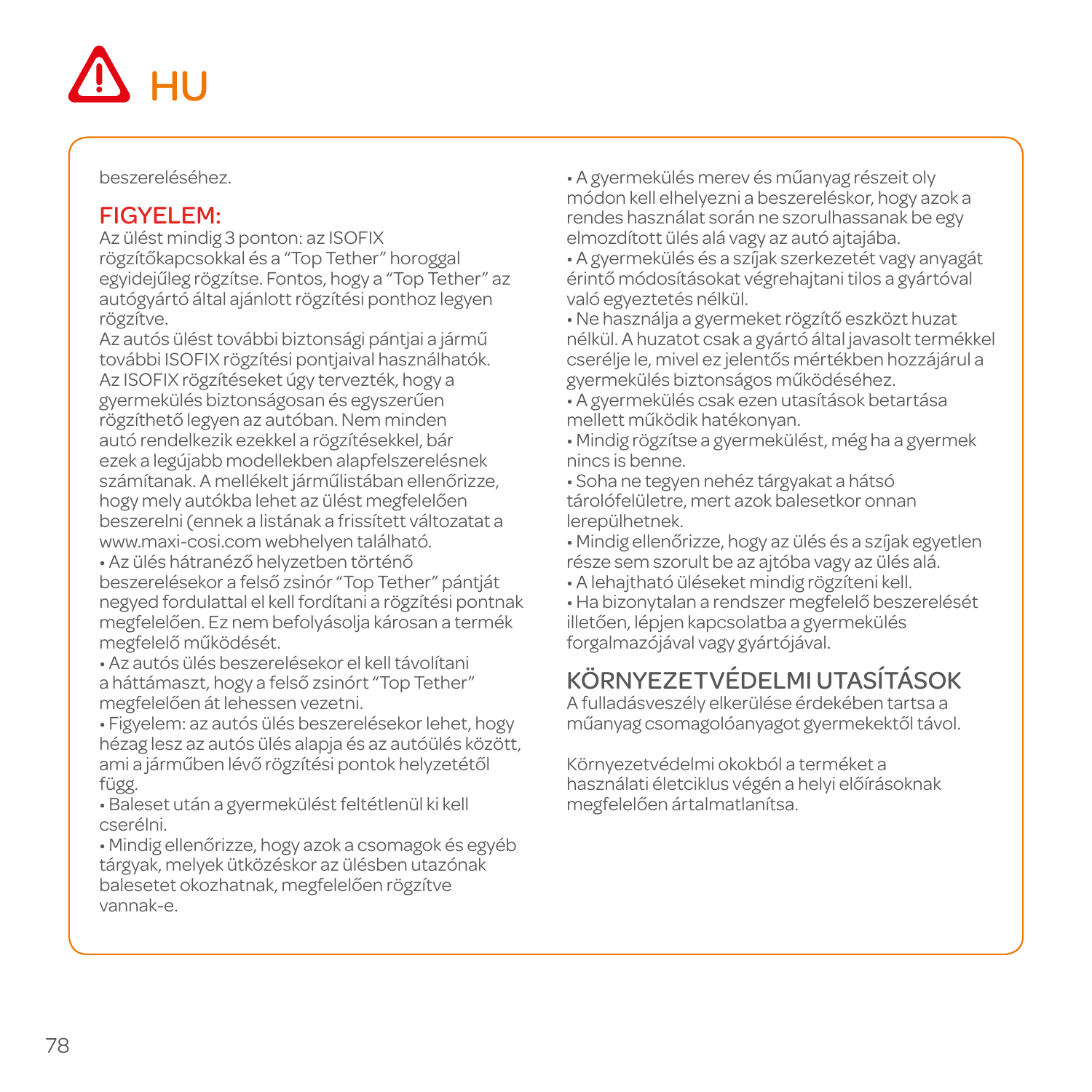# $H1$

# KÉRDÉSEK

Forduljon helyi forgalmazójához, vagy látogassa meg a www.maxi-cosi.com honlapot. Ilyen esetben legyenek kéznél a következő információk:

- Sorozatszám;
- Az autó és az ülés márkája és típusa, amelyeken
- a autós ülést terméket használni kívánja;
- Gyerekének kora, magassága és súlya.

### GARANCIA

Az általunk biztosított 24 hónapos garancia a tervezői, mérnöki, gyártási folyamatainknak, valamint termékeink teljesítményének kimagasló minőségébe vetett hitünket tükrözi. Szavatoljuk, hogy ez a termék a jelenleg hatályos európai biztonsági előírásoknak és minőségi szabványoknak megfelelően lett legyártva, továbbá, hogy ez a termék a vásárlás pillanatában mentes minden anyag- és gyártási hibától. Az itt említett feltételek értelmében, a fogyasztók élhetnek a garancia által biztosított jogaikkal azokban az országokban, ahol ezt a terméket a Dorel Group leányvállalata vagy egy jogosult kereskedő vagy kiskereskedő forgalmazta.

A termék megvásárlásának időpontjától számítva, az általunk biztosított 24 hónapos garancia 24 hónapig kiterjed az összes, anyaggal vagy a termék gyártásával kapcsolatos hibára, ha azt normál körülmények közt rendeltetésszerűen üzemeltették, a kezelési útmutatónknak megfelelően. Ha a garancia keretein belül igényel javítást vagy cserealkatrészeket anyaghiba vagy gyártási hiba miatt, be kell mutatnia a vásárlásról szóló nyugtát, mely a szervizigénytől számított 24 hónapon belül került kiállításra.

Az általunk biztosított 24 hónapos garancia nem terjed ki azokra a meghibásodásokra, melyek okai a normál kopás és elhasználódás, a balesetek, a nem megfelelő vagy figyelmetlen használat, a tűzzel vagy vízzel való érintkezés és, más külső tényezők, továbbá a garancia érvényét veszti abban az esetben is, ha a terméket általunk nem engedélyezett személyek javítják, ha ezt ellopják vagy ha terméken való bármelyik címkét vagy azonosító számot eltávolítják vagy kicserélik. Normál kopás például a kerekek és az anyag kopása a mindennapi használat során, valamint idővel a színek fakulása és az anyagok természetes lebomlása, a termék öregedése miatt.

#### Mi a teendő hiba esetén:

Ha problémákat vagy hibákat tapasztal, a gyors szervizellátás érdekében mielőbb keresse fel az általunk elismert kereskedőjét vagy viszonteladóját. Ők elismerik a 24 hónapos garanciánkat(1). Be kell mutatnia a vásárlásról szóló nyugtát, mely a szervizigénytől számított 24 hónapon belül került kiállításra. A legegyszerűbb, ha a szervizigényét mi előzetesen engedélyezzük. Ha a jelen garancia értelmében a szervizigénye jogos, akkor mi arra kérhetjük Önt, hogy a terméket juttassa vissza az általunk elismert kereskedőhöz vagy viszonteladóhoz, vagy az utasításainknak megfelelően juttassa el hozzánk. A szállítás vagy a térti fuvar költségeit vállaljuk, amennyiben betartja az összes utasítást. Azokat a károkat és/vagy hibákat, melyeket nem fed sem az általunk biztosított garancia, sem a fogyasztóvédelmi törvény, továbbá azokat a károkat/ termékhibákat, melyeket nem fed az általunk biztosított garancia, méltányos áron kezelhetiük.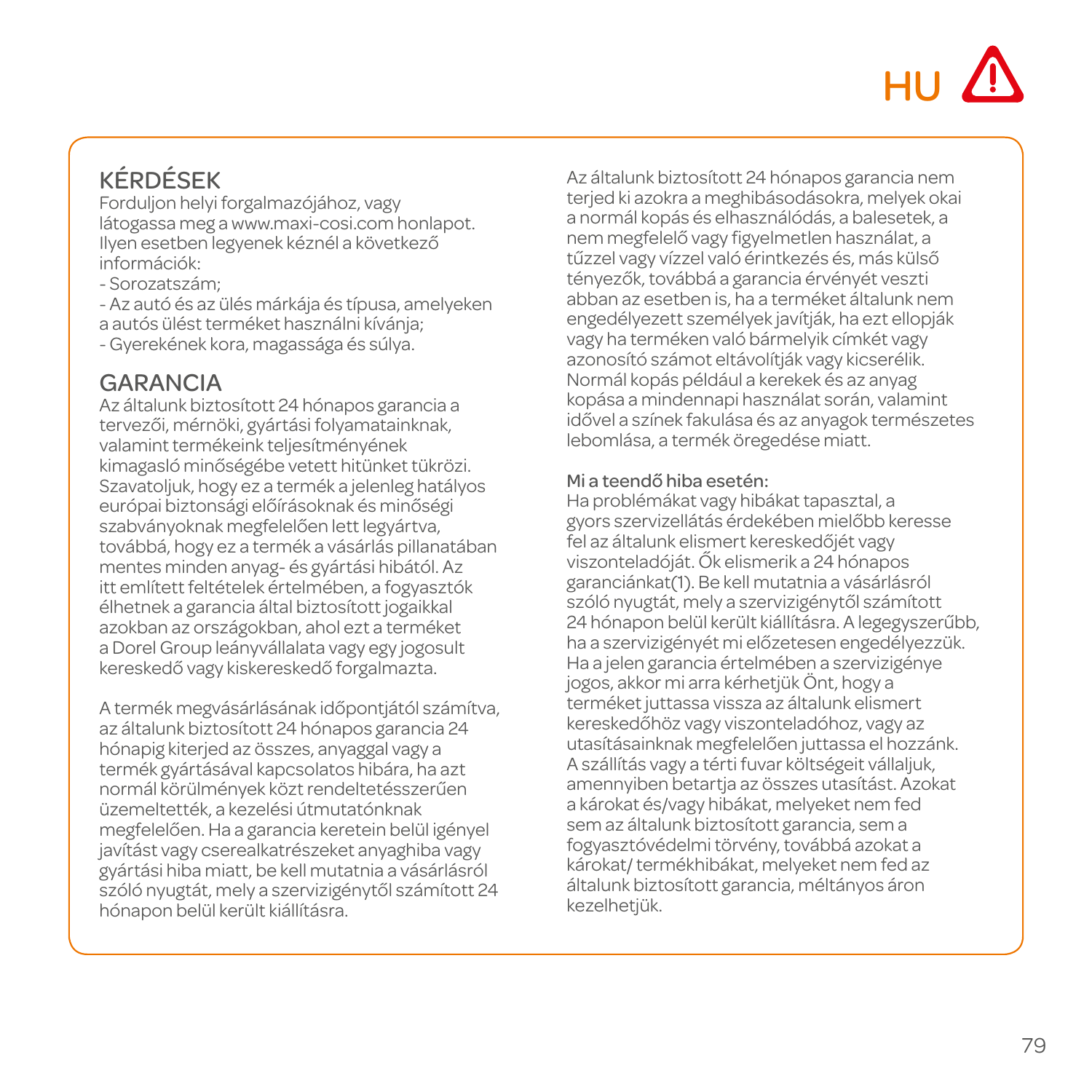# HU

#### A fogyasztók jogai:

A fogyasztóvédelmi törvények biztosítják a fogyasztó jogait, de ezek országonként eltérhetnek. A fogyasztók jogait szabályozó nemzeti jogszabályokat nem befolyásolja ez a garancia.

Örök garancia: Maxi-Cosi, Bébé Confort Az alábbi weboldalakon található feltételeknek megfelelően a Dorel Netherlands önkéntes gyártói örök garanciát ajánl az első használók számára. Az örök garancia igényléséhez a vásárlónak (első használó) az alábbi weboldalakon szükséges regisztrálnia:

- Maxi-Cosi: www.maxi-cosi.com/lifetimewarranty
- Bébé Confort: www.bebeconfort.com/ lifetimewarranty

Ezt a garanciát a Dorel Netherlands biztosítja. Cégünk Hollandiában van bejegyezve a 17060920 as cégazonosító szám alatt. Kereskedelmi címünk Korendijk 5, 5704 RD Helmond, Hollandia, postacímünk pedig P.O. Box 6071, 5700 ET Helmond, Hollandia.

A Dorel csoport leányvállalatainak neveit és címeit megtalálhatja az útmutató legutolsó lapján, vagy az érintett márka weboldalán.

(1) Az olyan viszonteladótól vagy kereskedőtől vásárolt termékek, amelyeknél eltávolítják vagy módosítják a termék címkéjét vagy azonosító számát, nem jogosultak. A nem jogosult kereskedőktől vásárolt termékek is illetéktelennek minősülnek. Semmilyen garancia nem vonatkozik az ilyen termékekre, mivel eredetiségükről nem lehet meggyőződni.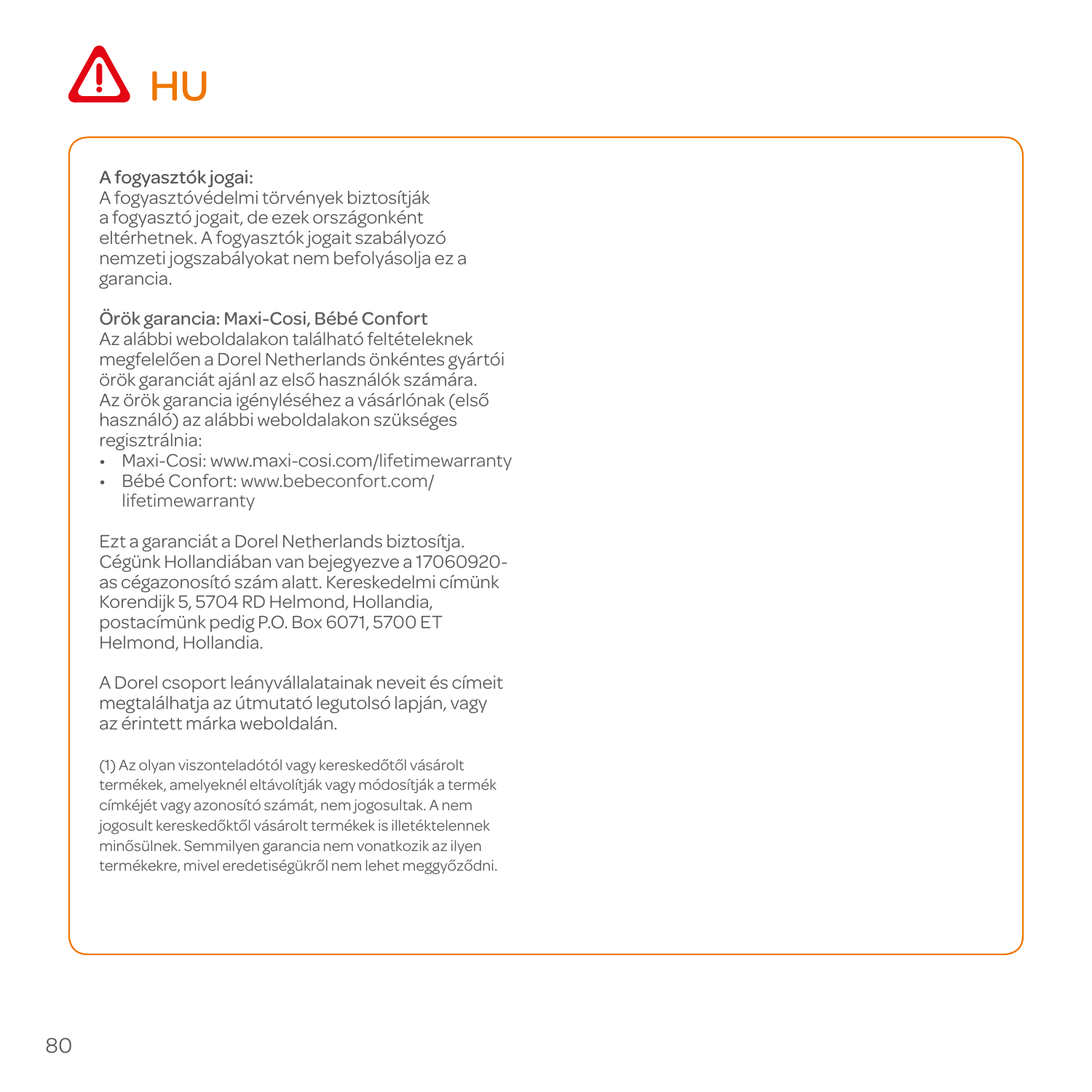

• יש לוודא שהמושב האחורי המתקפל נעול במקום.<br>• עליך לחגור תמיד את ילדך ברתמה 5 נקודתית. אנו מדגישים<br>כי עליד לוודא שרצועות המותו נחגרות נמוד. בצורה כזו שאנו

הירכיים מוחזק בצורה יציבה.<br>• לאחר הושבת הילד במושב הבטיחות, עליך למשוך בחגורה<br>כדי לוודא שהיא מתוחה כראוי. לפני כל שימוש. עליד לוודא שהרתמה אינה פגומה או מפותלת.<br>• בעת החשיפה לקרני שמש ישירות ברכב. יש להתקיו את

מושב הבטיחות פונה לאחור. אחרת, הכיסוי שלו וחלקי<br>המתכת והפלסטוס עלולים להתחמם יתר על המידה לעורו

של הילד.<br>• יש לוודא שהרצועות המחברות את המושב הבטיחותי לרכב<br>הדוקות.

#### **אזהרה:**

בעת התקנת מושב הבטיחות על המושב הקדמי, במצב שמושב הבטיחות פונה לאחור, חובה לנתק את כרית האוויר של<br>המושב הקדמי

לעולם אין לשלב את שתי מערכות העיגון, ה- ISOFIX וחגורת **אזהרה:** הבטיחות של הרכב, כדי להתקין את מושב הבטיחות.

**שים לב:**<br>כאשר משתמשים ב-ISOFIX, לא יספיקו תפסניות התקנה שבנקודת העיגון התחתונה של הרכב. הכרחי לקבע את<br>הרצועה TOP TETHER לנסודת העיגוו העליונה. המומלצת על ידי יצרן הרכב. התקנת מושב הבטיחות עם רצועות נוספות,<br>תוך שימוש בנקודות העיגון ISOFLX הנוספות של הרכב.<br>נקודות העיגון ISOFLX הפתח לקבלת קיבוע בטוח וקל של<br>מערכות הבטיחות לילדים בתוד הרכב. לא כל המכוניות מצוידות בנקודות עיגון אלו, למרות שהן ציוד תקני בדגמים החדישים יותר. יש לעיין ברשימת המכוניות המצורפת כדי לדעת באיזה רכב ניתן להתקין כראוי את מושב הבטיחות ובאתר האינטרנט cosi.com.www.maxi-cosi.com.<br>עדכונים נוספים של בשימה זו/

#### **בטיחות**

• מוצרי תוכננו בקפידה ונבדקו על מנת להבטיח את בטיחותו ואת נוחיותו של תינוקכם. יש להשתמש רק באביזרים המסופקים או המאושרים על ידי שימוש באביזרים אחרים עלול להיות מסוכן.

• הנך אחראי/ת באופן אישי לבטיחותו של ילדך בכל עת ועל כן עליך לקרוא את ההוראות האלו בעיון וללמוד להכיר את המוצר, לפני השימוש בו.

• יש לשמור תמיד את ההוראות לעיון בעתיד; לצורך זה, סופק במיוחד תא אחסון על מושב הבטיחות.

• מושב הבטיחות מיועד לשימוש ברכב בלבד.

• אין להשתמש במוצר מיד שנייה, שההיסטוריה שלו אינה<br>ידועה. חלקים אחדים שלו עלולים להיות שבורים. קרועים או חסרים.<br>• אם הוא נחשף ללחצים חזקים במקרה של תאונה. יש

להחליף את מושב הבטיחות: הוא לא ימשיך לספק הגנה מרבית לילדך.

#### **אזהרה:**

אין להכניס שינויים כלשהם במושב הבטיחות לרכב, מכיוון<br>שהדרך עליל ליכים למצבים לא בנוסים -<br>- מושב הבטיחות ברכב :<br>- לפני קניית המוצר הזה יש לוודא שמושב הבטיחות לרכב

תואם לרכב שבו ייעשה שימוש בו. העדוה :דליל ןוסיר תכרעמ<br>יהוז i-Size (R 129). לע תרשואמ איה סידיוצמה בכרה ילכ תיברמל םיאתתו 129 יסמ הנקת יפ ב-ISOFIX ל םימאותה<br>בכרב הבישיה יבצמ לכלו -i-Size ילכל המאתהה תמישר" לש הנורחאה הסרגב ןייעל אנ ונלש טנרטניאה רתאב אוצמל ןתינש ייבכר בשומ לש קוושמב וא ןרציב וצעוויה ,קפס לש הרקמב<br>תוחיטבה

• לעולם אין לעזוב ילד ללא השגחה.

• לפני ההתקנה של מושב הבטיחות לרכב באמצעות מערכת<br>עיגוו ISOFIX. חובה לקרוא את ספר ההוראות של הרכב. בספר זה יצוינו המקומות התואמים לגודל מושב הבטיחות,<br>המאושר לשימוש במערכת ISOFIX אוניברסלית. גודל

i-Size.<br>• מערכת ISOFIX אוניברסלית להתקנה כשהמושב פונה<br>לאחור. נודל D

• מערכת ISOFIX אוניברסלית להתקנה כשהמושב פונה<br>לפנים, גודל B1.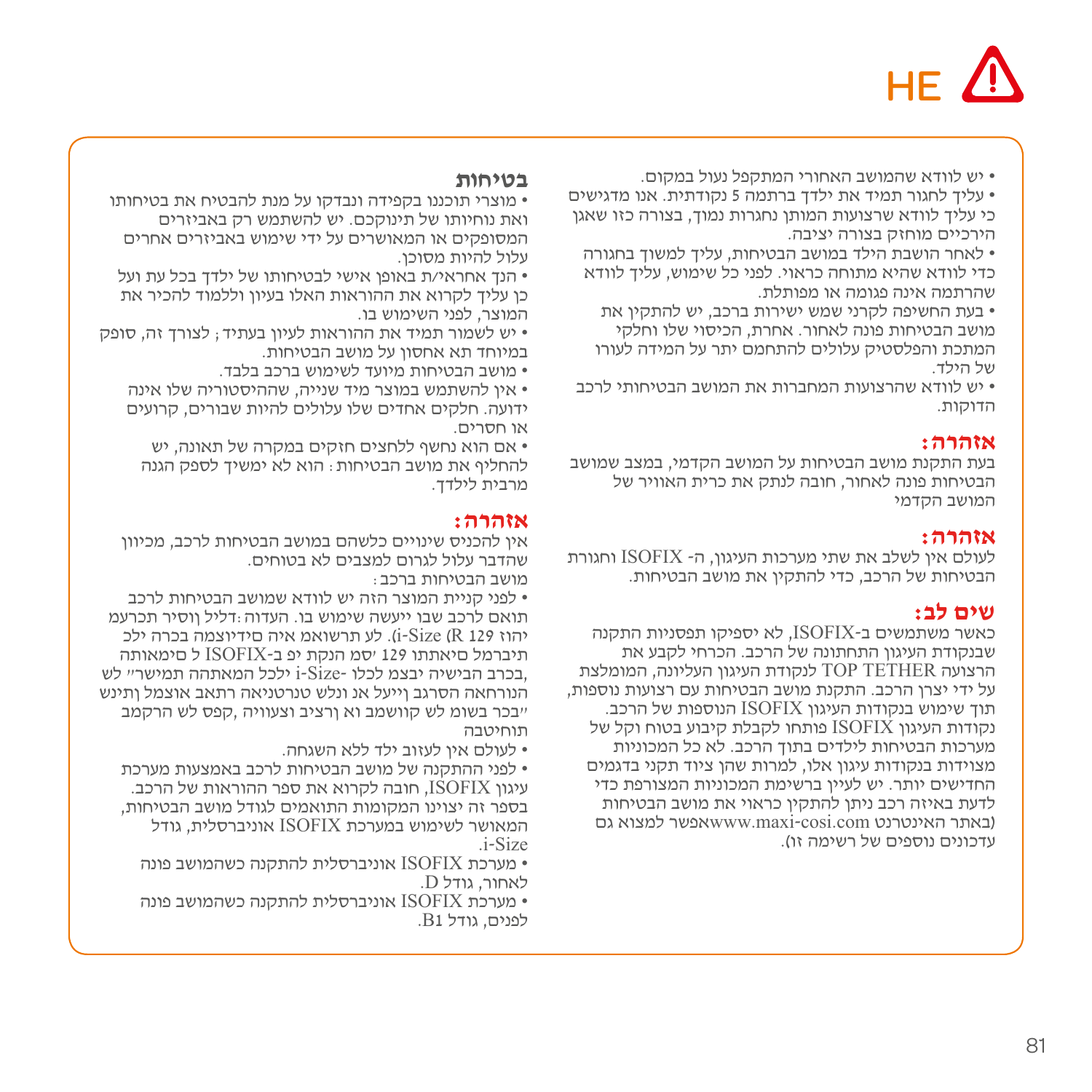

#### **שאלות**

נא לפנות למפיץ המקומי שלאו לבקר באתר האינטרנט שלנו<br>www.maxi-cosi.com. בחלק "השירותים שלנו".

כשאתם עושים זאת, וודאו שברשותכם המידע הבא :<br>- מספר סידורי.<br>- הדגם והסוג של הרכב ושל מושב הבטיחות שבהם ייעשה<br>שימוש ב-מישב הבתימות

- גיל, גובה ומשקל ילדכם.

**אחריות**<br>האחריות שלנו ל-24 חודשים משקפת את הביטחון שלנו באיכות הגבוהה של העיצוב, התכנון, הייצור והביצועים של המוצר שלנו. אנו מאשרים שהמוצר הזה יוצר בהתאם לדרישות הבטיחות האירופאיות הנוכחיות ובהתאם לתקני האיכות הרלוונטיים למוצר זה, וכן שבעת הרכישה, אין במוצר זה פגמים בחומרים או בעבודה. על פי התנאים שצוינו כאן, לקוחות במדינות שבהן נמכר מוצר זה על ידי חברת בת של קבוצת Dorel או על ידי ספק או קמעונאי מורשה יכולים<br>לבקש סעד לפי אחריות זאת.

האחריות שלנו ל-24 חודשים מכסה את כל פגמי הייצור<br>בחומרים ובעבודה, בתנאי שהשימוש במוצר נעשה בתנאים<br>רגילים ובהתאם למדריך שלנו למשתמש בפרק הזמן של<br>24 חודשים מתאריד הרכישה על ידי הלקוח הראשוו שהוא גם משתמש הקצה.על מנת לתבוע תיקונים או חלקי חילוף במסגרת האחריות, בגין פגמים בחומרים ובעבודה, עליך להציג הוכחה שהרכישה שלך בוצעה במהלך 24 החודשים הקודמים לבקשת השירות.

האחריות שלנו ל-24 חודשים אינה חלה על פגמים שנגרמו<br>עקב : שחיקה ובלאי טבעיים, נזק שנגרם על ידי תאונות. שימוש פוגעני, רשלנות, אש, מגע עם נוזלים או סיבה חיצונית אחרת; כמו כן היא אינה חלה על נזק שהוא תוצאה של אי ציות לדרישות המדריך למשתמש, על נזק שנגרם על ידי שימוש בשילוב עם מוצר אחר, על נזק שנגרם מטיפול<br>על ידי אדם שאינו מוכשה מטעמון או אם המוצר נוגר או תווית כלשהי או מספר הזיהוי שלו הוסרו או שווו. דוגמאות לשחיקה רגילה או לקריעה רגילה כוללות גלגלים ובד שנשחקו תוך כדי שימוש רגיל וכן דהייה טבעית של צבעים ושל חומרים עקב הזדקנות טבעית של המוצר.

• כאשר מתקינים את מושב הבטיחות כשהוא פונה לאחור, הרצועה של tether top יכולה להסתובב רבע סיבוב, בהתאם למיקום נקודת העיגון. זה לא יפגע בתפעול התקין של המוצר. • בעת התקנת מושב הבטיחות, הכרחי להסיר את משענת<br>הראש על מות להעריר את ה-TOP TETHER רצורה ורווה • אזהרה : בעת התקנת מושב הבטיחות, ייתכנו מרווחים בין<br>מושב הבטיחות לביו מושב הרכב. מותנה במיקום נקודות העיגון בתוך הרכב.<br>• חובה להחליף את מושב הבטיחות לאחר תאונה.

- 
- על המשתמש להקפיד תמיד שכל המטען וחפצים אחרים,<br>שעלולים לגרום לפגיעה ביושב במושב הבטיחות. במקרה של התנגשות, יהיו קשורים ומאובטחים היטב.<br>• את החלקים הקשיחים ואת מקטעי הפלסטיק של התקו הריסוו
- לילד יש למקם ולהתקין באופן כזה, שבתנאי שימוש רגילים ברכב, הם לא יילכדו מתחת למושב נע או בדלת של הרכב.
- לעולם אין לשנות את המבנה או את החומרים של מושב הבטיחות ושל חגורת הבטיחות, ללא התייעצות עם היצרן. • אין להשתמש בהתקן הריסון לילד ללא הכיסוי. אין להחליף את כיסוי המושב בכיסוי אחר מזה שהומלץ על ידי היצרן,
	- מכיוון שהדבר ישפיע ישירות על תפקודיות התקן הריסון.
	- התקן ריסון זה יעיל רק אם מצייתים להוראות השימוש.<br>• יש להדה תמיד את התהו הריסוו. גם כאשר הילד אינו
- יושב במושב.<br>• לעולם איו להניח חפצים כבדים על מדף המטעו האחורי. וזאת
- כדי למנוע את הסכנה של חפצים מתעופפים במקרה של תאונה.<br>• יש לוודא תמיד שאף חלק של מושב הבטיחות או של הרתמה לא יילכדו מתחת למושב הרכב או בדלת של הרכב.<br>• מושבים מהופלים חינרים להיות ועולים תמיד במהומם
	-
- אם יתעורר ספק באשר להתקנה הנכונה או השימוש הנכון במערכת, מומלץ שהמשתמש יפנה למפיץ או ליצרן של מערכת הריסון לילד.

#### **סביבה**

כדי למנוע סכנת חנק, יש להרחיק את כיסוי הפלסטיק<br>מילדים.

מטעמי שמירה על איכות הסביבה, עם סיום השימוש במוצר זה אנו מבקשים להשליך אותו למתקני פסולת מתאימים, בהתאם לחוק המקומי.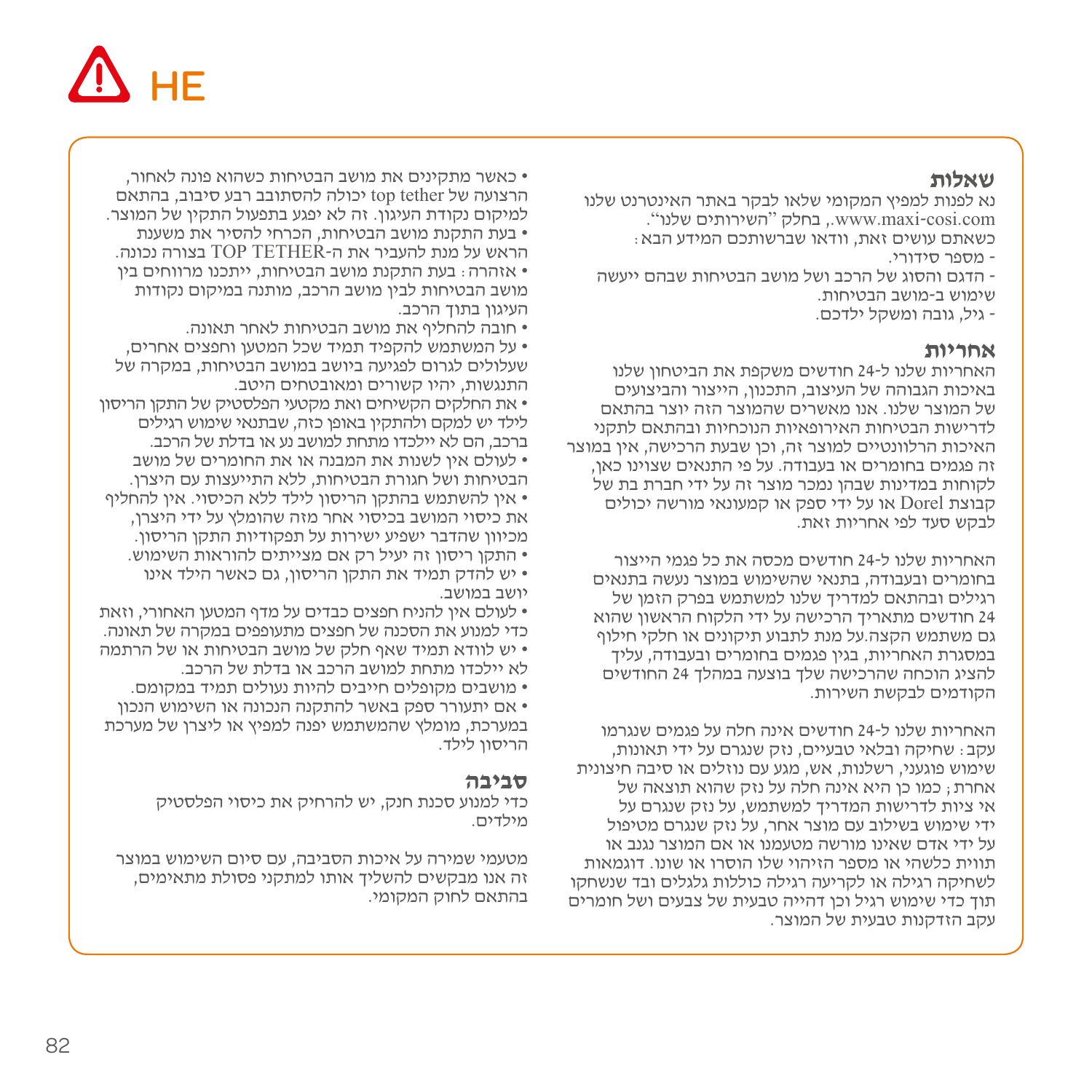# $HF$  $I$

)1( מוצרים אשר נרכשו מספקים או מקמעונאים הנוהגים להסיר או לשנות תוויות או מספרי זיהוי נחשבים למוצרים לא מורשים. גם מוצרים שנרכשו מקמעונאים לא מורשים נחשבים למוצרים לא מורשים. לא תחול כל אחריות על מוצרים אלו, מכיוון שלא ניתן לאמת את אמינותם.

#### **מה לעשות במקרה של פגמים:**

אם יתעוררו בעיות או פגמים, נקודת הקשר הראשונה שלך היא הספק או הקמעונאי המוכרים על ידנו. האחריות שלנו<br>ל-24 חודשים מחינרת אותם (11 עליד להציג הוכחת רכישה שבוצעה על ידך, במהלך 24 החודשים הקודמים לבקשת ל24- חודשים מחייבת אותם )1(. עליך להציג הוכחת רכישה השירות. יהיה לך קל יותר לקבל את השירות המבוקש, אם בקשתך תאושר מראש על ידנו. אם תוגש תביעה תקפה על פי כתב אחריות זה, אנו עשויים לבקש ממך להחזיר את המוצר לספק מורשה או לקמעונאי מוכר על ידינו, או לשלוח את המוצר אלינו, בהתאם להוראות שלנו. אנו נשלם את עלות המשלוח אם אתה מחזיר את המוצר לספק מורשה או לקמעונאי מוכר על ידינו, או אם אתה שולח את המוצר אלינו, בהתאם להוראות שלנו. אנו נשלם בגין המשלוח הלוך וחזור, אם כל ההוראות ימולאו. בתמורה לתשלום סביר, נוכל לטפל בנזק ו/או בפגמים שאינם מכוסים על ידי האחריות שלנו ולא על ידי הזכויות החוקיות של הצרכן, וכן בנזק ו/או בפגמים הקשורים למוצרים שאינם מכוסים על ידי האחריות שלנו.

#### **זכויות הלקוח:**

ללקוח יש זכויות חוקיות בהתאם לחוקי הלקוח החלים; זכויות אלו משתנות ממדינה למדינה. זכויות הלקוח, על פי החוקים החלים במדינתך, אינם מושפעים על ידי כתב<br>אחריות זה

**אחריות לכל החיים:**<br>התהוס לתנאים ולתניות המפורסמות Maxi-Cosi : www.maxi-cosi.com/lifetimewarranty<br>Bebe Confort : www.bebeconfort.com/<br>lifetimewarranty!

אחריות זאת ניתנת על ידי Dorel הולנד. חברתנו רשומה<br>בהולנד עם מספר 17060920. הכתובת העסקית שלנו היא Korendijk 5, 5704 RD Helmond. The Netherlands P.O. Box 6071, 5700 ET היא למכתבים וכתובתנו .Helmond, The Netherlands

פרטים על שמות ועל כתובות של חברות בת אחרות של קבוצת Dorel ניתן למצוא בעמוד האחרון של המדריך הזה למשתמש<br>או באתר האינטרנט שלנו. הדו במותג הרלוונטי.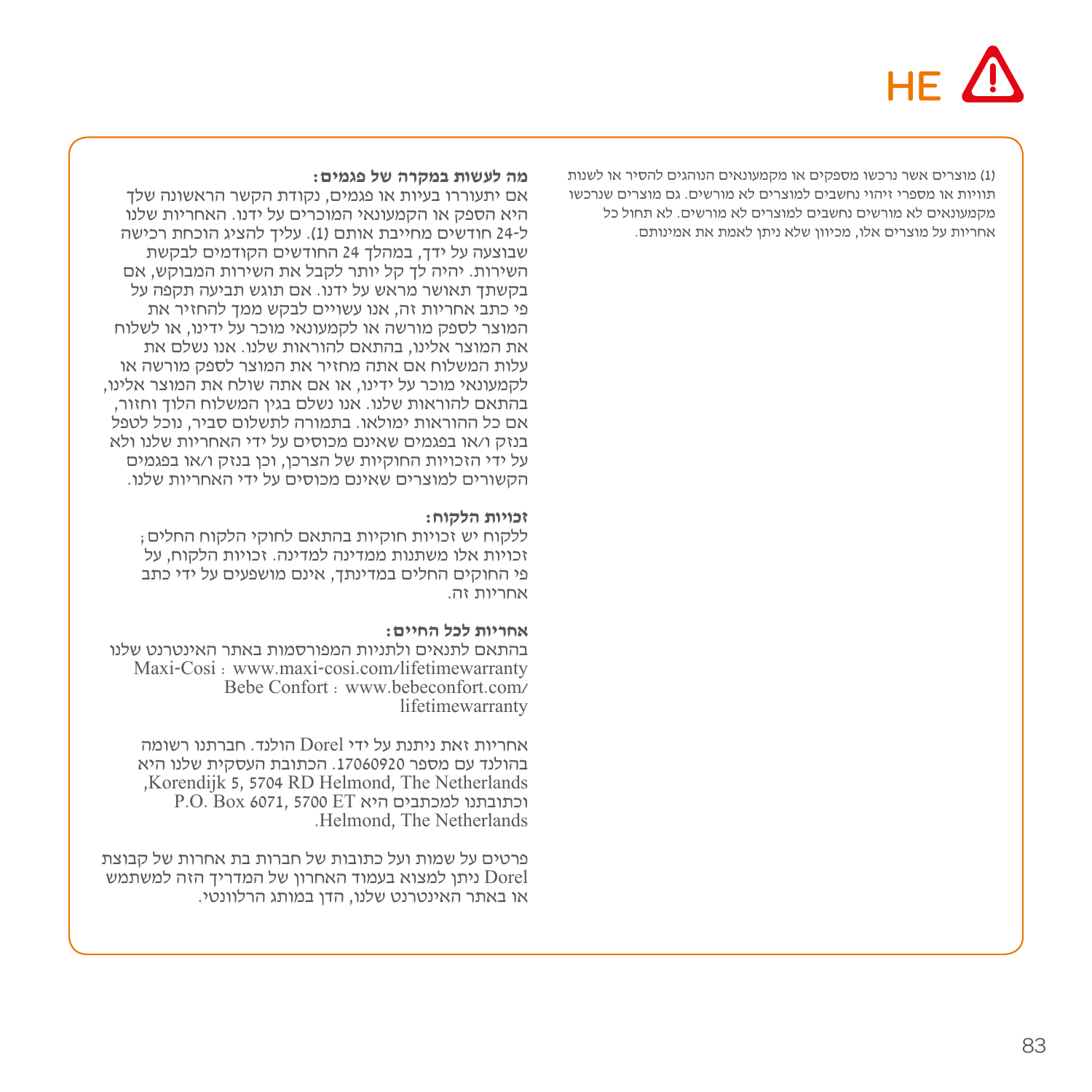

# **السالمة**

ُ • صممت جميع منتجات بعناية، كما خضعت لالختبار لضمان راحة الطفل وسالمته. ال تستخدم إال الملحقات التي تبيعها أو توافق عليها. فاستخدام ملحقات أخرى قد ينطوي على المخاطر. ّ • أنت مسؤول شخصيا على سالمة طفلك في جميع األوقات، ُيرجى قراءة هذه اإلرشادات بعناية والتعرف على المنتج جيداً قبل استخدامه. ،ً • احرص على االحتفاظ باإلرشادات لالطالع عليها مستقبال ويوجد حيز مخصص لتخزينها بمقعد الطفل. • يستخدم مقعد الـ داخل السيارة فقط. • ال تستعمل منتجات مستعملة مجهولة التاريخ. قد تكون بعض األجزاء مكسورة أو ممزقة أو مفقودة. ّ • استبدل مقعد الـ في حالة تعرضه إلى ضغوط عنيفة جراء حادث: استعماله يهدد السالمة المثلى لطفلك.

#### **تحذير:**

لا تُحدث أيّ تغيير ات مهما كانت على مقعد السيارة، فقد ّ يؤدي هذا إلى أوضاع غير آمنة. مقعد الـ في السيارة: • قبل شراء هذا المنتج، احرص على أن يكون مقعد السيارة مالئما للسيارة التي سيستعمل داخلها. نالعا: مجحب دلولل نامأ يسؤك نع ةرابع جتنمال اذه Size-i ، 129 مقر رايعمل اقفو هيلع قداصم ةرايسلا يف سولجلا تايعضو اعيمج بسانيو مجحل ةبسانمال Size-i نم روكذم وه امك تارايسال بتك يف تارايسال تاعنصم لبق. ُ ةهجال ةراشتسا كنكميف ً،اقثاو نكت مل اذإ وأ الفطأال ةمالس ّ نيمأت ةمظنأل ةعنصمال ةئزجتال عئاب. • إياك أن تترك الطفل دون مراقبة. • قبل استخدام نظام التثبيت ISOFIX، يتوجب عليك قراءة دليل إرشادات السيارة قبل تثبيت مقعد طفلك. سيوضح هذا

الدليل األماكن المتوافقة مع فئة حجم مقعد الطفل، الحائز .i-Size Universal ISOFIX الـ موافقة على • الـ ISOFIX Universal Size-i في الوضع المواجه للخلف، حجم الفئة D. • الـ ISOFIX Universal Size-i في الوضع المواجه لألمام، حجم الفئة 1B. ّ • احرص على أن يكون المقعد الخلفي القابل للطي مستقرا جيدا في موضعه. ّ • أمن طفلك دائما باستعمال الحزام ذو الخمس نقاط. احرص ِ على أن يتم ارتداء حزام الحجر في الجزء السفلي من الجسم ّ حتى يكون الحوض مثبتا بشكل جيد مع الضغط عليه. • بعد وضع الطفل في مقعد السيارة، احرص على أن يكون الحزام مشدودا بشكل كاف من خالل سحب الحزام. قبل ّكل استعمال، احرص على أن ال يكون الحزام متضررا أو ملتويا. ّ • غطي دائما مقعد الـ عندما يكون مكشوفا بشكل مباشر ّ ألشعة الشمس و إال فإن الغطاء و األجزاء المعدنية و ّ البالستيكية بإمكانها أن تصير ساخنة جدا بالنسبة لطفلك. • احرص على أن تكون األحزمة المثبتة للمقعد بالسيارة مشدودة بشكل كاف.

**تحذير:** عندما يكون مقعد السيارة مثبتا على مقعد الراكب األمامي، يجب إيقاف تشغيل الوسادة الهوائية للراكب الأمامي إذا كان طفلك جالسا في وضعية مواجهة للخلف.

# **تحذير:**

ال تجمع بين مشبكي ISOFIX اثنين و أنظمة حزام مقعد ّ السيارة لتثبيت مقعد السيارة الخاص بالطفل.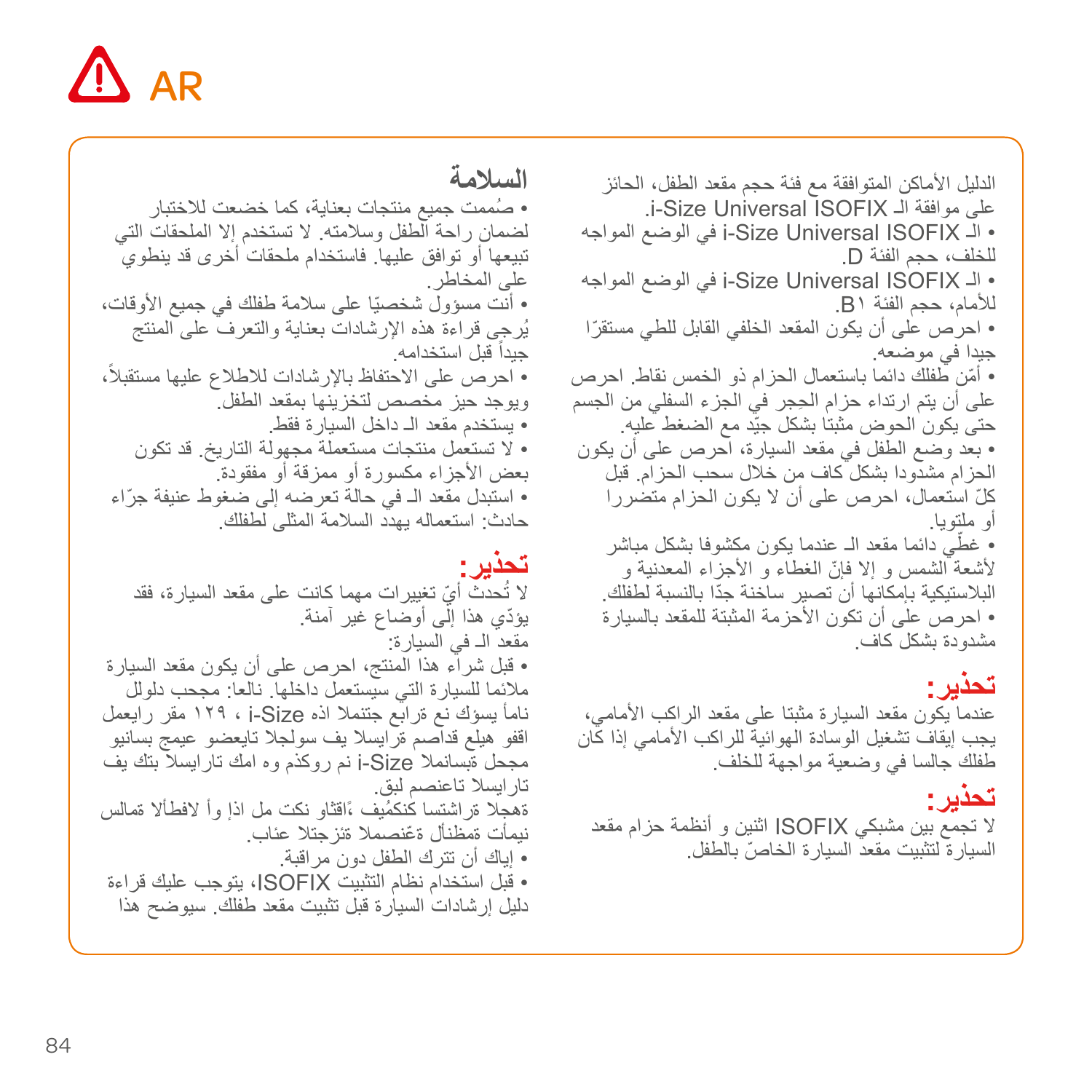

#### **انتبه:**

في نظام ISOFIX ال يكفي استخدام المشابك الموجودة للتثبيت المنخفض بالسيارة. فمن األساسي تثبيت "TOP TETHER "في نقاط التثبيت العلوية التي توصي بها الشركة المصنعة للسيارة. تثبيت مقعد بأحزمة إضافية باستخدام نقاط التثبيت اإلضافية ISOFIX بالسيارة. تم تطوير عناصر التثبيت ISOFIX لتثبيت الطفل على نحو آمن وسهل داخل السيارة. هذه العناصر غير موجودة في جميع أنواع السيارات رغم أنها أصبحت من التجهيزات القّياسية في الطّر از ات الأحدث. ر اجع القائمة المر فقة بالسيارات التي يمكن تثبيت مقعد السيارة بها بشكل سليم )كذلك يمكنك الرجوع إلى التحدثيات اإلضافية لهذه القائمة )www.maxi-cosi.com اإللكتروني الموقع على • عند تثبيت المقعد في الوضع المواجه نحو الخلف، يمكن لحزام التثبيت الـ TETHER TOP يدور ربع لفة بحسب موضع نقطة التثبيت. وذلك ال يعوق المنتج عن أداء مهمته. • عند تثبيت مقعد الطفل، من الضروري إزالة مسند الرأس كي يمكن تمريرالحزام الـ TETHER TOP بشكل سليم. • تحذير: عند تثبيت مقعد الطفل، قد تكون هناك فراغات بين قاعدة مقعد الطفل وكرسي السيارة بحسب مواضع نقاط التثبيت داخل السيارة. • من األساسي استبدال مقعد الطفل بآخر جديد عقب وقوع حادث. • يتعين على المستخدم التأكد من إحكام ربط أي أمتعة أو غير ها من الأغراض التي قد تتسبب في إصابة الطفل حال وقوع ارتطام. • األجزاء الصلبة والقطع البالستيكية بنظام تأمين الطفل موضوعة ومثبتة بحيث ال يمكن أن تعلق في كرسي متحرك أو في باب السيارة عند استخدام السيارة في الظروف العادية. • تجنب تعديل هيكل أو خامات مقعد الطفل وحزام السيارة دون استشارة الشركة المصنعة.

• تجنب استخدام نظام تأمين الطفل دون الغطاء. ال تستبدل غطاء المقعد بغطاء آخر غير ذلك الذي توصي به الشركة المصنعة، ألن ذلك سيكون له أثر مباشر على وظائف نظام تأمين الطفل. • يعمل نظام تأمين الطفل بفعالية فقط عند اتباع ارشادات االستخدام. ً على ربط أحزمة التأمين حتى في حالة عدم • احرص دائما جلوس الطفل عليه. • لا تضع أبداً أغراضاً ثقيلة على الرف الخلفي لتجنب تحولها إلى قذائف مندفعة حال وقوع حادث. • احرص دائماً على التأكد من أنه لا يوجد أي جزء من المقعد أو أحز مة الأمان عالق تحت كرسي أو في باب السيار ة. • الكراسي التي تُطوى لابد من فتحها وتثبيتها بأمان. • عقب الشراء، قم بتثبيت المقعد بالسيارة. إن وجدت أي مشكالت في التثبيت بسبب طول حزام أمان .ً السيارة، اتصل بالموزع فورا • إن ساورتك أي شكوك بشأن أسلوب التثبيت السليم أو ُ استخدام النظام، ينصح المستخدم باالتصال بالموزع أو شركة تصنيع نظام تأمين الطفل.

ا**لمبيئــه**<br>حافظ على كافة مواد التغليف البلاستيكية بعيداً عن متناول لأطفال لتجنّب خطر الاختناق. للمحافظة على البِيئة، عند لتوقف عن استعمال هذا المنتج، نطلب منك التخلّص من المنتج لدى المنشآت الخاصة بالقمامات المماثلة بالتوافق مع القوانين المحلية.

ُ المحلي أو زر موقعنا يرجى االتصال بموزع .:www **أسئلة**  com.cosi-maxi في ركن خدماتنا أو "Our ."services ُ - عند االتصال يرجى أن تكون المعلومات التالية بحوزتك: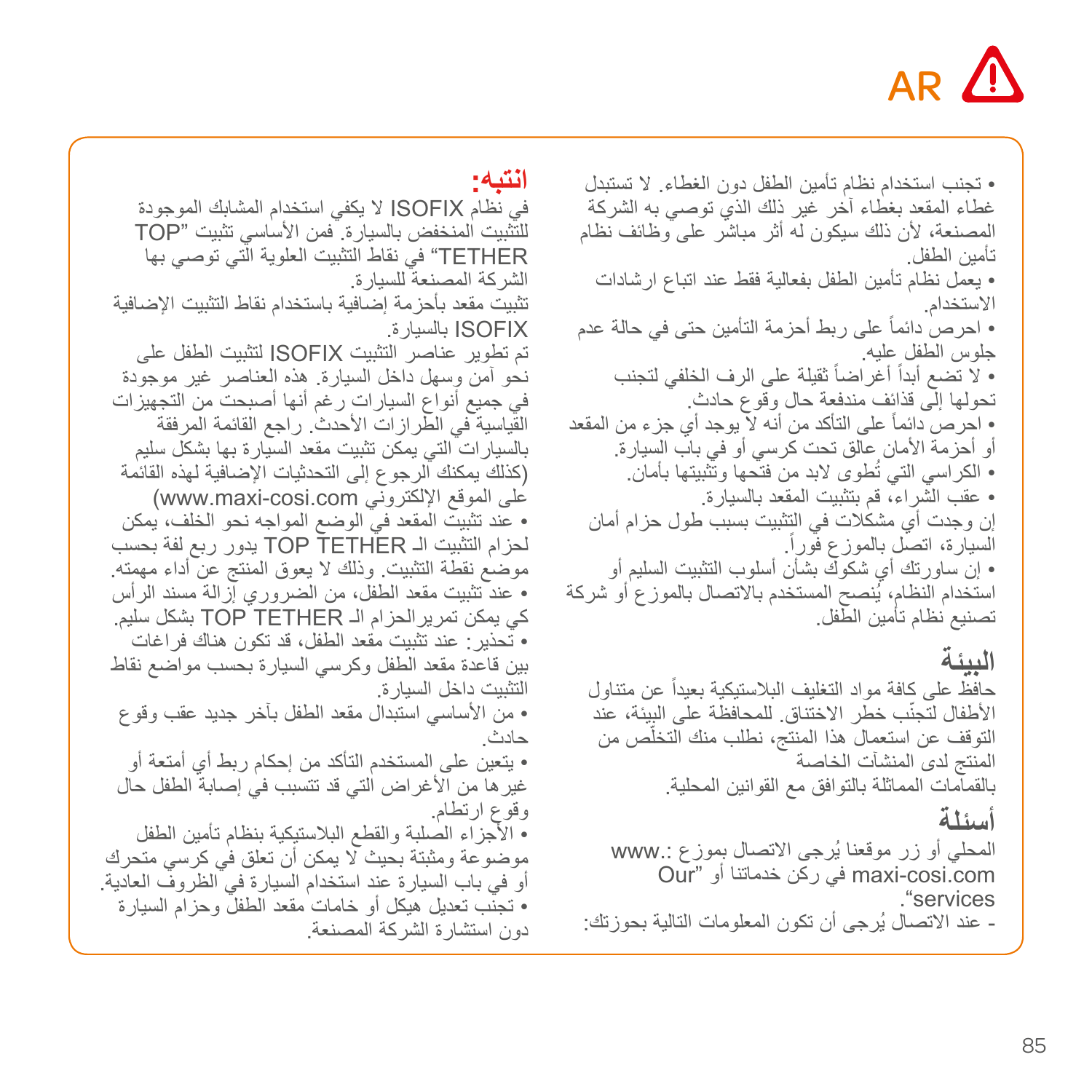

- الرقم المسلسل - العلامة التجارية و طراز السيارة و المقعد الذي استعمل عليه الـ مقعد. - عمر )طول( ووزن طفلك.

**ضمان** يعكس ضماننا لمدة 24 ً شهرا ثقتنا في الجودة التامة لتصميمنا وهندستنا وإنتاجنا وأداء منتجنا. نحن نضمن لكم أن هذا المنتج تم تصنيعه وفقًا لمتطلبات السلامة الأوروبية السارية ومعايير الجودة التي تنطبق علي هذا المنتج، وأن<br>هذا المنتج خال من أي عيوب صناعة وأي عيوب تتعلق بإتقان التصنيع في وقت الشراء. وفقا للشروط المذكورة في هذه الوثيقة، يجوز للمستهلكين االحتجاج بهذه الضمانة في البلدان التي بيع فيها هذا المنتج من قبل فرع لمجموعة Dorel أو من قبل وكيل أو تاجر بالتجزئة معتمدين.

 يشمل ضماننا لمدة 24 ً شهرا أي عيوب صناعة وأي عيوب تتعلق بإتقان التصنيع عند الاستخدام في الظروف الطبيعية ووفقًا لدليل المستخدم لمدة 24 شهرا بدءا من تاريخ الشراء األصلي ّ بالتجزئة من قبل أول عميل مستخدم نهائي. لطلب أي تصليحات أو قطع غيار خالل فترة الضمان يجب عليك أن تقوم بتقديم إثبات الشراء في غضون 24 ً شهرا السابقة لطلب الخدمة.

ال يشمل ضماننا لمدة 24 ً شهرا الضرر الناتج عن البلى والتلف باالستهالك العادي إلى جانب األضرار التي تسببها الحوادث و االستعمال التعسفي و اإلهمال و النار و مالمسة ّ السوائل أو أي مسبب خارجي، الضرر الذي يكون نتيجة عدم اتباع دليل المستخدم، الضرر الناجم عن االستعمال مع منتج آخر، الضرر الناجم عن خدمة قدمها شخص غير ّ مخول من قبلنا، أو إذا كان المنتج مسروقا أو عند إزالة أو ّ تغيير أي ملصق أو رقم تعريفي من المنتج. يندرج ضمن

األمثلة عن التلف و البلى االعتياديين العجالت و القماش التالف بسبب االستعمال المنتظم و االنحالل الطبيعي لأللوان و المواد نظرا للتقدم الطبيعي في عمر المنتج.

**ما الذي يجب فعله في حالة وجود عيوب:** في حالة وجود مشاكل أو عيوب، أول جهة اتصال هي ّ المتعامل أو البائع بالتجزئة المخول و المعترف به من قبلنا. ضمانتنا التي تدوم 24 شهرا معترف بها لديهم )1(. عليكم تقديم دليل شر ائكم الذي تم اجر اؤه في الأشهر ِ الأر بع و العشرين السابقة لطلب الخدمة. من األسهل أن تسعوا إلى ّ المصادقة على طلب خدمتكم مسبقا من قبلنا. إذا ما قدمتم دعوى شرعية تحت هذه الضمانة، فمن الممكن أن نطلب منكم إرجاع المنتج إلى المتعامل أو البائع بالتجزئة المخول و المعترف به لدينا أو أن ترسلوا المنتج إلينا وفقا لتعليماتنا.<br>سندفع ثمن الارسال و أحرة شحن الارحاع اذا ما تتم اتناع جميع التعليمات. الأضرار و/ أو العيوب التي لا تغطيها ضمانتنا أو الحقوق القانونية للمستهلك و/ أو األضرار و/ أو العيوب المتعلقة بالمنتج و التي ال تغطيها ضمانتنا يمكن التعامل معها مقابل رسوم معقولة.

**حقوق المستهلك:**  يتمتع المستهلك بحقوق قانونية وفقا للتشريعات الخاصة ّ بالمستهلك، و التي يمكن أن تتغير من بلد آلخر. حقوق المستهلك وفق التشريعات الوطنية المعمول بها ال تتأثر بهذه الضمانة.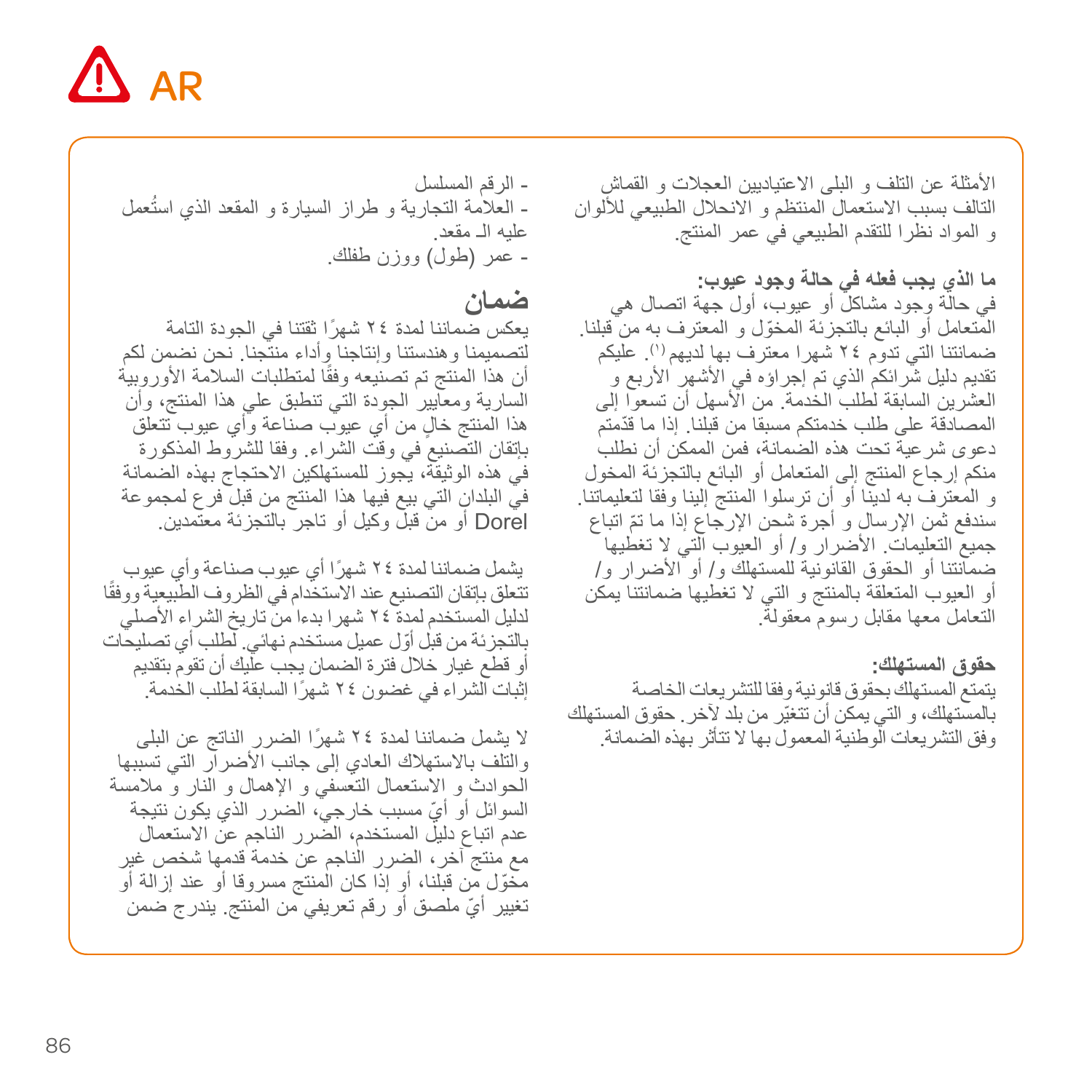

|                                                     |  | ضمانة طللة العمر : |  |
|-----------------------------------------------------|--|--------------------|--|
| وفقا للأحكام و الشروط المنشورة على موقعنا:          |  |                    |  |
| Maxi-Cosi: www.maxi-cosi.com/lifetimewarranty       |  |                    |  |
| Bébé Confort : www.bebeconfort.com/lifetimewarranty |  |                    |  |

نحن مسجلون في هولندا تحت رقم الشركة اآلتي: .17060920 عنواننا التجاري هو: Korendijk ,5 5704 Helmond RD، هولندا، و عنواننا البريدي هو: .هولندا ،ET Helmond 5700 ,6071 P.O. Box

أسماء و تفاصيل عناوين الفروع األخرى لمجموعة Dorel يمكن إيجادها في الصفحة األخيرة من هذا الدليل و على ّ موقعنا بالنسبة للعالمة التجارية المعنية.

)1 ّ ( المنتجات التي تم شراؤها من بائعي تجزئة أو متعاملين يزيلون أو يغيرون ّ الملصقات أو األرقام التعريفية تعتبر غير مصر ّ ح بها. المنتجات التي تم شراؤها من ّ عند بائعي تجزئة غير مخو ّ ل لهم تعتبر غير مصر ّ ح بها أيضا. ال تسري أس ضمانة ّ على هذه المنتجات بما أن موثوقية هذه المنتجات ال يمكن تأكيدها.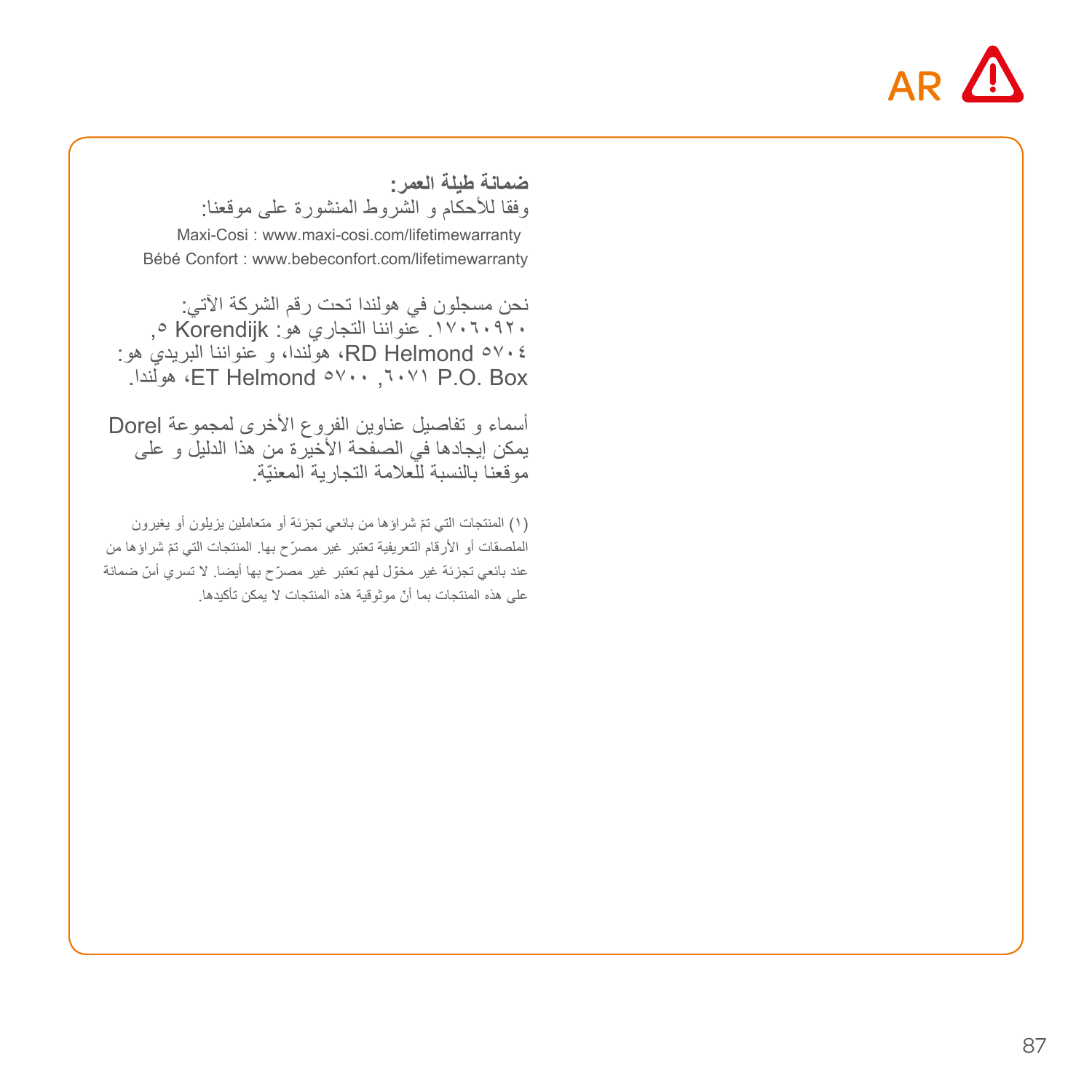# **HR**

### **SIGURNOST**

• Svi proizvodi su pažljivo konstruirani i ispitani kako bi vašem djetetu jamčili sigurnost i udobnost. Koristite samo one dodatke koje prodaje ili odobrava proizvođač. Korištenje drugih dodataka može biti opasno.

• Osobno ste odgovorni za sigurnost svoga djeteta u svakom trenutku; molimo pažljivo pročitajte ove upute te se prije uporabe upoznajte s proizvodom. • Sačuvajte upute za buduće reference, na dječjoj

sjedalici je ugrađen poseban pretinac za spremanje uputa.

• Autosjedalica je namijenjen samo za upotrebu u automobilu.

• Ne koristite rabljene proizvode o čijoj prošlosti nemate nikakvih saznanja. Neki dijelovi mogu biti slomljeni, potrgani ili nedostaju.

• Zamijenite autosjedalica ako je sudjelovao u prometnoj nesreći: više ne predstavlja optimalnu sigurnost za Vaše dijete.

#### UPOZORENJE:

Ne poduzimajte nikakve preinake na autosjedalici, jer bi to moglo dovesti do nesigurnih situacija. Autosjedalica u automobilu:

• Prije kupnje ovog proizvoda pobrinite se da je autosjedalica kompatibilna s vozilom u koje će se postaviti. Napomena: Ovo je Sustav Sigurnosnog Vezivanja Pojaseva I-size (R 129). Usklađen je s Regulativom br. 129 i odgovara većini vozila koji su opremljeni ISOFIX-om i svim vozilima kompatibilnim s I-Size sjedalom. Molimo vas da provjerite najnoviju verziju liste kompatibilnih vozila koju možete pronaći na našoj web stranici.

Ako niste sigurni, obavijestite se kod proizvođača ili prodavača sustava zaštite djeteta.

• Nikada ne ostavljajte dijete bez nadzora.

• Prije nego što instalirate autosjedalicu, a prije upotrebe ISOFIX pričvršćivanja, morate OBAVEZNO pročitati upute za uporabu vozila. Ovaj priručnik će prikazati odobrenima mjesta kompatibilna s veličinom razreda autosjedalice, univerzalnim sustavom ISOFIX i-Size.

• Univerzalni ISOFIX i-Size usmjeren prema natrag, veličina razreda D

• Univerzalni ISOFIX i-Size usmjeren prema naprijed, veličina razreda B1

• Pobrinite se da preklopivo stražnje sjedalo bude zaključano u osnovnom položaju.

• Uvijek osigurajte dijete pojasom za učvršćivanje u pet točaka. Pobrinite se da se pojas za krilo nalazi dovoljno nisko, tako da u slučaju udesa zdjelica bude učvršćena.

• Nakon što stavite dijete u autosjedalicu, povlačenjem pojasa se pobrinite da je remenje dovolljno čvrsto. Prije svake uporabe, pobrinite se da remenje nije oštećeno ili zaokrenuto.

• U slučaju da je autosjedalica izložen izravnoj sunčevoj svjetlosti u autu, pokrijte ga. U suprotnom, pokrivalo, metalni i plastični dijelovi mogu postati prevrući za kožu Vašeg djeteta.

• Uvjerite se da je remenje koje pričvršćuje autosjedalicu za vozilo zategnuto.

#### UPOZORENJE:

Kada je autosjedalica postavljena na suvozačevo sjedalo i ako dijete sjedi u smjeru suprotnom od smjera vožnje, morate isključiti zračni jastuk suvozača.

#### UPOZORENJE:

Nikada nemojte kombinirati dvije ISOFIX pričvrsne točke i sustave pojasa autosjedalice za postavljanje autosjedalice.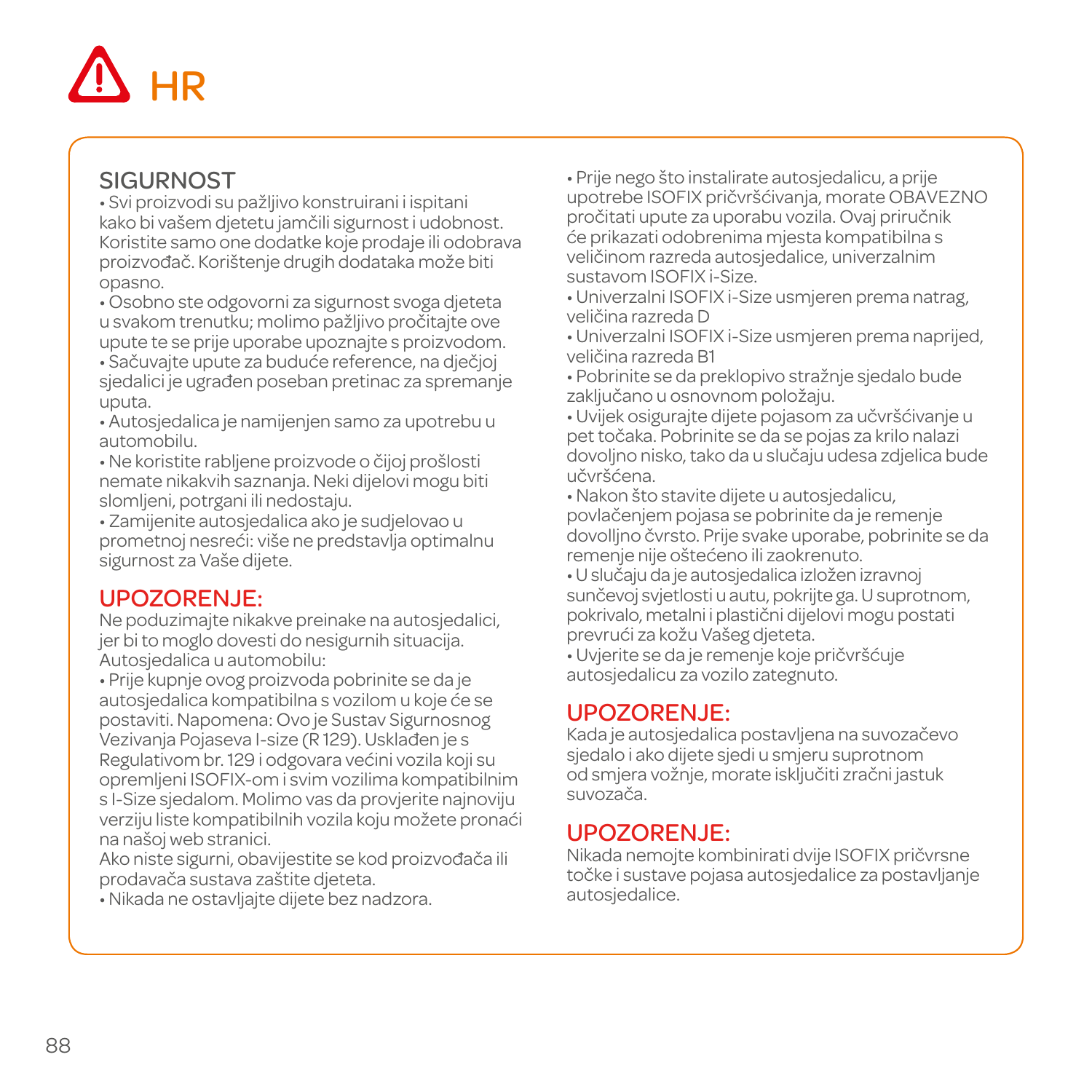

### PAŽNJA:

kod ISOFIX-a uporaba spojnica za donje pričvrsne točke vozila nije dovoljna. Neophodno je učvrstiti "Top Tether" na gornju pričvrsnu točku preporučenu od strane proizvođača automobila.

Postavljanje autosjedalica sjedalice s dodatnim sponama korištenjem dodatnih ISOFIX pričvrsnih točaka vozila. ISOFIX pričvrsne točke su razvijene u svrhu sigurnog i jednostavnog učvršćivanje sustava za sigurnost djece unutar automobila. Tim pričvrsnim točkama nisu opremljeni svi automobili iako su one standardne na novijim modelima. Konzultirajte priloženi popis automobila u kojima se autosjedalica može ispravno postaviti (također možete konzultirati i dodatna ažuriranja ovog popisa na web stranici www.maxi-cosi.com)

• Kada postavljate autosjedalicu suprotno od smjera vožnje, pojas top tether-a se može okrenuti ovisno o položaju pričvrsne točke. To ne narušava ispravan rad proizvoda.

• Prilikom ugradnje autosjedalice, potrebno je ukloniti naslon za glavu kako bi se top tether ispravno postavio.

• Upozorenje: prilikom ugradnje autosjedalice, razmaci između baze autosjedalice i sjedišta vozila su mogući ovisno o položaju pričvrsnih točaka vozila. • Nakon prometne nezgode auto sjedalica se mora promijeniti.

• Korisnik uvijek mora provjeriti da li je prtljaga ili neki drugi predmet, koji bi mogao ozlijediti korisnika sjedalice u slučaju udara, pravilno osiguran.

• Čvrsti i plastični dijelovi uređaja za sigurnost djeteta moraju biti postavljeni i ugrađeni na način da se ne mogu prilikom korištenja vozila u normalnim uvjetima, zaglaviti pod sjedalom ili u vratima vozila.

• Nikada nemojte mijenjati konstrukciju ili materijale auto sjedalice i pojasa auto sjedalice bez prethodne konzultacije s proizvođačem.

• Ne koristite auto sjedalicu bez navlake. Nemojte mijenjati navlaku auto sjedalice navlakom koju nije preporučio proizvođač, jer će to imati izravni utjecaj na funkcionalnost proizvoda.

• Ovaj proizvod je učinkovit samo ako se pridržavate uputa za uporabu.

• Uvijek učvrstite proizvod, čak i kada dijete nije u njemu.

• Nikada nemojte postavljati teške predmete na stražnju policu kako biste izbjegli opasnost u slučaju nezgode.

• Uvijek provjerite da li su dijelovi auto sjedalice ili pojaseva zaglavljeni pod sjedalom ili u vratima vozila.

• Sjedala na preklapanje moraju uvijek biti uglavljena. • Nakon kupnje, ugradite auto sjedalicu u Vaše vozilo. Ukoliko naiđete na probleme zbog dužine sigurnosnog pojasa vozila, odmah kontaktirajte Vašeg zastupnika .

• Ukoliko imate nedoumica u vezi pravilne ugradnje ili korištenja sustava, preporučujemo da kontaktirate zastupnika ili proizvođača auto sjedalice.

# OKOLIŠ

Držite sve ambalažne plastične materijale dalje od dometa Vašeg djeteta kako biste izbjegli opasnost od gušenja.

Zbog zaštite okoliša, kada prestanete s korištenjem ovog proizvoda, molimo deponirajte proizvod na odgovarajuće mjesto za odlaganje otpada sukladno lokalnim propisima.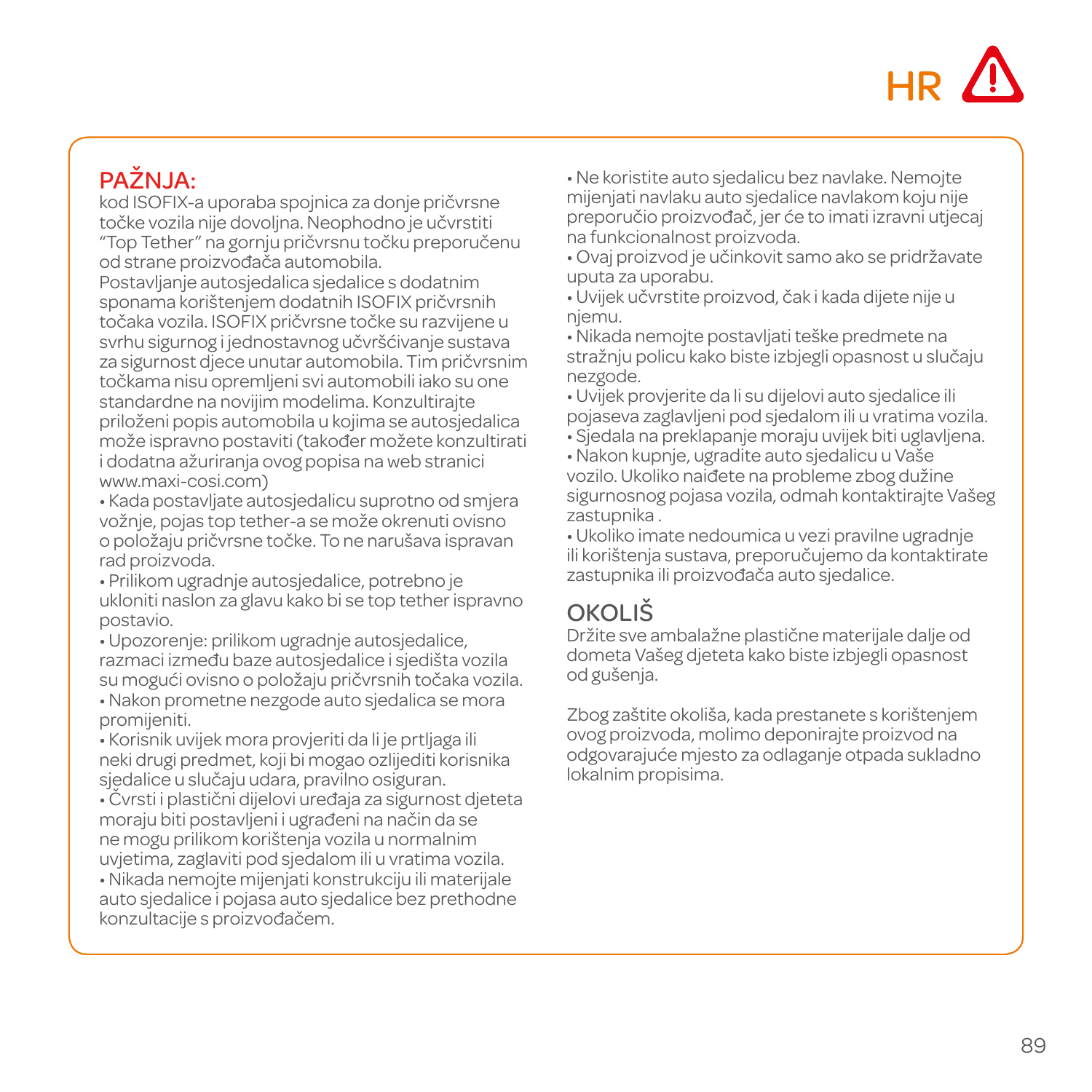# **HR**

#### UPITI

Molimo kontaktirajte svog lokalnog zastupnika ili posjetite naše internetske stranice www.maxi-cosi.com, i kliknite na "Naše usluge". Prilikom toga molimo imajte sljedeće podatke pri ruci:

- Serijski broj;

- Marka i tip vozila i sjedala na kojima se koristi autosjedalica;

- Dob, visina i težina Vašeg djeteta.

#### Jamstvo

Naše 24-mjesečno jamstvo odraz je našeg povjerenja u besprijekornu kvalitetu dizajna, idejnih rješenja, izvedbe i učinkovitosti naših proizvoda. Jamčimo da je ovaj proizvod proizveden u skladu s važećim europskim sigurnosnim zahtjevima i standardima kakvoće koji su primjenjivi na ovaj proizvod te da materijal od kojeg je sačinjen, kao i njegova izradba, nemaju nedostataka u trenutku kupnje. Prema ovdje spomenutim uvjetima, ovo jamstvo može biti aktivirano od strane potrošača u zemljama u kojima im je proizvod prodan od strane podružnice Dorel grupacije ili od strane ovlaštenog distributera ili trgovca.

Naše 24-mjesečno jamstvo pokriva greške proizvodnje u materijalu i izradi ako se proizvod koristio pri uobičajenim uvjetima u skladu s uputama za uporabu kroz razdoblje od 24 mjeseca od datuma kupnje prvog krajnjeg korisnika. Kako biste poslali zahtjev za popravak ili zamjenske dijelove za vrijeme trajanja jamstvenog razdoblja, morate predočiti dokaz o kupnji unutar prethodna 24 mjeseca.

Naše 24-mjesečno jamstvo ne pokriva oštećenja nastala uobičajenim habanjem, nezgodama, zlouporabom, nemarom, oštećenja uslijed požara, kontakta s tekućinama ili zbog drugih vanjskih utjecaja, ili nepoštivanjem uputa za uporabu, oštećenja nastala uporabom u kombinaciji s drugim proizvodom, oštećenja nastala uslijed servisiranja od strane neovlaštenih osoba, ili ako je proizvod ukraden ili ako je s proizvoda uklonjena ili izmijenjena etiketa ili bilo koji identifikacijski broj. Primjeri uobičajenog habanja i trošenja uključuju kotače i tkaninu istrošenu redovitom uporabom, kao i prirodnu razgradnju boje i materijala koja nastaje normalnim starenjem proizvoda.

#### Kako postupiti u slučaju oštećenja:

Ako se pojavi problem ili oštećenje, najbolji i najbrži način je posjetiti vašeg ovlaštenog prodavača ili vašeg ovlaštenog distributera. Oni će prihvatiti naše 24-miesečno jamstvo<sup>(1)</sup>. No, morate predočiti dokaz o kupnji s datumom koji nije stariji od 24 mjeseca do trenutka upućivanja zahtjeva za primjenu jamstva. Najlakši je način da vaš zahtjev bude prethodno odobren s naše strane. Ako je Vaš zahtjev osnovan prema ovom jamstvu, možemo od Vas zahtijevati da vratite proizvod ovlaštenom distributeru ili prodavaču koji je priznat s naše strane ili da proizvod pošaljete u skladu s našim uputama. Podmirit ćemo troškove isporuke te poštarinu za povrat robe ako slijedite sve naše upute. Šteta i/ili kvarovi koje ne pokrivaju naše jamstvo ili zakonska prava potrošača i/ili šteta i/ili kvarovi u svezi proizvoda na koje se ne odnosi naše jamstvo mogu se podmiriti u određenom razumnom iznosu.

#### Prava potrošača:

Potrošač ima prava prema važećim zakonima o potrošačima koji mogu varirati ovisno o državi. Ovo jamstvo ne utječe na prava potrošača prema nacionalnom zakonodavstvu.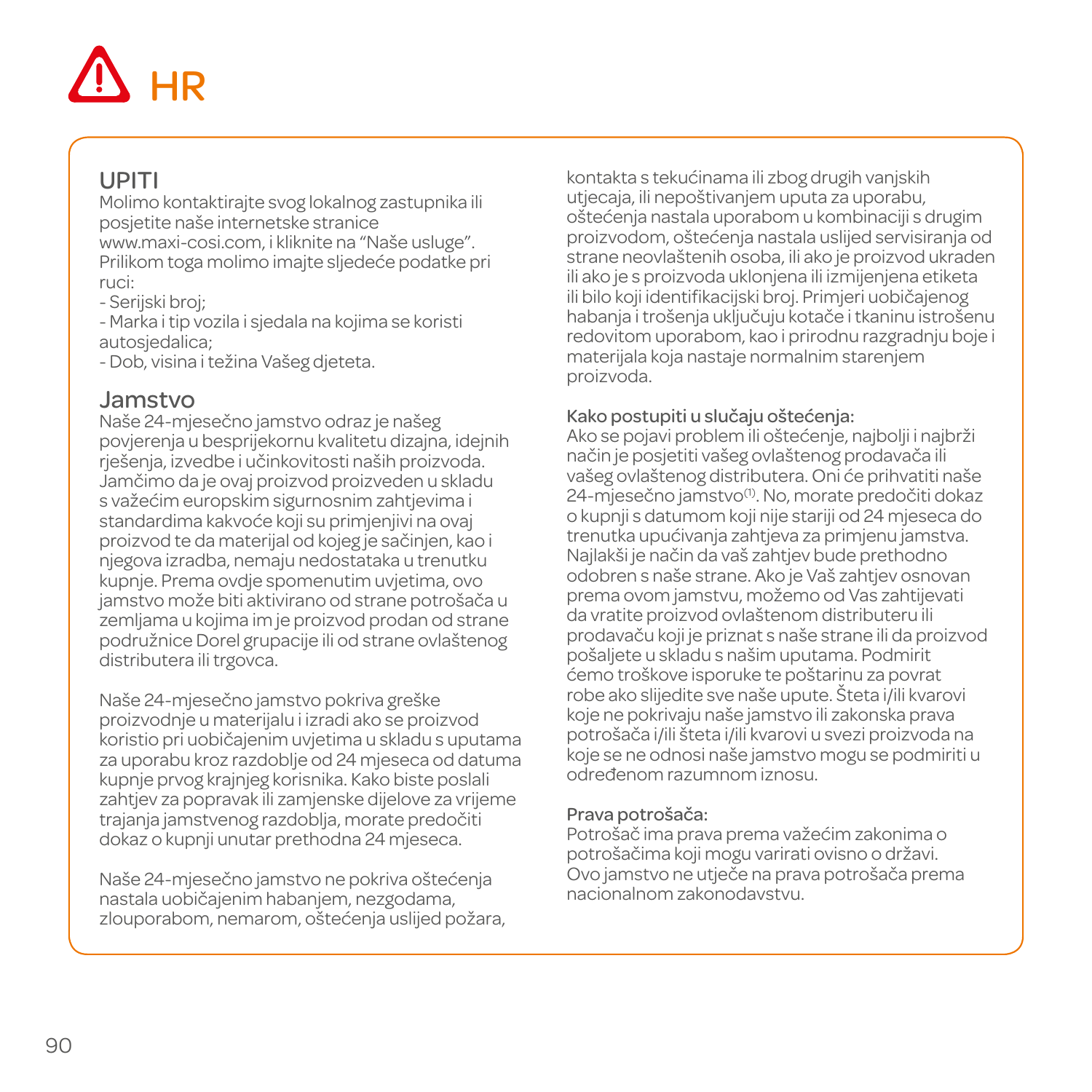

Doživotno Jamstvo: Maxi-Cosi, Bébé Confort Pod uvjetima objavljenim na našoj web stranici doživotno jamstvo proizvođača prvim korisnicima. Kako biste mogli koristiti ovo doživotno jamstvo, potrebno je da se registrirate na našoj web stranici:

- Maxi-Cosi: www.maxi-cosi.com/lifetimewarranty
- Bébé Confort: www.bebeconfort.com/ lifetimewarranty

Ovo jamstvo daje Dorel Netherlands. Mi smo registrirani u Nizozemskoj pod brojem tvrtke 17060920. Naša poslovna adresa je Korendijk 5, 5704 RD Helmond, NIzozemska a naša poštanska adresa je TP.O. Box 6071, 5700 ET Helmond, Nizozemska.

Imena i podaci o adresama drugih podružnica Dorel grupacije nalaze se na zadnjoj stranici ovog priručnika te na našim internetskim stranicama za dotični brend.

(1) Proizvodi kupljeni od prodavača ili distributera koji su s proizvoda skinuli ili promijenili etikete ili identifikacijske brojeve se smatraju neovlaštenima. Proizvodi kupljeni od neovlaštenih prodavača smatraju se također neovlaštenima. Za takve proizvode jamstvo ne vrijedi jer se originalnost tih proizvoda ne može potvrditi.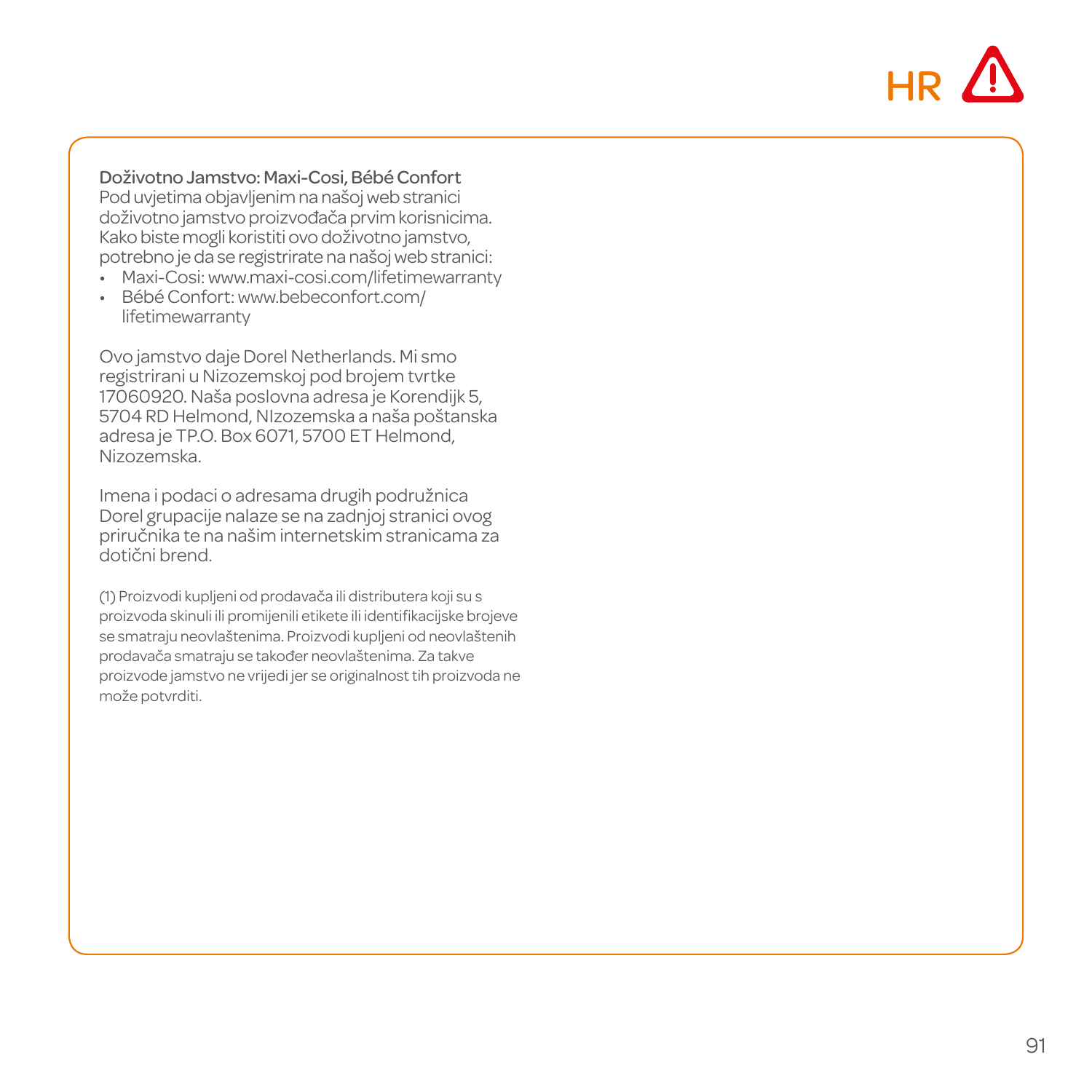

# **BEZPEČNOSŤ**

• Všetky výrobky boli starostlivo vyrobené a testované, aby sa zaistila bezpečnosť a pohodlie vášho dieťaťa. Používajte iba doplnky, ktoré predáva alebo ktorých predaj schválila spoločnosť. Používanie iných doplnkov môže byť nebezpečné. • Prečítajte si prosím dôkladne tieto pokyny a pred použitím sa oboznámte s výrobkom, pretože ste

neustále osobne zodpovedný za bezpečnosť vášho dieťaťa.

• Tento návod si uschovajte na použitie v budúcnosti. Na uschovanie použite úložný priestor na detskej sedačke.

• Detskú autosedačku je určená iba na použitie v aute.

• Nepoužívajte produkty z druhej ruky, ktorých predchádzajúci stav nie je známy. Niektoré časti môžu byť zlomené, prasknuté alebo môžu chýbať.

• Setskú autosedačku vymeňte, ak bola vystavená silnému nárazu počas autonehody: neposkytovala by vášmu dieťaťu optimálnu bezpečnosť.

### VÝSTRAHA:

Na sedačke nerobte žiadne zmeny, v opačnom prípade to môže viesť k nebezpečným situáciám. Detskú autosedačku v aute:

• Pred zakúpením tohto produktu sa uistite, že detskú autosedačku je kompatibilná s vaším vozidlom, v ktorom bude používaná. Poznámka: Systém i-Size (R 129) je detský bezpečnostný systém schválený v Smernici č. 129, je vhodný do väčšiny osobných motorových vozidiel vybavených systémom ISOFIX a na všetkých autosedadlách kompatibilných s normou i-Size. Aktualizovaný zoznam vozidiel odpovedajúcich norme i-Size nájdete na našich webových stránkach.

V prípade pochybností sa poraďte s výrobcom alebo predajcom detského bezpečnostného systému.

• Nikdy nenechávajte dieťa bez dozoru.

• Pred použitím kotviaceho systému ISOFIX, skôr než detskú autosedačku nainštalujete, si musíte NEVYHNUTNE prečítať užívateľský manuál vozidla. Tento manuál uvádza miesta kompatibilné s veľkostnou skupinou autosedačky a je schválený pre veľkosť-I Universal ISOFIX.

• Universal ISOFIX veľkosť-I v polohe proti smeru jazdy, veľkostná trieda D.

• Universal ISOFIX veľkosť-I v polohe v smere jazdy, veľkostná trieda B1.

• Uistite sa, že sklopené zadné sedadlo je v tejto polohe uzamknuté.

• Dieťa vždy zabezpečte 5-bodovými popruhmi sedačky. Uistite sa, že stehenná časť bezpečnostného pásu je v dolnej časti, aby bola panva pevne zaistená v prípade nárazu. • Po umiestnení dieťaťa do autosedačky sa potiahnutím pásu uistite, že popruhy sú dostatočne napnuté. Pred každým použitím sa uistite, že popruhy nie sú poškodené alebo pokrútené.

• Detskú autosedačku vždy prikryte, ak je v aute vystavená priamemu slnečnému žiareniu. Inak by sa mohol kryt, kovové a plastové časti prehriať a byť príliš horúce pre pokožku dieťaťa.

• Uistite sa, že pásy, ktoré upevňujú sedačku k sedadlu vozidla sú dôkladne zatiahnuté.

# VÝSTRAHA:

Ak autosedačku nainštalujete na predné sedadlo, musíte deaktivovať airbag predného sedadla, ak je dieťa umiestnené v polohe proti smeru jazdy.

### VÝSTRAHA:

pre inštaláciu detskej autosedačky nikdy nekombinujte dva systémy ukotvenia ISOFIX a bezpečnostných pásov.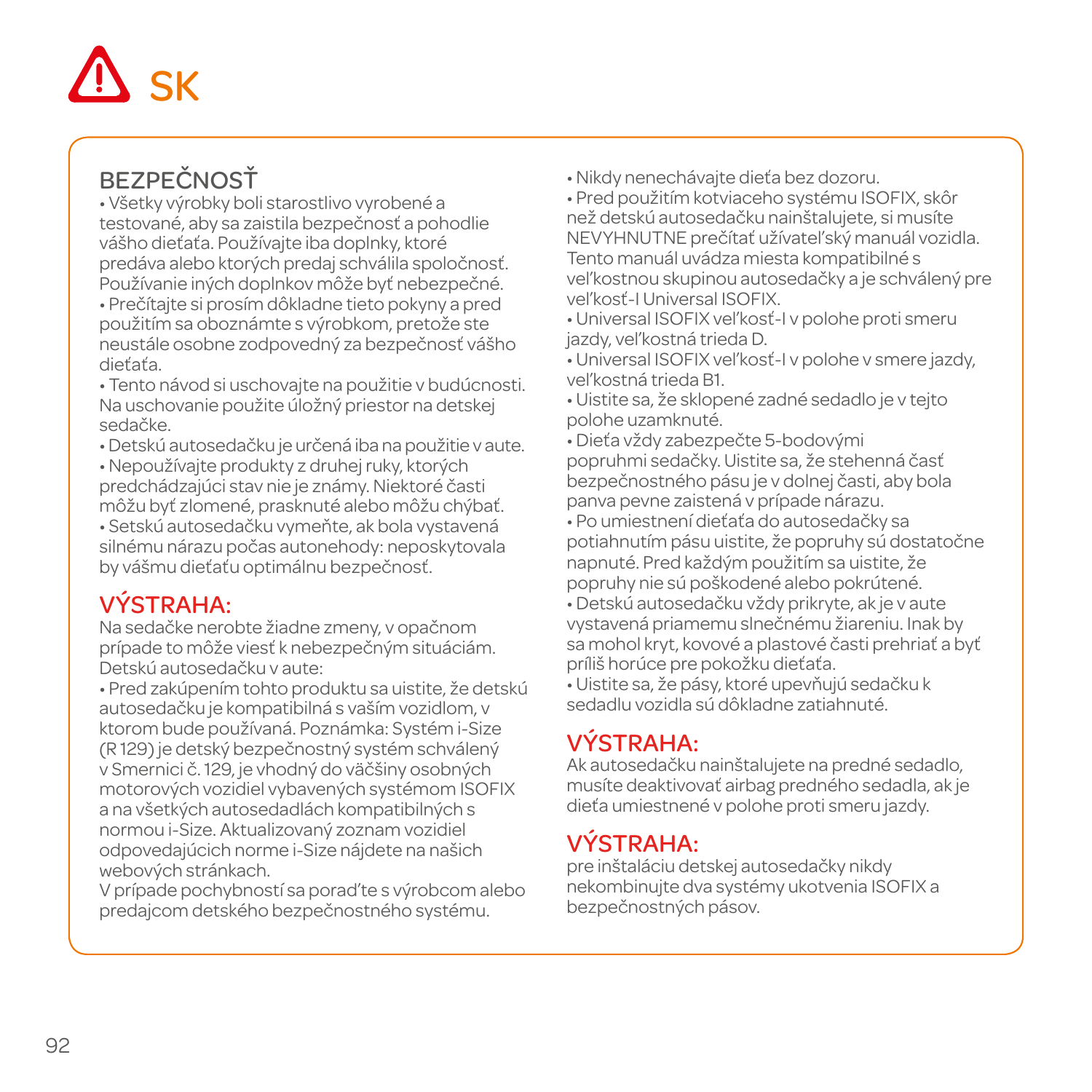

#### POZOR:

Pri použití ISOFIX nepostačujú upínacie spony pre spodné ukotvenie. Je nevyhnutné upevniť "Top Tether" k hornému kotviacemu bodu, ktorý je odporúčaný výrobcom vozidla. Upevnenie detskú autosedačku dodatočnými popruhmi s použitím dodatočných kotviacich bodov ISOFIX vo vozidle. Ukotvenia ISOFIX boli navrhnuté tak, aby bolo dosiahnuté bezpečné a jednoduché upevnenie detských bezpečnostných systémov vo vozidle. Nie všetky autá sú týmito ukotveniami vybavené, hoci sú vo väčšine súčasných modelov štandardom. Pozrite si v priloženom zozname áut, do ktorých modelov možno autosedačku správne nainštalovať (na stránke www.maxi-cosi.com si môžete pozrieť dodatočné aktualizácie tohto zoznamu).

• Pri inštalácii sedačky do polohy v protismere jazdy sa vrchný pás môže otočiť o štvrť obrátky podľa polohy kotviaceho bodu. Správna funkčnosť výrobku týmto nebude ovplyvnená.

- Pri inštalácii sedačky je nevyhnutné odstrániť opierku hlavy, aby mohol byť správne prevlečený vrchný pás.
- Výstraha: Pri inštalácii autosedačky môžu vzniknúť medzi základňou autosedačky a sedadlom auta medzery v závislosti od umiestnenia kotviacich bodov vo vozidle.

• Je nevyhnutné, aby ste po autonehode sedačku vymenili.

• Užívateľ musí vždy zabezpečiť, že akákoľvek batožina alebo iné objekty, ktoré by v prípade nárazu mohli spôsobiť zranenie dieťaťa v autosedačke, sú dostatočne zaistené.

• Pevné a plastové časti detskej sedačky by mali byť umiestnené a nainštalované tak, aby sa v prípade bežného používania vozidla nemohli zachytiť pod pohybujúcim sa sedadlom alebo vo dverách vozidla. • Nikdy nemeňte konštrukciu ani materiál autosedačky či bezpečnostného pásu bez konzultácie s výrobcom.

• Detskú autosedačku nepoužívajte bez poťahu. Nevymieňajte poťah autosedačky za iný poťah, ktorý neodporúča výrobca, pretože by to malo bezprostredný vplyv na funkčnosť detskej autosedačky.

• Táto bezpečnostná detská autosedačka je účinná iba vtedy, ak sa používa podľa návodu na používanie. • Detskú sedačku vždy bezpečne zaistite, aj keď v nej dieťa práve nesedí.

• Nikdy neklaďte ťažké predmety na policu za zadnými sedadlami, aby v prípade nehody nevyleteli dopredu.

• Vždy sa uistite, že žiadna časť sedačky alebo popruhov nie je zachytená pod sedadlom alebo vo dverách vozidla.

• Sklápacie sedadlá musia byť vždy riadne zaistené.

• Po kúpe sedačku nainštalujte do vášho vozidla. Ak pri inštalácii narazíte na problémy kvôli dĺžke bezpečnostných pásov vozidla, ihneď kontaktujte vášho predajcu.

• V prípade akýchkoľvek pochybností týkajúcich sa správnej inštalácie alebo používania autosedačky vám odporúčame obrátiť sa na jej dodávateľa alebo výrobcu.

# ŽIVOTNÉ PROSTREDIE

Všetky plastové baliace materiály uchovávajte mimo dosahu detí, aby sa predišlo riziku udusenia.

Chráňte životné prostredie a po skončení používania výrobku ho odstráňte do určených zberných kontajnerov v súlade s miestnou legislatívou.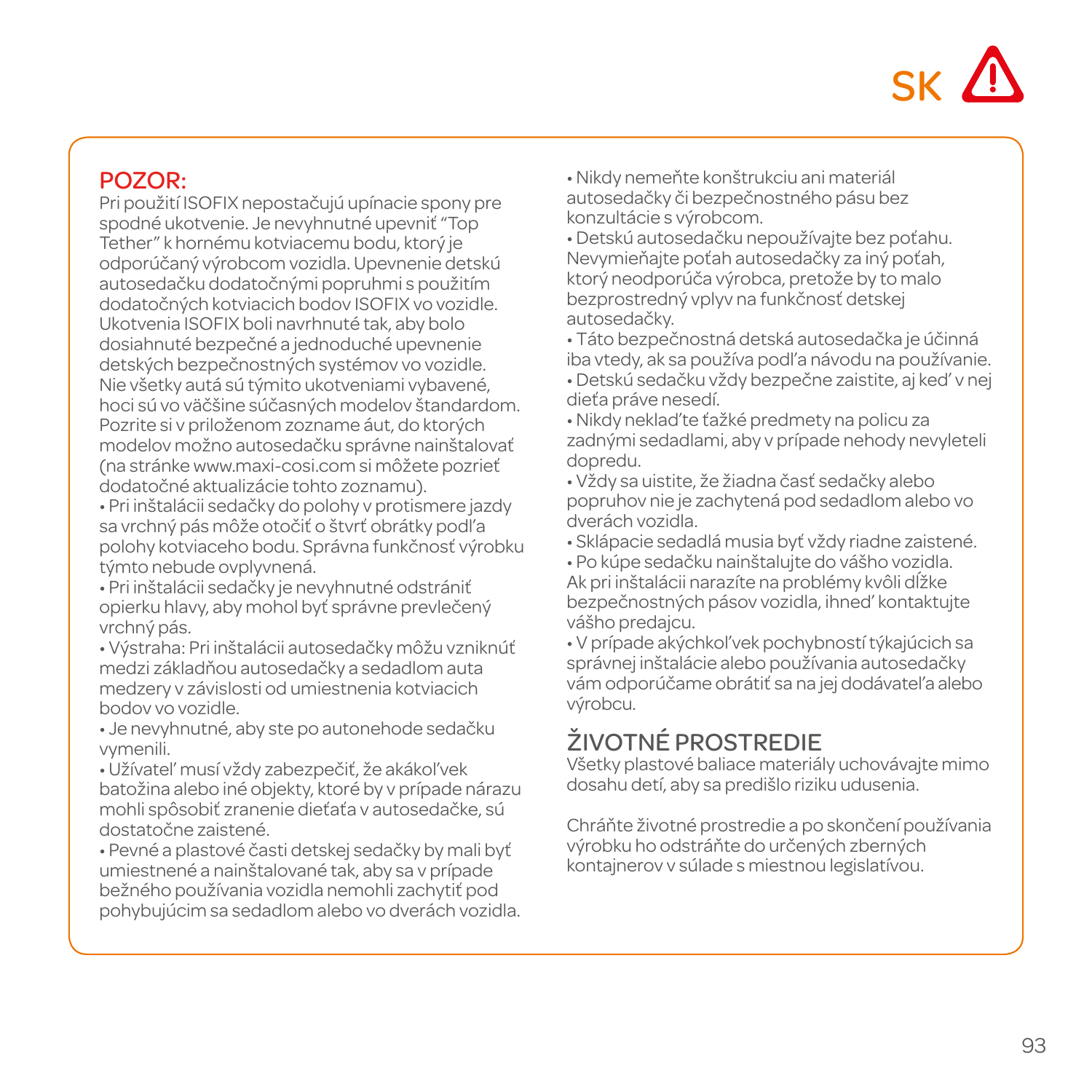# SK

# OTÁZKY

Prosím kontaktujte svojho miestneho distribútora spoločnosti alebo navštívte naše webové stránky www.maxi-cosi.com, časť "Naše služby". Pripravte si prosím nasledujúce údaje:

- Sériové číslo;

- Značka a typ vozidla a sedadla, na ktorých sa používa detskú autosedačku;

- Vek, výška a váha dieťaťa.

#### Záruka

Naša 24 mesačná záruka je prejavom nášho presvedčenia o najvyššej kvalite nášho dizajnu, inžinierstva, výroby a výkonu produktu. Ručíme za to, že tento produkt bol vyrobený v súlade so súčasnými Európskymi požiadavkami na bezpečnosť a štandardami kvality, ktoré sa vzťahujú na tento produkt a že v čase kúpy tento produkt neobsahuje chyby v materiáloch a v prevedení. Za podmienok uvedených v tomto dokumente sa spotrebitelia môžu dovolávať tejto záruky v krajinách, kde bol tento výrobok predávaný dcérskou spoločnosťou skupiny Dorel, autorizovaným dílerom alebo predajcom.

Naša 24 mesačná záruka pokrýva akékoľvek výrobné chyby v materiáloch a v prevedení, ak sa produkt používa pri normálnych podmienkach a v súlade s našim návodom na používanie po dobu 24 mesiacov od dátumu pôvodného maloobchodného nákupu prvým koncovým zákazníkom. Pri žiadosti o opravy alebo náhrady súčiastok na základe záruky pri chybách v materiáloch a v prevedení musíte mať doklad o kúpe vykonanej v rámci 24 mesiacov pred žiadosťou o opravu.

Naša 24 mesačná záruka sa nevzťahuje na chyby spôsobené bežným opotrebením, škody spôsobené nehodami, zneužitím, nedbalosťou, požiarom,

kontaktom s kvapalinou či inými vonkajšími príčinami, škody, ktoré sú dôsledkom nedodržania užívateľskej príručky, poškodenia spôsobené použitím s iným produktom, škody spôsobené opravami, ktoré nepovoľujeme, alebo v prípade, že je výrobok odcudzený alebo ak bolo odstránené, alebo zmenené označenie alebo identifikačné číslo z výrobku. Príklady bežného opotrebenia sú kolesá a textílie opotrebované pri pravidelnom používaní a prirodzené členenie farieb a materiálov, z dôvodu normálneho starnutia výrobku.

#### Čo robiť v prípade chýb:

Ak nastanú problémy alebo chyby, vašou najlepšou voľbou je autorizovaný díler alebo nami uznaný predajca. Našu 24 mesačnú záruku vám uznajú<sup>0</sup>. Musíte mať doklad o kúpe vykonanej v rámci 24 mesiacov pred žiadosťou o opravu. Ak podáte platnú reklamáciu v rámci tejto záruky, môžeme požiadať, aby ste vrátili váš výrobok autorizovanému predajcovi alebo nami uznanému predajcovi, alebo aby ste nám výrobok zaslali v súlade s našimi pokynmi. Ak dodržíte všetky inštrukcie zaplatíme za prepravu a spiatočnú dopravu. Poškodenia a/alebo chyby, na ktoré sa nevzťahuje naša záruka ani zákonné práva spotrebiteľa a/alebo poškodenia a/alebo chyby, pokiaľ ide o výrobky, ktoré nie sú zahrnuté v našej záruke, môžu byť riešené za primeraný poplatok.

#### Práva spotrebiteľa:

Spotrebiteľ má zákonné právo v súlade s platnými právnymi predpismi pre spotrebiteľov, ktoré sa môže líšiť od krajiny ku krajine. Právo spotrebiteľa podľa platných vnútroštátnych právnych predpisov nie je ovplyvnené touto zárukou.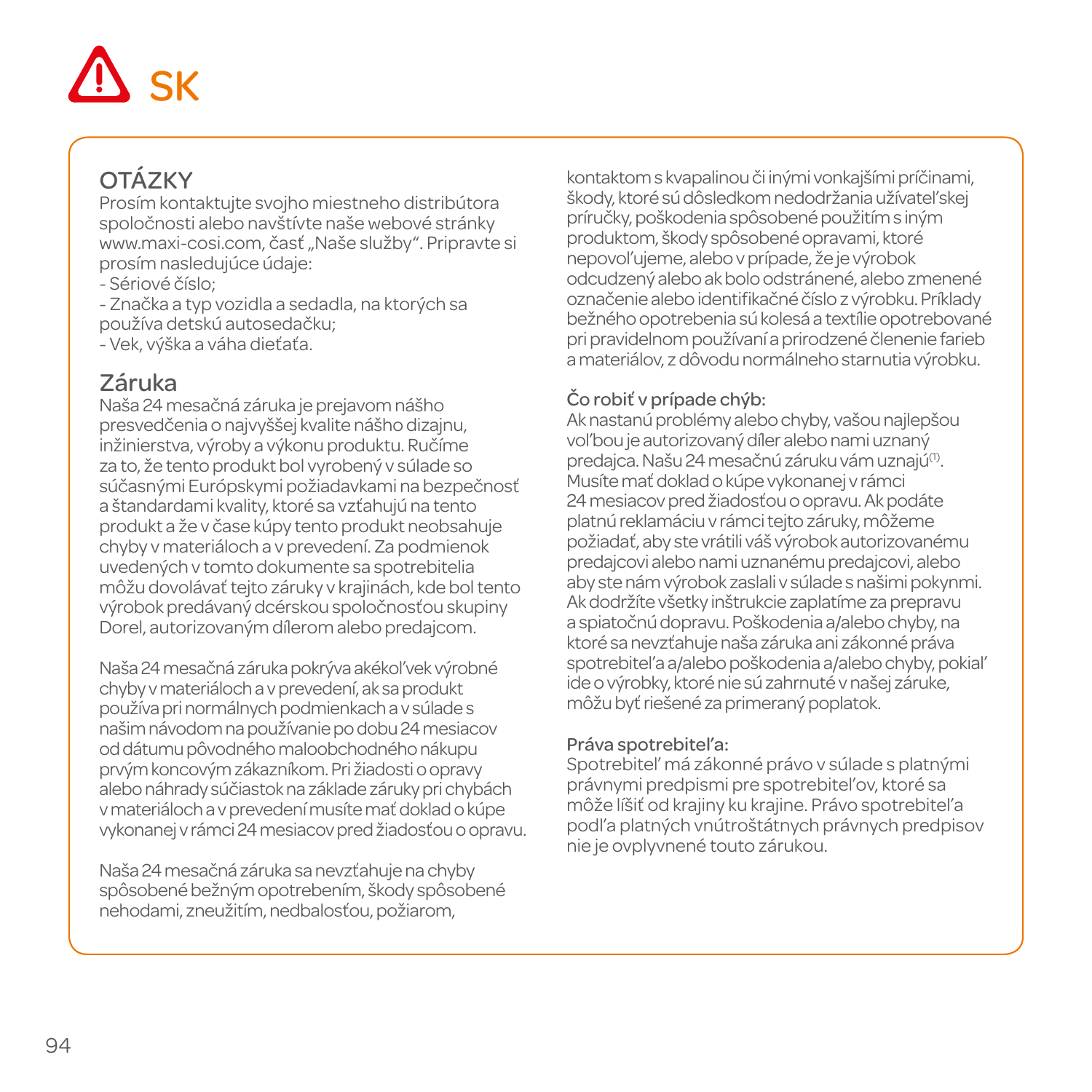

Lifetime Warranty: Maxi-Cosi, Bébé Confort Za podmienok, ktoré sú uverejnené na našej webovej stránke poskytujeme novým používateľom jej produktov dobrovoľnú záruku výrobcu Life Time Warranty. Ak si chcete uplatniť nárok na túto záruku Life Time Warranty, musíte sa najskôr zaregistrovať na naších webových stránkach:

- Maxi-Cosi: www.maxi-cosi.com/lifetimewarranty
- Bébé Confort: www.bebeconfort.com/ lifetimewarranty

Táto záruka je poskytovaná firmou Dorel Netherlands. Sme registrovaný v Holandsku pod číslom spoločnosti 17060920. Naša obchodná adresa je Korendijk 5, 5704 RD Helmond, Holandsko, a naša poštová adresa je PO Box 6071, 5700 ET Helmond, Holandsko.

Mená a adresy ďalších dcérskych spoločností skupiny Dorel nájdete na poslednej strane tohto návodu a na našich webových stránkach pre danú značku.

(1) Produkty zakúpené od predajcov alebo obchodných zástupcov, ktorí odstránia alebo zmenia značenia alebo identifikačné čísla, sa považujú za neoprávnené. Na tieto produkty sa záruka nevzťahuje, keďže sa pravosť týchto produktov nedá overiť.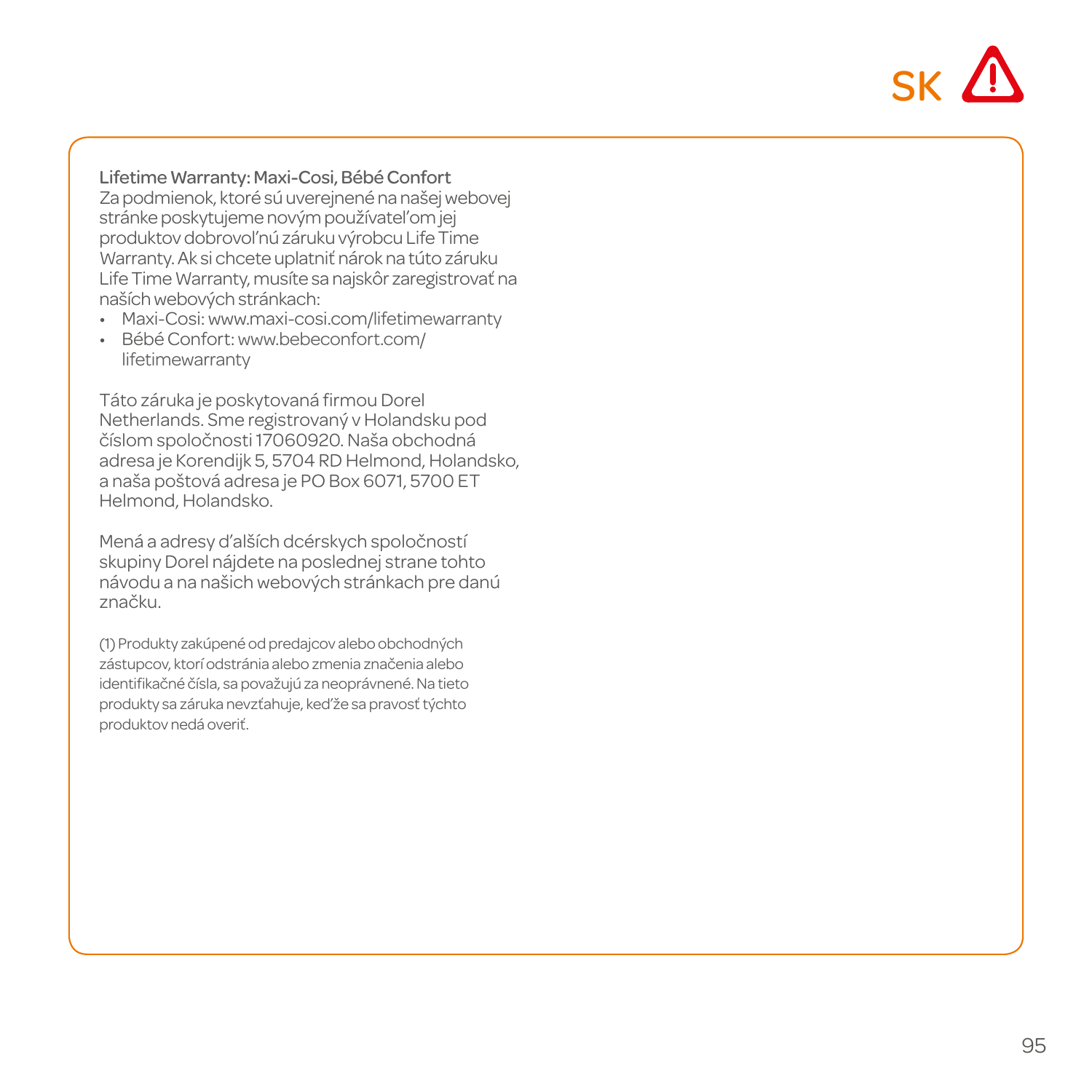# SV

## SÄKERHET

• Produkter har utvecklats och testats med omsorg för ditt barns säkerhet och komfort. Använd bara sådana tillbehör som säljs eller godkänns av tillverkaren. Andra tillbehör kan vara farliga.

• Du är personligen ansvarig för ditt barns säkerhet: Vi rekommenderar dig att läsa bruksanvisningen noga och att bekanta dig med produkten innan du använder den.

• Förvara alltid bruksanvisningen så att du kan använda den senare. Det finns en speciell ficka avsedd för det på barnstolen.

• Använd barnstolen endast i bilen.

• Använd inte begagnade bilstolar, för du vet inte vad de varit med om. Vissa delar kan vara skadade eller saknas.

• Byt ut barnstolen när den har varit med om en hård smäll eller en olycka. Detta för ditt barns säkerhet.

#### VARNING:

Gör inga ändringar på barnstolen, det kan leda till farliga situationer. Barnstolen i bilen:

• Innan du köper produkten bör du kontrollera att barnstolen är kompatibel med bilen där den ska sitta. OBS! Detta är ett i-Size (R 129) Barn säkerhetssystem. Det är godkänt enligt förordningen nr 129 och passar i de flesta bilar med ISOFIX, och på alla i-Size kompatibla fordons sittplatser. Kontrollera med den senaste versionen av "fordonslistan" ("car fitting list") som finns på vår hemsida.

Vid tvivel, rådgör antingen med

bilbarnstolstillverkaren eller återförsäljaren.

• Lämna aldrig barnet utan tillsyn.

• För användning av ISOFIX fästsystem, LÄS ALLTID anvisningarna i bilens instruktionsbok innan du monterar barnstolen. Där står det vilka platser

som passar för olika storlekar av barnstolar och är godkända för bilens klass-storlek, i-Size Universal ISOFIX är godkänd.

- i-Size Universal ISOFIX i bakåtvänt läge, klass D.
- i-Size Universal ISOFIX i framåtvänt läge klass B1.
- Kontrollera att det fällbara baksätet är låst i sitt läge.

• Sätt alltid fast barnet med 5-punktsbältet. Se till att höftbältet sitter så lågt som möjligt så att barnets bäcken hålls på plats.

• Dra i remmarna när barnet sitter fastspänt så att du är säker på att bältet är tillräckligt spänt. Kontrollera före varje användning att remmarna inte är skadade eller vridna.

• Täck alltid över barnstolen när den är i utsatt för direkt solljus i bilen. Annars kan överdraget, metalleller plastdelar bli så heta att de inte är bra för barnet. • Se till att bältena som håller fast sätet är ordentligt fastspända.

#### VARNING:

När barnstolen sätts i framsätet måste krockkudden deaktiveras om barnet sitter bakåtvänt.

#### VARNING:

Kombinera aldrig de två ISOFIX-fästsystemen och bilens säkerhetsbälte för att montera bilstolen.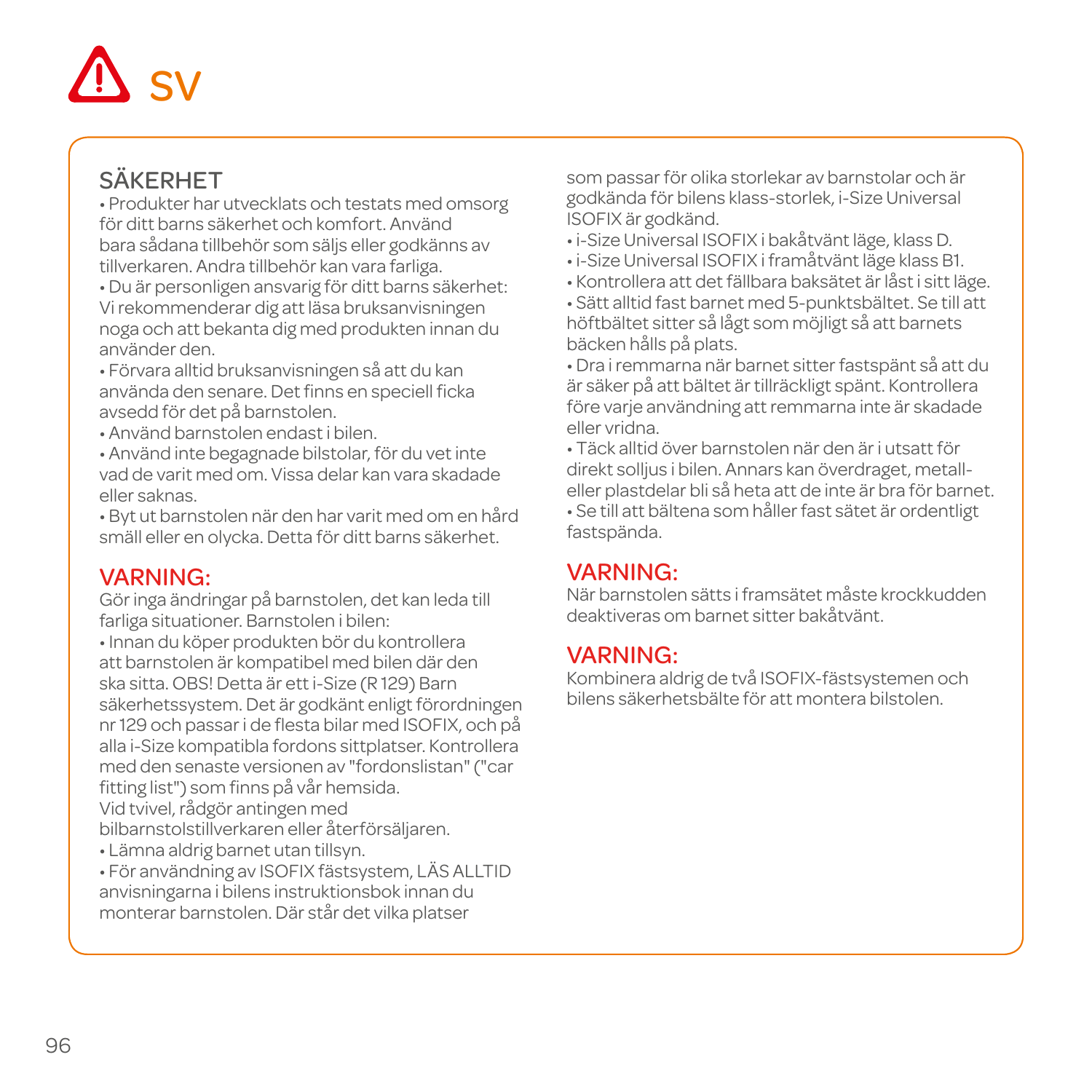

#### VARNING:

Vid ISOFIX-användning är det inte tillräckligt att bara använda de nedre krokarna i bilen. Man måste fästa "Top Tether" i den övre avsedda fästpunkten i bilen. Att fästa barnstolen med de extra fästena som använder bilens ISOFIX-fästen.

ISOFIXfästena har tagits fram för att man ska få ett säkert och lätt barnsäkerhetssystem i bilar. Alla bilar har inte dessa fästen men de är allmänna på de nyaste bilmodellerna.

Se den bifogade listan över bilar där stolen kan installeras korrekt. (Framtida uppdateringar av listan finns på webbsidan www.maxi-cosi.com).

• Vid bakåtvänd installation av bilstolen kan top tether-remmen vridas ett kvarts varv beroende på fästpunktens läge. Det påverkar inte produktens funktion.

• Vid monteringen av bilstolen måste man ta bort nackstödet för att dra top tether korrekt.

• Se vid monteringen upp med mellanrum mellan barnstolens och bilsätets sittdyna beroende på placeringen av fästpunkterna i bilen.

• Bilbarnstolen måste ovillkorligen bytas efter en olycka.

• Användaren måste alltid se till att bagage och andra föremål som skulle kunna skada barnet vid en olycka är stuvade på lämpligt sätt.

• Stela delar och delar av plast i en bilbarnstol ska vara placerade och installerade så att de inte vid normal användning av bilen kan fastna under ett rörligt säte eller i bildörren.

• Ändra aldrig konstruktion eller material på stolen eller bältet utan att ha rådfrågat tillverkaren.

• Använd inte bilbarnstolen utan överdraget. Byt stolens överdrag endast mot ett annat som rekommenderas av tillverkaren, för det har direkt påverkan på bilbarnstolens funktion.

• Bilbarnstolen är endast effektiv som skydd för barnet om den används enligt bruksanvisningen.

• Spänn alltid fast bilbarnstolen, även när barnet inte sitter i den.

• Placera aldrig tunga föremål i bakrutan. De slungas framåt vid en olycka.

• Kontrollera alltid att inte en del av stolen eller selen sitter i kläm under ett säte eller i bildörren.

• Fällbara säten ska alltid vara låsta.

• Installera barnstolen i bilen när du har köpt den. Om du får problem med installationen som beror på längden på bilens säkerhetsbälte, ska du omedelbart kontakta återförsäljaren.

• Vi råder användaren att kontakta återförsäljaren eller tillverkaren av bilbarnstolen om han är osäker på hur den ska installeras eller användas korrekt.

# MILJÖ

Håll plastöverdraget borta från barn för att undvika kvävning.

Ta hänsyn till miljön. Vi uppmanar dig att kassera produkten på en lämplig återvinningsstation enligt lokal lagstiftning när du ska sluta använda den.

# FRÅGOR

Kontakta er lokala återförsäljare av eller vår webbsida www.maxi-cosi.com under rubriken "Våra tjänster". Se till att du har följande information till hands:

- Serienummer;

- Bilmärken och biltyper där barnstolen kan användas;

- Ditt barns ålder (längd) och vikt.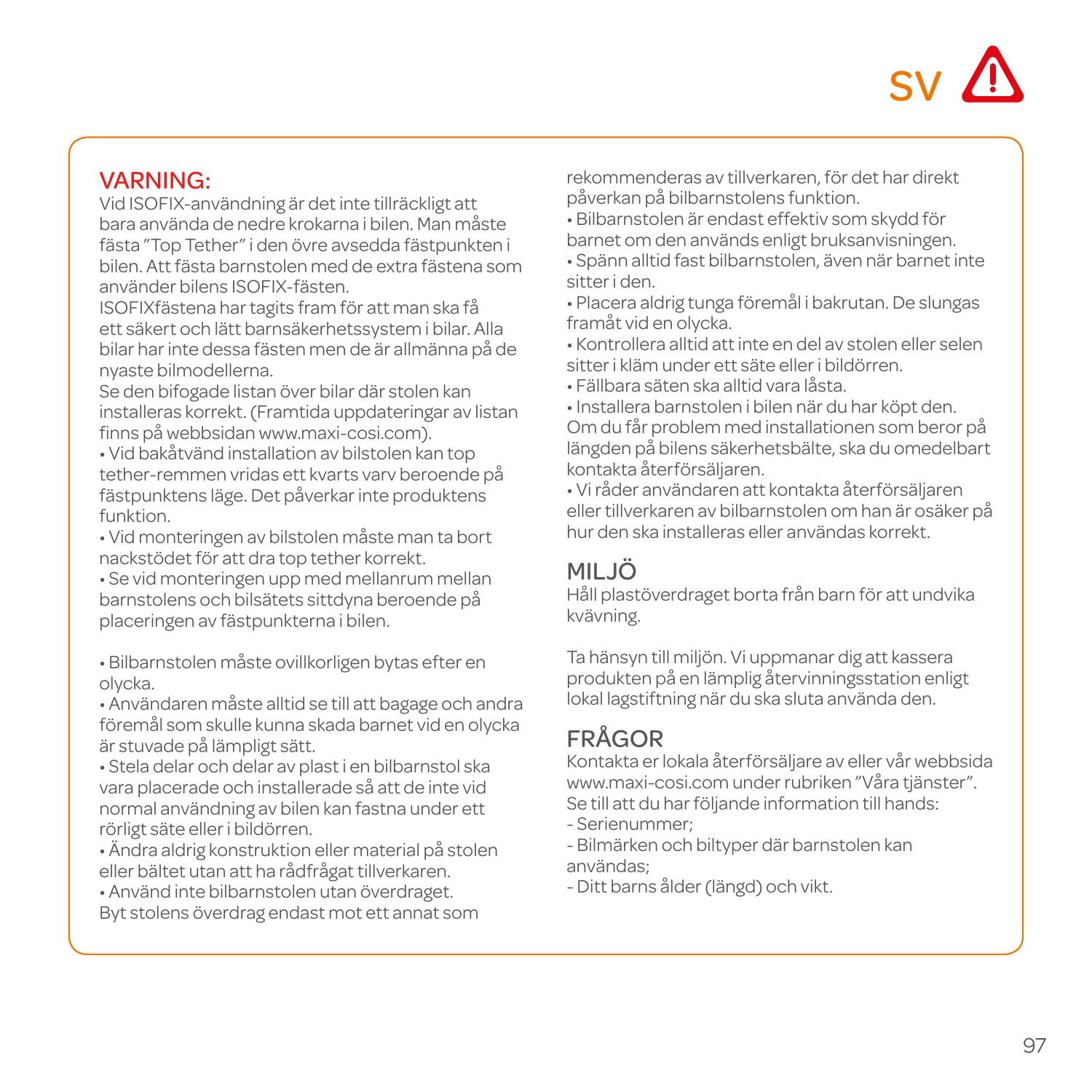# $\sim$

#### Garanti

Vår 24 månaders garanti speglar vårt förtroende för den suveräna kvaliteten på vår design, teknik, produktion och produktprestanda. Vi garanterar att denna produkt har tillverkats i enlighet med aktuella europeiska säkerhetsnormer och kvalitetskrav som gäller för denna produkt, samt att produkten är fri från fel i material och utförande vid tidpunkten för köpet. Under de omständigheter som nämns häri kan denna garanti åberopas av konsumenterna i de länder där denna produkt har sålts av ett dotterbolag till Dorel-koncernen eller av en auktoriserad återförsäljare eller handlare.

Vår 24 månaders garanti täcker eventuella tillverkningsfel i material och utförande vid användning under normala förhållanden och i enlighet med vår bruksanvisning under en period på 24 månader, från datumet för det ursprungliga inköpet av den första slutkunden. För att begära reparation eller reservdelar inom garantitiden för fel i material och utförande måste du presentera inköpsbevis för köpet, vilket ska ha skett inom de 24 månader som föregår begäran om service.

Vår 24 månaders garanti täcker inte skador som orsakats av normalt slitage, olyckor, felaktig användning, vårdslöshet, brand, kontakt med vätskor eller andra yttre faktorer, som en följd av underlåtenhet att följa bruksanvisningen, skador till följd av användning tillsammans med en annan produkt, skador till följd av att service utförts av personer som inte är auktoriserade av oss, om produkten blir stulen eller om någon etikett eller något identifikationsnummer har avlägsnats från produkten eller ändrats. Exempel på normalt slitage innefattar hjul och tyg som slits genom regelbunden användning samt naturlig blekning och slitage av färger och material på grund av normal förslitning av produkten.

#### Detta ska du göra i händelse av fel:

Om problem eller skador uppstår är det bästa alternativet för snabb service att besöka närmaste av oss auktoriserade återförsäljare eller handlare. Vår 24 månaders garanti erkänns av dem<sup>(1)</sup>. Du måste visa upp bevis på inköp, där inköpet ska ha skett inom de 24 månader som föregår begäran om service. Det är enklast om du får din begäran om service godkänd i förväg av oss. Om du skickar in en giltig reklamation enligt denna garanti kan vi begära att du återlämnar produkten till den av oss auktoriserade återförsäljaren eller handlaren eller att du skickar produkten till oss enligt våra anvisningar. Vi betalar för transport och returfrakt om alla anvisningar följs. Skador och/eller defekter som varken omfattas av vår garanti eller av konsumentens lagliga rättigheter och/eller skador och/eller defekter på produkter som inte omfattas av vår garanti kan hanteras till en rimlig avgift.

#### Konsumentens rättigheter:

Konsumenten har lagliga rättigheter enligt tillämplig konsumentlagstiftning, som kan variera från land till land. Konsumentens rättigheter enligt tillämplig nationell lagstiftning rättigheter påverkas inte av denna garanti.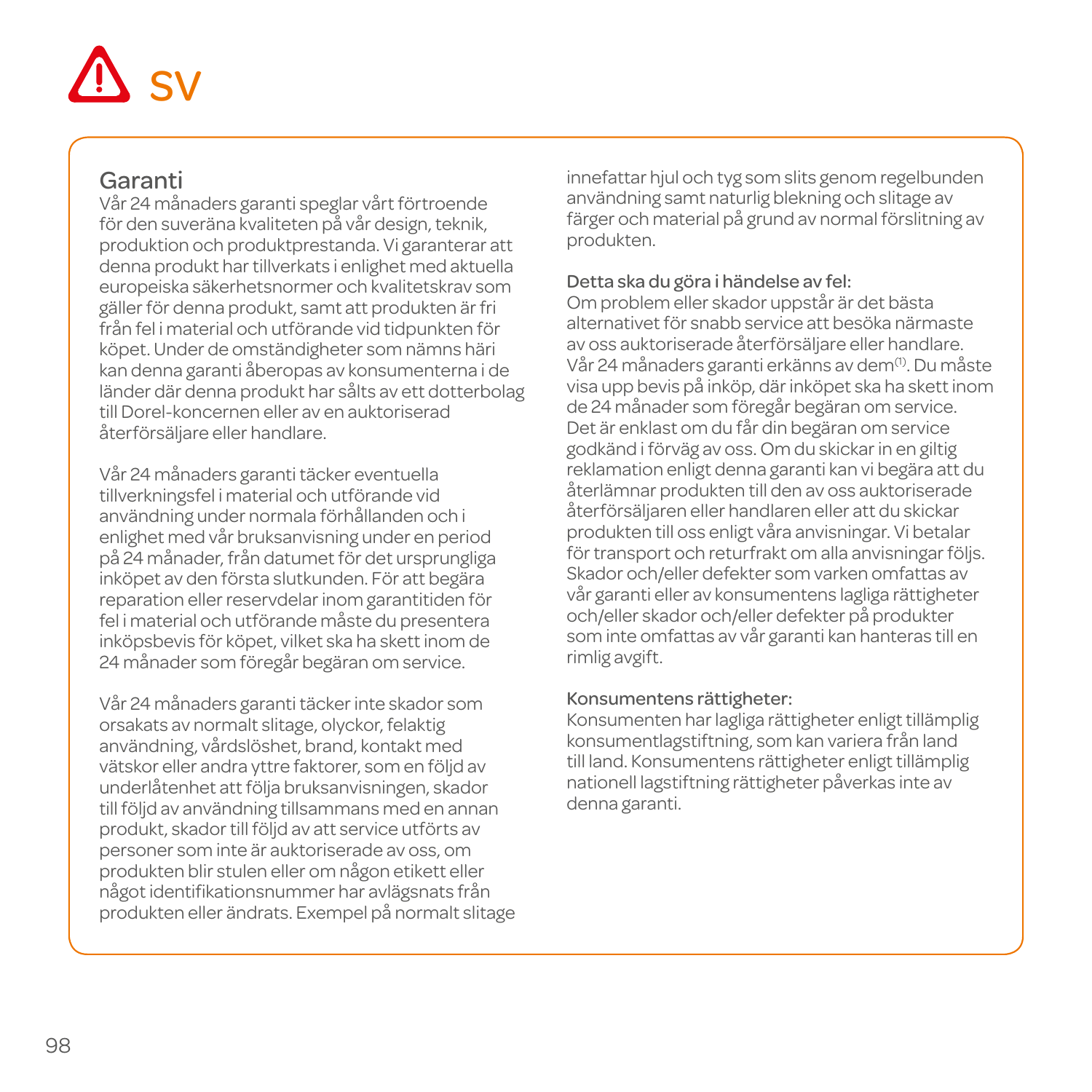

Elinikäinen Takuu: Maxi-Cosi, Bébé Confort Kotisivuillamme ilmoitettujen ehtojen mukaisesti myöntää valmistaja tuotteelle elinikäinen takuun, joka on voimassa ensimmäisen omistajan osalta. Aktivoidaksesi takuun tulee sinun rekisteröityä kotisivuilamme osoitteessa:

- Maxi-Cosi: www.maxi-cosi.com/lifetimewarranty
- Bébé Confort: www.bebeconfort.com/ lifetimewarranty

Denna garanti ges av Dorel Nederländerna. Vi är registrerade i Nederländerna under företagsnummer 17060920. Vår företagsadress är Korendijk 5, 5704 RD Helmond, Nederländerna, och vår postadress är P.O. Box 6071, 5700 ET Helmond, Nederländerna. Du hittar namn och adressuppgifter på andra dotterbolag i Dorel-koncernen på den sista sidan i denna bruksanvisning och på vår hemsida för det berörda varumärket.

(1) Produkter som köps från återförsäljare eller handlare som tar bort eller byter etiketter eller identifikationsnummer anses otillåtna. Produkter som köps från obehöriga återförsäljare anses också otillåtna. Ingen garanti gäller för sådana produkter eftersom produkternas äkthet inte kan fastställas.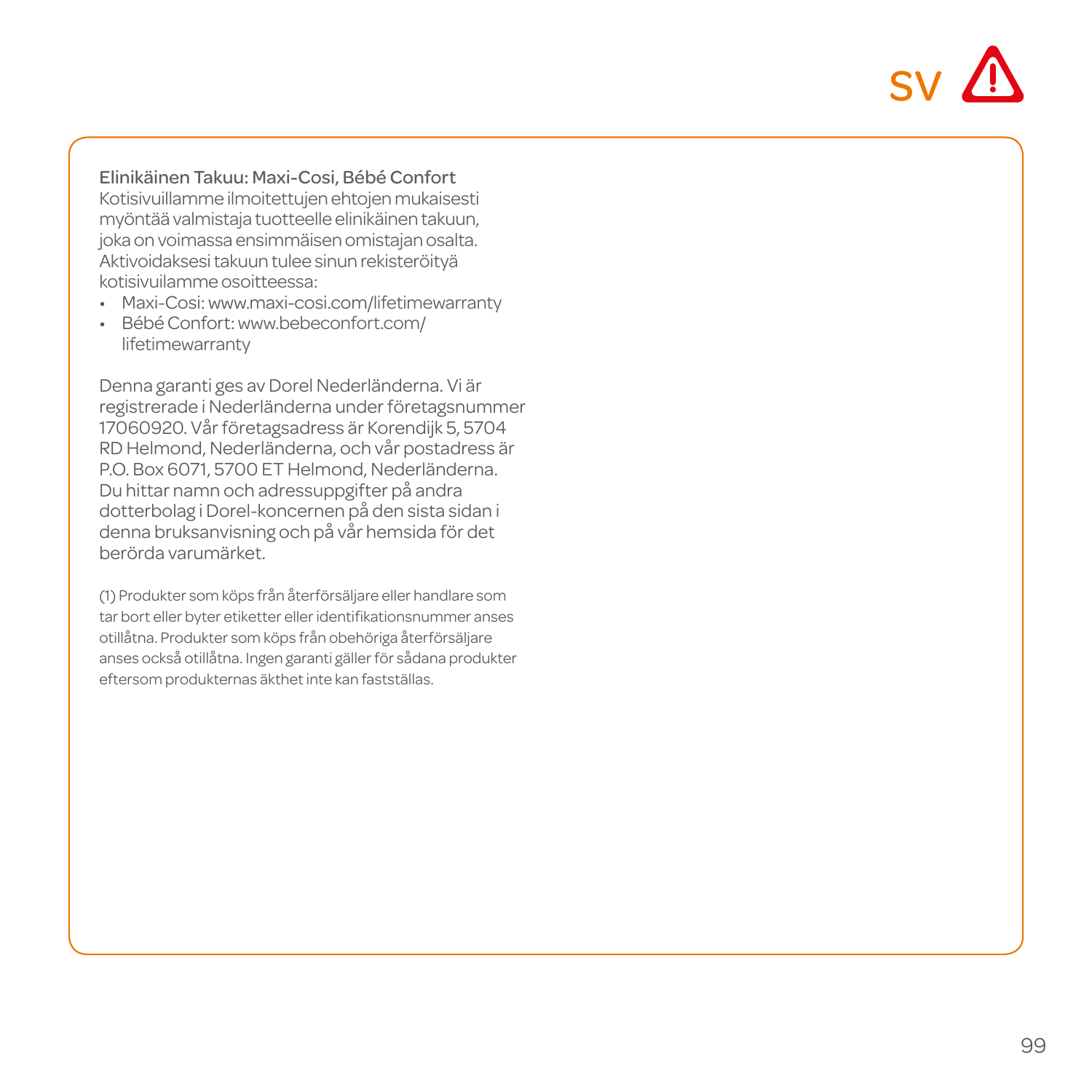# $\overline{D}$

#### **SIKKERHED**

• Alle's produkter er udviklet og testet omhyggeligt for din babys sikkerhed og komfort. Der må ikke benyttes andet tilbehør end det, der er leveret eller godkendt af fabrikanten. Det kan være forbundet med fare at bruge andet tilbehør.

• Du er personlig ansvarlig for dit barns sikkerhed, og vi anbefaler derfor, at du læser denne brugervejledning omhyggeligt, og gør dig fortrolig med betjeningen af produktet, inden det tages i brug.

• Gem denne brugervejledning til senere opslag. Autostolen er forsynet med en særlig opbevaringslomme til den.

• Autostolen er udelukkende beregnet til brug i en bil.

• Anvend aldrig brugte produkter, da man aldrig kan være sikker på, hvad der er sket med dem. Visse dele kan være ødelagte, beskadigede eller manglende.

• Udskift autostolen, hvis den har været udsat for voldsomt stød i forbindelse med en ulykke og derfor ikke kan yde barnet den optimale sikkerhed.

#### ADVARSEL:

Foretag ingen ændringer på autostolen, da det kan føre til farlige situationer. Autostolen i bilen: • Inden du køber dette produkt, skal du sikre dig, at autostolen er kompatibel med den bil, den skal bruges i. Bemærk: Dette er et I-Size (R-129) børnestol-system. Det er godkendt i henhold til direktiv nr. 129 og vil kunne bruges i de fleste køretøjer, som er udstyret med ISOFIX, og på alle siddepladser i I-Size kompatible biler. Se venligst den nyeste version af "car fitting list", som kan findes på vores hjemmeside.

Hvis du er i tvivl, kan du henvende dig til børnestolforhandleren eller fabrikanten.

• Lad aldrig barnet være alene i autostolen uden opsyn.

• Ved brug af ISOFIX-fastgørelsessystemet,

SKAL køretøjets instruktionsmanual læses inden montering af din autostol. Manualen viser egnede steder til en autostol for en bestemt klassestørrelse, i-Size UNIVERSAL ISOFIX godkendt.

• i-Size Universal ISOFIX i bagudvendt position, klassestørrelse D.

• i-Size UNIVERSAL ISOFIX i fremadv endt position, klassestørrelse B1.

• Sørg for, at det sammenklappelige bagsæde er låst fast i position.

• Spænd altid barnet fast med 5-punktsselen. Sørg for at lårremmene sidder så langt nede, at bækkenet sidder helt fast. Remmen skal sidde stramt.

• Når barnet er placeret i autostolen, skal du kontrollere, at selen sidder stramt nok ved at trække i bæltet. Inden hver brug, skal du kontrollere, at selen ikke er beskadiget eller snoet.

• Dæk altid autostolen til, hvis den udsættes for direkte solstråler i bilen. Ellers risikerer overtrækket samt metal- og plastdelene at blive for varme for barnets hud.

• Kontrollér, at remmene, der holder bilsædet til bilen, er stramme.

### ADVARSEL:

Når autostolen installeres på forsædet, skal forsædepassagerairbaggen deaktiveres, hvis barnet sidder i bagudvendt position.

### ADVARSEL:

Kombinér aldrig to ISOFIX-fastgørelsessystemer og bilens sikkerhedssele til montering af din autostol.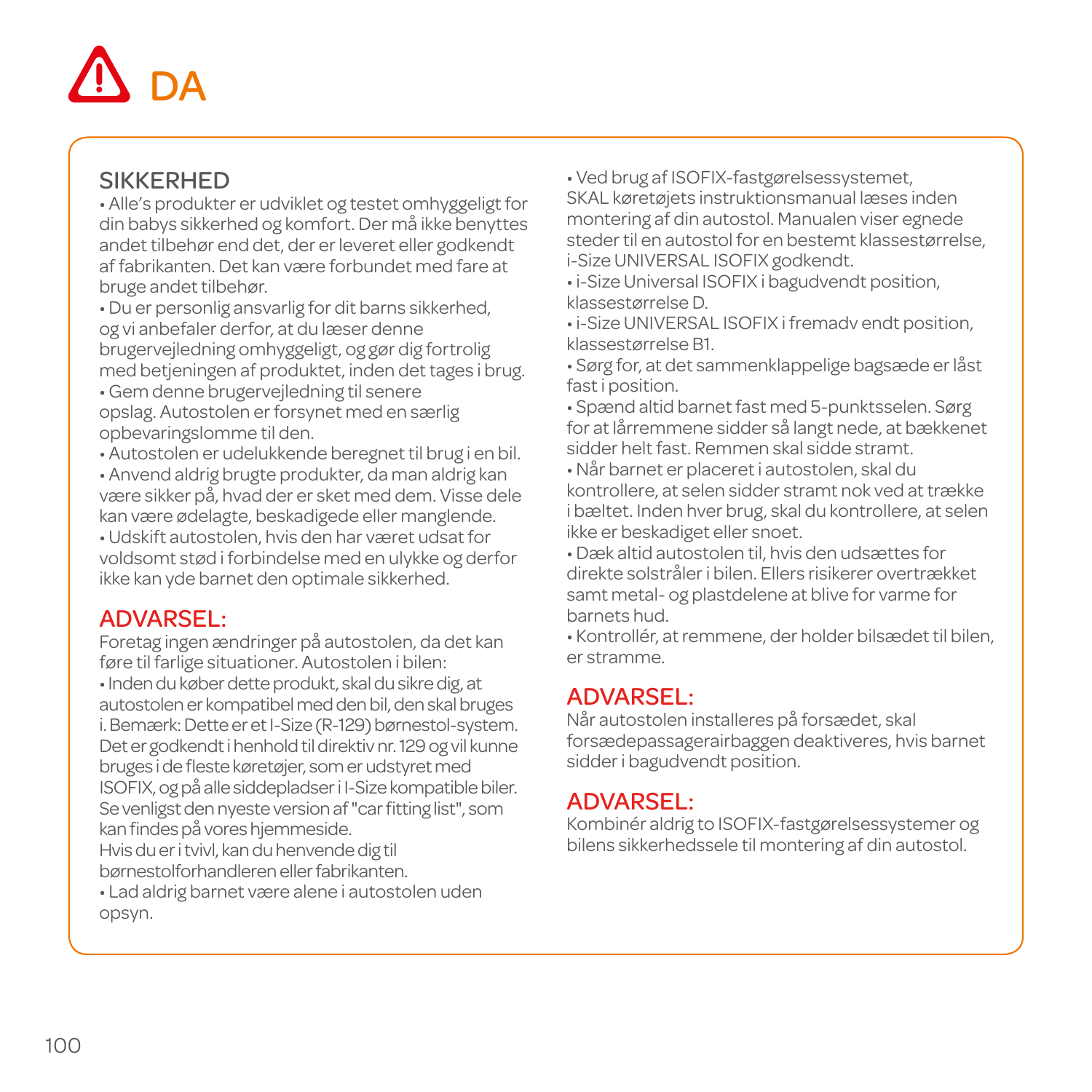

#### VIGTIGT:

Montering af autostolen med flere gjorder vha. køretøjets ISOFIX-fastgørelsespunkter. ISOFIX-fastgørelsespunkter er designet til sikker og nem fastgørelse af børnesikkerhedssystemet inde i bilen. Ikke alle biler er udstyret med disse punkter, selvom de er standard på nyere modeller. Se den vedhæftede liste med biler, hvori autosolen kan monteres korrekt (du kan også få yderligere opdateringer af denne liste på www.maxi-cosi.com) • Når autostolen monteres i bagudvendt position, kan bæltet på top tether (øverste gjord) dreje en kvart omgang i forhold til fastgørelsespunktets position. Dette begrænser ikke produktets korrekte brug.

• Når autostolen monteres, er det nødvendigt at fjerne hoved-/ nakkestøtten for at føre den øverste gjord (top tether) korrekt igennem.

• Advarsel: når autostolen monteres, kan der opstå mellemrum mellem sædets bund og køretøjets sæde afhængigt af fastgørelsespunkterne inde i køretøjet.

• Autostolen SKAL udskiftes, hvis den har været i brug i forbindelse med en ulykke

• Brugeren skal altid sørge for, at bagage eller andre genstande, der kan ramme barnet i stolen i tilfælde af sammenstød, er ordentligt fastgjort.

• Hårde genstande og plastdele på denne fastgørelsesanordning placeres og monteres, således at de ikke risikerer at komme i klemme under et bevægeligt sæde eller i en bildør ved normal brug.

• Autostolens konstruktion eller materialer, hvad angår både stol og seler, må ikke ændres uden fabrikantens samtykke.

• Brug ikke børnesikkerhedssystemet uden overtrækket. Puden må ikke erstattes med andre typer puder end dem, der anbefales af fabrikanten, idet puden er af afgørende betydning for at stolen fungerer, som den skal.

• Denne anordning til forankring af en barnestol er kun effektiv, såfremt instruktionerne i brugervejledningen overholdes.

• Forankringsanordningen skal være spændt, selv når barnet ikke sidder i stolen.

• Læg aldrig tunge genstande på hylden i bagruden, da de kan blive slynget frem i tilfælde af kollision.

• Husk altid at kontrollere, at ingen af selve autostolens dele eller seler sidder i klemme under et sæde eller i en bildør.

• Sammenfoldelige sæder skal altid blokeres.

• Når du har købt autostolen, skal du installere den I bilen.

Hvis du møder problemer I forbindelse med installationen pga. sikkerhedsselen i bilen bør du kontakte din forhandler med det samme. • Hvis du er i tvivl om den korrekte montering eller brug af systemet, bør du kontakte forhandleren eller fabrikanten (inden ibrugtagning).

#### MILJØ

Hold plastemballagen væk fra børn for at undgå kvælning.

Af hensyn til miljøet bedes du aflevere dette produkt i egnede affaldsdeponeringsanlæg i overensstemmelse med lokal lovgivning.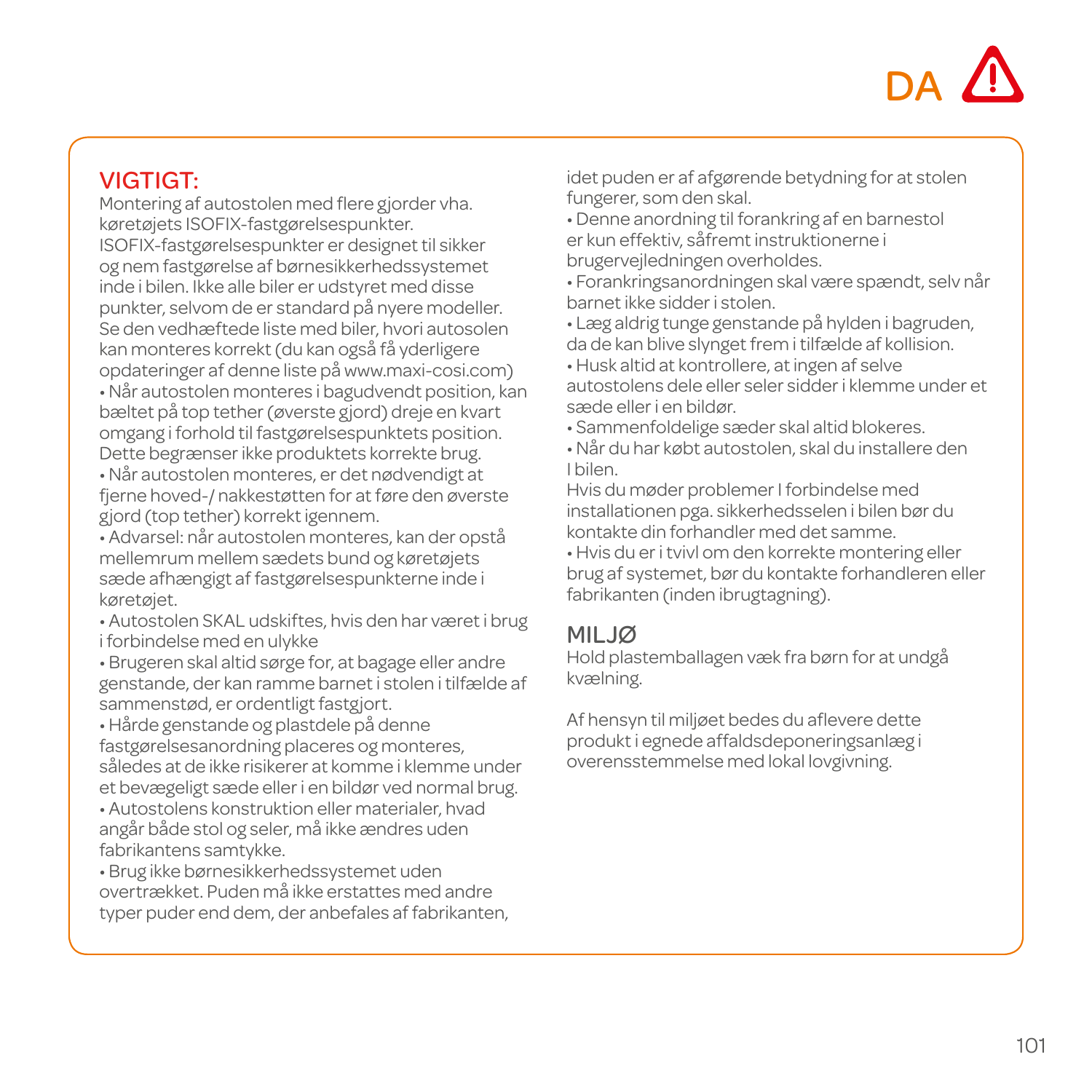

#### SPØRGSMÅL

Kontakt din lokale-forhandler eller besøg vores hjemmeside, www.maxi-cosi.com under rubrikken "Vores tjenester". Sørg for at have følgende oplysninger ved hånden:

- Serienummer;

- Mærke og type køretøj og sæder, som autostolen skal installeres på;

- Dit barns alder, højde og vægt.

#### GARANTI

Vores 24 måneders garanti afspejler vores tillid til den enestående kvalitet af vores design, konstruktion, produktion og produktets ydeevne. Vi bekræfter, at dette produkt er fremstillet i overensstemmelse med de nuværende europæiske sikkerhedskrav og kvalitetskrav, der gælder for dette produkt, og at dette produkt er fri for fejl i materialer og udførelse på tidspunktet for købet. Ifølge de heri nævnte betingelser kan denne garanti påberåbes af forbrugere i landene, hvor dette produkt er blevet solgt af et datterselskab i Dorel-gruppen eller af en autoriseret forhandler eller detailhandler.

Vores 24 måneders garanti dækker alle fabrikationsfeil i materialer og forarbeidning, når de anvendes under normale forhold og i overensstemmelse med vores brugsanvisning for en periode på 24 måneder fra datoen for det oprindelige detailkøb af den første slutbrugerkøber. For at anmode om reparation eller reservedele under garantien for defekter i materialer og forarbejdning, skal du fremlægge købsbeviset, der er udstedt inden for de 24 måneder forud for anmodningen om servicering.

Vores 24 måneders garanti dækker ikke skader forårsaget af normal slitage, skader forårsaget af ulykker, misbrug, uagtsomhed, brand, væskekontakt eller anden ekstern grund, skade som konsekvens af ikke at overholde brugsanvisningen, skade forårsaget af service fra enhver, der ikke er autoriseret af os, eller hvis produktet er blevet stjålet, eller hvis nogen mærkning eller identifikationsnummer er blevet fjernet eller ændret. Eksempler på normal slitage omfatter hjul og stofslitage forårsaget af regelmæssig brug og den naturlige nedbrydning af farver og materialer i løbet af længere tid og brug.

#### Hvad skal man gøre i tilfælde af fejl:

Hvis der opstår problemer eller fejl, skal du først og fremmest kontakte den autoriserede forhandler eller den af os anerkendte detailhandler. Vores 24 måneders garanti anerkendes af dem<sup>(1)</sup>. Du skal fremlægge købsbeviset, der er udstedt inden for de 24 måneder forud for anmodningen om servicering. Det er lettest, hvis du får din serviceanmodning forhåndsgodkendt af os. Hvis du fremsender et gyldigt krav under denne garanti, kan vi anmode dig om, at du returnerer dit produkt til den autoriserede forhandler eller den af os anerkendte detailhandler, eller at du sender produktet til os i henhold til vore instruktioner. I princippet betaler vi for forsendelse og for returfragten, hvis alle instruktioner er fulgt. Skader og/eller defekter, der hverken er dækket af vores garanti eller af forbrugerens juridiske rettigheder og/eller skader og/eller defekter med hensyn til produkter, der ikke er omfattet af vores garanti, kan behandles for et rimeligt gebyr.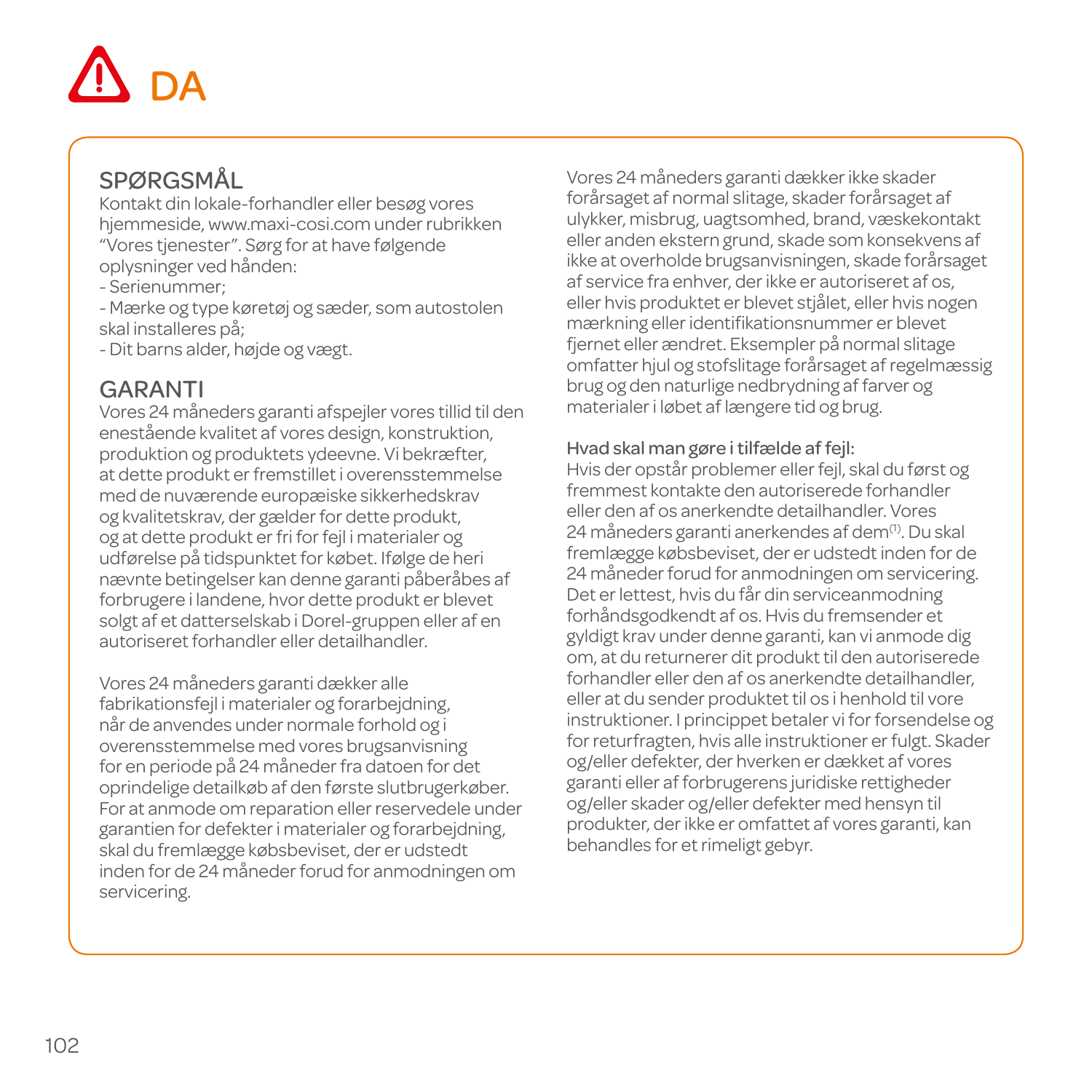

#### Forbrugerens rettigheder:

En forbruger har juridiske rettigheder ifølge gældende forbrugerlovgivning, hvilket kan variere fra land til land. Forbrugerens rettigheder under gældende national lovgivning påvirkes ikke af denne garanti.

#### Livstids garanti: Maxi-Cosi, Bébé Confort

vores hjemmeside, tilbyder vi en frivillig producent livstids garanti til første gangs brugere. For at benytte sig af denne livstids garanti, skal du registrere dig på vores hjemmeside:

- Maxi-Cosi: www.maxi-cosi.com/lifetimewarranty
- Bébé Confort: www.bebeconfort.com/ lifetimewarranty

Denne garanti er udstedt af Dorel Netherlands. Vi er registreret i Holland under firmanummer 17060920. Vor handelsadresse er Korendijk 5, 5704 RD Helmond, Holland, og vor postadresse er P.O.Box 6071, 5700 ET Helmond, Holland.

Navne og adresser på andre datterselskaber i Dorel-gruppen kan findes på den sidste side i denne vejledning og på vor hjemmeside for det pågældende produkt.

(1) Produkter købt fra detailhandlere eller forhandlere, der fierner eller ændrer etiketter eller identifikationsnumre, betragtes som uautoriserede. Der ydes ingen garanti for disse produkter, da ægtheden af disse produkter ikke kan fastslås.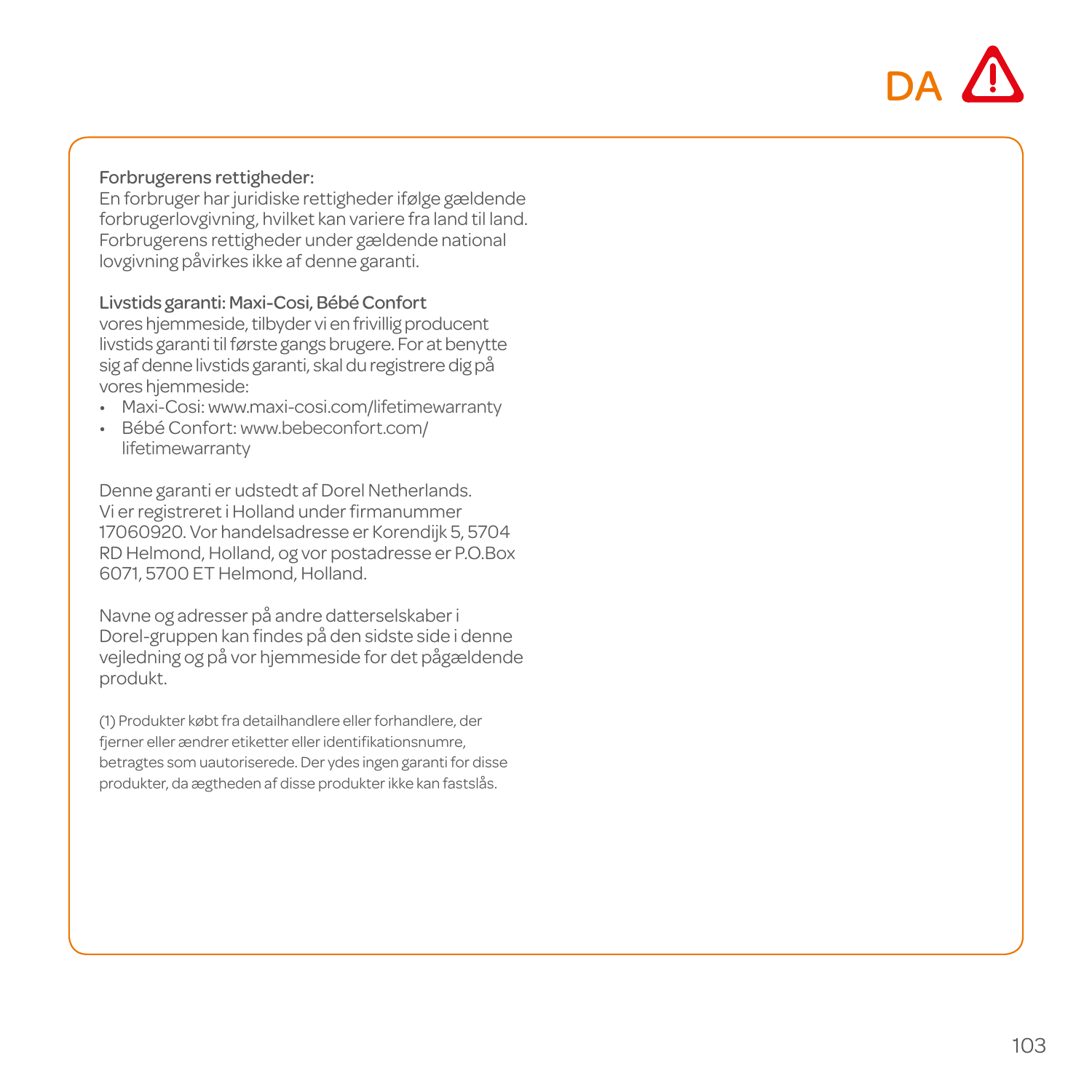# FI

#### TURVALLISUUS

• Kaikki -tuotteet on huolellisesti suunniteltu ja testattu vauvasi turvallisuutta ja mukavuutta silmälläpitäen. Käytä vain sellaisia lisävarusteita, jotka ovat valmistajan hyväksymiä. Muiden lisävarusteiden käyttäminen voi olla vaarallista.

• Olet henkilökohtaisesti vastuussa lapsesi turvallisuudesta, lue nämä ohjeet huolellisesti ja tutustu tuotteeseen, ennen kuin otat sen käyttöön.

• Säilytä nämä käyttöohjeet tulevaa käyttöä varten. Niille on varattu erityinen säilytyspaikka turvaistuimessa.

• Autoistuin on tarkoitettu käytettäväksi vai autossa.

• Älä käytä käytettyä turvaistuinta, jonka historia on tuntematon. Jotkin osat voisivat olla vaurioituneita, repeytyneitä tai puuttua.

• Vaihda autoistuin, kun se on ollut alttiina voimakkaille rasituksille tai mukana onnettomuudessa.

# VAROITUS:

Älä tee tuotteeseen muutoksia, koska se voi vaikuttaa siihen, että istuin käyttäytyy eri tavalla onnettomuustilanteessa. Autoistuin ajoneuvossa:

• Ennen kuin ostat tämän tuotteen, varmista turvaistuimen yhteensopivuus ajoneuvon kanssa, jossa sitä on tarkoitus käyttää. Huomio: Tämä on "i-Size" (R 129) mukainen lasten turvaistuin. Se on hyväksytty asetuksen No. 129 mukaisesti ja sopii suurimpaan osaan autoja joissa on ISOFIX, ja kaikkiin autoihin, jotka ovat i-Size yhteensopivia. Viimeisimmän version ajoneuvoluettelosta löydätte valmistajan verkkosivuilta. Jos olet epävarma, ota yhteys turvaistuimen valmistajaan tai jälleenmyyjään.

- Älä koskaan jätä lasta ilman aikuisen valvontaa.
- Käyttääksesi ISOFIX-kiinnitysjärjestelmää sinun on EHDOTTOMASTI luettava ajoneuvon käyttöohje,

ennen kuin asennat lasten turvaistuimen. Tämä käsikirja ilmoittaa autonpaikat, jotka ovat yhteensopivat turvaistuimen kokoluokan kanssa, i-Size Universaali ISOFIXin hyväksyminä.

• i-Size Universaali ISOFIX selkä menosuuntaan -asennossa, kokoluokka D.

• i-Size Universaali ISOFIX kasvot menosuuntaan -asennossa, kokoluokka B1.

• Varmista, että taittuva takaistuimen selkänoja on lukittunut asentoonsa.

• Kiinnitä lapsi aina 5-piste valjailla. Varmista sen jälkeen, että haararemmi asettuu mahdolisimman alas.

• Asetettuasi lapsen turvaistuimeen, varmista että valjaat ovat riittävän kireällä vetämällä kiristysvyötä. Varmista ennen jokaista käyttöäretaa, etteivät valjaat ole vahingoittuneet tai kiertyneet.

• Peitä aina autoistuin sen ollessa alttiina suoralle auringonvalolle autossa. Muussa tapauksessa päällinen, samoin kuin metalli- ja muoviosat olisivat liian kuumia lapsen iholle.

• Varmista, että autoistuimen kiinnityshihnat ovat kiristettyinä.

# VAROITUS:

Turvaistuimen ollessa asennettuna etumatkustajan paikalle, tulee etuistuimen matkustajanpaikan turvatyyny kytkeä pois päältä, jos lapsi istuu selkä menosuuntaan -asennossa.

### VAROITUS:

Älä koskaan yhdistä kahta kiinnitystapaa, ISOFIXkiinnitysjärjestelmääja ajoneuvon turvavöitä asentaaksesi lasten turvaistuimen.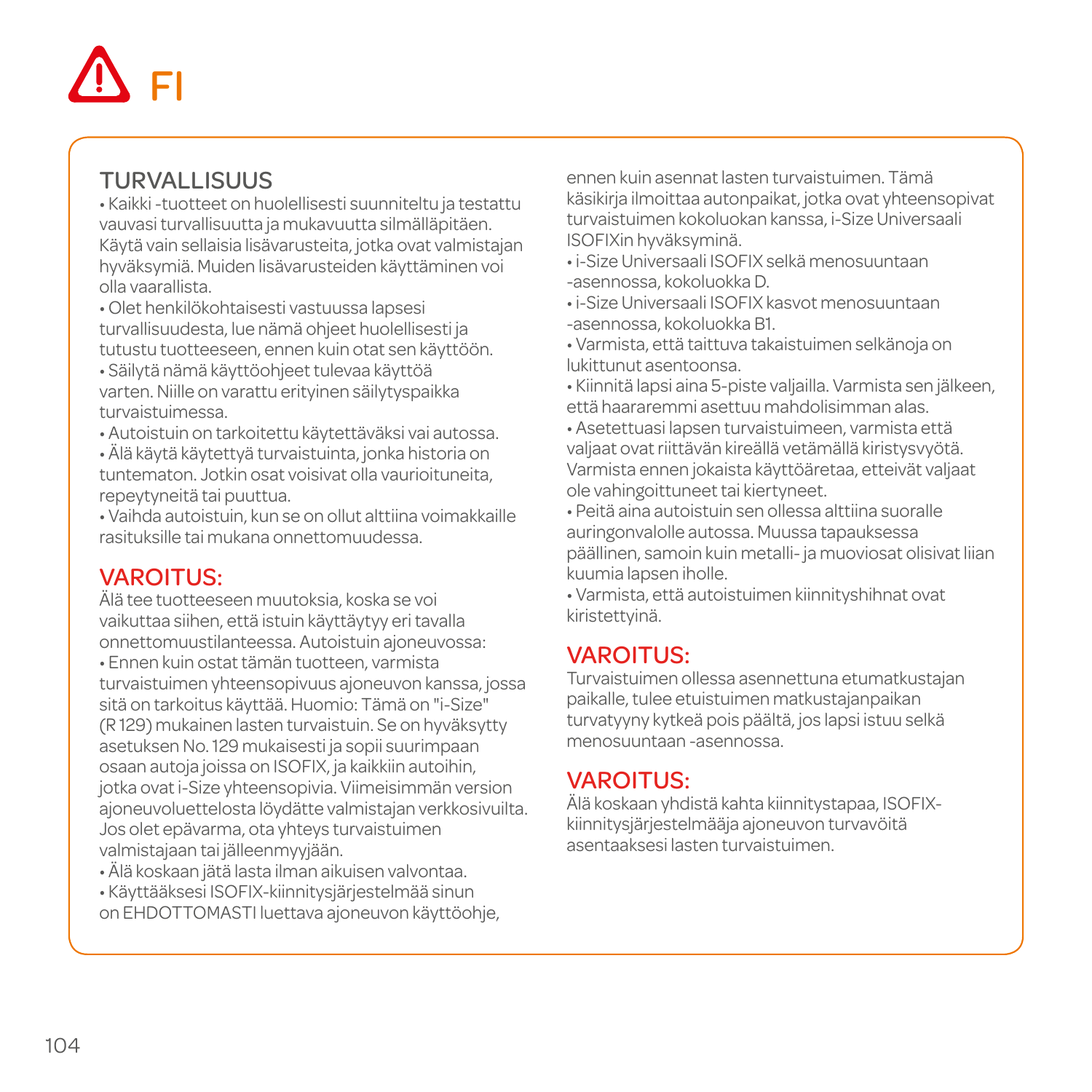

#### HUOMIO:

ISOFIXIN käytössä ajoneuvon alempaan kiinnityskohtaan tulevien sinkilöiden kiinnitys ei ole riittävä. On välttämätöntä kiinnittää <sup>3</sup>Top Tether²-vyö valmistajan suosittelemaan ylempään kiinnityskohtaan.

Autoistuin-istuimen kiinnittäminen lisähihnoilla ajoneuvon ISOFIX-kiinnityskohtiin ISOFIX-kiinnittimet on kehitetty sellaisiksi, että niiden avulla saadaan turvaistuimen varma ja helppo kiinnitys. Kaikkia autoja ei ole varustettu näillä kiinnikkeillä, vaikka ne on vakioitu uusimpiin malleihin. Katso luetteloa autoista, joihin turvaistuin voidaan asentaa oikein (Voit myös katsoa tämän luettelon lisäpäivityksiä verkkosivustolta www.maxi-cosi.com).

• Kun asennat turvaistuimen selkä menosuuntaan -asentoon, top tether -vyön ylähihna voi kiertyä neljänneskierroksen kiinnityskohdan asennon mukaan. Tämä ei heikennä tuotteen toimivuutta.

• Asentaessasi turvaistuinta on tarpeen poistaa pääntuki, jotta pään top tether -vyö menisi läpi kunnolla.

• Varoitus: turvaistuinta asentaessasi autoistuimen rungon ja ajoneuvon istuimen väliset erot ovat mahdolliset riippuen ajoneuvossa olevien kiinnityskohtien asennosta.

• On välttämätöntä vaihtaa turvaistuin mahdollisen onnettomuuden jälkeen.

• Käyttäjän täytyy aina valvoa, että mahdolliset matkatavarat ja muut esineet, jotka voivat aiheuttaa loukkaantumisia autoistuimella olevalle lapselle onnettomuuden sattuessa, ovat tukevasti kiinni.

• Lasten turvalaitteen jäykät osat ja muoviset osat on asetettava ja asennettava sillä tavoin, etteivät ne voi normaaleissa käyttöolosuhteissa jäädä puristuksiin liikkuvan istuimen alle tai ajoneuvon oveen.

• Älä koskaan muuta autoistuimen ja istuinvyön rakennetta tai materiaaleja kysymättä valmistajalta.

• Älä käytä lasten turvaistuinta ilman päällistä. Älä vaihda istuimen päällistä toiseen päälliseen, jota valmistaja ei ole hyväksynyt, koska sillä voi olla suora vaikutus turvaistuiment toimintaan.

• Tämä lasten turvaistuin toimii vain, jos käyttöohjeita noudatetaan.

• Kiinnitä aina lasten turvaistuin autoon, silloinkin kun lapsi ei ole istumassa siinä.

• Älä koskaan aseta raskaita esineitä takaosan pakettihyllylle, etteivät ne sinkoutuisi onnettomuuden sattuessa.

• Tarkista aina, ettei mikään istuimen tai valjaiden osa ole jäänyt puristuksiin istuimen alle tai ajoneuvon oveen.

• Kokoontaitettavien istuinten on aina oltava lukittuina paikalleen.

• Ostettuasi istuimen asenna se ajoneuvoosi. Jos sinulla on asennusongelmia, jotka johtuvat ajoneuvon turvavyön pituudesta, ota yhteys välittömästi lähimpään jälleenmyyjään.

• Jos ilmaantuu vähäistäkin epäilyä, joka koskee asennuksen onnistumista tai järjestelmän käyttöä, käyttäjää neuvotaan ottamaan yhteydessä lähimpään valtuutettuun jälleenmyyjään.

### YMPÄRISTÖ

Pidä muovipakkaukset poissa lasten ulottuvilta tukehtumisen välttämiseksi.

Ympäristönsuojelun kannalta on tärkeää, että kun et enää käytä tätä tuotetta, hävität sen asianmukaisesti paikallisten määräysten mukaisesti.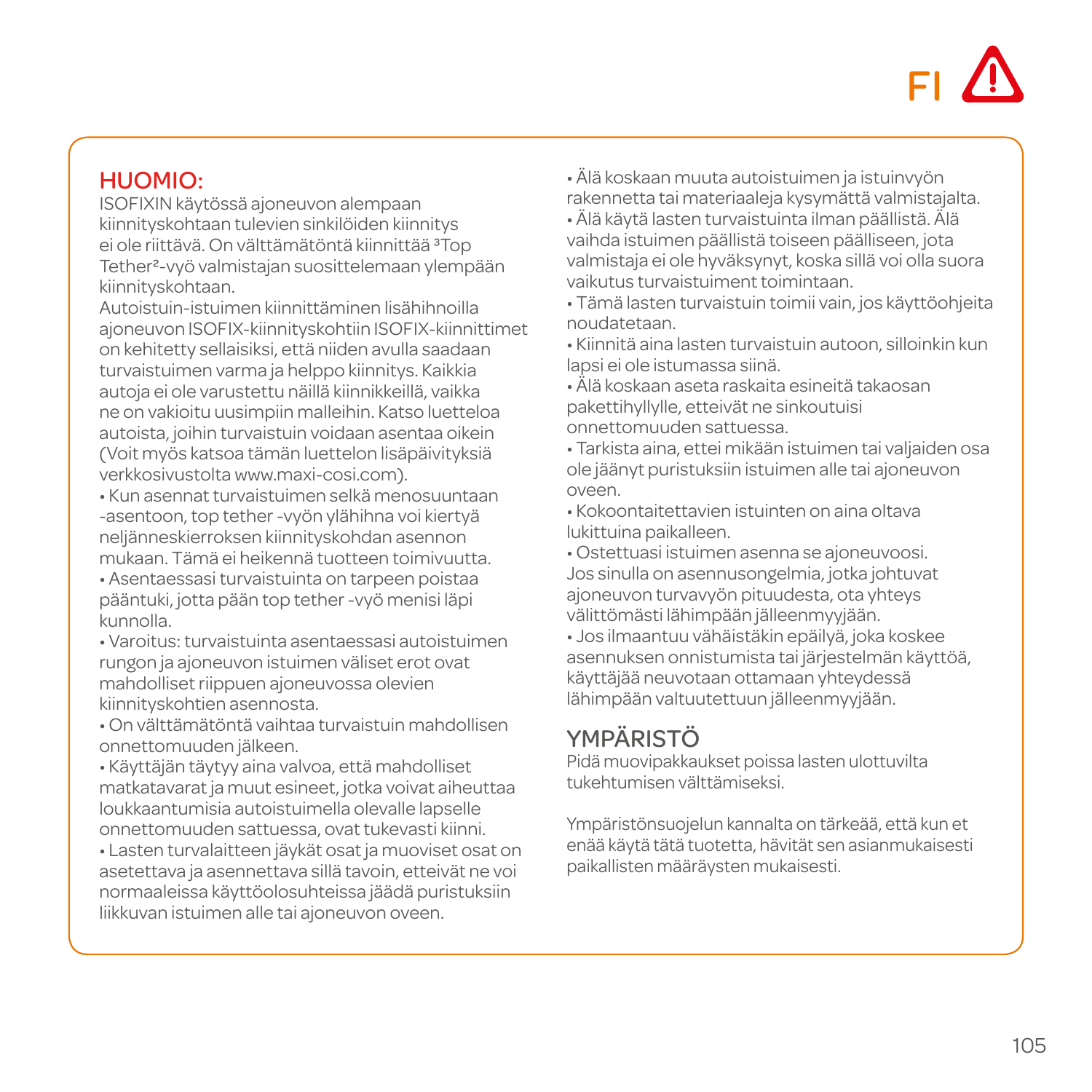# FI

# KYSYTTÄVÄÄ

Ota yhteys paikalliseen-jälleenmyyjään tai vieraile sivustollamme www.maxi-cosi.com otsikossa "Palvelumme".

Kun teet niin, pidä seuraavat tiedot saatavilla:

- Sarjanumero;

- Auton ja istuimen merkki ja malli, johon autoistuin käytetään;

- Lapsesi ikä, pituus ja paino.

# **TAKUU**

24 kuukauden takuumme on osoitus luottamuksestamme suunnittelumme ensiluokkaiseen laatuun, valmistukseen, tuotantoon ja tuotteen toimivuuteen. Takaamme, että tämä tuote on valmistettu voimassa olevien, tätä tuotetta koskevien eurooppalaisten turvallisuusvaatimusten ja laatustandardien mukaisesti, ja että tuotteessa ei ole ostohetkellä materiaali- tai valmistusvirheitä. Tässä mainittujen ehtojen mukaisesti kuluttajat voivat vedota takuuseen maissa, joissa tätä tuotetta on myyty Dorel-yritysryhmän tytäryhtiön, valtuutetun myyjän tai jälleenmyyjän toimesta.

Myöntämämme 24 kuukauden takuu kattaa kaikki materiaali ja valmistusvirheet, olettaen että tuotetta on käytetty normaaliolosuhteissa ja toimittamamme käyttöohjeen mukaisesti.Takuu on voimassa 24 kuukauden ajan ostopäivämäärästä lukien. Jotta voit saada takuun alaisia korjaus- tai varaosapalveluita tuotteen mahdollisten materiaalitai valmistusvirheiden vuoksi, sinun on esitettävä ostotosite, joka on päivätty huoltopyyntöä edeltävien 24 kuukauden aikana.

Myöntämämme 24 kuukauden takuu ei korvaa normaalista kulumisesta, onnettomuudesta, väärinkäytöstä, huollon puutteesta, huolimattomuudesta, tulipalosta, nestekontaktista tai muista ulkoisista syistä aiheutuneita virheitä. Takuu ei myöskään kata käyttöohjeiden noudattamatta jättämisestä aiheutuneita virheitä, toisen tuotteen käytöstä aiheutuneita virheitä, tuotteen luvattomasta käytöstä toisen henkilön taholta aiheutuneita virheitä, tuotteen varastamisesta aiheutuneita virheitä, tuoteetiketin tai tuotteen tunnistamisnumeron poistosta aiheutuneita tai tuotteen muuttamisesta aiheutuneita vaurioita. Esimerkkejä normaalista kulumisesta ovat säännöllisen käytön aiheuttamat kulumat pyörissä ja tekstiileissä ja värien ja materiaalien luonnollinen haalistuminen tuotteen normaalin vanhenemisen vuoksi.

#### Mitä tehdä, jos vikoja ilmenee:

Jos ongelmia tai vikoja ilmene, pyydämme Teitä kääntymään valtuutetun jälleenmyyjän puoleen. He hyväksyvät antamamme 24 kuukauden takuun(1). Sinun on esitettävä ostotosite, joka on päivätty huoltopyyntöä edeltävien 24 kuukauden ajalle. Helpoimmin huoltopyynnön voi esittää esihyväksyttämällä sen meillä. Jos esität tämän takuun kattaman kelvollisen korvausvaatimuksen, voimme pyytää sinua palauttamaan tuotteen valtuutetulle myyjälle ja hyväksymällemme jälleenmyyjälle tai lähettämän tuotteen meille antamiemme ohjeiden mukaisesti. Maksamme lähetys- ja palautuskustannukset, mikäli kaikkia sääntöjä noudatetaan. Vauriot ja/tai viat, jotka eivät ole takuun alaisia voidaan korjata kohtuullista maksua vastaan.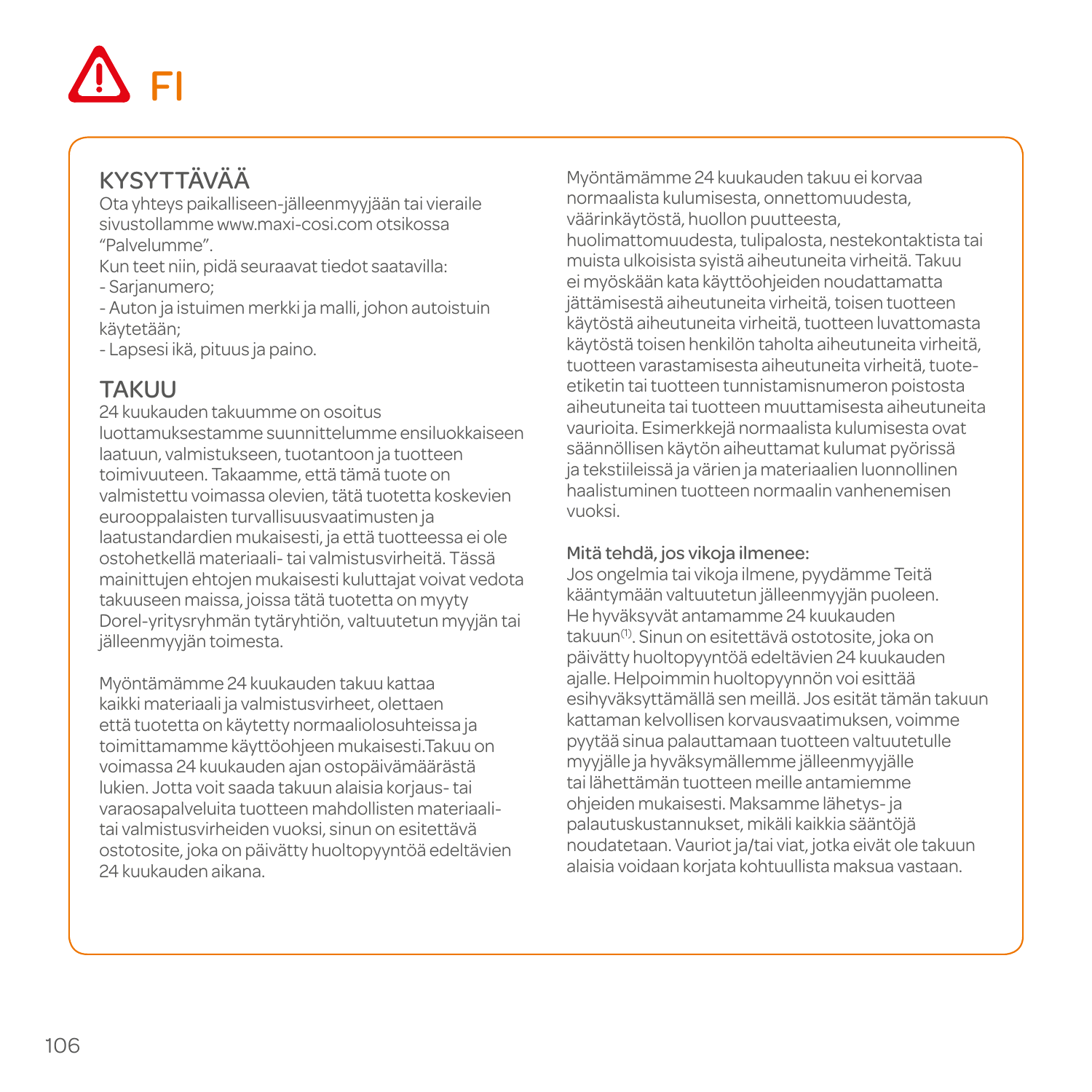

#### Kuluttajan oikeudet:

Kuluttajalla on kuluttajasuojalaissa määriteyt oikeudet, jotka voivat vaihdella maakohtaisesti. Tämä takuu ei vaikuta kansallisen lainsäädännön alaisiin kuluttajan oikeuksiin.

#### Elinikäinen Takuu: Maxi-Cosi, Bébé Confort

Kotisivuillamme ilmoitettujen ehtojen mukaisesti myöntää valmistaja tuotteelle elinikäinen takuun, joka on voimassa ensimmäisen omistajan osalta. Aktivoidaksesi takuun tulee sinun rekisteröityä kotisivuilamme osoitteessa:

- Maxi-Cosi: www.maxi-cosi.com/lifetimewarranty
- Bébé Confort: www.bebeconfort.com/ lifetimewarranty

Takuu on Dorel Netherlandsin asettama. Olemme rekisteröityneet Alankomaissa yhtiönumerolla 17060920. Liikeosoitteemme on Korendijk 5, 5704 RD Helmond, The Netherlands ja postiosoitteemme P.O. Bos 6071 ET Helmond, The Netherlands.

Dorel-yritysryhmän muiden tytäryhtiöiden nimi- ja osoitetiedot on annettu tämän käyttöohjeen viimeisellä sivulla ja nettisivustollamme kyseisen tuotemerkin kohdalla.

(1) Sellaisia jälleenmyyjiä, jotka poistavat tai muuttavat tarroja tai tunnistenumeroita, ei katsota valtuutetuiksi myyjiksi. Takuu ei koske näitä tuotteita, koska tuotteiden aitoutta ei voida varmistaa.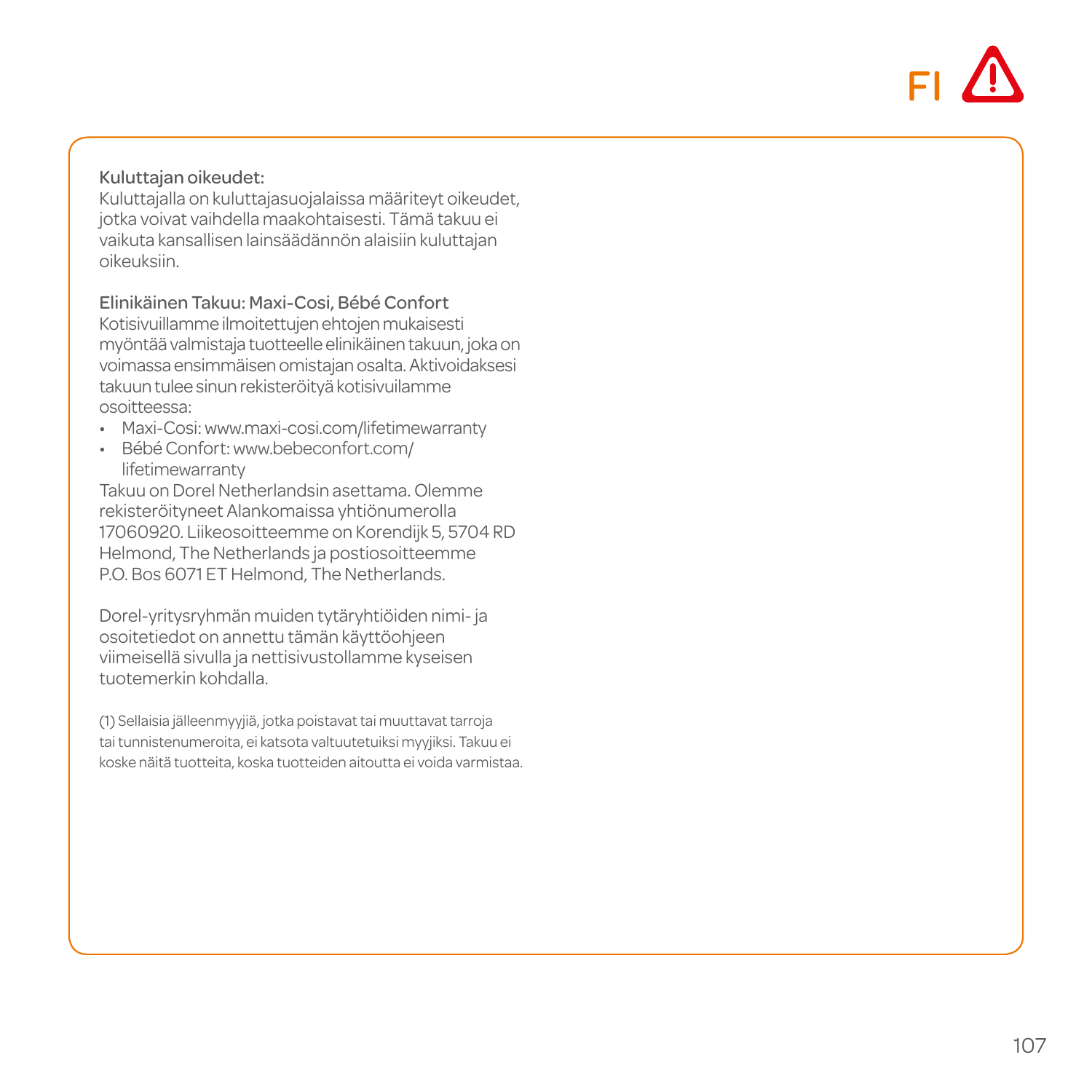# NO

#### **SIKKERHET**

• Alle-produkter er nøye utformet og testet med tanke på babyens sikkerhet og komfort. Bruk bare tilbehør som selges av eller er godkjent av Bruk av annet tilbehør kan være farlig.

• Du er personlig ansvarlig for ditt barns sikkerhet til enhver tid, les nøye gjennom brukerveiledningen og gjør deg kjent med produktet før du tar det i bruk.

• Ta vare på brukerveiledningen i tilfelle du skulle få bruk for den senere. Barnesetet har egen oppbevaringslomme for denne.

• Barnesetet er bare tiltenkt bruk i bil.

• Ikke ta i bruk brukte produkter med ukjent bakgrunn. Enkelte deler kan være skadet, revet eller manglende.

• Skift ut barnesetet når det har vært utsatt for voldsomme påkjenninger i en ulykke: det er ikke optimalt for ditt barns sikkerhet.

#### ADVARSEL:

Ikke foreta noen som helst endringer til barnesetet, da dette kan føre til farlige situasjoner. Barnesetet i bilen:

• Før du kjøper dette produktet, må du kontrollere at barnesetet er kompatibelt med kjøretøyet det skal brukes i. Merknad: Dette er et I-Size (R 129) Bilbarnestol- System. Det er godkjent i henhold til forskrift Nr. 129 og vil passe i de fleste biler som er utstyrt med ISOFIX og på alle sitteplasser i I-Size kompatible biler. Venligst se den nyeste versjonen av "Car fitting list" som finnes på våre hjemmeside. Dersom du er i tvil, ta enten kontakt med bilseteprodusenten eller selgeren.

• La aldri barnet være uten tilsyn.

• Før bruk av ISOFIX-festesystemet MÅ du ha lest kjøretøyets håndbok før montering av barnesetet. Denne håndboken vil indikere sitteplassene som er kompatible med barnesetets klassestørrelse, i-Size Universell ISOFIX-godkjent.

• i-Size Universell ISOFIX i bakovervendt posisjon, klassestørrelse D.

• i-Size Universell ISOFIX i forovervendt posisjon, klassestørrelse B1.

• Sørg for at det nedfellbare baksetet er låst på plass.

• Fest alltid barnet ditt med 5-punkts selen. Sørg for at stroppen over fanget ligger så lavt som mulig slik at bekkenet får god støtte.

• Etter å ha plassert barnet i barnesetet, sørg for at selen er godt strammet ved å trekke i justeringsstroppen. Sørg for at selen ikke er skadet eller vridd før hver bruk.

• Dekk alltid til barnesetet når eksponert for direkte sollys i bilen. Hvis ikke kan trekket, metall- og plastdeler bli for varme for barnets hud.

• Sørg for at stroppene som fester barnesetet til kjøretøyet er godt strammet.

#### ADVARSEL:

Når barnesetet er installert i passasjersetet foran, må du deaktivere kollisjonsputen i passasjersetet foran hvis barnet sitter i en bakovervendt posisjon.

#### ADVARSEL:

Aldri kombinere to ISOFIX-fester og bilbeltesystemer for å montere barnesetet ditt.

### NB:

Ved bruk av ISOFIX er det ikke tilstrekkelig å bruke de nedre festepunktene. Det er viktig å også feste "Top Tether" til det øvre festepunktet anbefalt av bilprodusenten.

Montering av barnesetet-setet med ytterligere fester ved bruk av kjøretøyets ekstra ISOFIX-festepunkter.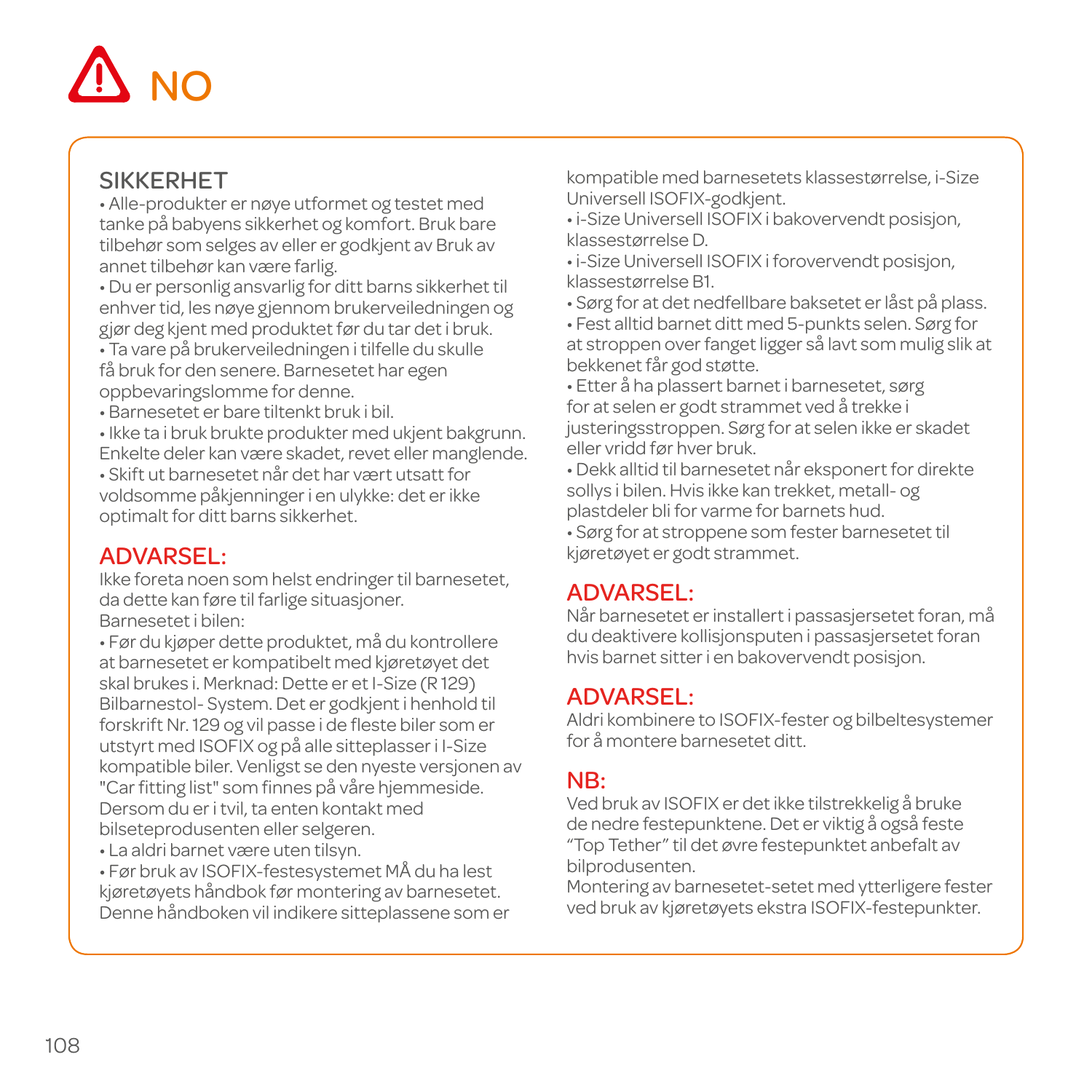

ISOFIX-festepunktene er utviklet for å oppnå en sikker og enkel festing av barneseter i biler. Det er ikke alle biler som er utstyrt med disse festepunktene, selv om de er standard på nyere modeller. Se den vedlagte listen over biler der barnesetet kan monteres riktig (du kan også se oppdateringer av denne listen på nettstedet www.maxi-cosi.com)

• Ved montering av barnesetet i bakovervendt posisjon, kan beltet til Top Tether vri seg en kvart omdreining i henhold til plasseringen til festepunktet. Dette hindrer ikke riktig funksjon av produktet. • Ved montering av barnesetet er det nødvendig

å fjerne hodestøtten for å plassere Top Tether gjennom på riktig vis.

• Advarsel: ved montering av barnesetet, er det mulig der er mellomrom mellom barnesetets base og bilens sete, dette avhenger av plasseringen til kjøretøyets festepunkter.

• Barnesetet MÅ skiftes ut etter en ulykke.

• Brukeren må alltid se til at bagasje og løse

gjenstander som kan forårsake skade på barnet ved en eventuell ulykke, er tilstrekkelig sikret.

• De harde delene og plastdelene på barnesetet skal plasseres og monteres slik at de ved normal bruk av bilen ikke kan komme i klem under et flyttbart sete eller i bildøren.

• Verken barnesetet eller beltenes konstruksjon og materialer må endres uten etter samråd med produsenten.

• Ikke bruk et barnesete uten trekk. Du må aldri bruke annet trekk enn det som anbefales av produsenten da trekket er en integrerende del av barnesetet.

• Barnesetet er sikkert bare hvis

monteringsveiledningen følges.

• Barnesetet må alltid være festet, også når det ikke er i bruk.

- Plasser aldri tunge ting på hattehyllen. Ved en kollisjon vil de bli kastet framover i bilen.
- Sjekk alltid at ingen deler av barnesetet eller selen kommer i klem under et sete eller i bildøren.
- Sammenleggbare seter må alltid være låst på plass.
- Etter kjøp, monter barnesetet i kjøretøyet ditt.Hvis du støter på noen problemer med installering på grunn av lengden på bilbeltet, ta umiddelbart kontakt med forhandleren.

• Hvis du er i tvil om hvordan du monterer barnesetet eller bruker systemet, anbefaler vi at du kontakter produsenten eller forhandleren av barnesikringsinnretningen.

## MILJØ

Hold plastemballasje unna barn for å unngå kvelning.

Når du ikke bruker dette produktet lengre, vil vi av miljømessige grunner be deg om kvitte deg med det på egnede miljøstasjoner eller avfallsdeponier, i overensstemmelse med lokal lovgivning.

# SPØRSMÅL

Vennligst kontakt din lokale-distributør eller besøk vårt nettsted www.maxi-cosi.com under delen "Service". Når du gjør det, pass på å ha følgende informasjon for hånden:

- Serienummer;

- Bilmerke og type bil og bilsete der barnesetet brukes;

- Barnets alder, høyde og vekt.

### Garanti

Vår 24 måneders garanti gjenspeiler vår tillit til den enestående kvaliteten til produktets design, utvikling, produksjon og ytelse. Vi garanterer at dette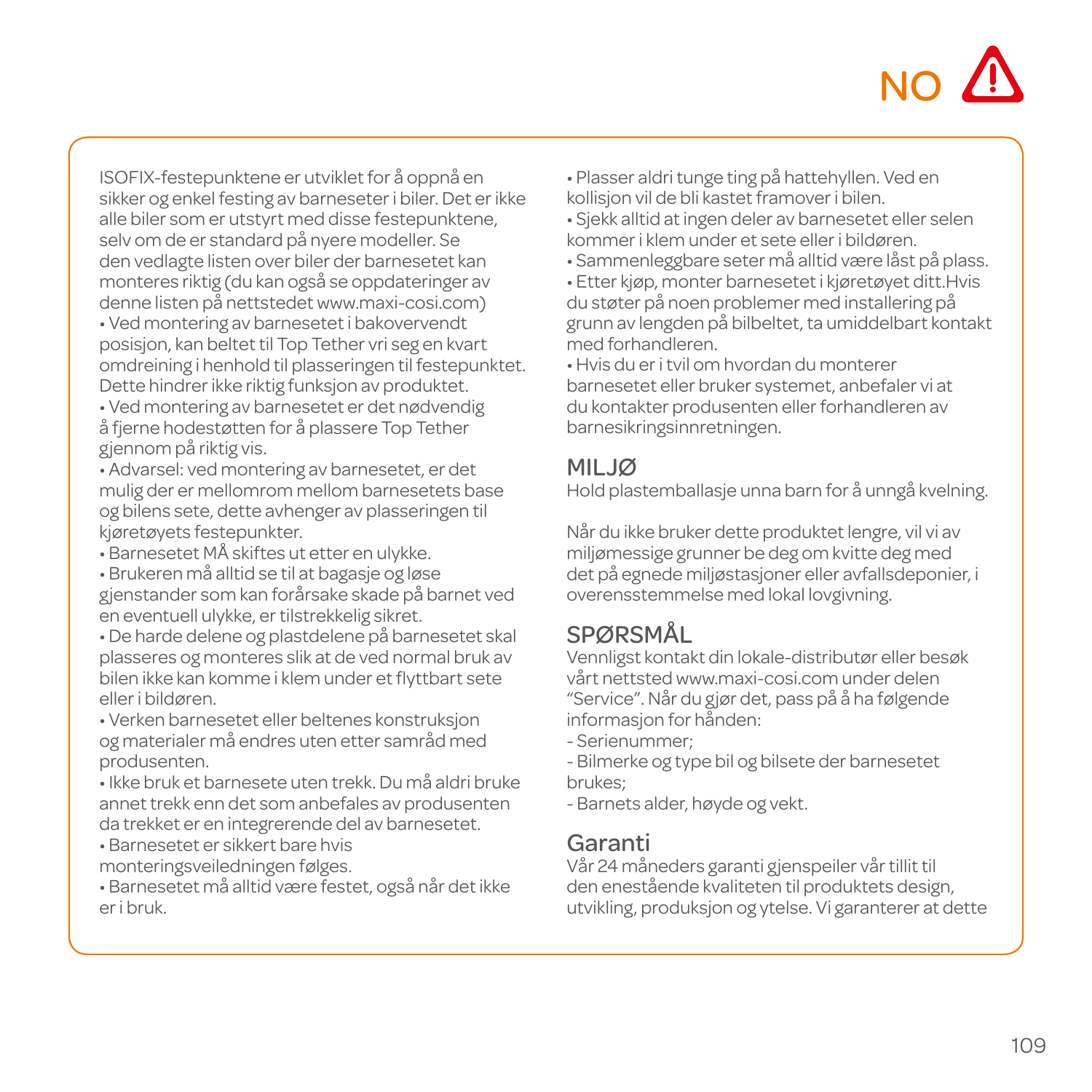

produktet ble produsert i henhold til de gjeldene europeiske sikkerhetskrav og kvalitetsstandarder som gjelder dette produktet, og at dette produktet er uten defekter i materialer eller arbeid ved kjøpstidspunktet. Under betingelsene som nevnes her, kan denne garantien påberopes av forbrukere i land der dette produktet har blitt solgt av et datterselskap av Dorel-gruppen, eller av en autorisert forhandler eller detaljist.

Vår 24 måneders garanti dekker alle produksjonsdefekter i materialer og arbeid, når det brukes under normale forhold og i henhold til brukerveiledningen i en periode på 24 måneder fra datoen til det opprinnelige kjøpet til den første sluttbrukeren. For å forespørre reservedeler under garantien for defekter i materialer og arbeid må du ha et kjøpsbevis datert i løpet av de siste 24 månedene før tienesteforespørselen.

Vår 24 måneders garanti dekker ikke skader forårsaket normal bruk og slitasje, skade forårsaket av ulykker, misbruk, uaktsomhet, brann, kontakt med væsker alle annen ekstern årsak, skade forårsaket av at bruksanvisningen ikke er fulgt, skade forårsaket av bruk sammen med et annet produkt, skade forårsaket av service av noen som ikke er autorisert av oss, eller hvis produktet blir stjålet eller om noen etikett eller identifikasjonsnummer er fjernet fra produktet, eller har blitt endret. Eksempler på normal bruk og slitasje inkluderer slitasje på hjul og stoff fra regelmessig bruk og naturlig nedbrytning av farger og materialer på grunn av den normale aldringen av produktet.

#### Hva du skal gjøre i tilfelle defekter:

Hvis det oppstår problemer eller defekter får du raskest behandling ved å kontakte din autoriserte forhandler eller detaljist som er anerkjent av oss. Vår 24-måneders garanti er anerkjent av dem(1). Du må ha et kjøpsbevis datert i løpet av de siste 24 månedene før tjenesteforespørselen. Det er enklest om du får din tjenesteforespørsel forhåndsgodkjent av oss. Hvis du sender inn et gyldig krav under denne garantien, kan vi be om at du returnerer produktet til den autoriserte forhandleren eller detaljisten som er anerkjent av oss, eller at du sender produktet til oss i henhold til våre instruksjoner. Vi vil betale for frakt og returfrakt hvis alle instruksjoner er fulgt. Skader og/eller defekter som ikke dekkes av vår garanti, og heller ikke av kundens juridiske rettigheter og/eller skade og/eller defekter med hensyn til produkter som ikke dekkes av vår garanti, kan behandles til en fornuftig pris.

#### Forbrukerrettigheter:

En kunde har juridiske rettigheter i henhold til gjeldende forbrukerlovgivning, som kan variere fra land til land. Forbrukerrettighetene under gjeldende nasjonal lovgivning påvirkes ikke av denne garantien.

Livstids Garanti: Maxi-Cosi, Bébé Confort Under vilkår og betingelser beskrevet på vår hjemmeside tilbyr vi frivillig produsentens livstidsgaranti til førstegangs bruker. For å benytte seg av livstidsgarantien, må du registrere deg på vår hjemmeside:

- Maxi-Cosi: www.maxi-cosi.com/lifetimewarranty
- Bébé Confort: www.bebeconfort.com/ lifetimewarranty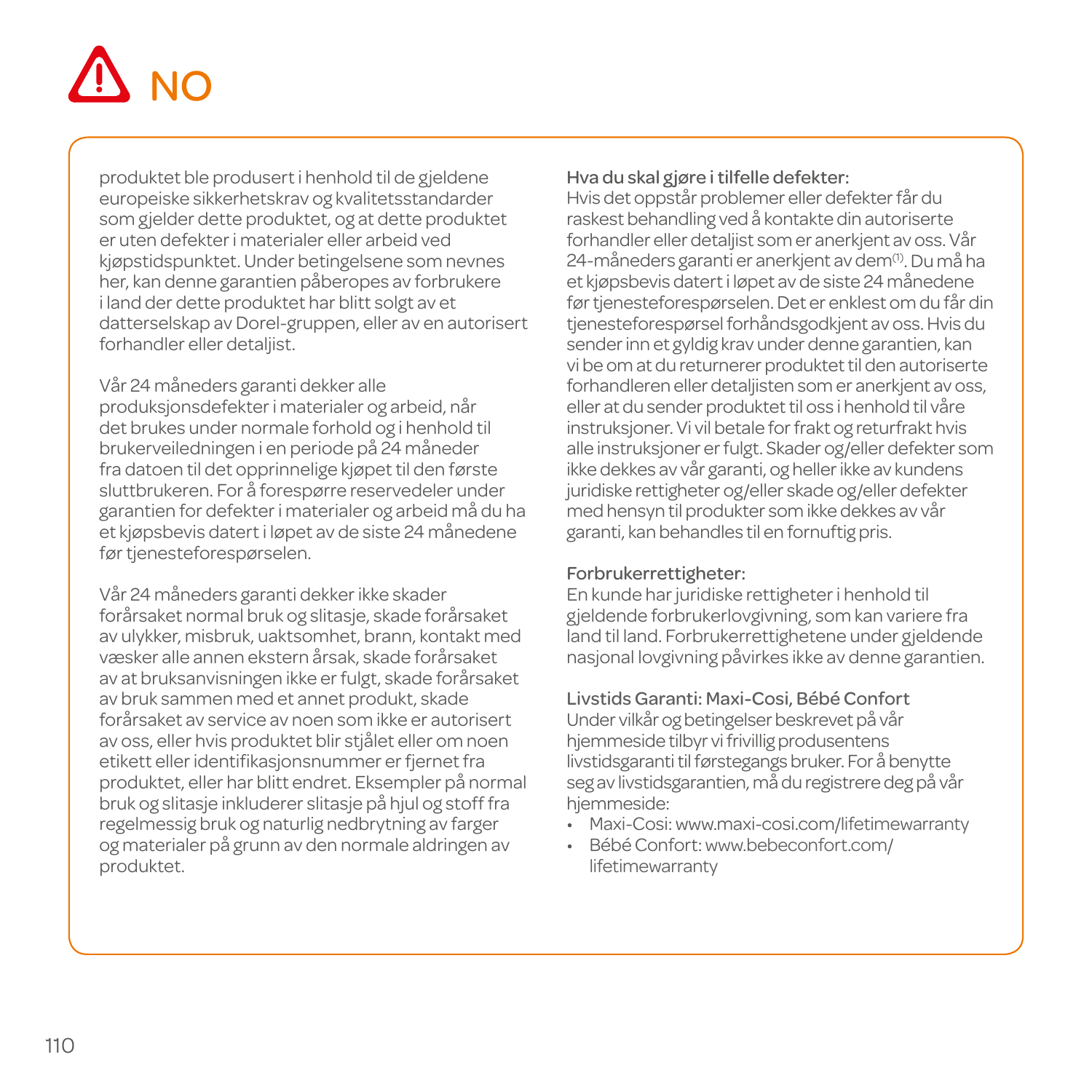

Garantien gis av Dorel Netherlands. Vi er registrert i Nederland med selskapsnummer 17060920. Vår kontoradresse er Korendijk 5, 5704 RD Helmond, Nederland, og vår postadresse er P.O. Box 6071, 5700 ET Helmond, Nederland. Detaljer med navn og adresser for andre datterselskaper av Dorel-gruppen finner du på den siste siden i denne håndboken og på vårt nettsted for det gjeldende merket.

(1) Produkter kjøpt fra forhandlere som fjerner eller endrer etiketter eller identifikasjonsnumre blir sett på som uautoriserte. Ingen garanti gjelder for disse produktene da vi ikke kan bekrefte at de er originale.